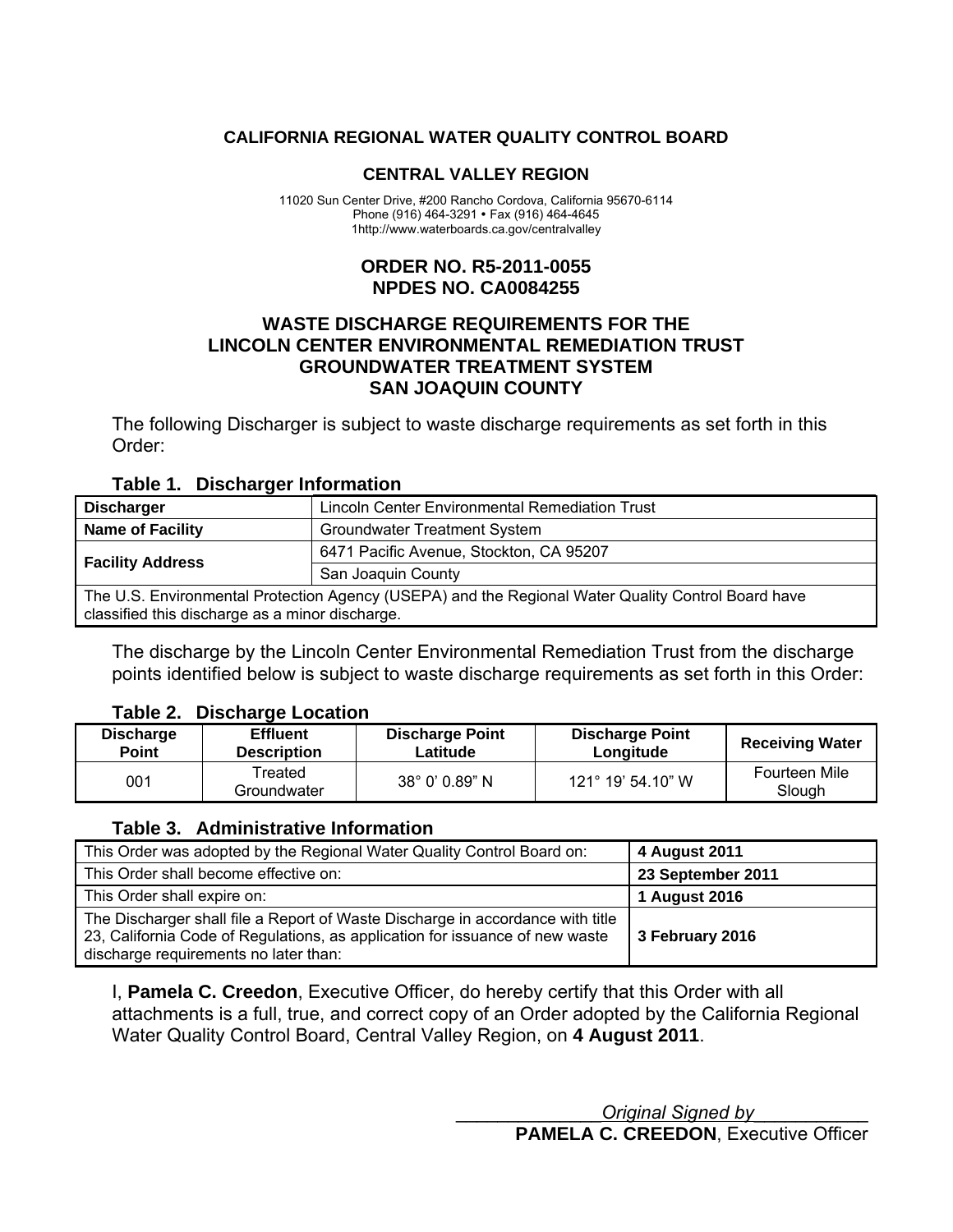# **Table of Contents**

| H.   |                                                                                  |    |
|------|----------------------------------------------------------------------------------|----|
| III. |                                                                                  |    |
| IV.  |                                                                                  |    |
|      |                                                                                  |    |
|      |                                                                                  |    |
|      |                                                                                  |    |
| V.   |                                                                                  |    |
|      |                                                                                  |    |
|      |                                                                                  |    |
| VI.  |                                                                                  |    |
|      | A                                                                                |    |
|      | В.                                                                               |    |
|      |                                                                                  |    |
|      |                                                                                  | 17 |
|      | 2. Special Studies, Technical Reports and Additional Monitoring Requirements 18  |    |
|      |                                                                                  |    |
|      | 4. Construction, Operation and Maintenance Specifications - Not Applicable 20    |    |
|      | 5. Special Provisions for Municipal Facilities (POTWs Only) – Not Applicable  20 |    |
|      |                                                                                  |    |
|      |                                                                                  |    |
| VII. |                                                                                  |    |

# **List of Tables**

# **List of Attachments**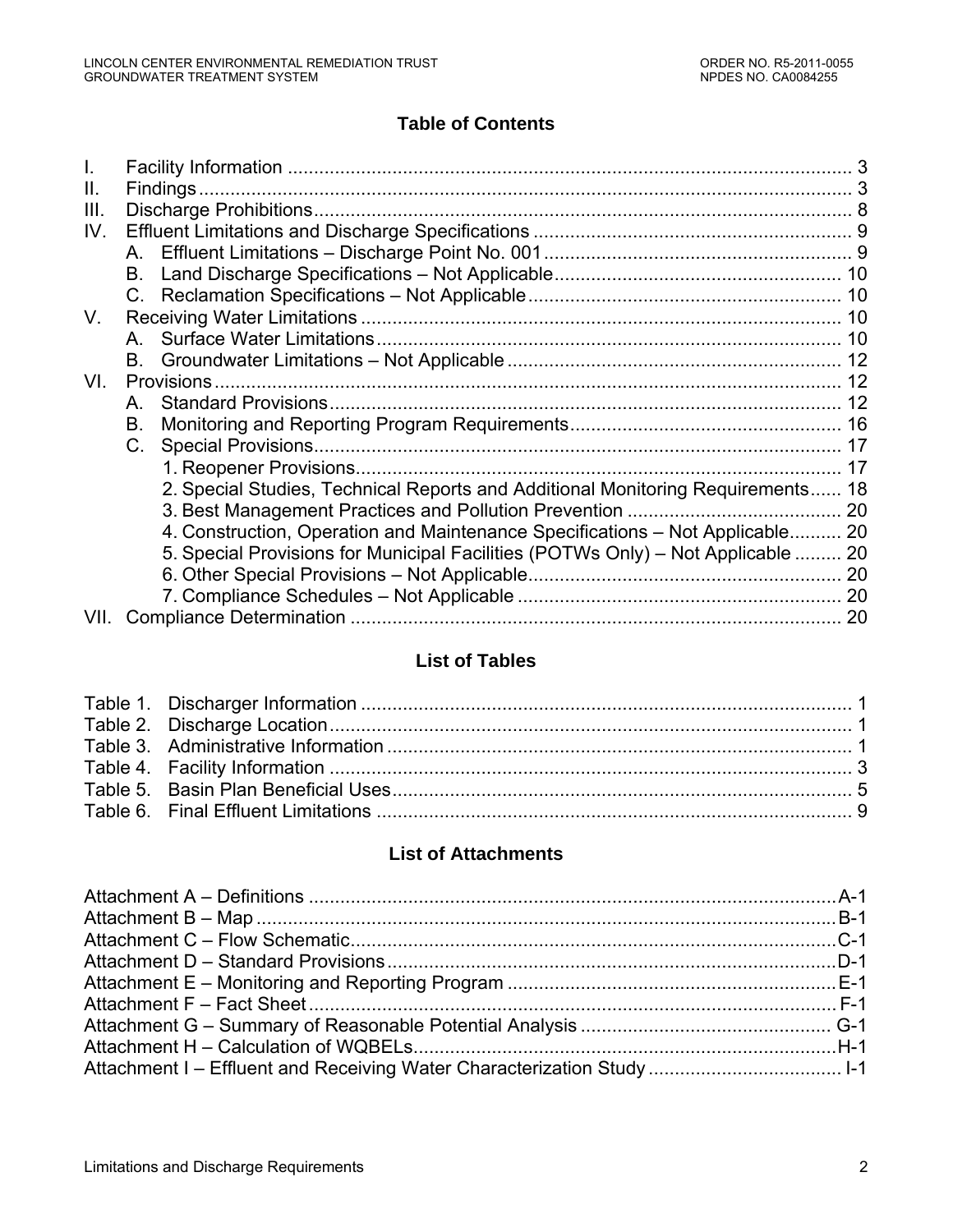## <span id="page-2-0"></span>**I. FACILITY INFORMATION**

The following Discharger is subject to waste discharge requirements as set forth in this Order:

| <b>Discharger</b>                                   | <b>Lincoln Center Environmental Remediation Trust</b> |  |
|-----------------------------------------------------|-------------------------------------------------------|--|
| <b>Name of Facility</b>                             | Groundwater Treatment System                          |  |
|                                                     | 6471 Pacific Avenue                                   |  |
| <b>Facility Address</b>                             | Stockton, CA 95207                                    |  |
|                                                     | San Joaquin County                                    |  |
| <b>Facility Contact, Title, and</b><br><b>Phone</b> | Mark Adams, Trustee, (510) 237-1782                   |  |
| <b>Mailing Address</b>                              | 137 Park Place, Point Richmond, CA 94801              |  |
| <b>Type of Facility</b>                             | <b>Groundwater Treatment System</b>                   |  |
| <b>Facility Design Flow</b>                         | 0.43 million gallons per day (MGD)                    |  |

#### **Table 4. Facility Information**

#### **II. FINDINGS**

The California Regional Water Quality Control Board, Central Valley Region (hereinafter Regional Water Board), finds:

**A. Background.** The Lincoln Center Environmental Remediation Trust (hereinafter Discharger) is currently discharging pursuant to Order No. R5-2005-0144-01 and National Pollutant Discharge Elimination System (NPDES) Permit No. CA0084255. The Discharger submitted a Report of Waste Discharge, dated 2 April 2010, and applied for an NPDES permit renewal to discharge up to 0.43 MGD of treated wastewater from the Groundwater Treatment System, hereinafter Facility. The application was deemed complete on 2 November 2010.

For the purposes of this Order, references to the "discharger" or "permittee" in applicable federal and state laws, regulations, plans, or policy are held to be equivalent to references to the Discharger herein.

- **B. Facility Description**. The Discharger owns and operates a groundwater extraction and treatment system. The treatment system consists of an influent equalization tank, an air stripper, and two liquid phase granulated activated carbon (GAC) adsorption canisters. Wastewater is discharged from Discharge Point No. 001 (see table on cover page) to Fourteen Mile Slough, a water of the United States, via a San Joaquin County storm drain within the Sacramento-San Joaquin Delta. Attachment B provides a map of the area around the Facility. Attachment C provides a flow schematic of the Facility.
- **C. Legal Authorities.** This Order is issued pursuant to section 402 of the Clean Water Act (CWA) and implementing regulations adopted by USEPA and chapter 5.5, division 7 of the California Water Code (CWC; commencing with section 13370). It shall serve as a NPDES permit for point source discharges from this facility to surface waters. This Order also serves as Waste Discharge Requirements (WDRs) pursuant to article 4, chapter 4, division 7 of the CWC (commencing with section 13260).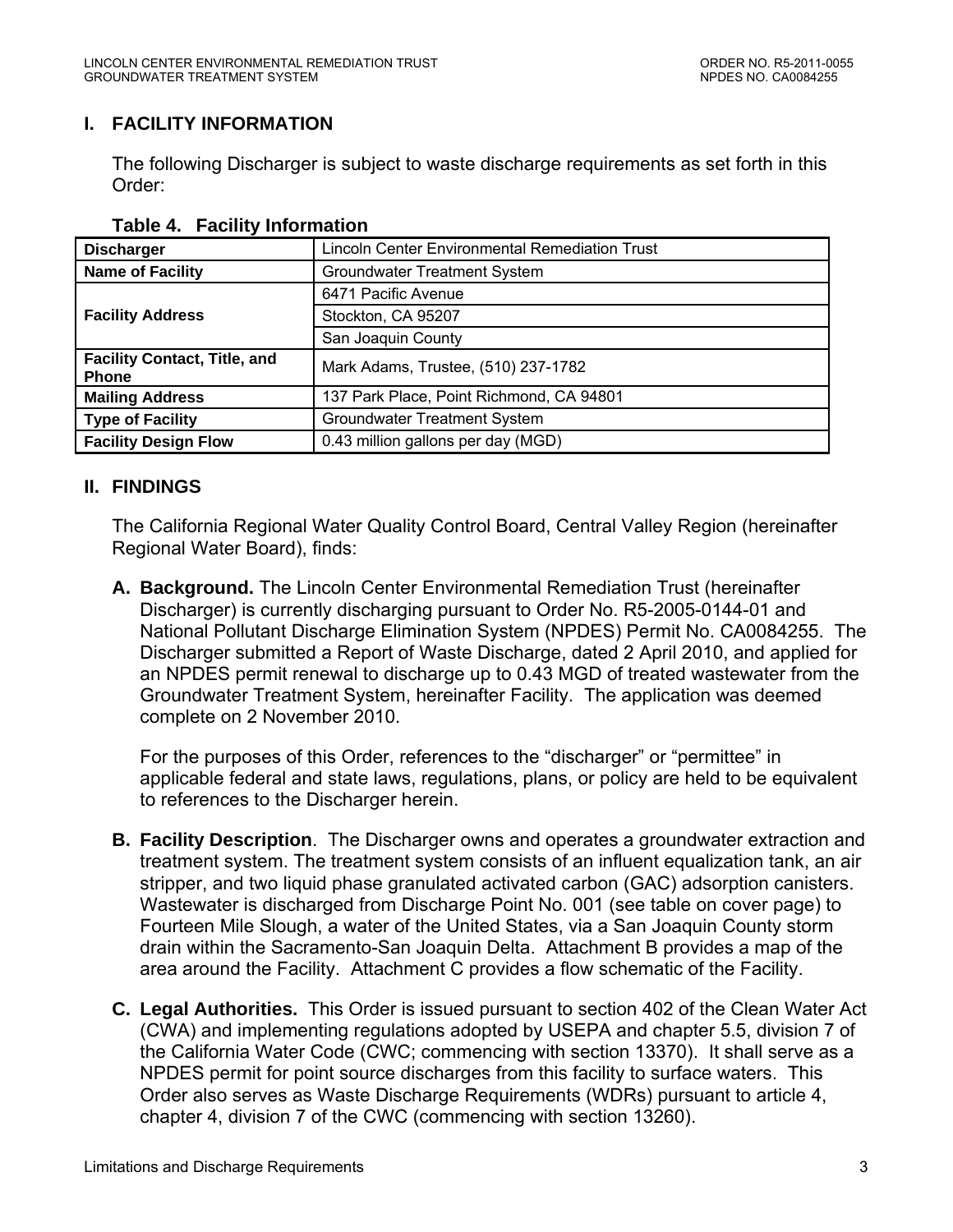- **D. Background and Rationale for Requirements.** The Regional Water Board developed the requirements in this Order based on information submitted as part of the application, through monitoring and reporting programs, and other available information. The Fact Sheet (Attachment F), which contains background information and rationale for Order requirements, is hereby incorporated into this Order and constitutes part of the Findings for this Order. Attachments A through E and G through J are also incorporated into this Order.
- **E. California Environmental Quality Act (CEQA).** Under CWC section 13389, this action to adopt an NPDES permit is exempt from the provisions of CEQA, Public Resources Code sections 21100-21177.
- **F. Technology-based Effluent Limitations.** Section 301(b) of the CWA and implementing USEPA permit regulations at section 122.44, title 40 of the Code of Federal Regulations (40 CFR 122.44), require that permits include conditions meeting applicable technology-based requirements at a minimum, and any more stringent effluent limitations necessary to meet applicable water quality standards. The discharge authorized by this Order must meet minimum federal technology-based requirements based on Best Professional Judgment (BPJ) in accordance with 40 CFR 125.3. A detailed discussion of the technology-based effluent limitations development is included in the Fact Sheet.
- **G. Water Quality-based Effluent Limitations (WQBELs).** Section 301(b) of the CWA and 40 CFR 122.44(d) require that permits include limitations more stringent than applicable federal technology-based requirements where necessary to achieve applicable water quality standards.

40 CFR 122.44(d)(1)(i) mandates that permits include effluent limitations for all pollutants that are or may be discharged at levels that have the reasonable potential to cause or contribute to an exceedance of a water quality standard, including numeric and narrative objectives within a standard. Where reasonable potential has been established for a pollutant, but there is no numeric criterion or objective for the pollutant, WQBELs must be established using: (1) USEPA criteria guidance under CWA section 304(a), supplemented where necessary by other relevant information; (2) an indicator parameter for the pollutant of concern; or (3) a calculated numeric water quality criterion, such as a proposed state criterion or policy interpreting the state's narrative criterion, supplemented with other relevant information, as provided in 40 CFR 122.44(d)(1)(vi).

**H. Water Quality Control Plans.** The Regional Water Board adopted a *Water Quality Control Plan*, *Fourth Edition (Revised September 2009),* for the Sacramento and San Joaquin River Basins (hereinafter Basin Plan) that designates beneficial uses, establishes water quality objectives, and contains implementation programs and policies to achieve those objectives for all waters addressed through the plan. In addition, the Basin Plan implements State Water Resources Control Board (State Water Board) Resolution No. 88-63, which established state policy that all waters, with certain exceptions, should be considered suitable or potentially suitable for municipal or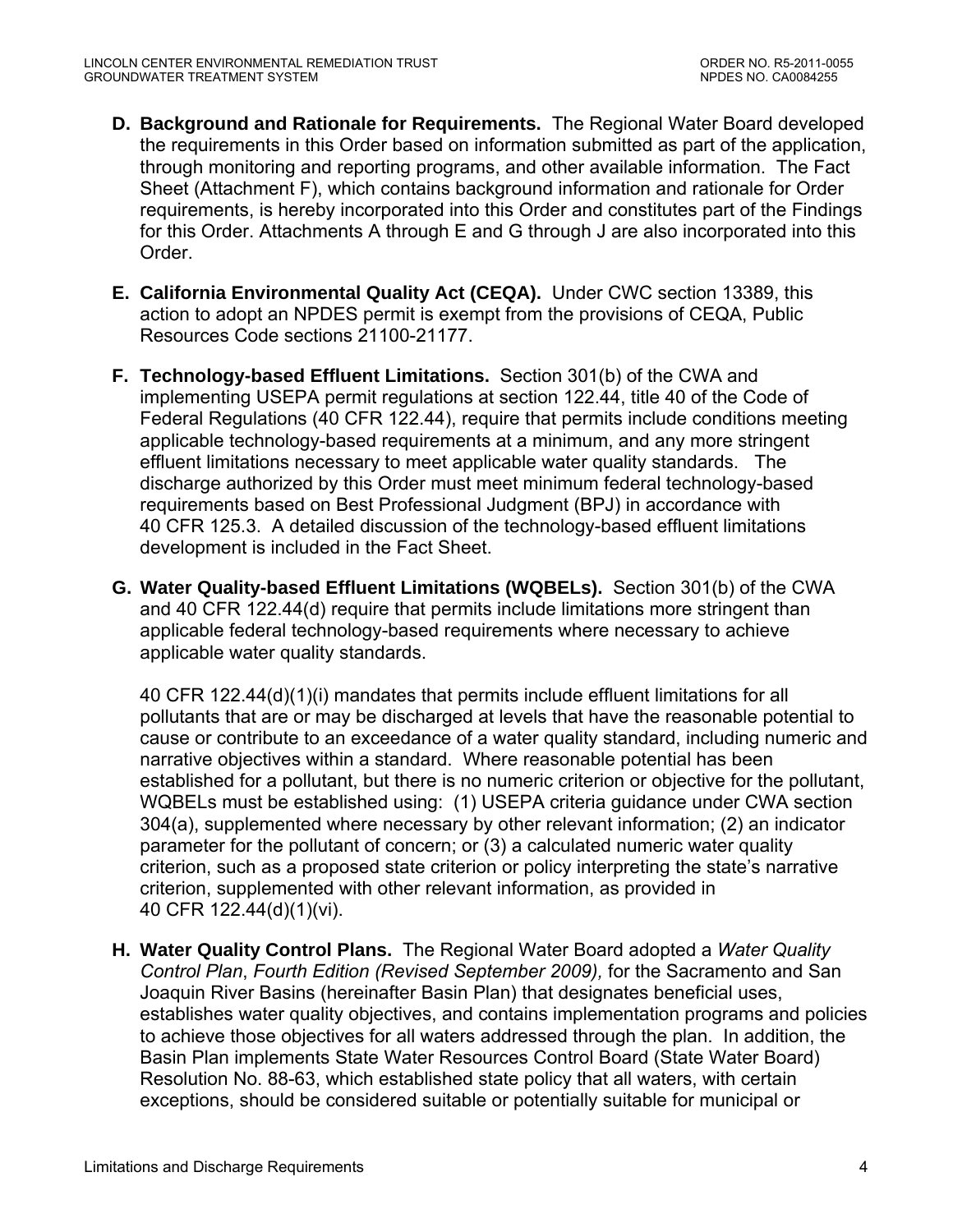<span id="page-4-0"></span>domestic supply. Beneficial uses applicable to the Sacramento-San Joaquin Delta, which includes Fourteen Mile Slough, are as follows:

| <b>Discharge Point</b> | <b>Receiving Water Name</b>                                           | <b>Beneficial Use(s)</b>                                                                                                                                                                                                                                                                                                                                                                                                                                                                                                     |
|------------------------|-----------------------------------------------------------------------|------------------------------------------------------------------------------------------------------------------------------------------------------------------------------------------------------------------------------------------------------------------------------------------------------------------------------------------------------------------------------------------------------------------------------------------------------------------------------------------------------------------------------|
| 001                    | Fourteen Mile Slough<br>within the<br>Sacramento-San Joaquin<br>Delta | Existing:<br>Municipal and domestic supply (MUN); agricultural supply,<br>including irrigation and stock watering (AGR); industrial<br>process supply (PROC); industrial service supply (IND);<br>water contact recreation (REC-1); non-contact water<br>recreation (REC-2); warm freshwater habitat (WARM); cold<br>freshwater habitat (COLD); migration of aquatic organisms,<br>warm and cold (MIGR); spawning, reproduction, and/or early<br>development, warm (SPWN); wildlife habitat (WILD); and<br>navigation (NAV). |

The Basin Plan includes a list of Water Quality Limited Segments (WQLSs), which are defined as "…*those sections of lakes, streams, rivers or other fresh water bodies where water quality does not meet (or is not expected to meet) water quality standards even after the application of appropriate limitations for point sources (40 CFR 130, et seq.)*." The Basin Plan also states, "*Additional treatment beyond minimum federal standards will be imposed on dischargers to WQLSs. Dischargers will be assigned or allocated a maximum allowable load of critical pollutants so that water quality objectives can be met in the segment*." The eastern portion of the Sacramento-San Joaquin Delta is listed on the 2010 303(d) list as impaired for chlorpyrifos, DDT, diazinon, Group A pesticides, invasive species, mercury, and unknown toxicity. The Deep Water Ship Channel is listed on the 2010 303(d) list as impaired for chlorpyrifos, DDT, diazinon, dioxin, furan compounds, Group A pesticides, invasive species, mercury, organic enrichment/low dissolved oxygen, polychlorinated biphenyls (PCBs), pathogens, and unknown toxicity.

The *Water Quality Control Plan for the San Francisco Bay/Sacramento-San Joaquin Delta Estuary* (Bay-Delta Plan) was adopted in May 1995 by the State Water Board superseding the 1991 Bay-Delta Plan. The Bay-Delta Plan identifies the beneficial uses of the estuary and includes objectives for flow, salinity, and endangered species protection.

The Bay-Delta Plan attempts to create a management plan that is acceptable to the stakeholders while at the same time is protective of beneficial uses of the Sacramento – San Joaquin Delta. The State Water Board adopted Decision 1641 (D-1641) on 29 December 1999. D-1641 implements flow objectives for the Bay-Delta Estuary, approves a petition to change points of diversion of the Central Valley Project and the State Water Project in the Southern Delta, and approves a petition to change places of use and purposes of use of the Central Valley Project. The water quality objectives of the Bay-Delta Plan are implemented as part of this Order.

Requirements of this Order specifically implement the applicable Water Quality Control Plans.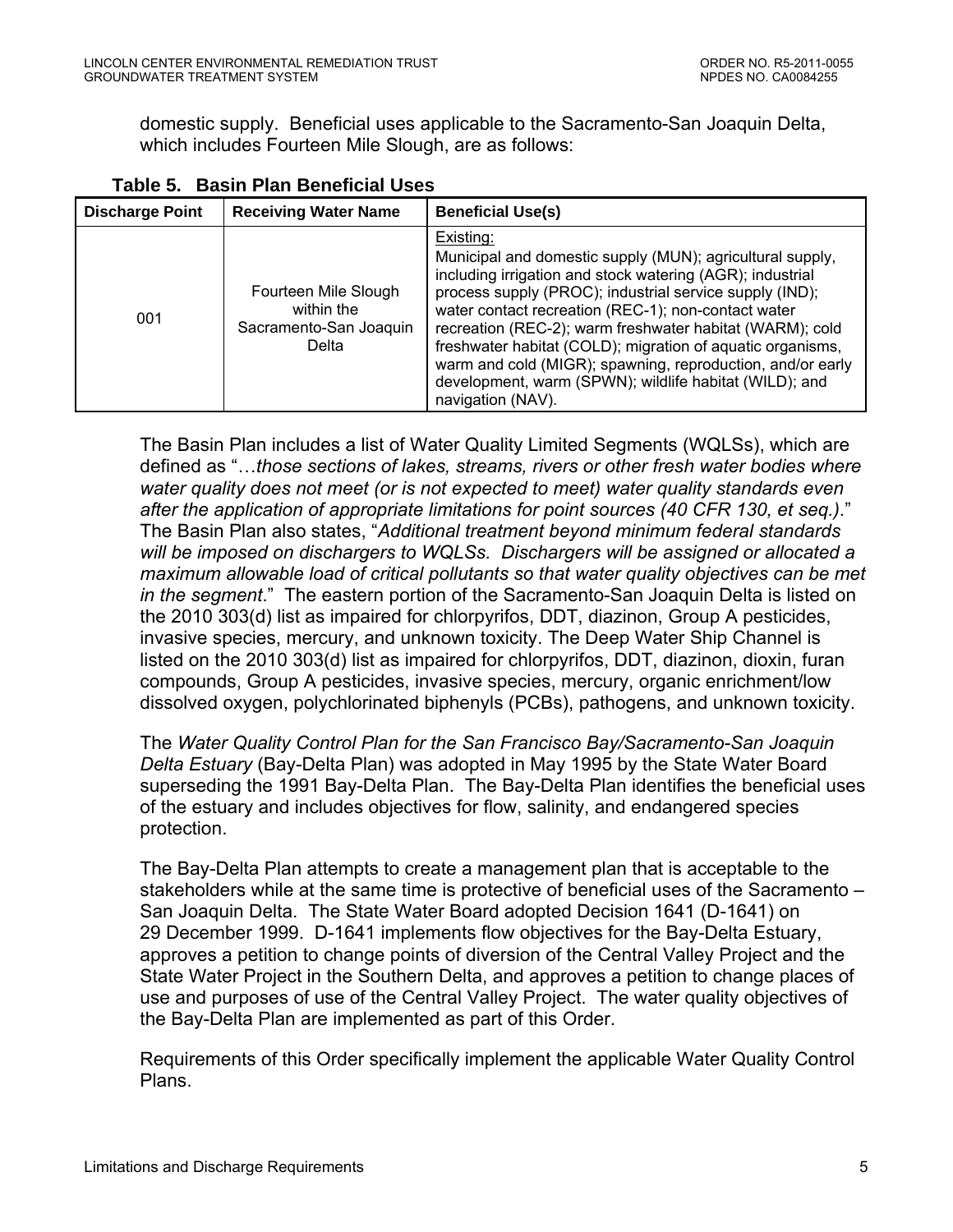- **I. National Toxics Rule (NTR) and California Toxics Rule (CTR).** USEPA adopted the NTR on 22 December 1992, and later amended it on 4 May 1995 and 9 November 1999. About 40 criteria in the NTR applied in California. On 18 May 2000, USEPA adopted the CTR. The CTR promulgated new toxics criteria for California and, in addition, incorporated the previously adopted NTR criteria that were applicable in the state. The CTR was amended on 13 February 2001. These rules contain water quality criteria for priority pollutants.
- **J. State Implementation Policy.** On 2 March 2000, the State Water Board adopted the *Policy for Implementation of Toxics Standards for Inland Surface Waters, Enclosed Bays, and Estuaries of California* (State Implementation Policy or SIP). The SIP became effective on 28 April 28 2000 with respect to the priority pollutant criteria promulgated for California by USEPA through the NTR and to the priority pollutant objectives established by the Regional Water Board in the Basin Plan. The SIP became effective on 18 May 2000 with respect to the priority pollutant criteria promulgated by USEPA through the CTR. The State Water Board adopted amendments to the SIP on 24 February 2005 that became effective on 13 July 2005. The SIP establishes implementation provisions for priority pollutant criteria and objectives and provisions for chronic toxicity control. Requirements of this Order implement the SIP.

## **K. Compliance Schedules and Interim Requirements – Not Applicable**

- **L. Alaska Rule.** On 30 March 2000, USEPA revised its regulation that specifies when new and revised state and tribal water quality standards become effective for CWA purposes. (40 CFR 131.21 and 65 FR 24641 (27 April 2000).) Under the revised regulation (also known as the Alaska rule), new and revised standards submitted to USEPA after 30 May 2000, must be approved by USEPA before being used for CWA purposes. The final rule also provides that standards already in effect and submitted to USEPA by 30 May 2000 may be used for CWA purposes, whether or not approved by USEPA.
- **M. Stringency of Requirements for Individual Pollutants.** This Order contains both technology-based effluent limitations and WQBELs for individual pollutants. The technology-based effluent limitations consist of restrictions on benzene, ethylbenzene, methyl tertiary butyl ether, tetrachloroethylene, toluene, total petroleum hydrocarbons (as gasoline), trichloroethylene, cis-1,2-dichloroethylene, and xylenes. The WQBELs consist of restrictions on ammonia, arsenic, barium, chromium VI, 1,2-dichloroethane, electrical conductivity, lead, mercury and pH. This Order's technology-based pollutant restrictions implement the minimum, applicable federal technology-based requirements.

WQBELs have been scientifically derived to implement water quality objectives that protect beneficial uses. Both the beneficial uses and the water quality objectives have been approved pursuant to federal law and are the applicable federal water quality standards. To the extent that toxic pollutant WQBELs were derived from the CTR, the CTR is the applicable standard pursuant to 40 CFR 131.38. The scientific procedures for calculating the individual WQBELs for priority pollutants are based on the CTR-SIP, which was approved by USEPA on 18 May 2000. All beneficial uses and water quality objectives contained in the Basin Plan were approved under state law and submitted to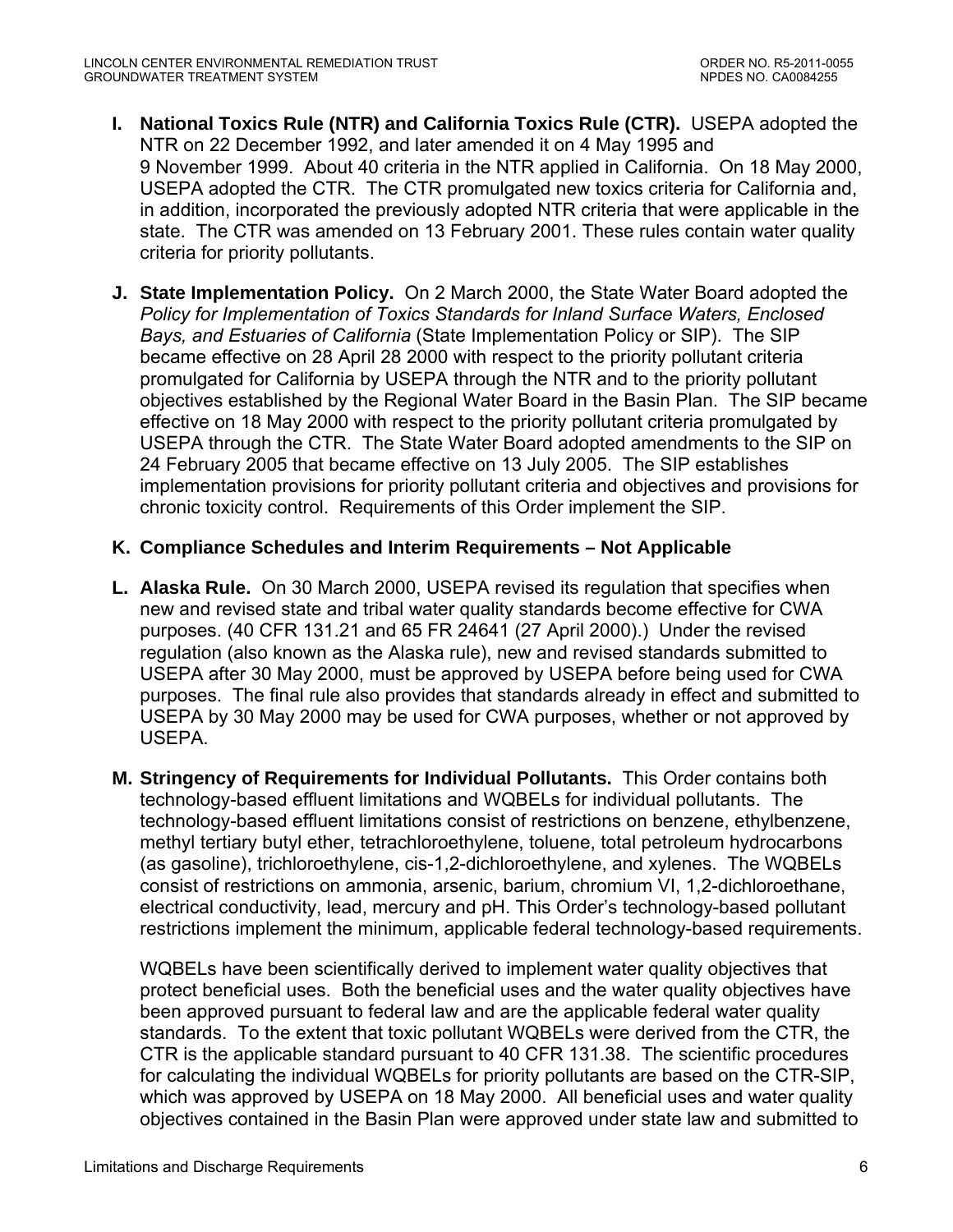and approved by USEPA prior to 30 May 2000. Any water quality objectives and beneficial uses submitted to USEPA prior to 30 May 2000, but not approved by USEPA before that date, are nonetheless "*applicable water quality standards for purposes of the [Clean Water] Act*" pursuant to 40 CFR 131.21(c)(1). Collectively, this Order's restrictions on individual pollutants are no more stringent than required to implement the technology-based requirements of the CWA and the applicable water quality standards for purposes of the CWA.

- **N. Antidegradation Policy**. 40 CFR 131.12 requires that the state water quality standards include an antidegradation policy consistent with the federal policy. The State Water Board established California's antidegradation policy in State Water Board Resolution No. 68-16. Resolution No. 68-16 incorporates the federal antidegradation policy where the federal policy applies under federal law. Resolution No. 68-16 requires that existing quality of waters be maintained unless degradation is justified based on specific findings. The Regional Water Board's Basin Plan implements, and incorporates by reference, both the state and federal antidegradation policies. As discussed in detail in the Fact Sheet, the permitted discharge is consistent with the antidegradation provision of 40 CFR 131.12 and Resolution No. 68-16.
- **O. Anti-Backsliding Requirements.** Sections 303(d)(4) and 402(o)(2) of the CWA and federal regulations at 40 CFR 122.44(l) prohibit backsliding in NPDES permits. These anti-backsliding provisions require effluent limitations in a reissued permit to be as stringent as those in the previous permit, with some exceptions. Some effluent limitations in this Order are less stringent that those in Order No. R5-2005-0144-01. As discussed in detail in the Fact Sheet, this relaxation of effluent limitations is consistent with the anti-backsliding requirements of the CWA and federal regulations.
- **P. Endangered Species Act.** This Order does not authorize any act that results in the taking of a threatened or endangered species or any act that is now prohibited, or becomes prohibited in the future, under either the California Endangered Species Act (Fish and Game Code sections 2050 to 2097) or the Federal Endangered Species Act (16 U.S.C.A. sections 1531 to 1544). This Order requires compliance with effluent limits, receiving water limits, and other requirements to protect the beneficial uses of waters of the state. The Discharger is responsible for meeting all requirements of the applicable Endangered Species Act.
- **Q. Monitoring and Reporting.** 40 CFR 122.48 requires that all NPDES permits specify requirements for recording and reporting monitoring results. CWC sections 13267 and 13383 authorize the Regional Water Board to require technical and monitoring reports. The Monitoring and Reporting Program establishes monitoring and reporting requirements to implement federal and State requirements. The Monitoring and Reporting Program is provided in Attachment E.
- **R. Standard and Special Provisions.** Standard Provisions, which apply to all NPDES permits in accordance with 40 CFR 122.41, and additional conditions applicable to specified categories of permits in accordance with 40 CFR 122.42, are provided in Attachment D. The discharger must comply with all standard provisions and with those additional conditions that are applicable under 40 CFR 122.42. The Regional Water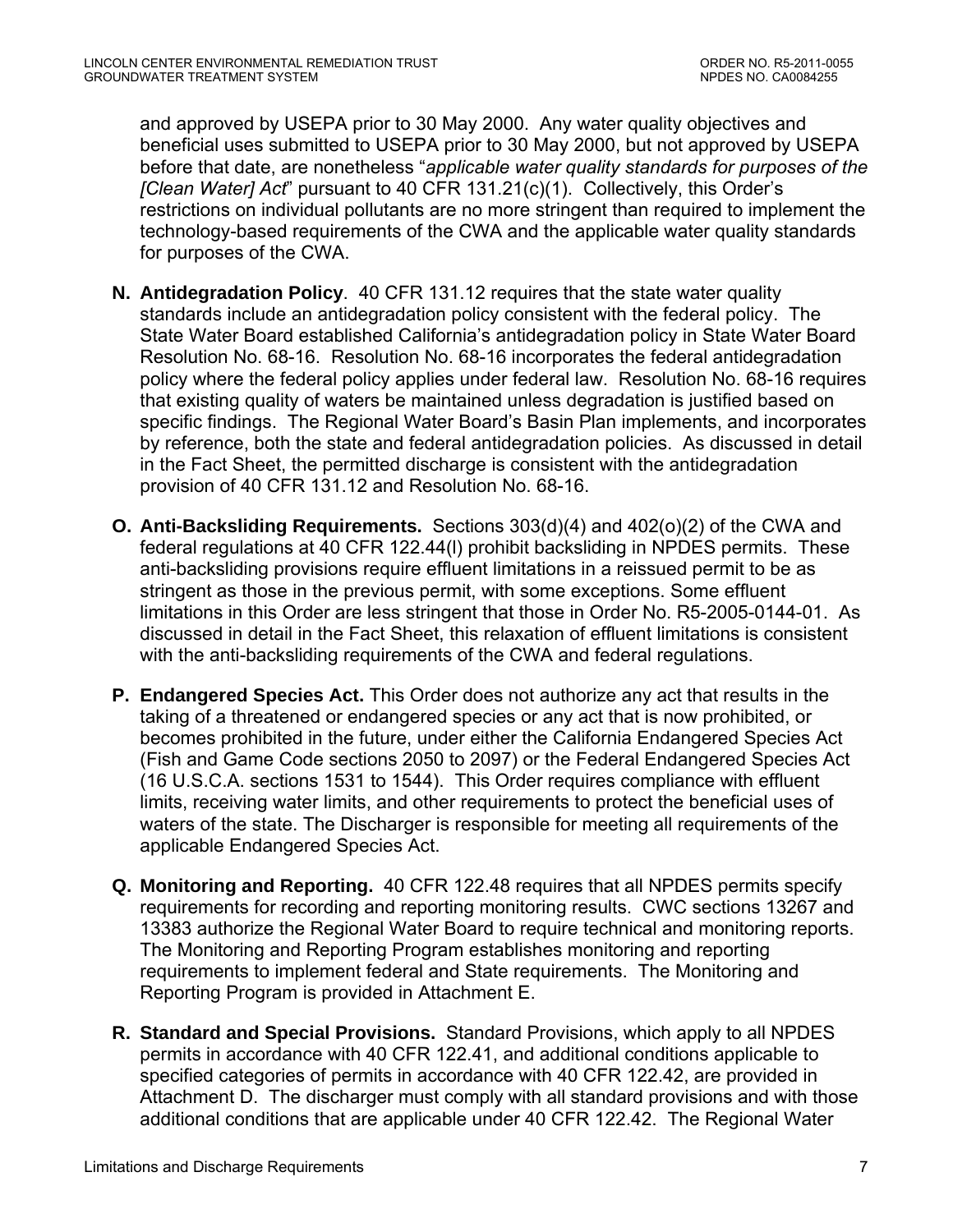<span id="page-7-0"></span>Board has also included in this Order special provisions applicable to the Discharger. A rationale for the special provisions contained in this Order is provided in the Fact Sheet.

**S. Provisions and Requirements Implementing State Law.** The

provisions/requirements in section VI.A.2.o of this Order are included to implement State law only. These provisions/requirements are not required or authorized under the federal CWA; consequently, violations of these provisions/requirements are not subject to the enforcement remedies that are available for NPDES violations.

- **T. Notification of Interested Parties.** The Regional Water Board has notified the Discharger and interested agencies and persons of its intent to prescribe WDRs for the discharge and has provided them with an opportunity to submit their written comments and recommendations. Details of notification are provided in the Fact Sheet of this Order.
- **U. Consideration of Public Comment.** The Regional Water Board, in a public meeting, heard and considered all comments pertaining to the discharge. Details of the Public Hearing are provided in the Fact Sheet.

THEREFORE, IT IS HEREBY ORDERED, that Order No. R5-2005-0144-01 is rescinded upon the effective date of this Order except for enforcement purposes, and, in order to meet the provisions contained in division 7 of the CWC (commencing with section 13000) and regulations adopted thereunder, and the provisions of the federal CWA and regulations and guidelines adopted thereunder, the Discharger shall comply with the requirements in this Order.

## **III. DISCHARGE PROHIBITIONS**

- **A.** Discharge of wastewater at a location or in a manner different from that described in the Findings is prohibited.
- **B.** The by-pass or overflow of wastes to surface waters is prohibited, except as allowed by Federal Standard Provisions I.G. and I.H. (Attachment D).
- **C.** Neither the discharge nor its treatment shall create a nuisance as defined in section 13050 of the CWC.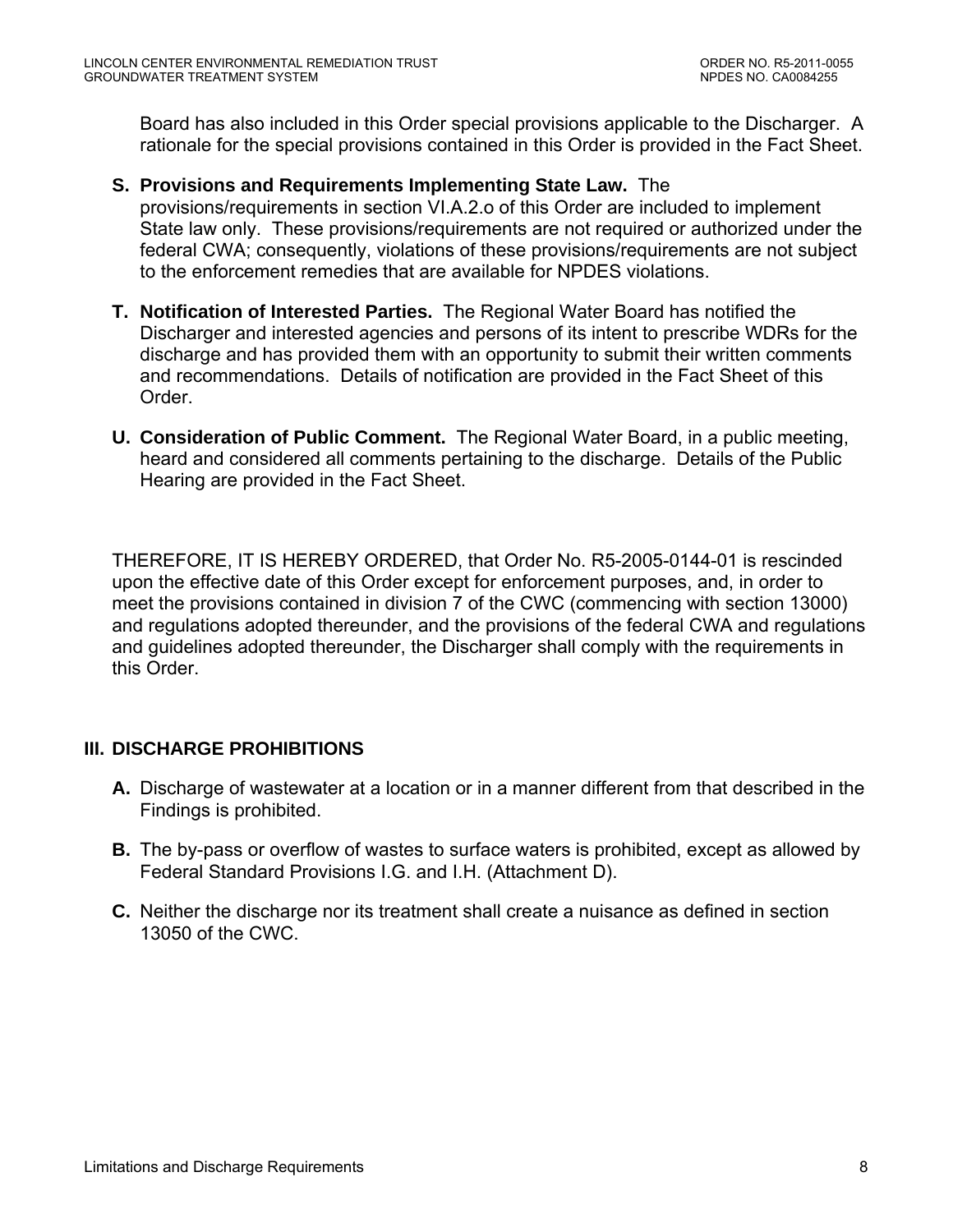## <span id="page-8-0"></span>**IV. EFFLUENT LIMITATIONS AND DISCHARGE SPECIFICATIONS**

#### **A. Effluent Limitations – Discharge Point No. 001**

#### **1. Final Effluent Limitations – Discharge Point No. 001**

**a.** The Discharger shall maintain compliance with the following effluent limitations at Discharge Point No. 001, with compliance measured at Monitoring Location EFF-001 as described in the Monitoring and Reporting Program:

|                                                                                                                                                  |                                    | <b>Effluent Limitations</b> |                                |                                 |                                        |
|--------------------------------------------------------------------------------------------------------------------------------------------------|------------------------------------|-----------------------------|--------------------------------|---------------------------------|----------------------------------------|
| <b>Parameter</b>                                                                                                                                 | <b>Units</b>                       | Average<br><b>Monthly</b>   | <b>Maximum</b><br><b>Daily</b> | Instantaneous<br><b>Minimum</b> | <b>Instantaneous</b><br><b>Maximum</b> |
| <b>Conventional Pollutants</b>                                                                                                                   |                                    |                             |                                |                                 |                                        |
| pH                                                                                                                                               | standard units                     | $-$                         | --                             | 6.5                             | 8.5                                    |
| <b>Priority Pollutants</b>                                                                                                                       |                                    |                             |                                |                                 |                                        |
| Arsenic, Total<br>Recoverable                                                                                                                    | $\mu$ g/L                          |                             | 23                             |                                 |                                        |
| Chromium VI, Total<br>Recoverable                                                                                                                | µg/L                               | 7.8                         | 16                             |                                 |                                        |
| 1,2-Dichloroethane                                                                                                                               | µg/L                               | 0.38                        | $\overline{\phantom{a}}$       | --                              | $-$                                    |
| Lead, Total Recoverable                                                                                                                          | µg/L                               | 11                          | 22                             | $-$                             | $-$                                    |
| Mercury, Total                                                                                                                                   | µg/L                               | 0.050                       | 0.10                           | $-$                             | $-$                                    |
| Recoverable                                                                                                                                      | $lbs/day$ <sup>1</sup>             | 0.00018                     | 0.00036                        | --                              | $-$                                    |
|                                                                                                                                                  | <b>Non-Conventional Pollutants</b> |                             |                                |                                 |                                        |
| Ammonia Nitrogen, Total                                                                                                                          | mg/L                               | 0.72                        | 2.1                            | --                              | $-$                                    |
| (as N)                                                                                                                                           | lbs/day <sup>1</sup>               | 2.6                         | 7.5                            | --                              |                                        |
| Barium, Total<br>Recoverable                                                                                                                     | $\mu$ g/L                          |                             | 415                            |                                 |                                        |
| Electrical Conductivity @<br>$25^{\circ}$ C                                                                                                      | umhos/cm                           | 900                         |                                |                                 |                                        |
| <b>Total Petroleum</b><br>Hydrocarbons (Gasoline<br>Range)                                                                                       | $\mu$ g/L                          |                             | 50                             |                                 |                                        |
| Volatile Organic<br>Compounds <sup>2</sup><br>Maga headed offluont limitations are becad an a normitted querese doily discharge flow of 0.42 MCD | µg/L                               |                             | 0.5                            |                                 |                                        |

#### **Table 6. Final Effluent Limitations**

Mass-based effluent limitations are based on a permitted average daily discharge flow of 0.43 MGD.

2 Includes all VOCs identified as constituents of concern in influent groundwater, including: benzene, 1,2 dichloroethane, 1,1- dichloroehylene, ethylbenzene, methyl tertiary butyl ether, tetrachloroethylene, toluene, trichloroethylene, cis-1,2-dichloroethylene, and xylenes. Note, average monthly effluent limitations also apply to 1,2-Dichoroethane.

- **b. Acute Whole Effluent Toxicity.** Survival of aquatic organisms in 96-hour bioassays of undiluted waste shall be no less than:
	- **i.** 70%, minimum for any one bioassay; and
	- **ii.** 90%, median for any three consecutive bioassays.
- **c. Chronic Whole Effluent Toxicity.** There shall be no chronic toxicity in the effluent discharge.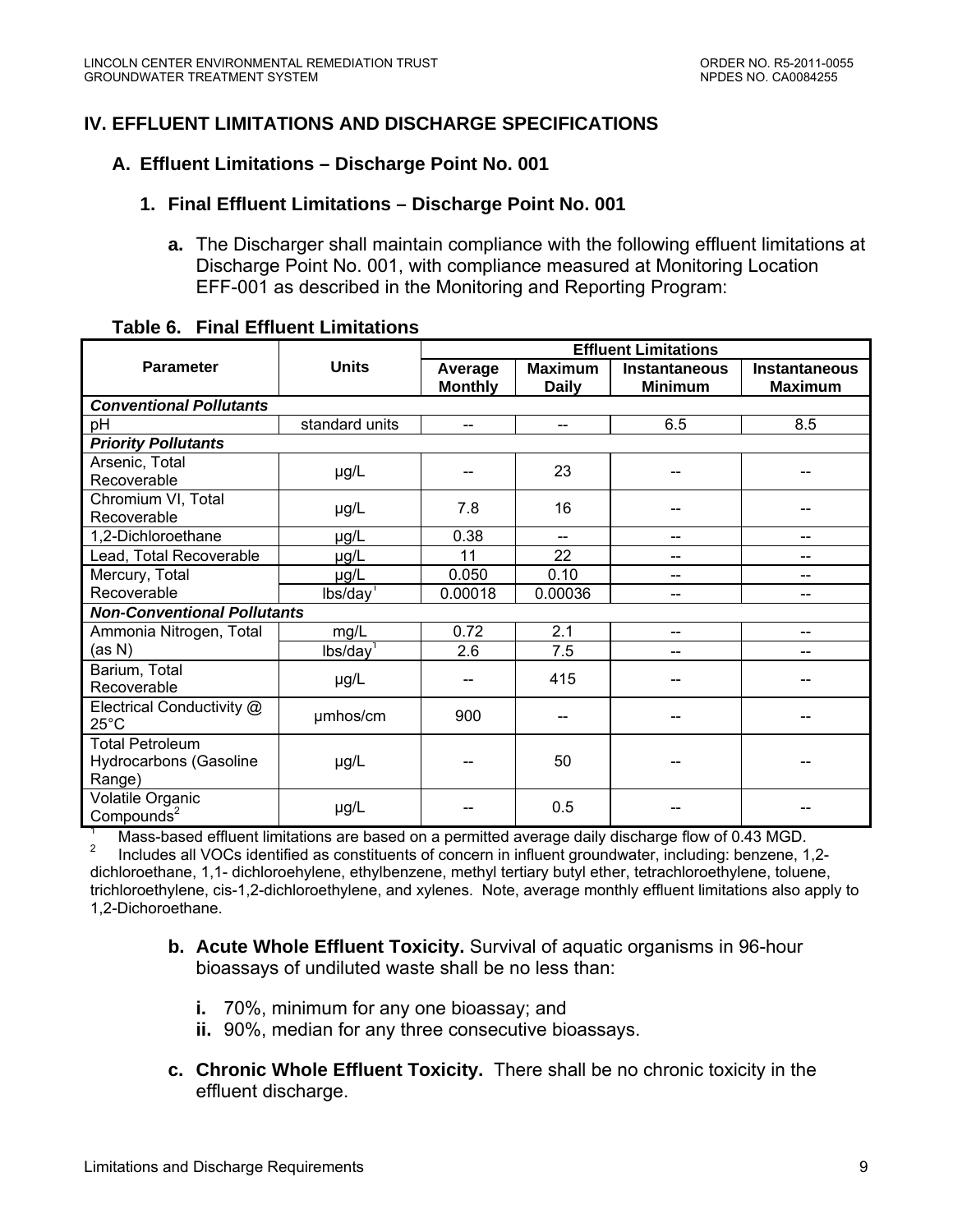- <span id="page-9-0"></span>**d. Mercury, Total Recoverable.** The total annual mass discharge of total mercury shall not exceed 0.0014 lbs.
- **e. Average Daily Discharge Flow.** The average daily discharge flow shall not exceed 0.43 MGD.
- **2. Interim Effluent Limitations Not Applicable**
- **B. Land Discharge Specifications Not Applicable**
- **C. Reclamation Specifications Not Applicable**

## **V. RECEIVING WATER LIMITATIONS**

## **A. Surface Water Limitations**

Receiving water limitations are based on water quality objectives contained in the Basin Plan and are a required part of this Order. The discharge shall not cause the following in Fourteen Mile Slough:

- **1. Bacteria.** The fecal coliform concentration, based on a minimum of not less than five samples for any 30-day period, to exceed a geometric mean of 200 MPN/100 mL, nor more than 10 percent of the total number of fecal coliform samples taken during any 30-day period to exceed 400 MPN/100 mL.
- **2. Biostimulatory Substances.** Water to contain biostimulatory substances which promote aquatic growths in concentrations that cause nuisance or adversely affect beneficial uses.
- **3. Chemical Constituents.** Chemical constituents to be present in concentrations that adversely affect beneficial uses.
- **4. Color.** Discoloration that causes nuisance or adversely affects beneficial uses.
- **5. Dissolved Oxygen.** The dissolved oxygen concentration to be reduced below 5.0 mg/L at any time.
- **6. Floating Material.** Floating material to be present in amounts that cause nuisance or adversely affect beneficial uses.
- **7. Oil and Grease.** Oils, greases, waxes, or other materials to be present in concentrations that cause nuisance, result in a visible film or coating on the surface of the water or on objects in the water, or otherwise adversely affect beneficial uses.
- **8. pH.** The pH to be depressed below 6.5 nor raised above 8.5.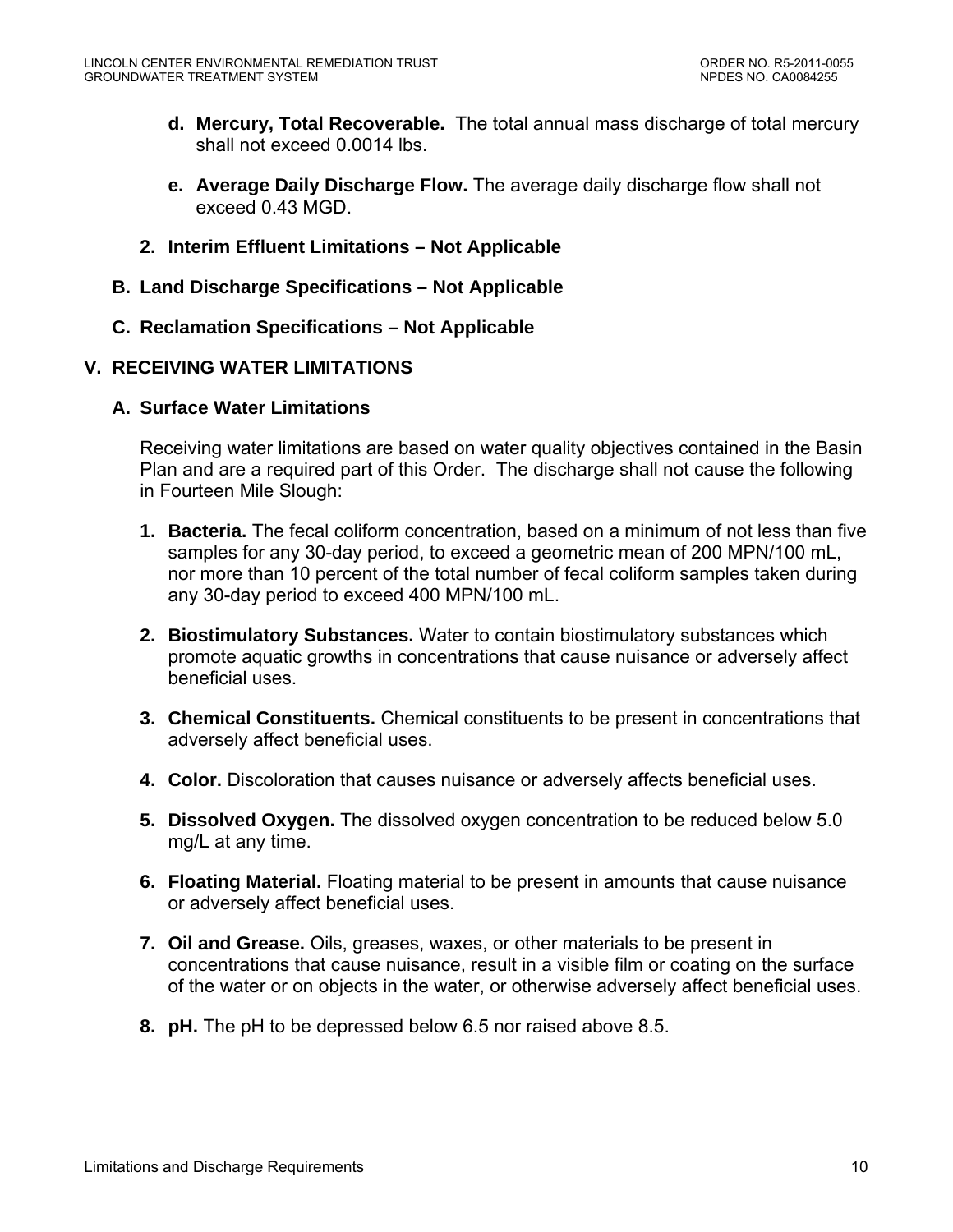## **9. Pesticides:**

- **a.** Pesticides to be present, individually or in combination, in concentrations that adversely affect beneficial uses;
- **b.** Pesticides to be present in bottom sediments or aquatic life in concentrations that adversely affect beneficial uses;
- **c.** Total identifiable persistent chlorinated hydrocarbon pesticides to be present in the water column at concentrations detectable within the accuracy of analytical methods approved by USEPA or the Executive Officer;
- **d.** Pesticide concentrations to exceed those allowable by applicable antidegradation policies (see State Water Board Resolution No. 68-16 and 40 CFR 131.12.);
- **e.** Pesticide concentrations to exceed the lowest levels technically and economically achievable;
- **f.** Pesticides to be present in concentration in excess of the maximum contaminant levels set forth in CCR, Title 22, division 4, chapter 15; nor
- **g.** Thiobencarb to be present in excess of 1.0 µg/L.

## **10. Radioactivity:**

- **a.** Radionuclides to be present in concentrations that are harmful to human, plant, animal, or aquatic life nor that result in the accumulation of radionuclides in the food web to an extent that presents a hazard to human, plant, animal, or aquatic life.
- **b.** Radionuclides to be present in excess of the maximum contaminant levels specified in Table 4 (MCL Radioactivity) of section 64443 of Title 22 of the California Code of Regulations.
- **11. Suspended Sediments.** The suspended sediment load and suspended sediment discharge rate of surface waters to be altered in such a manner as to cause nuisance or adversely affect beneficial uses.
- **12. Settleable Substances.** Substances to be present in concentrations that result in the deposition of material that causes nuisance or adversely affects beneficial uses.
- **13. Suspended Material.** Suspended material to be present in concentrations that cause nuisance or adversely affect beneficial uses.
- **14. Taste and Odors.** Taste- or odor-producing substances to be present in concentrations that impart undesirable tastes or odors to fish flesh or other edible products of aquatic origin, or that cause nuisance, or otherwise adversely affect beneficial uses.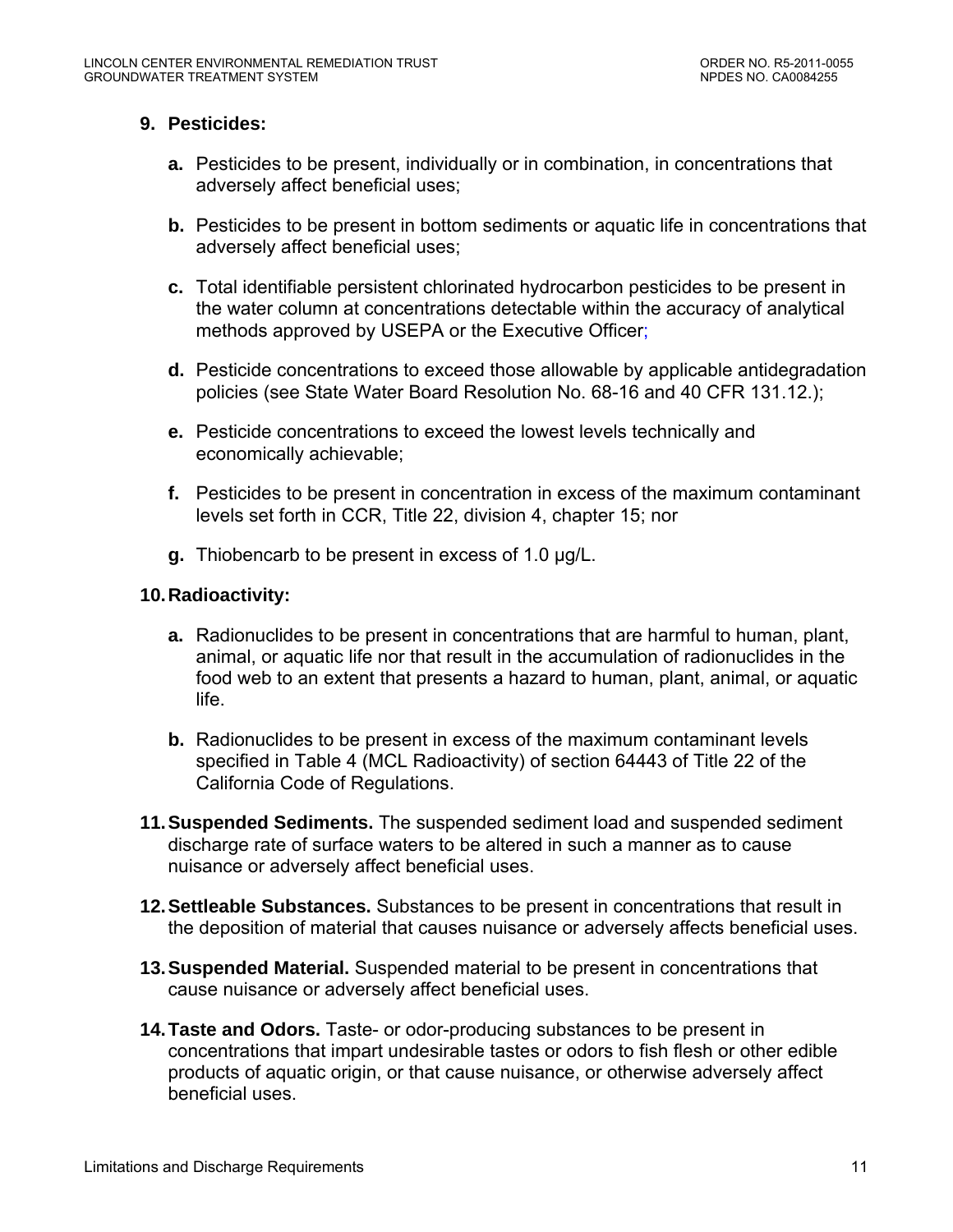- <span id="page-11-0"></span>**15. Temperature.** The natural temperature to be increased by more than 5°F.
- **16. Toxicity.** Toxic substances to be present, individually or in combination, in concentrations that produce detrimental physiological responses in human, plant, animal, or aquatic life.
- **17. Turbidity.** The turbidity to exceed the following limitations:
	- **a.** Where natural turbidity is less than 1 Nephelometric Turbidity Units (NTU), controllable factors shall not cause the downstream receiving water to exceed 2 NTU;
	- **b.** Where natural turbidity is between 1 and 5 NTUs, increases shall not exceed 1 NTU;
	- **c.** Where natural turbidity is between 5 and 50 NTUs, increases shall not exceed more than 20 percent;
	- **d.** Where natural turbidity is between 50 and 100 NTUs, increases shall not exceed 10 NTU; nor
	- **e.** Where natural turbidity is greater than 100 NTUs, increases shall not exceed more than 10 percent.

## **B. Groundwater Limitations – Not Applicable**

## **VI. PROVISIONS**

## **A. Standard Provisions**

- **1.** The Discharger shall comply with all Standard Provisions (federal NPDES standard conditions from 40 CFR Part 122) included in Attachment D of this Order.
- **2.** The Discharger shall comply with the following provisions:
	- **a.** If the Discharger's wastewater treatment plant is publicly owned or subject to regulation by California Public Utilities Commission, it shall be supervised and operated by persons possessing certificates of appropriate grade according to Title 23, CCR, division 3, chapter 26.
	- **b.** After notice and opportunity for a hearing, this Order may be terminated or modified for cause, including, but not limited to:
		- **i.** violation of any term or condition contained in this Order;
		- **ii.** obtaining this Order by misrepresentation or by failing to disclose fully all relevant facts;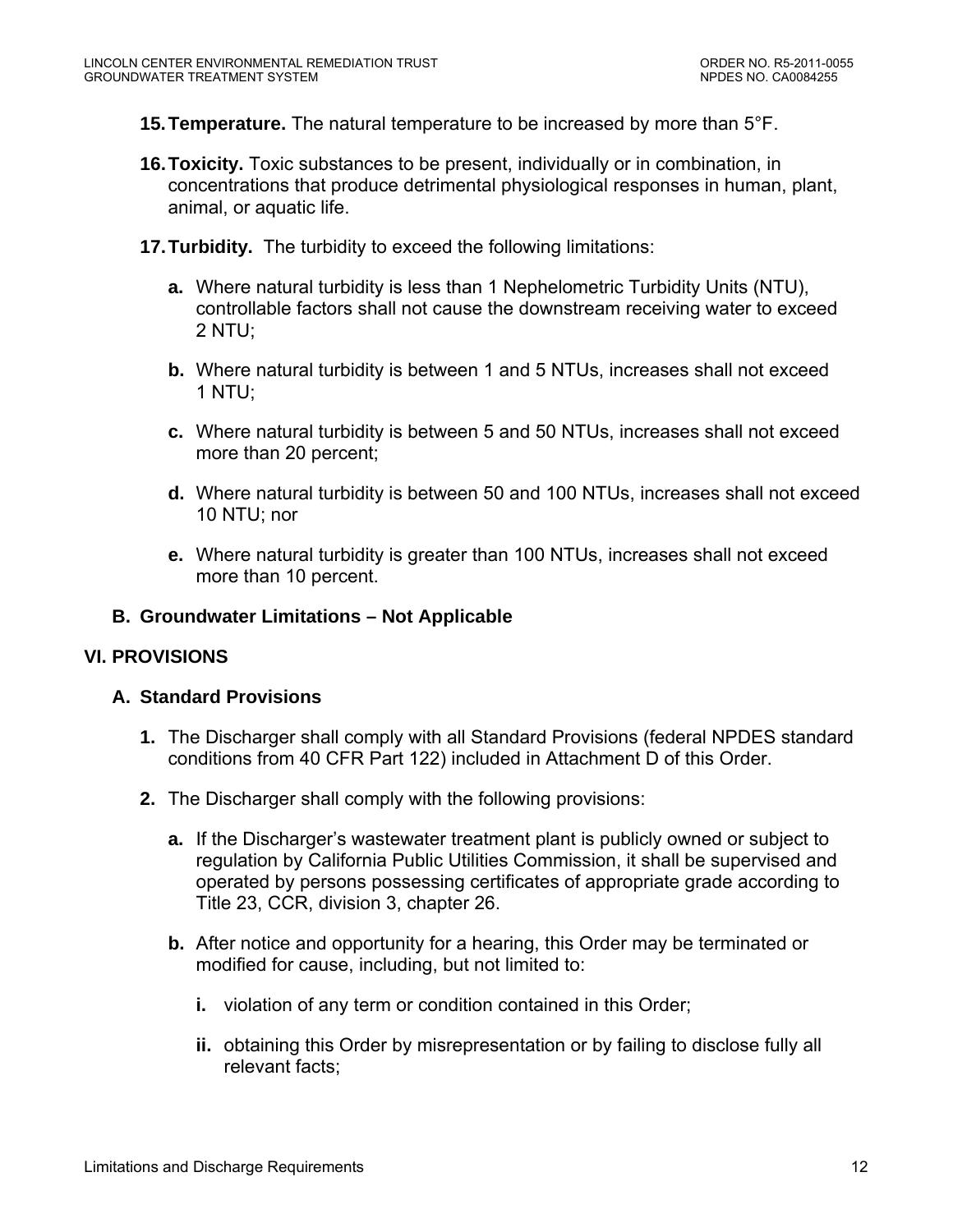**iii.** a change in any condition that requires either a temporary or permanent reduction or elimination of the authorized discharge; and

**iv.** a material change in the character, location, or volume of discharge.

The causes for modification include:

- *New regulations.* New regulations have been promulgated under section 405(d) of the CWA, or the standards or regulations on which the permit was based have been changed by promulgation of amended standards or regulations or by judicial decision after the permit was issued.
- *Land application plans.* When required by a permit condition to incorporate a land application plan for beneficial reuse of sewage sludge, to revise an existing land application plan, or to add a land application plan.
- *Change in sludge use or disposal practice.* Under 40 CFR 122.62(a)(1), a change in the Discharger's sludge use or disposal practice is a cause for modification of the permit. It is cause for revocation and reissuance if the Discharger requests or agrees.

The Regional Water Board may review and revise this Order at any time upon application of any affected person or the Regional Water Board's own motion.

**c.** If a toxic effluent standard or prohibition (including any scheduled compliance specified in such effluent standard or prohibition) is established under section 307(a) of the CWA, or amendments thereto, for a toxic pollutant that is present in the discharge authorized herein, and such standard or prohibition is more stringent than any limitation upon such pollutant in this Order, the Regional Water Board will revise or modify this Order in accordance with such toxic effluent standard or prohibition.

The Discharger shall comply with effluent standards and prohibitions within the time provided in the regulations that establish those standards or prohibitions, even if this Order has not yet been modified.

- **d.** This Order shall be modified, or alternately revoked and reissued, to comply with any applicable effluent standard or limitation issued or approved under sections 301(b)(2)(C) and (D), 304(b)(2), and 307(a)(2) of the CWA, if the effluent standard or limitation so issued or approved:
	- **i.** contains different conditions or is otherwise more stringent than any effluent limitation in the Order; or
	- **ii.** controls any pollutant limited in the Order.

The Order, as modified or reissued under this paragraph, shall also contain any other requirements of the CWA then applicable.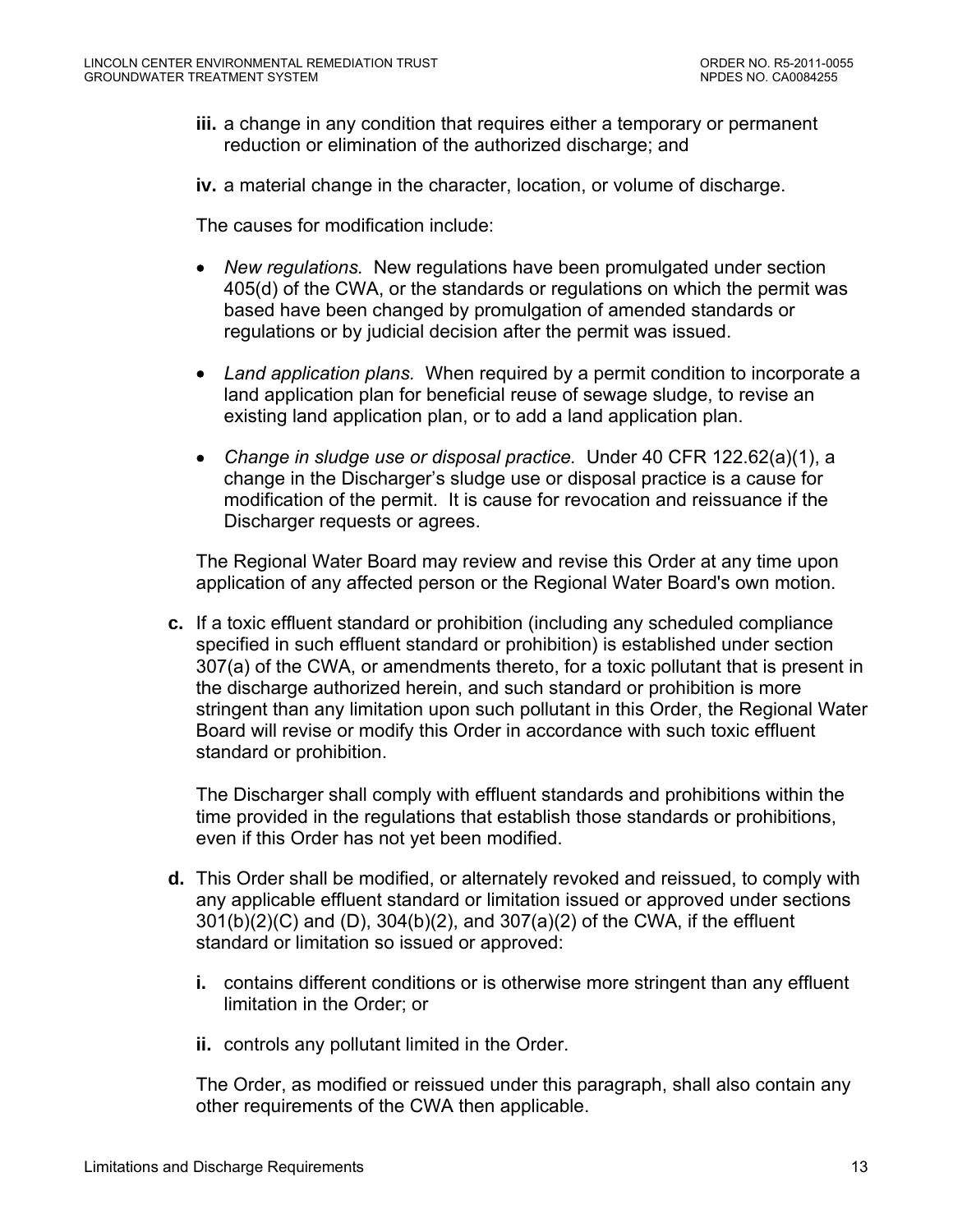- **e.** The provisions of this Order are severable. If any provision of this Order is found invalid, the remainder of this Order shall not be affected.
- **f.** The Discharger shall take all reasonable steps to minimize any adverse effects to waters of the State or users of those waters resulting from any discharge or sludge use or disposal in violation of this Order. Reasonable steps shall include such accelerated or additional monitoring as necessary to determine the nature and impact of the non-complying discharge or sludge use or disposal.
- **g.** The Discharger shall ensure compliance with any existing or future pretreatment standard promulgated by USEPA under section 307 of the CWA, or amendment thereto, for any discharge to the municipal system.
- **h.** A copy of this Order shall be maintained at the discharge facility and be available at all times to operating personnel. Key operating personnel shall be familiar with its content.
- **i.** Safeguard to electric power failure:
	- **i.** The Discharger shall provide safeguards to assure that, should there be reduction, loss, or failure of electric power, the discharge shall comply with the terms and conditions of this Order.
	- **ii.** Upon written request by the Regional Water Board the Discharger shall submit a written description of safeguards. Such safeguards may include alternate power sources, standby generators, retention capacity, operating procedures, or other means. A description of the safeguards provided shall include an analysis of the frequency, duration, and impact of power failures experienced over the past 5 years on effluent quality and on the capability of the Discharger to comply with the terms and conditions of the Order. The adequacy of the safeguards is subject to the approval of the Regional Water Board.
	- **iii.** Should the treatment works not include safeguards against reduction, loss, or failure of electric power, or should the Regional Water Board not approve the existing safeguards, the Discharger shall, within 90 days of having been advised in writing by the Regional Water Board that the existing safeguards are inadequate, provide to the Regional Water Board and USEPA a schedule of compliance for providing safeguards such that in the event of reduction, loss, or failure of electric power, the Discharger shall comply with the terms and conditions of this Order. The schedule of compliance shall, upon approval of the Regional Water Board, become a condition of this Order.
- **j.** The Discharger, upon written request of the Regional Water Board, shall file with the Board a technical report on its preventive (failsafe) and contingency (cleanup) plans for controlling accidental discharges, and for minimizing the effect of such events. This report may be combined with that required under Regional Water Board Standard Provision contained in section VI.A.2.i. of this Order.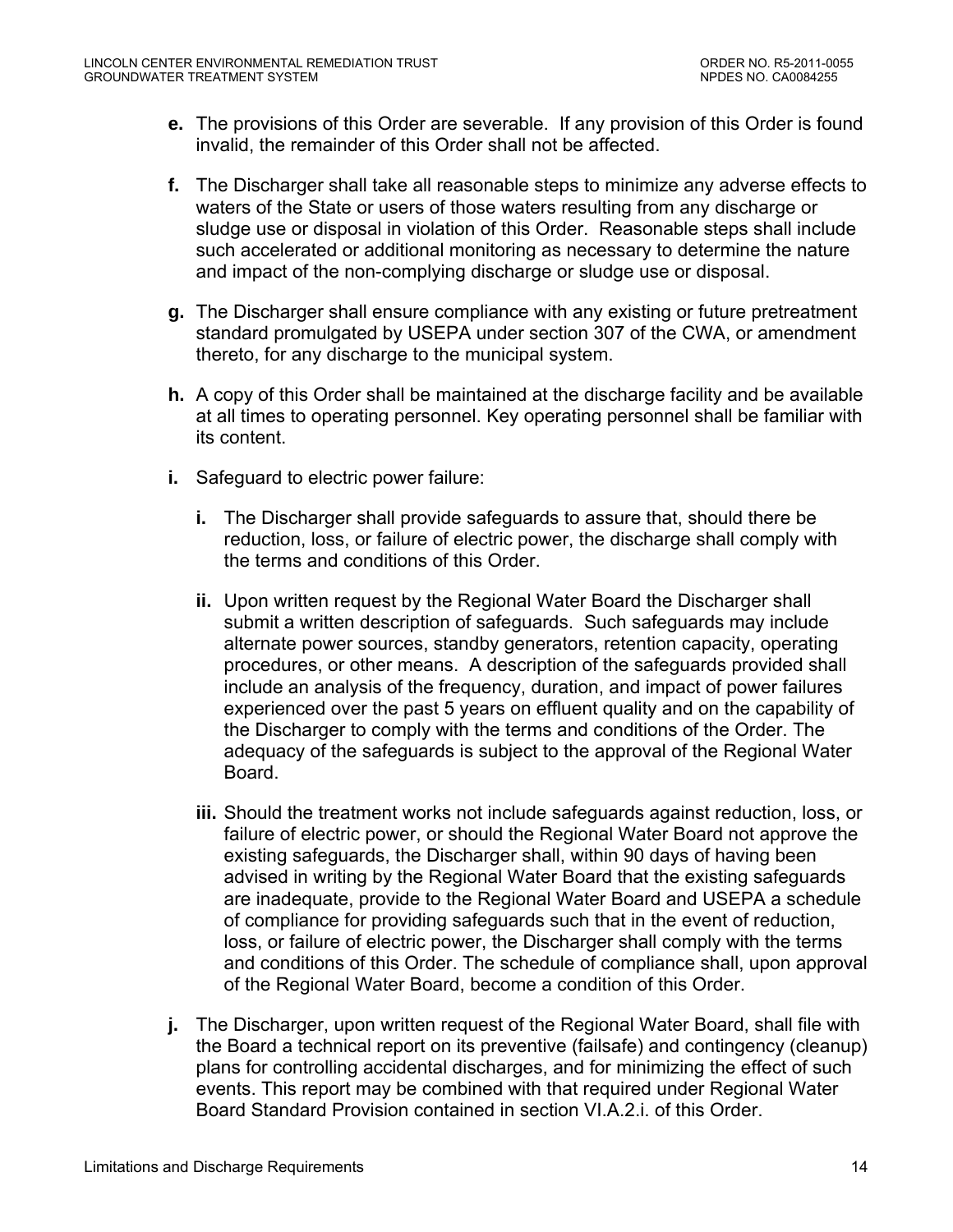The technical report shall:

- **i.** Identify the possible sources of spills, leaks, untreated waste by-pass, and contaminated drainage. Loading and storage areas, power outage, waste treatment unit outage, and failure of process equipment, tanks and pipes should be considered.
- **ii.** Evaluate the effectiveness of present facilities and procedures and state when they became operational.
- **iii.** Predict the effectiveness of the proposed facilities and procedures and provide an implementation schedule containing interim and final dates when they will be constructed, implemented, or operational.

The Regional Water Board, after review of the technical report, may establish conditions which it deems necessary to control accidental discharges and to minimize the effects of such events. Such conditions shall be incorporated as part of this Order, upon notice to the Discharger.

- **k.** A publicly owned treatment works whose waste flow has been increasing, or is projected to increase, shall estimate when flows will reach hydraulic and treatment capacities of its treatment and disposal facilities. The projections shall be made in January, based on the last 3 years' average dry weather flows, peak wet weather flows and total annual flows, as appropriate. When any projection shows that capacity of any part of the facilities may be exceeded in 4 years, the Discharger shall notify the Regional Water Board by 31 January. A copy of the notification shall be sent to appropriate local elected officials, local permitting agencies and the press. Within 120 days of the notification, the Discharger shall submit a technical report showing how it will prevent flow volumes from exceeding capacity or how it will increase capacity to handle the larger flows. The Regional Water Board may extend the time for submitting the report.
- **l.** The Discharger shall submit technical reports as directed by the Executive Officer. All technical reports required herein that involve planning, investigation, evaluation, or design, or other work requiring interpretation and proper application of engineering or geologic sciences, shall be prepared by or under the direction of persons registered to practice in California pursuant to California Business and Professions Code, sections 6735, 7835, and 7835.1. To demonstrate compliance with Title 16, CCR, sections 415 and 3065, all technical reports must contain a statement of the qualifications of the responsible registered professional(s). As required by these laws, completed technical reports must bear the signature(s) and seal(s) of the registered professional(s) in a manner such that all work can be clearly attributed to the professional responsible for the work.
- **m.** The Regional Water Board is authorized to enforce the terms of this permit under several provisions of the CWC, including, but not limited to, sections 13385, 13386, and 13387.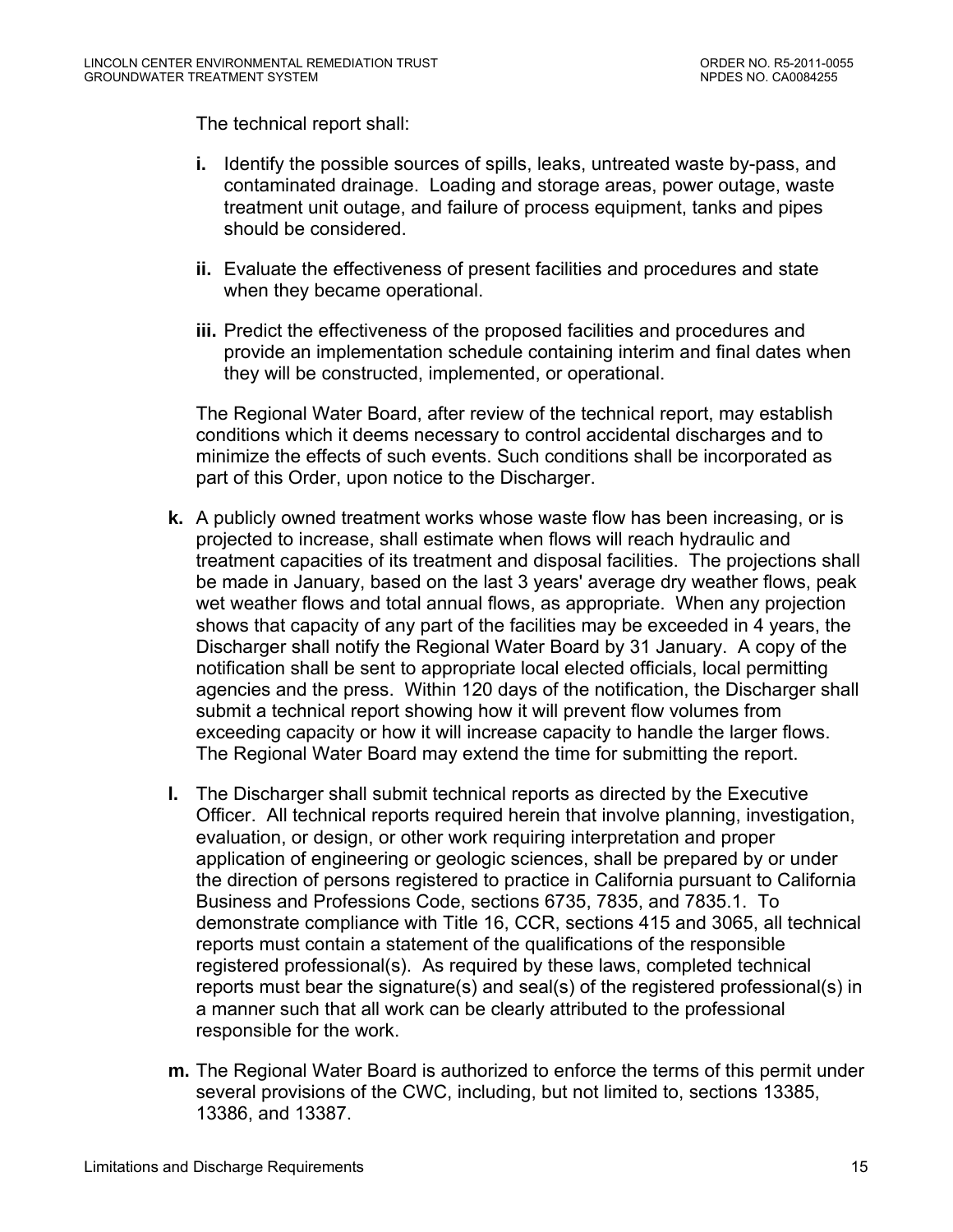- <span id="page-15-0"></span>**n.** For publicly owned treatment works, prior to making any change in the point of discharge, place of use, or purpose of use of treated wastewater that results in a decrease of flow in any portion of a watercourse, the Discharger must file a petition with the State Water Board, Division of Water Rights, and receive approval for such a change. (CWC section 1211).
- **o.** In the event the Discharger does not comply or will be unable to comply for any reason, with any prohibition, maximum daily effluent limitation, 1-hour average effluent limitation, or receiving water limitation contained in this Order, the Discharger shall notify the Regional Water Board by telephone (916) 464-3291 within 24 hours of having knowledge of such noncompliance, and shall confirm this notification in writing within 5 days, unless the Regional Water Board waives confirmation. The written notification shall include the information required by the Standard Provision contained in Attachment D section V.E.1. [40 CFR 122.41(l)(6)(i)].
- **p.** Failure to comply with provisions or requirements of this Order, or violation of other applicable laws or regulations governing discharges from this facility, may subject the Discharger to administrative or civil liabilities, criminal penalties, and/or other enforcement remedies to ensure compliance. Additionally, certain violations may subject the Discharger to civil or criminal enforcement from appropriate local, state, or federal law enforcement entities.
- **q.** In the event of any change in control or ownership of land or waste discharge facilities presently owned or controlled by the Discharger, the Discharger shall notify the succeeding owner or operator of the existence of this Order by letter, a copy of which shall be immediately forwarded to the Regional Water Board.

To assume operation under this Order, the succeeding owner or operator must apply in writing to the Executive Officer requesting transfer of the Order. The request must contain the requesting entity's full legal name, the state of incorporation if a corporation, address and telephone number of the persons responsible for contact with the Regional Water Board and a statement. The statement shall comply with the signatory and certification requirements in the federal Standard Provisions (Attachment D, section V.B) and state that the new owner or operator assumes full responsibility for compliance with this Order. Failure to submit the request shall be considered a discharge without requirements, a violation of the CWC. Transfer shall be approved or disapproved in writing by the Executive Officer.

## **B. Monitoring and Reporting Program Requirements**

The Discharger shall comply with the Monitoring and Reporting Program, and future revisions thereto, in Attachment E of this Order.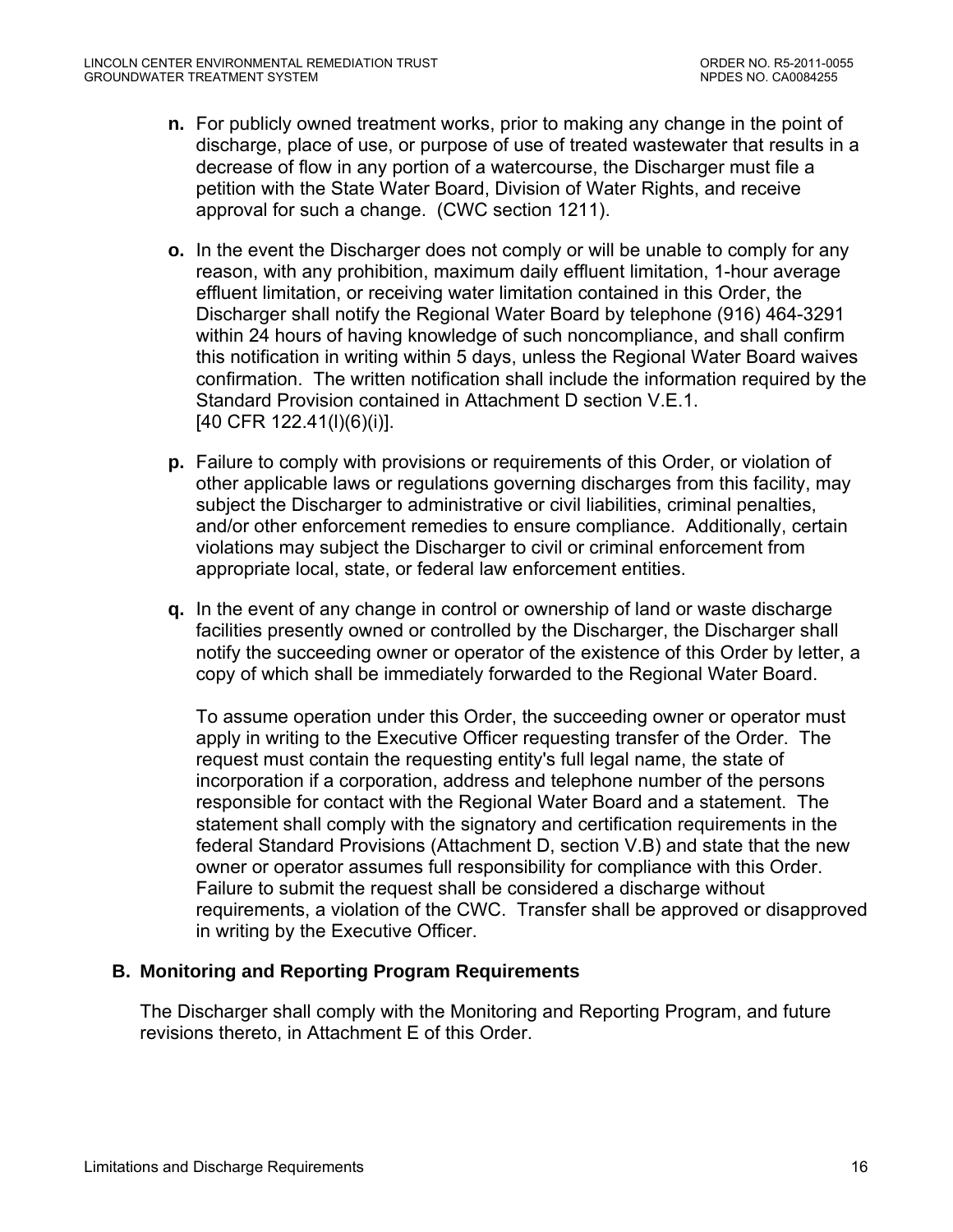# <span id="page-16-0"></span>**C. Special Provisions**

## **1. Reopener Provisions**

- **a.** Conditions that necessitate a major modification of a permit are described in 40 CFR 122.62, including:
	- **i.** If new or amended applicable water quality standards are promulgated or approved pursuant to section 303 of the CWA, or amendments thereto, this permit may be reopened and modified in accordance with the new or amended standards.
	- **ii.** When new information, that was not available at the time of permit issuance, would have justified different permit conditions at the time of issuance.
- **b.** This Order may be reopened for modification, or revocation and reissuance, as a result of the detection of a reportable priority pollutant generated by special conditions included in this Order. These special conditions may be, but are not limited to, fish tissue sampling, whole effluent toxicity, monitoring requirements on internal waste stream(s), and monitoring for surrogate parameters. Additional requirements may be included in this Order as a result of the special condition monitoring data.
- **c. Mercury.** If mercury is found to be causing toxicity based on acute or chronic toxicity test results, or if the TMDL for the Sacramento-San Joaquin Delta is approved, this Order shall be reopened and the mass effluent limitation modified (higher or lower). If the Regional Water Board determines that a mercury offset program is feasible for Dischargers subject to a NPDES permit, then this Order may be reopened to reevaluate the interim mercury mass loading limitation(s) and the need for a mercury offset program for the Discharger.
- **d. Whole Effluent Toxicity.** As a result of a Toxicity Reduction Evaluation (TRE), this Order may be reopened to include a new chronic toxicity limitation, a new acute toxicity limitation, and/or a limitation for a specific toxicant identified in the TRE. Additionally, if the State Water Board revises the SIP's toxicity control provisions that would require the establishment of numeric chronic toxicity effluent limitations, this Order may be reopened to include a numeric chronic toxicity effluent limitation based on the new provisions.
- **e. Water Effects Ratios (WER) and Metal Translators.** A default WER of 1.0 has been used in this Order for calculating CTR criteria for applicable priority pollutant inorganic constituents. In addition, default dissolved-to-total metal translators have been used to convert water quality objectives from dissolved to total recoverable when developing effluent limitations for arsenic, chromium VI, and lead. If the Discharger performs studies to determine site-specific WERs and/or site-specific dissolved-to-total metal translators, this Order may be reopened to modify the effluent limitations for the applicable inorganic constituents.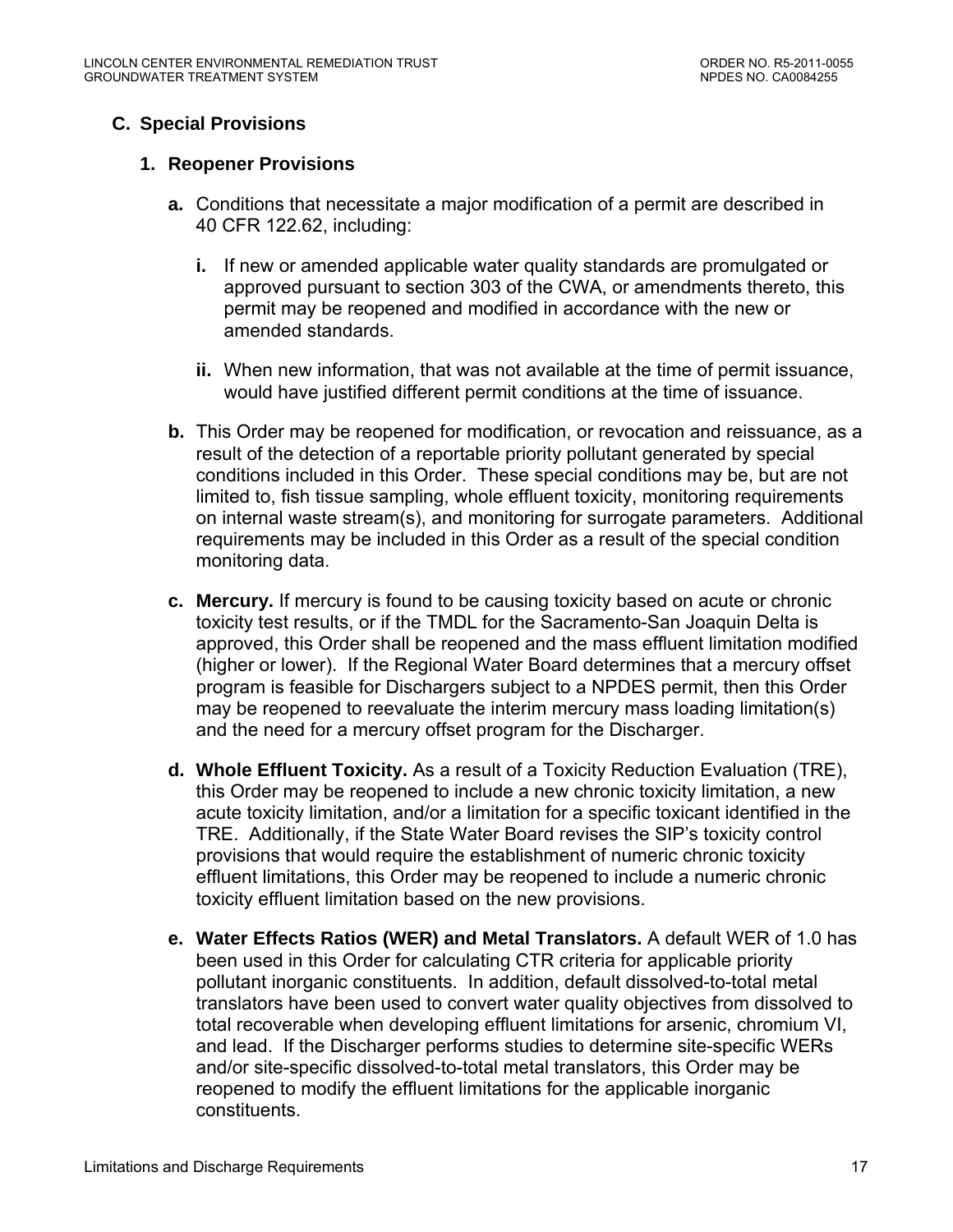<span id="page-17-0"></span>**f. Performance-based Effluent Limitations for Arsenic and Barium.** If the Discharger submits a report describing changes in the concentration of arsenic or barium in groundwater influent to the treatment system that are expected or encountered due to naturally occurring processes (e.g., significant changes in precipitation patterns, increases or decreases in groundwater elevations, or changes in the distribution of VOCs requiring adjustment of pumping rates or installation of additional extraction wells), this Order may be reopened to modify the performance-based effluent limitations for arsenic and/or barium.

## **2. Special Studies, Technical Reports and Additional Monitoring Requirements**

- **a. Chronic Whole Effluent Toxicity.** For compliance with the Basin Plan's narrative toxicity objective, this Order requires the Discharger to conduct chronic whole effluent toxicity (WET) testing, as specified in the Monitoring and Reporting Program (Attachment E, section V). Furthermore, this Provision requires the Discharger to investigate the causes of, and identify corrective actions to reduce or eliminate effluent toxicity. If the discharge exhibits toxicity, as described in subsection ii. below, the Discharger is required to initiate a TRE in accordance with an approved TRE Workplan, and take actions to mitigate the impact of the discharge and prevent recurrence of toxicity. A TRE is a site-specific study conducted in a stepwise process to identify the source(s) of toxicity and the effective control measures for effluent toxicity. TREs are designed to identify the causative agents and sources of effluent toxicity, evaluate the effectiveness of the toxicity control options, and confirm the reduction in effluent toxicity. This Provision includes requirements for the Discharger to develop and submit a TRE Workplan and includes procedures for accelerated chronic toxicity monitoring and TRE initiation.
	- **i. Toxicity Reduction Evaluation (TRE) Workplan**. Within 90 days of the effective date of this Order, the Discharger shall submit to the Regional Water Board a TRE Workplan for approval by the Executive Officer. The TRE Workplan shall outline the procedures for identifying the source(s) of, and reducing or eliminating effluent toxicity. The TRE Workplan must be developed in accordance with USEPA guidance<sup>[1](#page-17-0)</sup> and be of adequate detail to allow the Discharger to immediately initiate a TRE as required in this Provision.
	- **i. Accelerated Monitoring and TRE Initiation.** When the numeric toxicity monitoring trigger is exceeded during regular chronic toxicity monitoring, the Discharger shall initiate accelerated monitoring as required in the Accelerated Monitoring Specifications. The Discharger shall initiate a TRE to address effluent toxicity if any WET testing results exceed the numeric toxicity monitoring trigger during accelerated monitoring.

 $\overline{a}$ 

<sup>1</sup> See the Fact Sheet (Attachment F, section VII.B.2.a.) for a list of USEPA guidance documents that must be considered in the development of the TRE Workplan.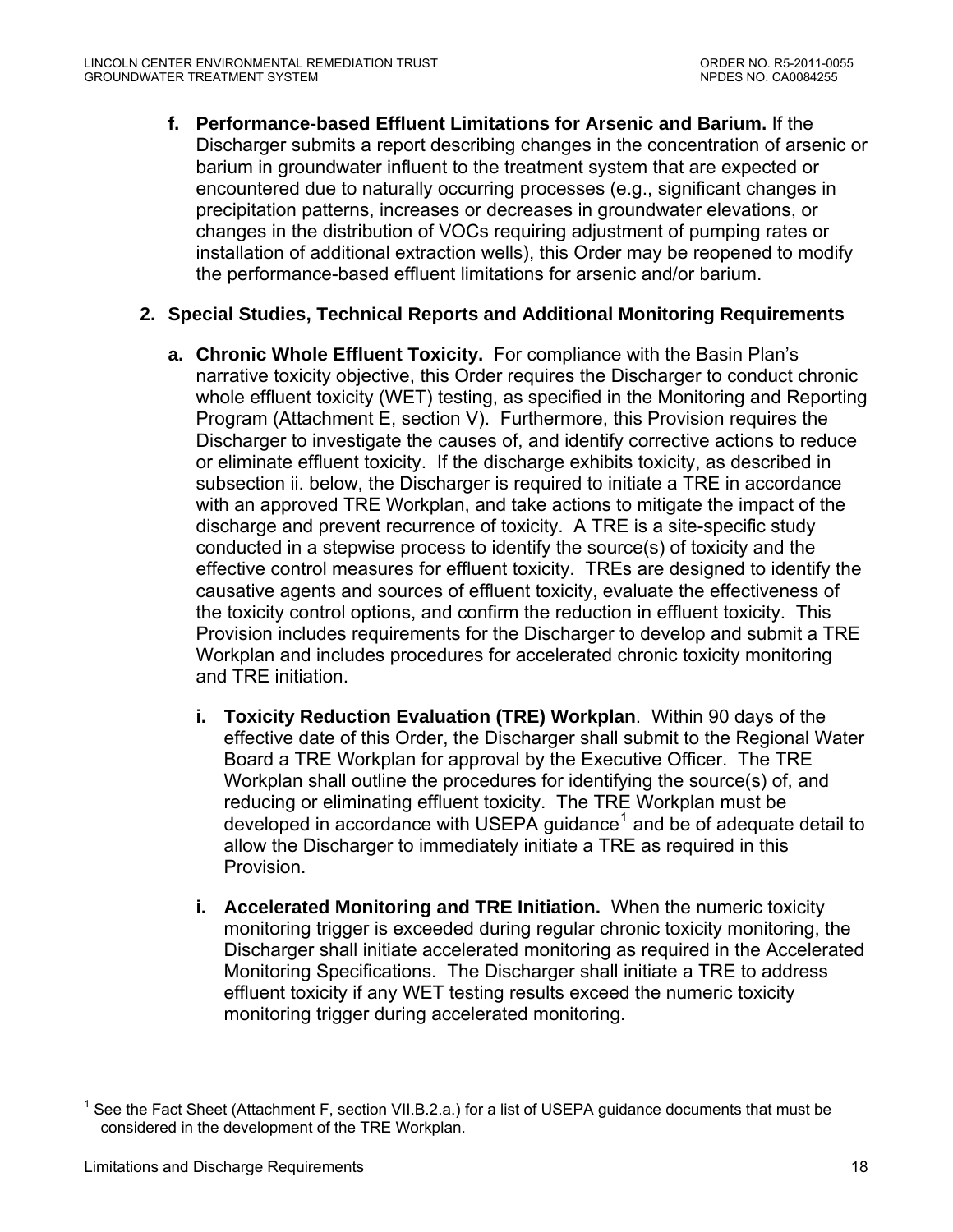- **ii. Numeric Toxicity Monitoring Trigger.** The numeric toxicity monitoring trigger to initiate a TRE is  $> 1$  TU<sub>C</sub> (where TU<sub>C</sub> = 100/NOEC). The monitoring trigger is not an effluent limitation; it is the toxicity threshold at which the Discharger is required to begin accelerated monitoring and initiate a TRE when the effluent toxicity.
- **iii. Accelerated Monitoring Specifications.** If the numeric toxicity monitoring trigger is exceeded during regular chronic toxicity testing, the Discharger shall initiate accelerated monitoring within 14 days of notification by the laboratory of the exceedance. Accelerated monitoring shall consist of four (4) chronic toxicity tests conducted once every 2 weeks using the species that exhibited toxicity. The following protocol shall be used for accelerated monitoring and TRE initiation:
	- **(a)** If the results of four (4) consecutive accelerated monitoring tests do not exceed the monitoring trigger, the Discharger may cease accelerated monitoring and resume regular chronic toxicity monitoring. However, notwithstanding the accelerated monitoring results, if there is evidence of effluent toxicity, the Executive Officer may require that the Discharger initiate a TRE.
	- **(b)** If the source(s) of the toxicity is easily identified (e.g., temporary plant upset), the Discharger shall make necessary corrections to the facility and shall continue accelerated monitoring until four (4) consecutive accelerated tests do not exceed the monitoring trigger. Upon confirmation that the effluent toxicity has been removed, the Discharger may cease accelerated monitoring and resume regular chronic toxicity monitoring.
	- **(c)** If the result of any accelerated toxicity test exceeds the monitoring trigger, the Discharger shall cease accelerated monitoring and begin a TRE to investigate the cause(s) of, and identify corrective actions to reduce or eliminate effluent toxicity. Within thirty (30) days of notification by the laboratory of any test result exceeding the monitoring trigger during accelerated monitoring, the Discharger shall submit a TRE Action Plan to the Regional Water Board including, at minimum:
		- **(1)** Specific actions the Discharger will take to investigate and identify the cause(s) of toxicity, including a TRE WET monitoring schedule;
		- **(2)** Specific actions the Discharger will take to mitigate the impact of the discharge and prevent the recurrence of toxicity; and
		- **(3)** A schedule for these actions.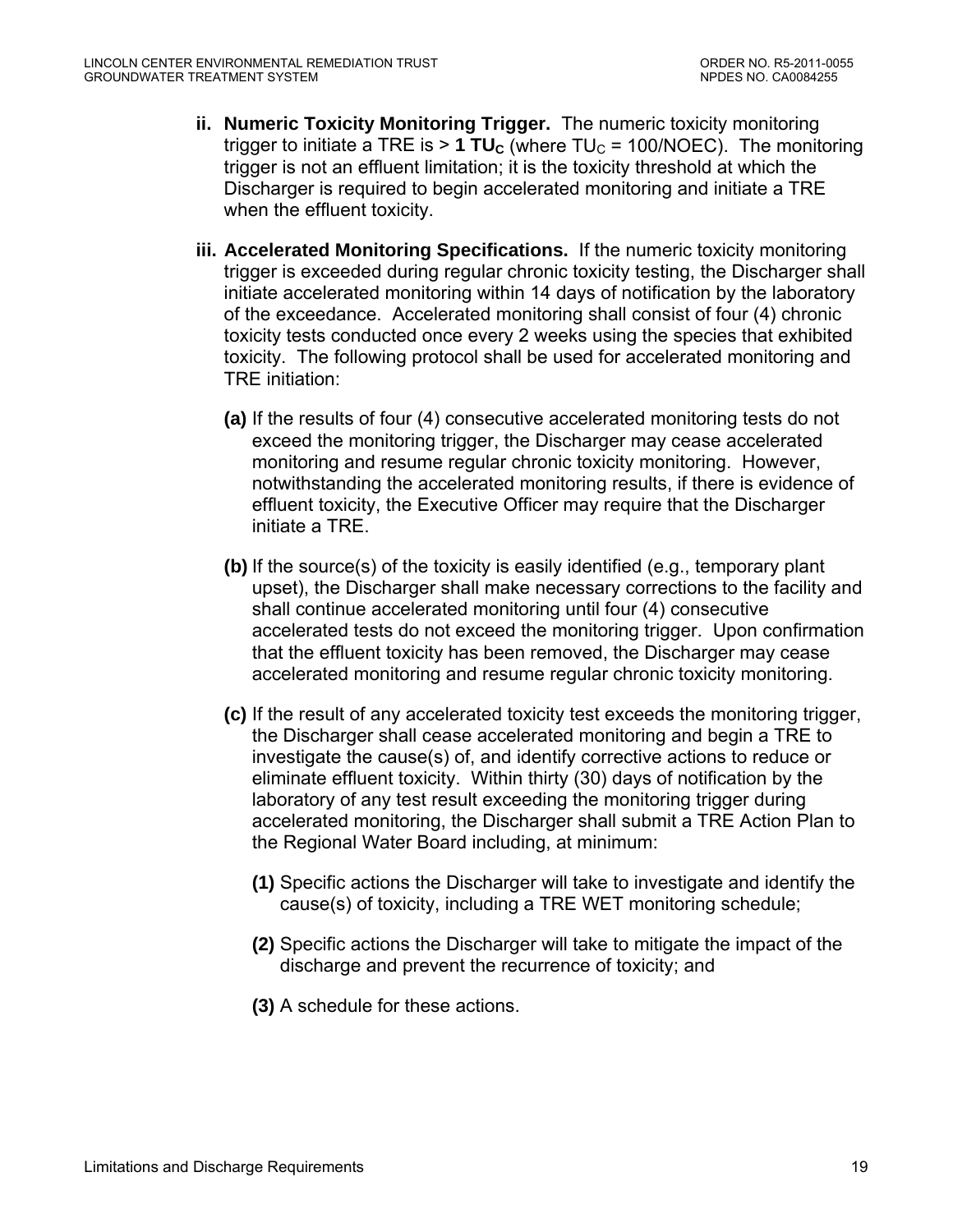## <span id="page-19-0"></span>**3. Best Management Practices and Pollution Prevention**

- **a. Salinity Evaluation and Minimization Plan.** The Discharger shall prepare a salinity evaluation and minimization plan to identify and address sources of salinity from the Facility. The plan shall be completed and submitted to the Regional Water Board **within 9 months of the adoption date of this Order** for the approval by the Executive Officer.
- **4. Construction, Operation and Maintenance Specifications Not Applicable**
- **5. Special Provisions for Municipal Facilities (POTWs Only) Not Applicable**
- **6. Other Special Provisions Not Applicable**
- **7. Compliance Schedules Not Applicable**

## **VII. COMPLIANCE DETERMINATION**

- **A. Total Mercury Mass Loading Effluent Limitations (Section IV.A.1.d).** The procedures for calculating mass loadings are as follows:
	- **1.** The total pollutant mass load for each individual calendar month shall be determined using an average of all concentration data collected that month and the corresponding total monthly flow. All effluent monitoring data collected under the monitoring and reporting program, pretreatment program and any special studies shall be used for these calculations. The total annual mass loading shall be the sum of the individual calendar months.
	- **2.** In calculating compliance, the Discharger shall count all non-detect measures at one-half of the detection level. If compliance with the effluent limitation is not attained due to the non-detect contribution, the Discharger shall improve and implement available analytical capabilities and compliance shall be evaluated with consideration of the detection limits.
- **B. Chronic Whole Effluent Toxicity Effluent Limitation (Section IV.A.1.c).** Compliance with the accelerated monitoring and TRE/TIE provisions of Provision VI.C.2.a shall constitute compliance with effluent limitation IV.A.1.c for chronic whole effluent toxicity.
- **C. Volatile Organic Compounds (VOCs) Maximum Daily Effluent Limitation (Section IV.A.1.a).** VOCs include all all VOCs identified as constituents of concern in influent groundwater, including: benzene, 1,1-dichloroethylene, 1,2-dichloroethane, ethylbenzene, methyl tertiary butyl ether, tetrachloroethylene, toluene, trichloroethylene, cis-1,2-dichloroethylene, and xylenes. The maximum daily effluent limitation of 0.5 μg/L applies to each VOC. Note, average monthly water quality-based effluent limitations also apply to 1,2-dichloroethane.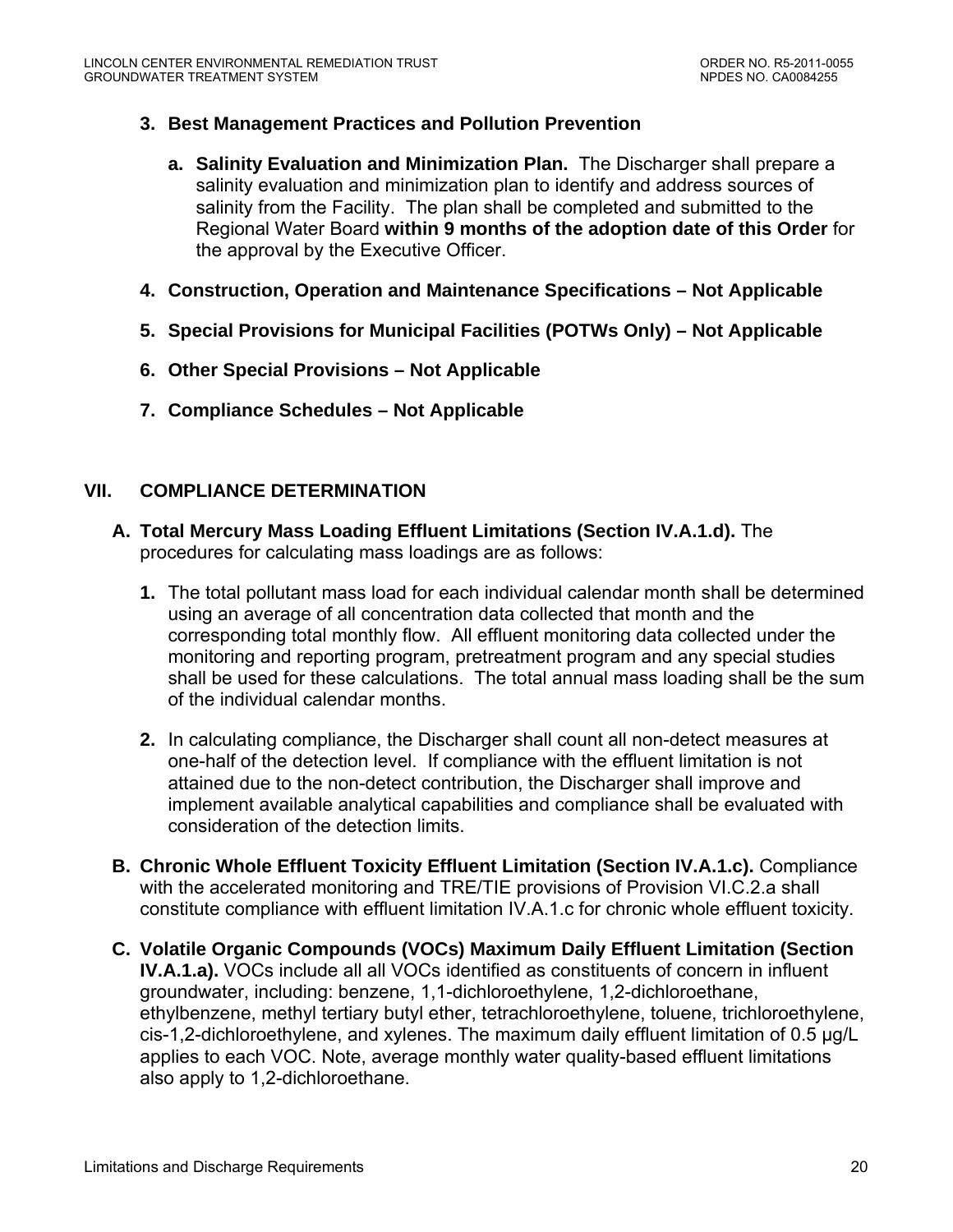# <span id="page-20-0"></span>**ATTACHMENT A – DEFINITIONS**

## **Arithmetic Mean (**μ**)**

Also called the average, is the sum of measured values divided by the number of samples. For ambient water concentrations, the arithmetic mean is calculated as follows:

Arithmetic mean =  $\mu$  =  $\Sigma x / n$  where:  $\Sigma x$  is the sum of the measured ambient water concentrations, and n is the number of samples.

## **Average Monthly Effluent Limitation (AMEL)**

The highest allowable average of daily discharges over a calendar month, calculated as the sum of all daily discharges measured during a calendar month divided by the number of daily discharges measured during that month.

## **Average Weekly Effluent Limitation (AWEL)**

The highest allowable average of daily discharges over a calendar week (Sunday through Saturday), calculated as the sum of all daily discharges measured during a calendar week divided by the number of daily discharges measured during that week.

#### **Bioaccumulative**

Those substances taken up by an organism from its surrounding medium through gill membranes, epithelial tissue, or from food and subsequently concentrated and retained in the body of the organism.

## **Carcinogenic**

Pollutants are substances that are known to cause cancer in living organisms.

## **Coefficient of Variation (CV)**

CV is a measure of the data variability and is calculated as the estimated standard deviation divided by the arithmetic mean of the observed values.

#### **Daily Discharge**

Daily Discharge is defined as either: (1) the total mass of the constituent discharged over the calendar day (12:00 am through 11:59 pm) or any 24-hour period that reasonably represents a calendar day for purposes of sampling (as specified in the permit), for a constituent with limitations expressed in units of mass or; (2) the unweighted arithmetic mean measurement of the constituent over the day for a constituent with limitations expressed in other units of measurement (e.g., concentration).

The daily discharge may be determined by the analytical results of a composite sample taken over the course of 1 day (a calendar day or other 24-hour period defined as a day) or by the arithmetic mean of analytical results from one or more grab samples taken over the course of the day.

For composite sampling, if 1 day is defined as a 24-hour period other than a calendar day, the analytical result for the 24-hour period will be considered as the result for the calendar day in which the 24-hour period ends.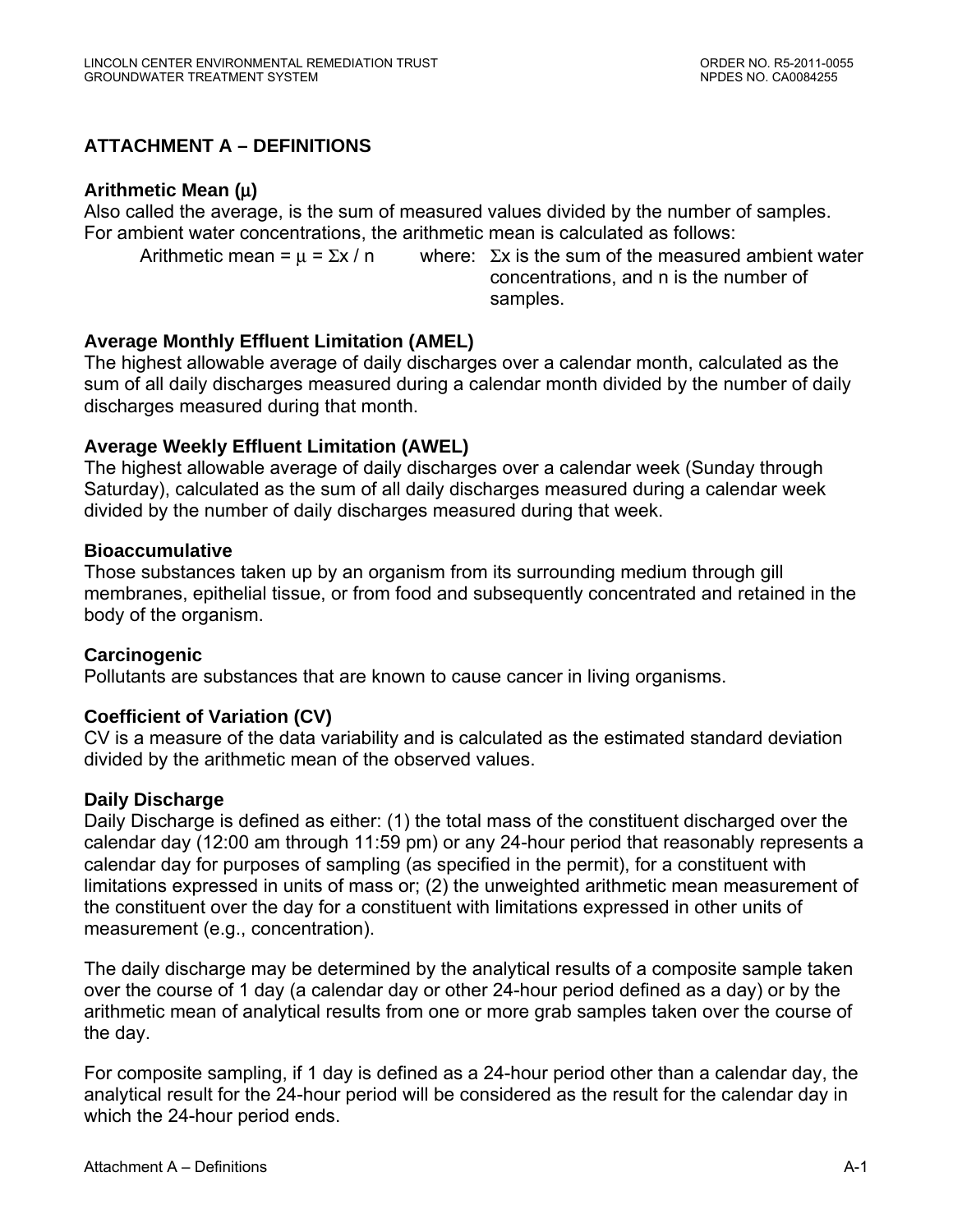## **Detected, but Not Quantified (DNQ)**

DNQ are those sample results less than the RL, but greater than or equal to the laboratory's MDL.

## **Dilution Credit**

Dilution Credit is the amount of dilution granted to a discharge in the calculation of a water quality-based effluent limitation, based on the allowance of a specified mixing zone. It is calculated from the dilution ratio or determined through conducting a mixing zone study or modeling of the discharge and receiving water.

## **Effluent Concentration Allowance (ECA)**

ECA is a value derived from the water quality criterion/objective, dilution credit, and ambient background concentration that is used, in conjunction with the coefficient of variation for the effluent monitoring data, to calculate a long-term average (LTA) discharge concentration. The ECA has the same meaning as waste load allocation (WLA) as used in USEPA guidance (Technical Support Document For Water Quality-based Toxics Control, March 1991, second printing, EPA/505/2-90-001).

## **Enclosed Bays**

Enclosed Bays means indentations along the coast that enclose an area of oceanic water within distinct headlands or harbor works. Enclosed bays include all bays where the narrowest distance between the headlands or outermost harbor works is less than 75 percent of the greatest dimension of the enclosed portion of the bay. Enclosed bays include, but are not limited to, Humboldt Bay, Bodega Harbor, Tomales Bay, Drake's Estero, San Francisco Bay, Morro Bay, Los Angeles-Long Beach Harbor, Upper and Lower Newport Bay, Mission Bay, and San Diego Bay. Enclosed bays do not include inland surface waters or ocean waters.

## **Estimated Chemical Concentration**

The estimated chemical concentration that results from the confirmed detection of the substance by the analytical method below the ML value.

## **Estuaries**

Estuaries means waters, including coastal lagoons, located at the mouths of streams that serve as areas of mixing for fresh and ocean waters. Coastal lagoons and mouths of streams that are temporarily separated from the ocean by sandbars shall be considered estuaries. Estuarine waters shall be considered to extend from a bay or the open ocean to a point upstream where there is no significant mixing of fresh water and seawater. Estuarine waters included, but are not limited to, the Sacramento-San Joaquin Delta, as defined in CWC section 12220, Suisun Bay, Carquinez Strait downstream to the Carquinez Bridge, and appropriate areas of the Smith, Mad, Eel, Noyo, Russian, Klamath, San Diego, and Otay rivers. Estuaries do not include inland surface waters or ocean waters.

## **Inland Surface Waters**

All surface waters of the State that do not include the ocean, enclosed bays, or estuaries.

## **Instantaneous Maximum Effluent Limitation**

The highest allowable value for any single grab sample or aliquot (i.e., each grab sample or aliquot is independently compared to the instantaneous maximum limitation).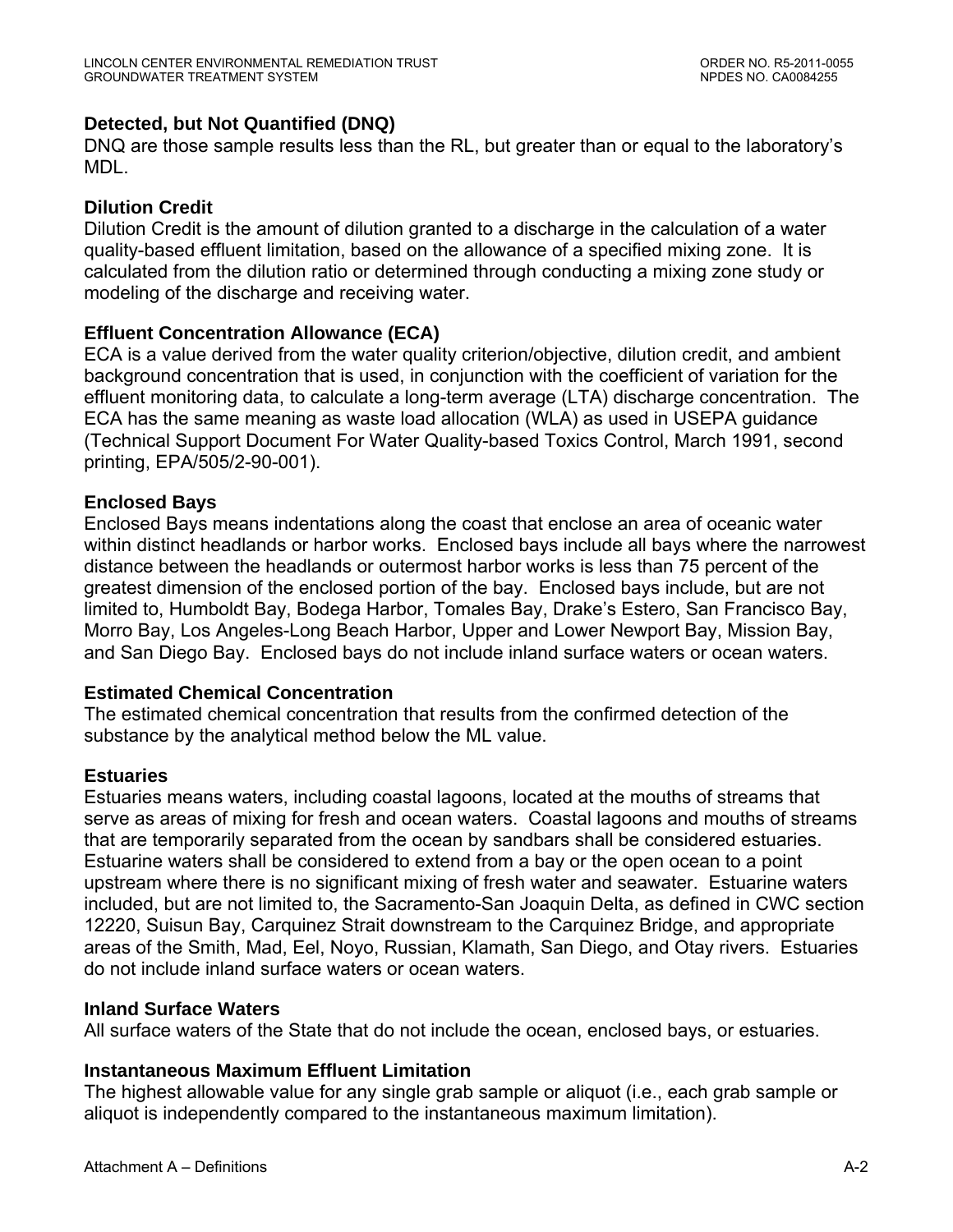## **Instantaneous Minimum Effluent Limitation**

The lowest allowable value for any single grab sample or aliquot (i.e., each grab sample or aliquot is independently compared to the instantaneous minimum limitation).

## **Maximum Daily Effluent Limitation (MDEL)**

The highest allowable daily discharge of a pollutant, over a calendar day (or 24-hour period). For pollutants with limitations expressed in units of mass, the daily discharge is calculated as the total mass of the pollutant discharged over the day. For pollutants with limitations expressed in other units of measurement, the daily discharge is calculated as the arithmetic mean measurement of the pollutant over the day.

## **Median**

The middle measurement in a set of data. The median of a set of data is found by first arranging the measurements in order of magnitude (either increasing or decreasing order). If the number of measurements (*n*) is odd, then the median =  $X_{(n+1)/2}$ . If *n* is even, then the median =  $(X_{n/2} + X_{(n/2)+1})/2$  (i.e., the midpoint between the  $n/2$  and  $n/2+1$ ).

## **Method Detection Limit (MDL)**

MDL is the minimum concentration of a substance that can be measured and reported with 99 percent confidence that the analyte concentration is greater than zero, as defined in 40 CFR Part 136, Attachment B, revised as of 3 July 1999.

## **Minimum Level (ML)**

ML is the concentration at which the entire analytical system must give a recognizable signal and acceptable calibration point. The ML is the concentration in a sample that is equivalent to the concentration of the lowest calibration standard analyzed by a specific analytical procedure, assuming that all the method specified sample weights, volumes, and processing steps have been followed.

## **Mixing Zone**

Mixing Zone is a limited volume of receiving water that is allocated for mixing with a wastewater discharge where water quality criteria can be exceeded without causing adverse effects to the overall water body.

## **Not Detected (ND)**

Sample results which are less than the laboratory's MDL.

## **Ocean Waters**

The territorial marine waters of the State as defined by California law to the extent these waters are outside of enclosed bays, estuaries, and coastal lagoons. Discharges to ocean waters are regulated in accordance with the State Water Board's California Ocean Plan.

## **Persistent Pollutants**

Persistent pollutants are substances for which degradation or decomposition in the environment is nonexistent or very slow.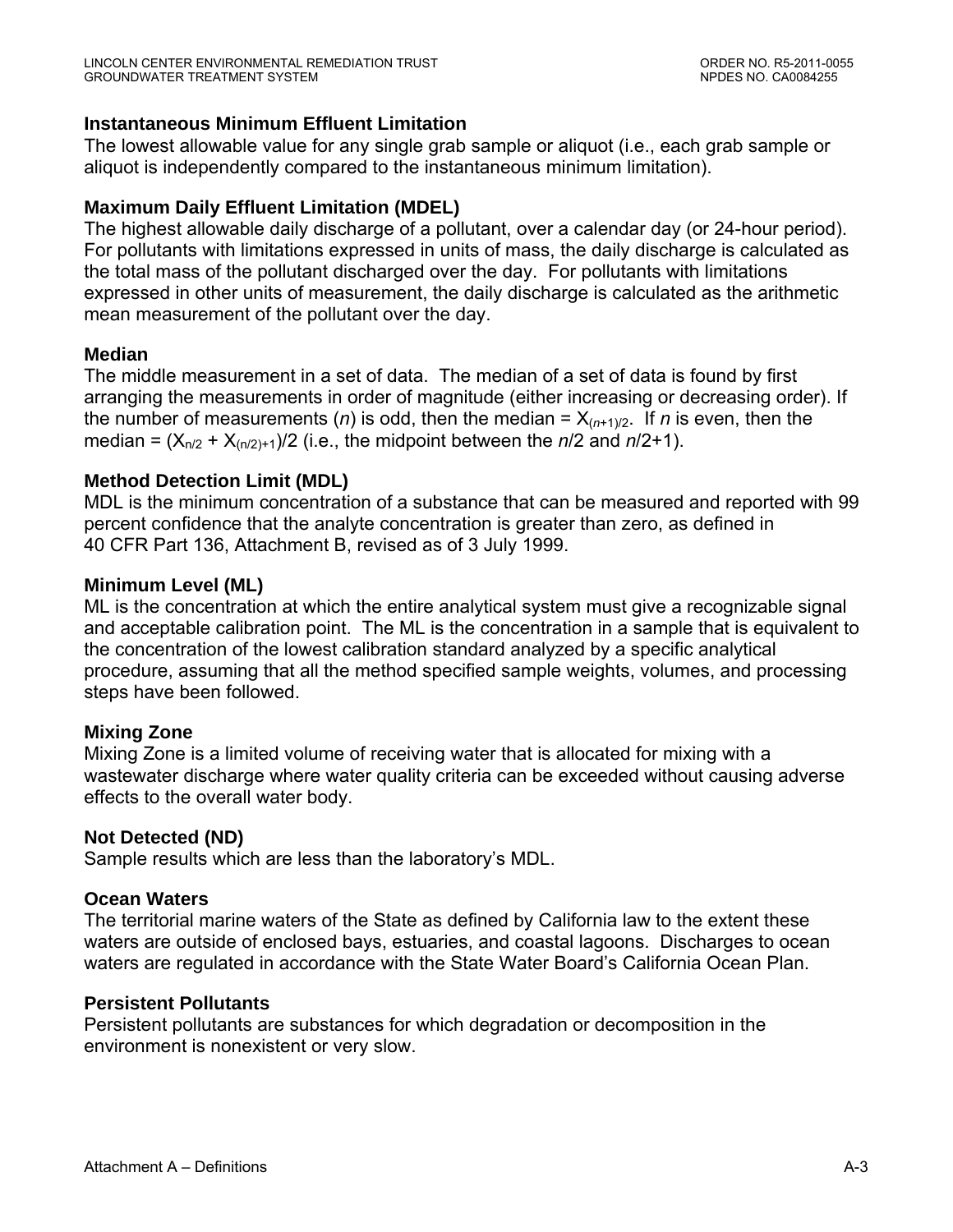## **Pollutant Minimization Program (PMP)**

PMP means waste minimization and pollution prevention actions that include, but are not limited to, product substitution, waste stream recycling, alternative waste management methods, and education of the public and businesses. The goal of the PMP shall be to reduce all potential sources of a priority pollutant(s) through pollutant minimization (control) strategies, including pollution prevention measures as appropriate, to maintain the effluent concentration at or below the water quality-based effluent limitation. Pollution prevention measures may be particularly appropriate for persistent bioaccumulative priority pollutants where there is evidence that beneficial uses are being impacted. The Regional Water Board may consider cost effectiveness when establishing the requirements of a PMP. The completion and implementation of a Pollution Prevention Plan, if required pursuant to CWC section 13263.3(d), shall be considered to fulfill the PMP requirements.

## **Pollution Prevention**

Pollution Prevention means any action that causes a net reduction in the use or generation of a hazardous substance or other pollutant that is discharged into water and includes, but is not limited to, input change, operational improvement, production process change, and product reformulation (as defined in Water Code section 13263.3). Pollution prevention does not include actions that merely shift a pollutant in wastewater from one environmental medium to another environmental medium, unless clear environmental benefits of such an approach are identified to the satisfaction of the State or Regional Water Board.

## **Reporting Level (RL)**

RL is the ML (and its associated analytical method) chosen by the Discharger for reporting and compliance determination from the MLs included in this Order. The MLs included in this Order correspond to approved analytical methods for reporting a sample result that are selected by the Regional Water Board either from Appendix 4 of the SIP in accordance with section 2.4.2 of the SIP or established in accordance with section 2.4.3 of the SIP. The ML is based on the proper application of method-based analytical procedures for sample preparation and the absence of any matrix interferences. Other factors may be applied to the ML depending on the specific sample preparation steps employed. For example, the treatment typically applied in cases where there are matrix-effects is to dilute the sample or sample aliquot by a factor of ten. In such cases, this additional factor must be applied to the ML in the computation of the RL.

## **Satellite Collection System**

The portion, if any, of a sanitary sewer system owned or operated by a different public agency than the agency that owns and operates the wastewater treatment facility that a sanitary sewer system is tributary to.

## **Source of Drinking Water**

Any water designated as municipal or domestic supply (MUN) in a Regional Water Board Basin Plan.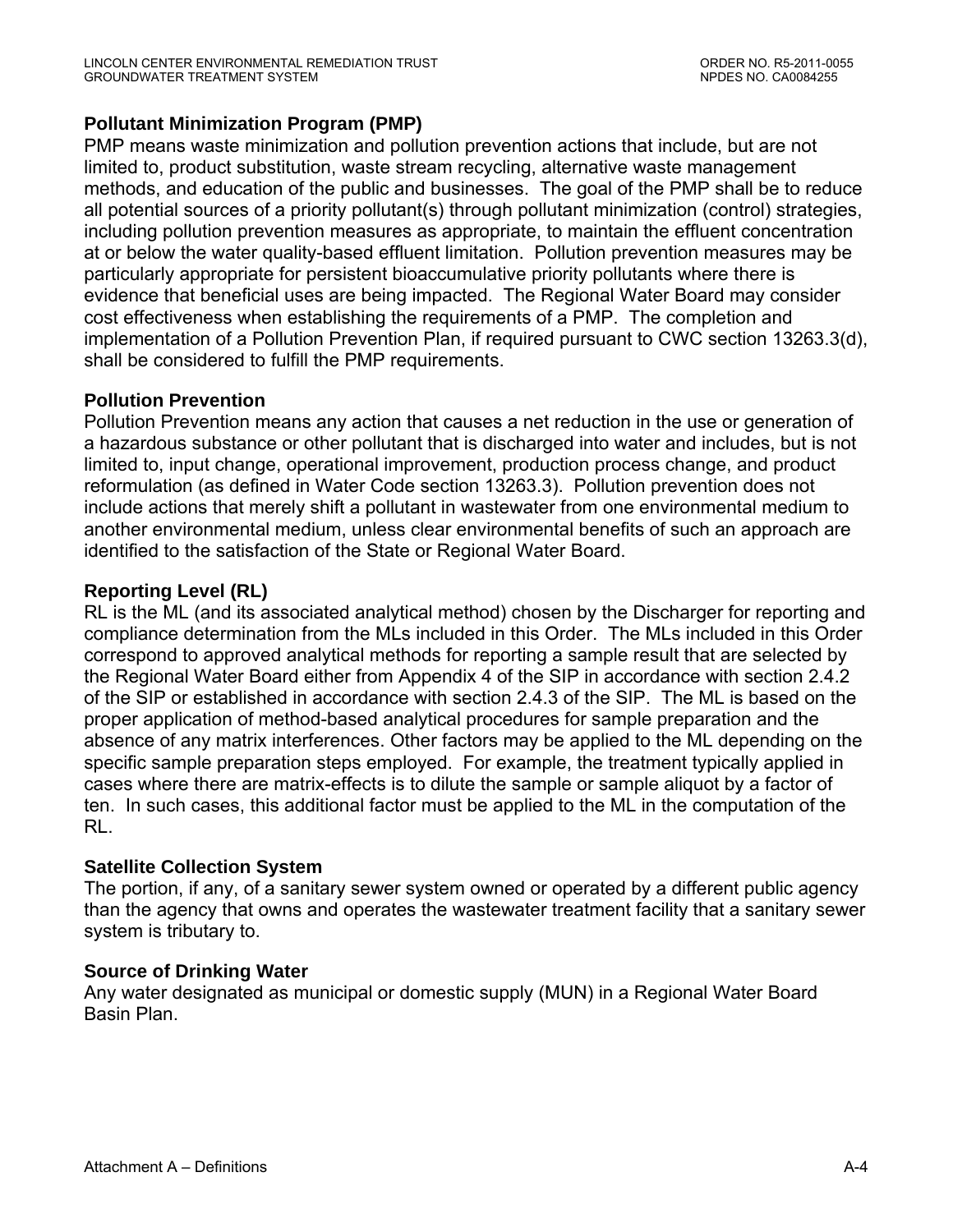# **Standard Deviation (**σ**)**

Standard Deviation is a measure of variability that is calculated as follows:

$$
\sigma = (\sum [(x - \mu)^2]/(n - 1))^{0.5}
$$

x is the observed value;

μ is the arithmetic mean of the observed values; and

n is the number of samples.

## **Toxicity Reduction Evaluation (TRE)**

TRE is a study conducted in a step-wise process designed to identify the causative agents of effluent or ambient toxicity, isolate the sources of toxicity, evaluate the effectiveness of toxicity control options, and then confirm the reduction in toxicity. The first steps of the TRE consist of the collection of data relevant to the toxicity, including additional toxicity testing, and an evaluation of facility operations and maintenance practices, and best management practices. A Toxicity Identification Evaluation (TIE) may be required as part of the TRE, if appropriate. (A TIE is a set of procedures to identify the specific chemical(s) responsible for toxicity. These procedures are performed in three phases (characterization, identification, and confirmation) using aquatic organism toxicity tests.)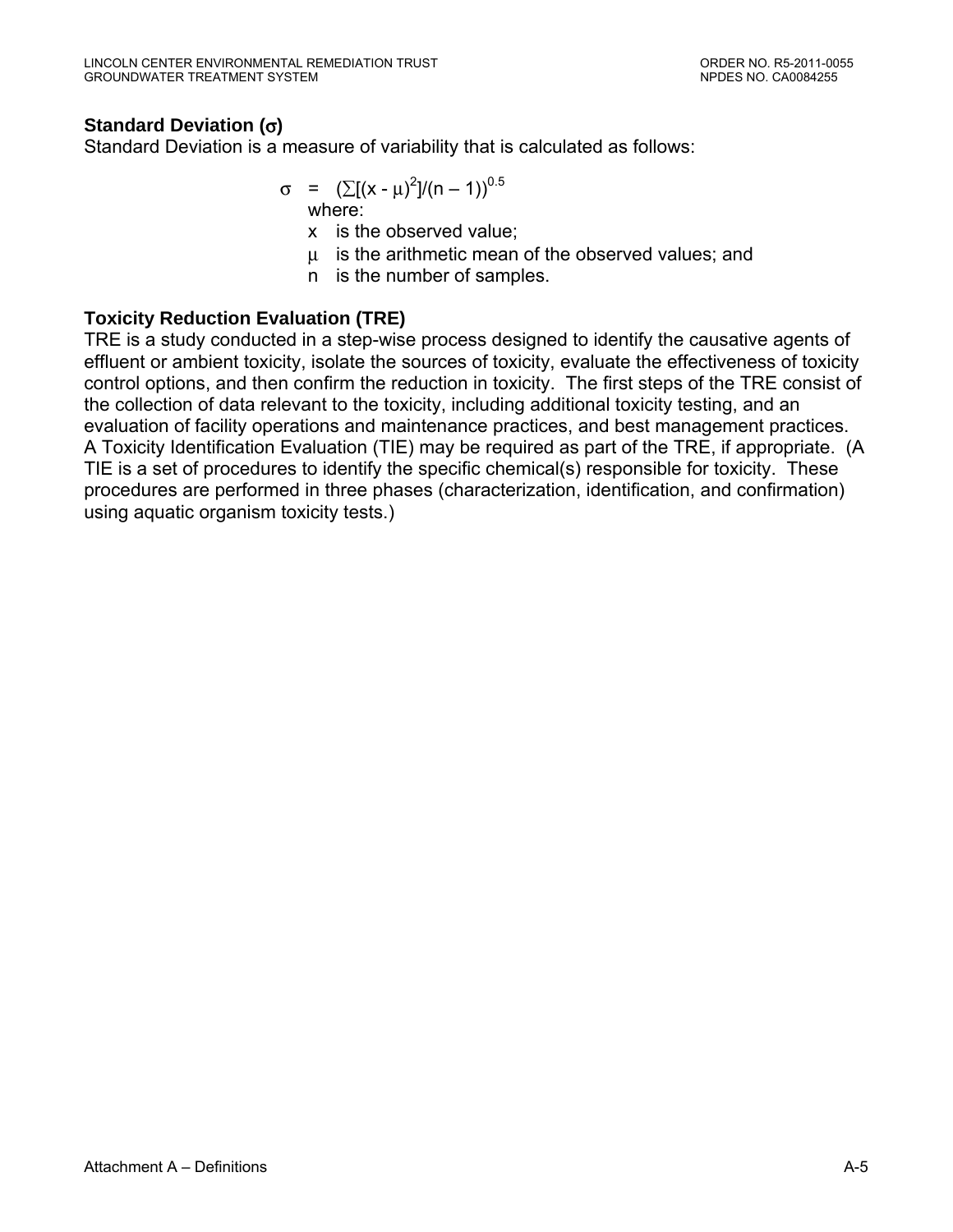## <span id="page-25-0"></span>**ATTACHMENT B – MAP**



SAN JOAQUIN COUNTY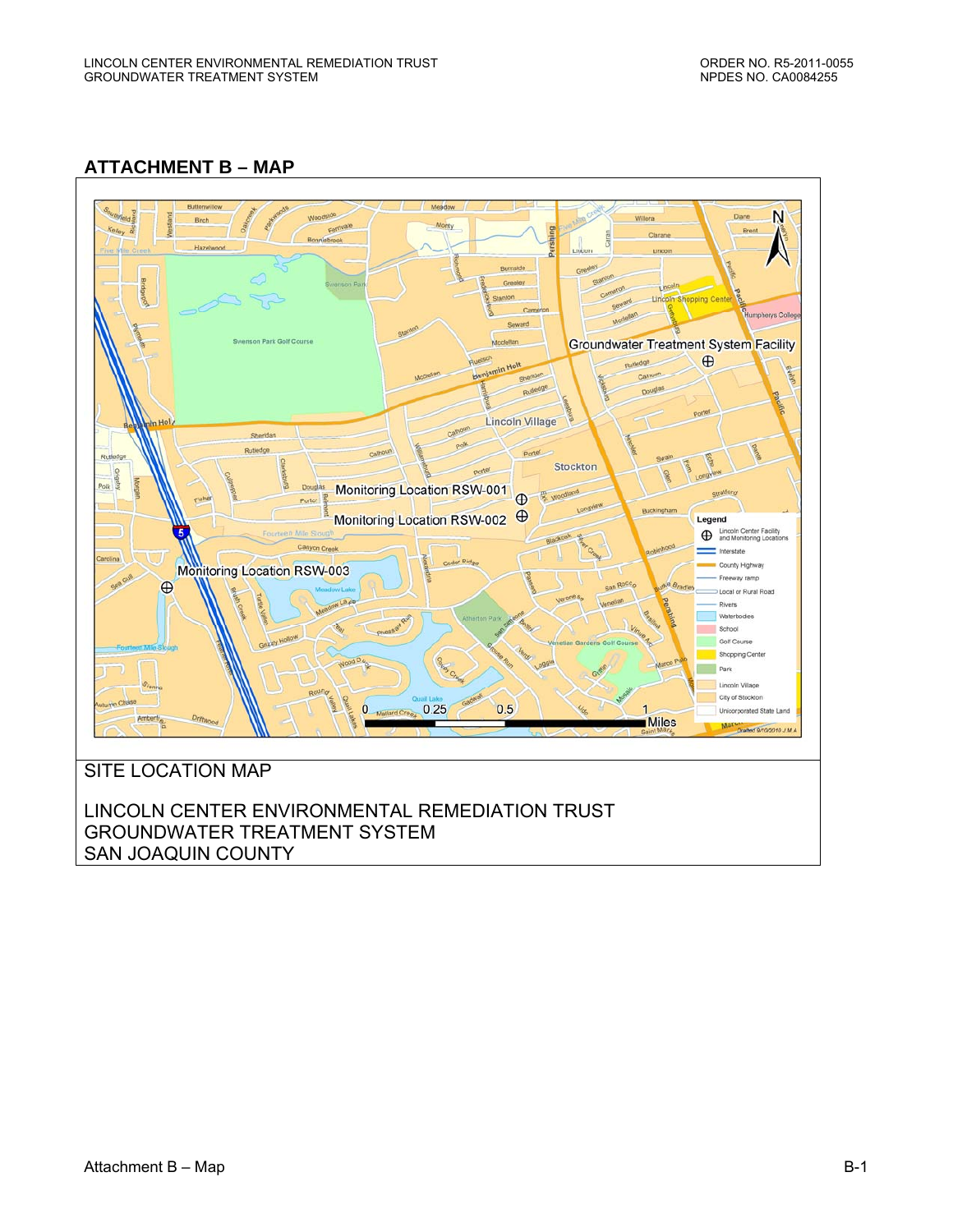# <span id="page-26-0"></span>**ATTACHMENT C – FLOW SCHEMATIC**

31 Groundwater Extraction Wells

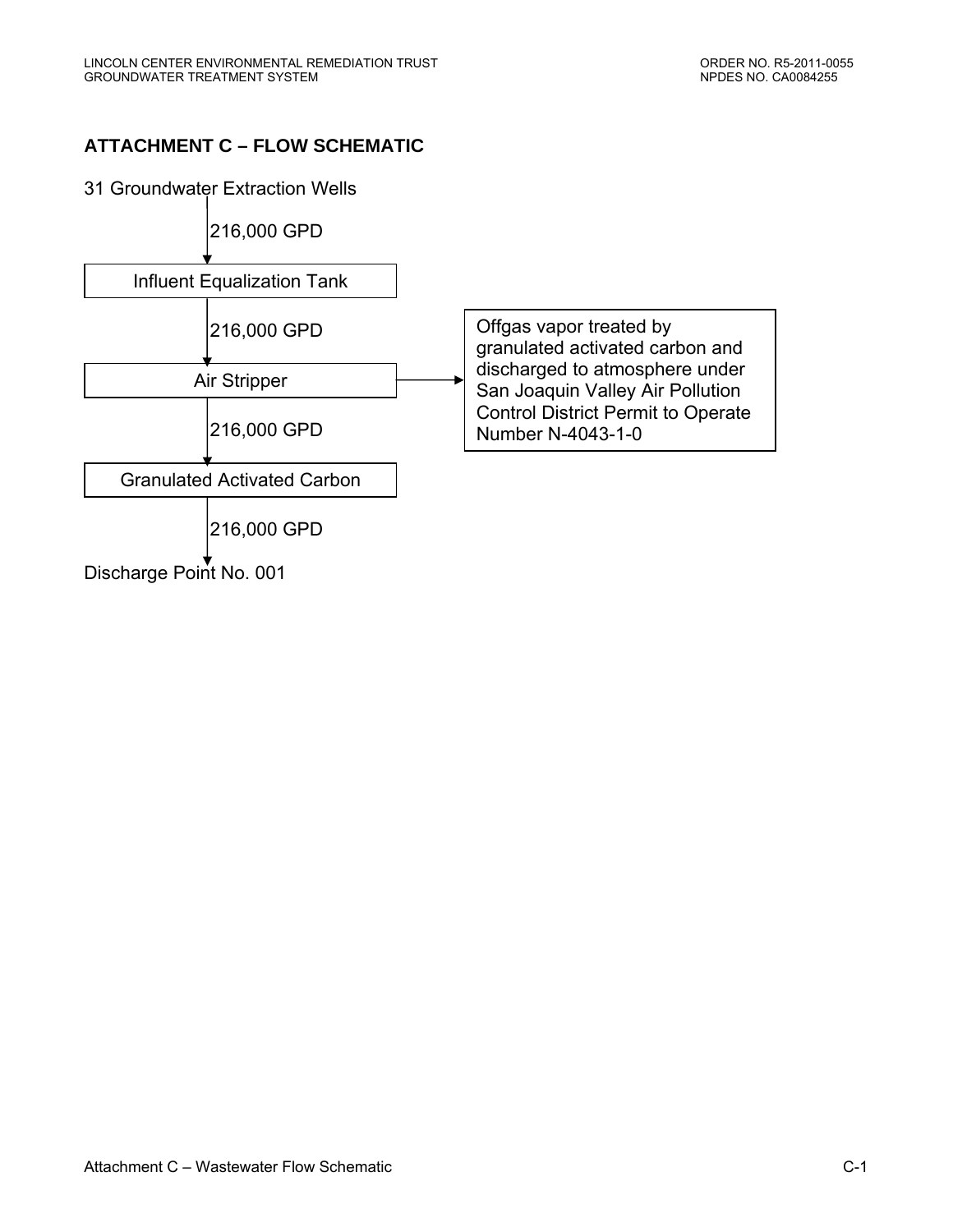# <span id="page-27-0"></span>**ATTACHMENT D – STANDARD PROVISIONS**

#### **I. STANDARD PROVISIONS – PERMIT COMPLIANCE**

#### **A. Duty to Comply**

- **1.** The Discharger must comply with all of the conditions of this Order. Any noncompliance constitutes a violation of the Clean Water Act (CWA) and the California Water Code (CWC) and is grounds for enforcement action, for permit termination, revocation and reissuance, or modification; or denial of a permit renewal application. (40 CFR 122.41(a).)
- **2.** The Discharger shall comply with effluent standards or prohibitions established under section 307(a) of the CWA for toxic pollutants and with standards for sewage sludge use or disposal established under section 405(d) of the CWA within the time provided in the regulations that establish these standards or prohibitions, even if this Order has not yet been modified to incorporate the requirement. (40 CFR 122.41(a)(1).)

#### **B. Need to Halt or Reduce Activity Not a Defense**

It shall not be a defense for a Discharger in an enforcement action that it would have been necessary to halt or reduce the permitted activity in order to maintain compliance with the conditions of this Order. (40 CFR 122.41(c).)

#### **C. Duty to Mitigate**

The Discharger shall take all reasonable steps to minimize or prevent any discharge or sludge use or disposal in violation of this Order that has a reasonable likelihood of adversely affecting human health or the environment. (40 CFR 122.41(d).)

#### **D. Proper Operation and Maintenance**

The Discharger shall at all times properly operate and maintain all facilities and systems of treatment and control (and related appurtenances) which are installed or used by the Discharger to achieve compliance with the conditions of this Order. Proper operation and maintenance also includes adequate laboratory controls and appropriate quality assurance procedures. This provision requires the operation of backup or auxiliary facilities or similar systems that are installed by a Discharger only when necessary to achieve compliance with the conditions of this Order. (40 CFR 122.41(e).)

## **E. Property Rights**

**1.** This Order does not convey any property rights of any sort or any exclusive privileges. (40 CFR 122.41(g).)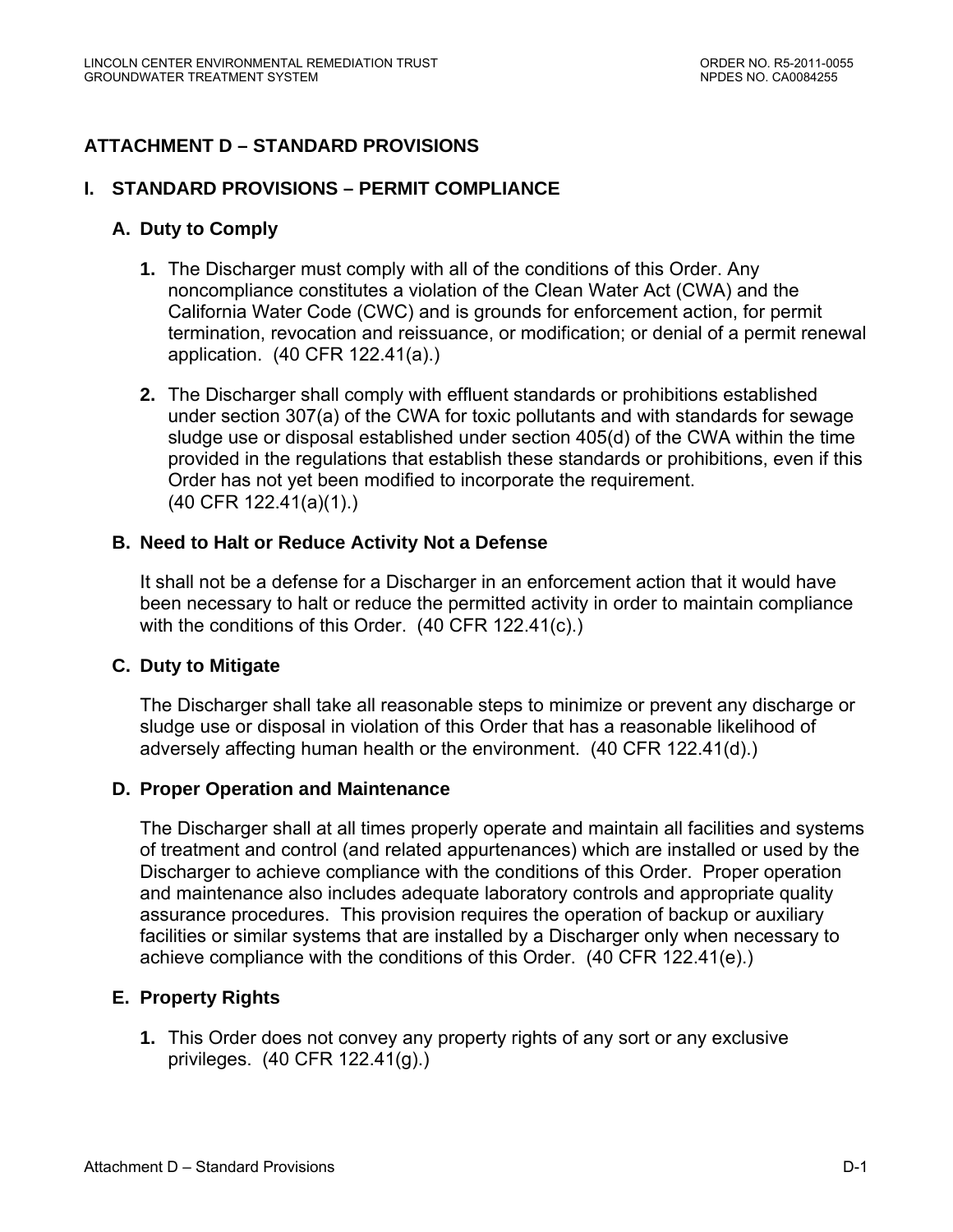**2.** The issuance of this Order does not authorize any injury to persons or property or invasion of other private rights, or any infringement of state or local law or regulations. (40 CFR 122.5(c).)

## **F. Inspection and Entry**

The Discharger shall allow the Regional Water Board, State Water Board, United States Environmental Protection Agency (USEPA), and/or their authorized representatives (including an authorized contractor acting as their representative), upon the presentation of credentials and other documents, as may be required by law, to (40 CFR 122.41(i); CWC section 13383):

- **1.** Enter upon the Discharger's premises where a regulated facility or activity is located or conducted, or where records are kept under the conditions of this Order (40 CFR 122.41(i)(1));
- **2.** Have access to and copy, at reasonable times, any records that must be kept under the conditions of this Order (40 CFR 122.41(i)(2));
- **3.** Inspect and photograph, at reasonable times, any facilities, equipment (including monitoring and control equipment), practices, or operations regulated or required under this Order (40 CFR 122.41(i)(3)); and
- **4.** Sample or monitor, at reasonable times, for the purposes of assuring Order compliance or as otherwise authorized by the CWA or the CWC, any substances or parameters at any location. (40 CFR 122.41(i)(4).)

## **G. Bypass**

- **1.** Definitions
	- **a.** "Bypass" means the intentional diversion of waste streams from any portion of a treatment facility. (40 CFR 122.41(m)(1)(i).)
	- **b.** "Severe property damage" means substantial physical damage to property, damage to the treatment facilities, which causes them to become inoperable, or substantial and permanent loss of natural resources that can reasonably be expected to occur in the absence of a bypass. Severe property damage does not mean economic loss caused by delays in production. (40 CFR 122.41(m)(1)(ii).)
- **2.** Bypass not exceeding limitations. The Discharger may allow any bypass to occur which does not cause exceedances of effluent limitations, but only if it is for essential maintenance to assure efficient operation. These bypasses are not subject to the provisions listed in Standard Provisions – Permit Compliance I.G.3, I.G.4, and I.G.5 below. (40 CFR 122.41(m)(2).)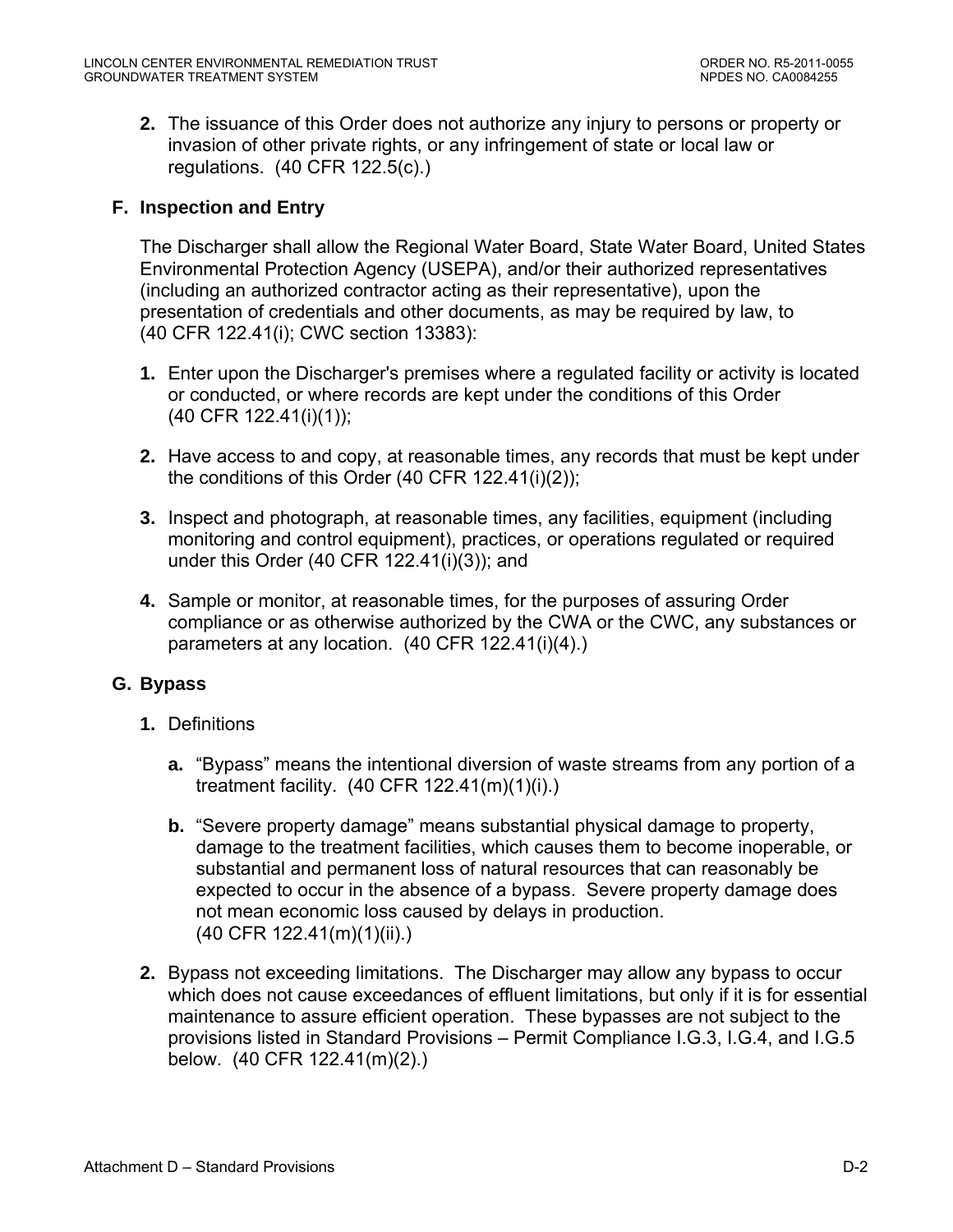- **3.** Prohibition of bypass. Bypass is prohibited, and the Regional Water Board may take enforcement action against a Discharger for bypass, unless (40 CFR 122.41(m)(4)(i)):
	- **a.** Bypass was unavoidable to prevent loss of life, personal injury, or severe property damage (40 CFR 122.41(m)(4)(i)(A));
	- **b.** There were no feasible alternatives to the bypass, such as the use of auxiliary treatment facilities, retention of untreated wastes, or maintenance during normal periods of equipment downtime. This condition is not satisfied if adequate back-up equipment should have been installed in the exercise of reasonable engineering judgment to prevent a bypass that occurred during normal periods of equipment downtime or preventive maintenance (40 CFR 122.41(m)(4)(i)(B)); and
	- **c.** The Discharger submitted notice to the Regional Water Board as required under Standard Provisions – Permit Compliance I.G.5 below. (40 CFR 122.41(m)(4)(i)(C).)
- **4.** The Regional Water Board may approve an anticipated bypass, after considering its adverse effects, if the Regional Water Board determines that it will meet the three conditions listed in Standard Provisions – Permit Compliance I.G.3 above. (40 CFR 122.41(m)(4)(ii).)
- **5.** Notice
	- **a.** Anticipated bypass. If the Discharger knows in advance of the need for a bypass, it shall submit a notice, if possible at least 10 days before the date of the bypass. (40 CFR 122.41(m)(3)(i).)
	- **b.** Unanticipated bypass. The Discharger shall submit notice of an unanticipated bypass as required in Standard Provisions - Reporting V.E below (24-hour notice). (40 CFR 122.41(m)(3)(ii).)

## **H. Upset**

Upset means an exceptional incident in which there is unintentional and temporary noncompliance with technology based permit effluent limitations because of factors beyond the reasonable control of the Discharger. An upset does not include noncompliance to the extent caused by operational error, improperly designed treatment facilities, inadequate treatment facilities, lack of preventive maintenance, or careless or improper operation. (40 CFR 122.41(n)(1).)

**1.** Effect of an upset. An upset constitutes an affirmative defense to an action brought for noncompliance with such technology based permit effluent limitations if the requirements of Standard Provisions – Permit Compliance I.H.2 below are met. No determination made during administrative review of claims that noncompliance was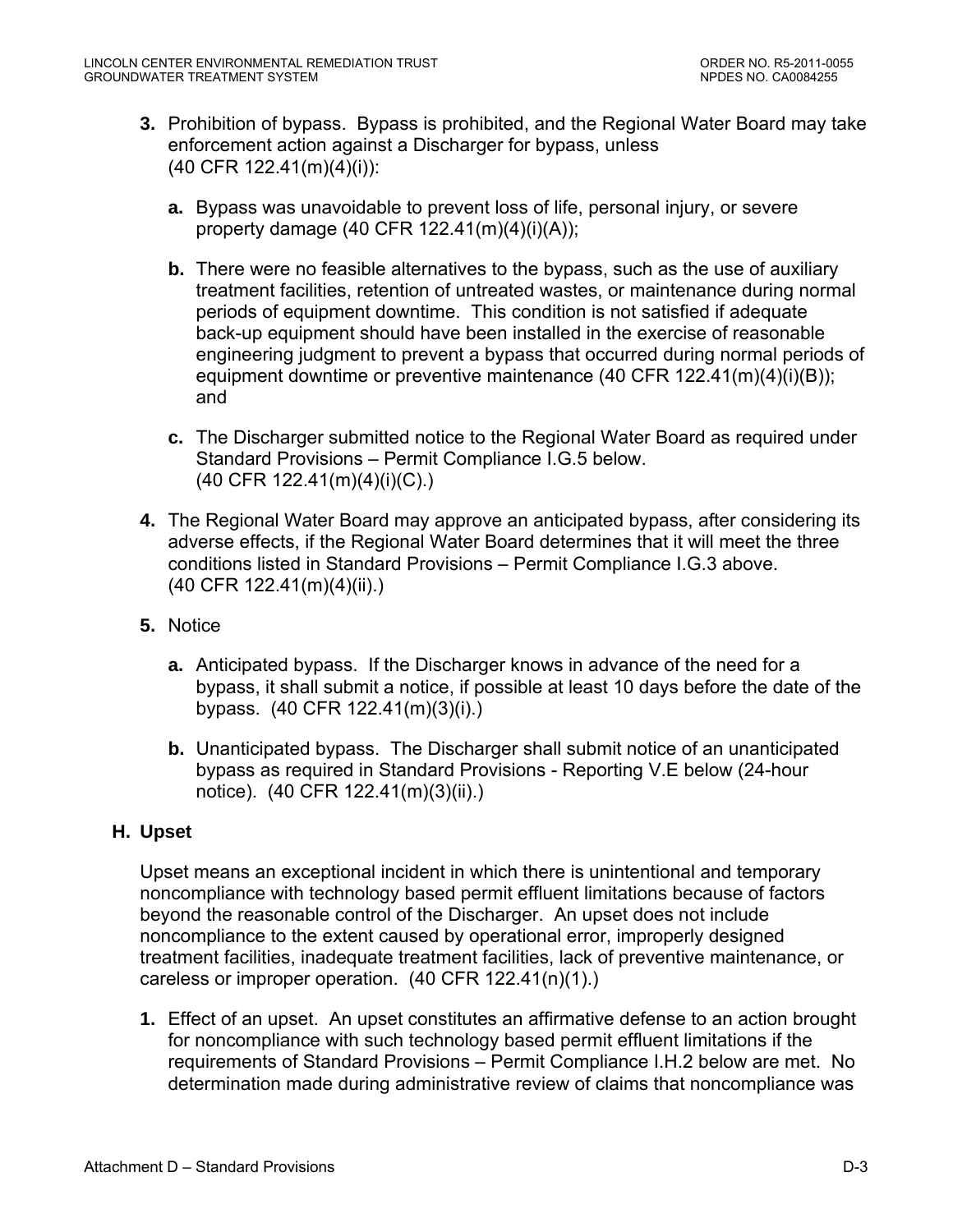caused by upset, and before an action for noncompliance, is final administrative action subject to judicial review. (40 CFR 122.41(n)(2).)

- **2.** Conditions necessary for a demonstration of upset. A Discharger who wishes to establish the affirmative defense of upset shall demonstrate, through properly signed, contemporaneous operating logs or other relevant evidence that (40 CFR 122.41(n)(3)):
	- **a.** An upset occurred and that the Discharger can identify the cause(s) of the upset (40 CFR 122.41(n)(3)(i));
	- **b.** The permitted facility was, at the time, being properly operated (40 CFR 122.41(n)(3)(ii));
	- **c.** The Discharger submitted notice of the upset as required in Standard Provisions – Reporting V.E.2.b below (24-hour notice) (40 CFR 122.41(n)(3)(iii)); and
	- **d.** The Discharger complied with any remedial measures required under Standard Provisions – Permit Compliance I.C above. (40 CFR 122.41(n)(3)(iv).)
- **3.** Burden of proof. In any enforcement proceeding, the Discharger seeking to establish the occurrence of an upset has the burden of proof. (40 CFR 122.41(n)(4).)

## **II. STANDARD PROVISIONS – PERMIT ACTION**

## **A. General**

This Order may be modified, revoked and reissued, or terminated for cause. The filing of a request by the Discharger for modification, revocation and reissuance, or termination, or a notification of planned changes or anticipated noncompliance does not stay any Order condition. (40 CFR 122.41(f).)

## **B. Duty to Reapply**

If the Discharger wishes to continue an activity regulated by this Order after the expiration date of this Order, the Discharger must apply for and obtain a new permit. (40 CFR 122.41(b).)

## **C. Transfers**

This Order is not transferable to any person except after notice to the Regional Water Board. The Regional Water Board may require modification or revocation and reissuance of the Order to change the name of the Discharger and incorporate such other requirements as may be necessary under the CWA and the CWC. (40 CFR 122.41(l)(3) and 122.61.)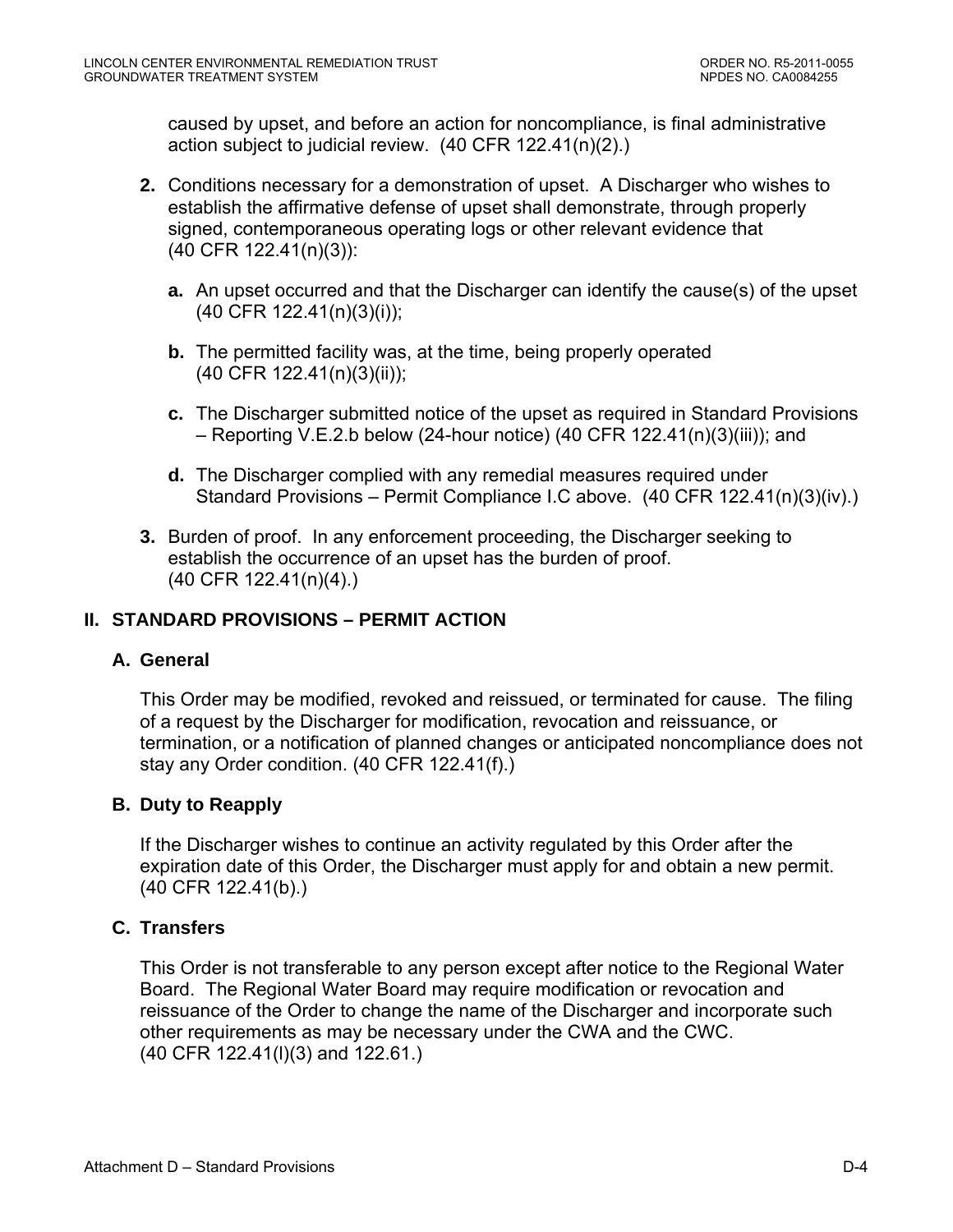## **III. STANDARD PROVISIONS – MONITORING**

- **A.** Samples and measurements taken for the purpose of monitoring shall be representative of the monitored activity. (40 CFR 122.41(j)(1).)
- **B.** Monitoring results must be conducted according to test procedures under 40 CFR Part 136 or, in the case of sludge use or disposal, approved under 40 CFR Part 136 unless otherwise specified in 40 CFR Part 503 unless other test procedures have been specified in this Order. (40 CFR 122.41(j)(4) and 122.44(i)(1)(iv).)

## **IV. STANDARD PROVISIONS – RECORDS**

**A.** Except for records of monitoring information required by this Order related to the Discharger's sewage sludge use and disposal activities, which shall be retained for a period of at least 5 years (or longer as required by 40 CFR Part 503), the Discharger shall retain records of all monitoring information, including all calibration and maintenance records and all original strip chart recordings for continuous monitoring instrumentation, copies of all reports required by this Order, and records of all data used to complete the application for this Order, for a period of at least three (3) years from the date of the sample, measurement, report or application. This period may be extended by request of the Regional Water Board Executive Officer at any time. (40 CFR 122.41(j)(2).)

#### **B. Records of monitoring information shall include:**

- **1.** The date, exact place, and time of sampling or measurements (40 CFR 122.41(j)(3)(i));
- **2.** The individual(s) who performed the sampling or measurements (40 CFR 122.41(j)(3)(ii));
- **3.** The date(s) analyses were performed (40 CFR 122.41(j)(3)(iii));
- **4.** The individual(s) who performed the analyses (40 CFR 122.41(j)(3)(iv));
- **5.** The analytical techniques or methods used (40 CFR 122.41(j)(3)(v)); and
- **6.** The results of such analyses. (40 CFR 122.41(j)(3)(vi).)
- **C. Claims of confidentiality for the following information will be denied (40 CFR 122.7(b)):** 
	- **1.** The name and address of any permit applicant or Discharger (40 CFR 122.7(b)(1)); and
	- **2.** Permit applications and attachments, permits and effluent data. (40 CFR 122.7(b)(2).)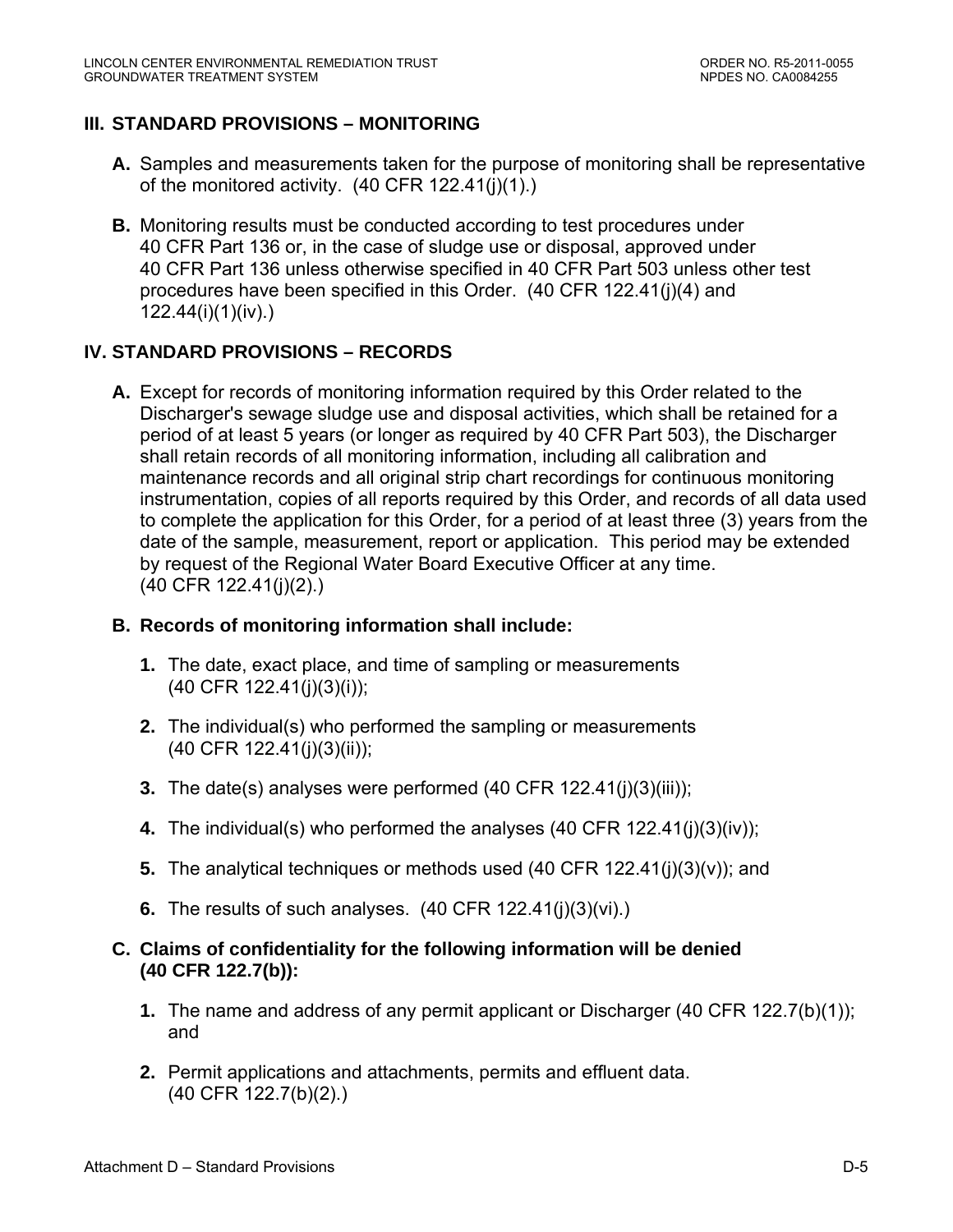# **V. STANDARD PROVISIONS – REPORTING**

## **A. Duty to Provide Information**

The Discharger shall furnish to the Regional Water Board, State Water Board, or USEPA within a reasonable time, any information which the Regional Water Board, State Water Board, or USEPA may request to determine whether cause exists for modifying, revoking and reissuing, or terminating this Order or to determine compliance with this Order. Upon request, the Discharger shall also furnish to the Regional Water Board, State Water Board, or USEPA copies of records required to be kept by this Order. (40 CFR 122.41(h); Wat. Code, § 13267.)

## **B. Signatory and Certification Requirement**s

- **1.** All applications, reports, or information submitted to the Regional Water Board, State Water Board, and/or USEPA shall be signed and certified in accordance with Standard Provisions – Reporting V.B.2, V.B.3, V.B.4, and V.B.5 below. (40 CFR 122.41(k).)
- **2.** All permit applications shall be signed by a responsible corporate officer. For the purpose of this section, a responsible corporate officer means: (i) A president, secretary, treasurer, or vice-president of the corporation in charge of a principal business function, or any other person who performs similar policy- or decisionmaking functions for the corporation, or (ii) the manager of one or more manufacturing, production, or operating facilities, provided, the manager is authorized to make management decisions which govern the operation of the regulated facility including having the explicit or implicit duty of making major capital investment recommendations, and initiating and directing other comprehensive measures to assure long term environmental compliance with environmental laws and regulations; the manager can ensure that the necessary systems are established or actions taken to gather complete and accurate information for permit application requirements; and where authority to sign documents has been assigned or delegated to the manager in accordance with corporate procedures. (40 CFR 122.22(a)(1).)
- **3.** All reports required by this Order and other information requested by the Regional Water Board, State Water Board, or USEPA shall be signed by a person described in Standard Provisions – Reporting V.B.2 above, or by a duly authorized representative of that person. A person is a duly authorized representative only if:
	- **a.** The authorization is made in writing by a person described in Standard Provisions – Reporting V.B.2 above (40 CFR 122.22(b)(1));
	- **b.** The authorization specifies either an individual or a position having responsibility for the overall operation of the regulated facility or activity such as the position of plant manager, operator of a well or a well field, superintendent, position of equivalent responsibility, or an individual or position having overall responsibility for environmental matters for the company. (A duly authorized representative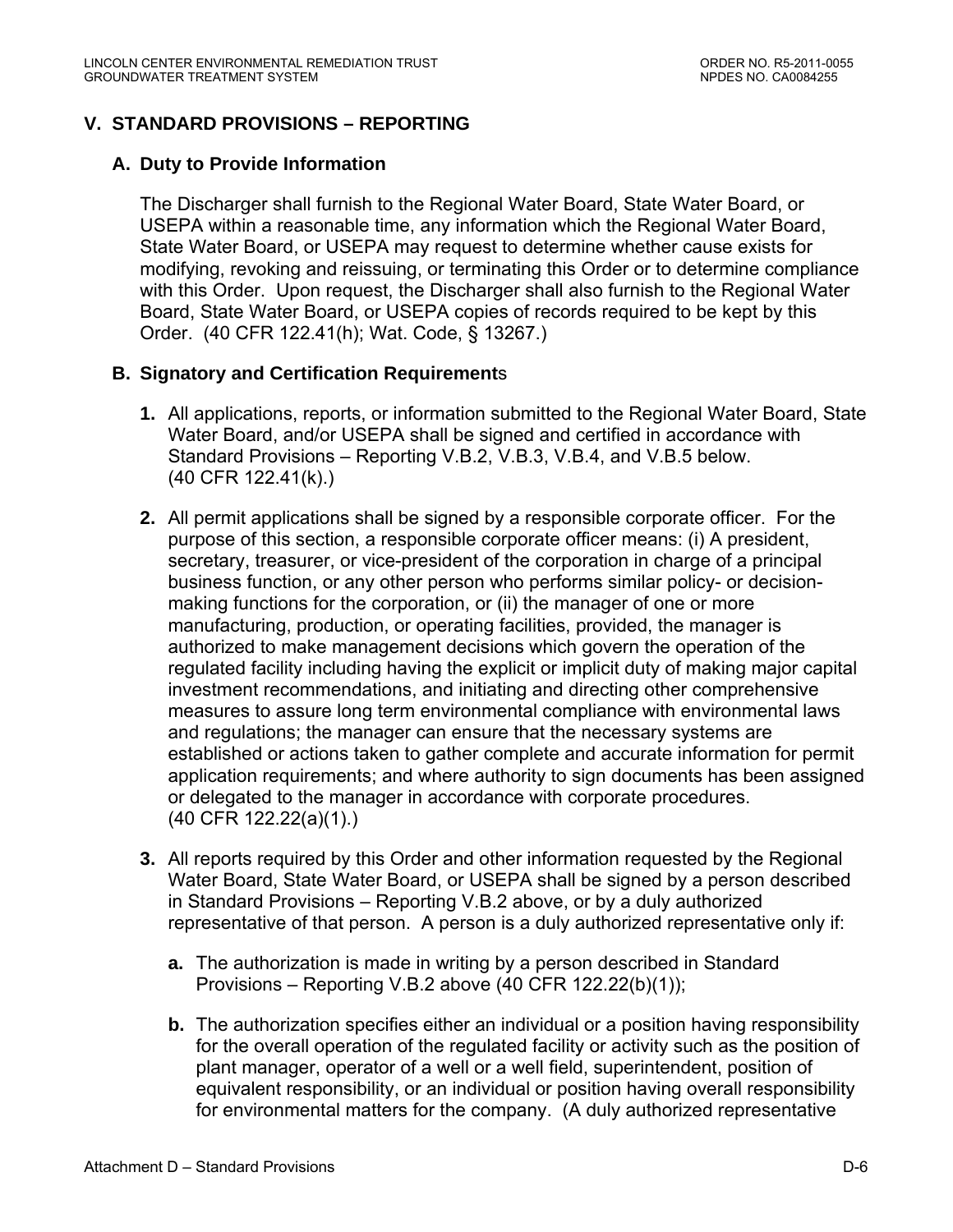may thus be either a named individual or any individual occupying a named position.) (40 CFR 122.22(b)(2)); and

- **c.** The written authorization is submitted to the Regional Water Board and State Water Board. (40 CFR 122.22(b)(3).)
- **4.** If an authorization under Standard Provisions Reporting V.B.3 above is no longer accurate because a different individual or position has responsibility for the overall operation of the facility, a new authorization satisfying the requirements of Standard Provisions – Reporting V.B.3 above must be submitted to the Regional Water Board and State Water Board prior to or together with any reports, information, or applications, to be signed by an authorized representative. (40 CFR 122.22(c).)
- **5.** Any person signing a document under Standard Provisions Reporting V.B.2 or V.B.3 above shall make the following certification:

"*I certify under penalty of law that this document and all attachments were prepared under my direction or supervision in accordance with a system designed to assure that qualified personnel properly gather and evaluate the information submitted. Based on my inquiry of the person or persons who manage the system or those persons directly responsible for gathering the information, the information submitted is, to the best of my knowledge and belief, true, accurate, and complete. I am aware that there are significant penalties for submitting false information, including the possibility of fine and imprisonment for knowing violations.*" (40 CFR 122.22(d).)

## **C. Monitoring Reports**

- **1.** Monitoring results shall be reported at the intervals specified in the Monitoring and Reporting Program (Attachment E) in this Order. (40 CFR 122.22(l)(4).)
- **2.** Monitoring results must be reported on a Discharge Monitoring Report (DMR) form or forms provided or specified by the Regional Water Board or State Water Board for reporting results of monitoring of sludge use or disposal practices. (40 CFR 122.41(l)(4)(i).)
- **3.** If the Discharger monitors any pollutant more frequently than required by this Order using test procedures approved under 40 CFR Part 136 or, in the case of sludge use or disposal, approved under 40 CFR Part 136 unless otherwise specified in 40 CFR Part 503, or as specified in this Order, the results of this monitoring shall be included in the calculation and reporting of the data submitted in the DMR or sludge reporting form specified by the Regional Water Board. (40 CFR 122.41(l)(4)(ii).)
- **4.** Calculations for all limitations, which require averaging of measurements, shall utilize an arithmetic mean unless otherwise specified in this Order. (40 CFR 122.41(l)(4)(iii).)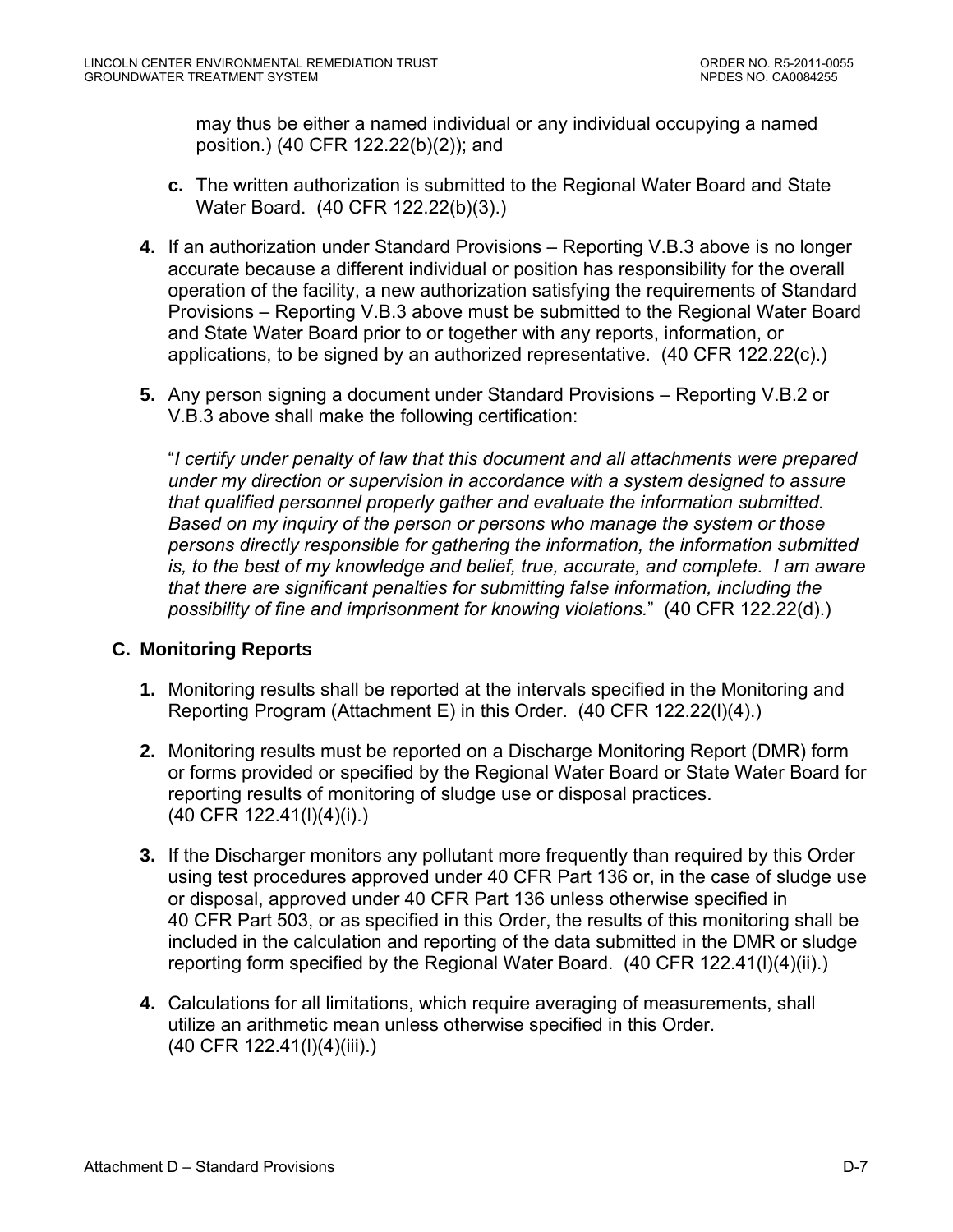# **D. Compliance Schedules**

Reports of compliance or noncompliance with, or any progress reports on, interim and final requirements contained in any compliance schedule of this Order, shall be submitted no later than 14 days following each schedule date. (40 CFR 122.41(l)(5).)

# **E. Two-Hour and Twenty-Four Hour Reporting**

- **1.** The Discharger shall notify the Office of Emergency Services any noncompliance that may endanger health or the environment within 2-hours from the time the Discharger becomes aware of the circumstances. Any information shall be provided by telephone or fax within 24 hours from the time the Discharger becomes aware of the circumstances. A written submission shall also be provided within five (5) days of the time the Discharger becomes aware of the circumstances. The written submission shall contain a description of the noncompliance and its cause; the period of noncompliance, including exact dates and times, and if the noncompliance has not been corrected, the anticipated time it is expected to continue; and steps taken or planned to reduce, eliminate, and prevent reoccurrence of the noncompliance. (40 CFR 122.41(l)(6)(i).)
- **2.** The following shall be included as information that must be reported within 24 hours under this paragraph  $(40$  CFR  $122.41(l)(6)(ii))$ :
	- **a.** Any unanticipated bypass that exceeds any effluent limitation in this Order. (40 CFR 122.41(l)(6)(ii)(A).)
	- **b.** Any upset that exceeds any effluent limitation in this Order. (40 CFR 122.41(l)(6)(ii)(B).)
- **3.** The Regional Water Board may waive the above-required written report under this provision on a case-by-case basis if an oral report has been received within 24 hours. (40 CFR 122.41(I)(6)(iii).)

## **F. Planned Changes**

The Discharger shall give notice to the Regional Water Board as soon as possible of any planned physical alterations or additions to the permitted facility. Notice is required under this provision only when (40 CFR 122.41(l)(1)):

- **1.** The alteration or addition to a permitted facility may meet one of the criteria for determining whether a facility is a new source in 40 CFR 122.29(b) (40 CFR 122.41(l)(1)(i)); or
- **2.** The alteration or addition could significantly change the nature or increase the quantity of pollutants discharged. This notification applies to pollutants that are not subject to effluent limitations in this Order. (40 CFR 122.41(l)(1)(ii).)
- **3.** The alteration or addition results in a significant change in the Discharger's sludge use or disposal practices, and such alteration, addition, or change may justify the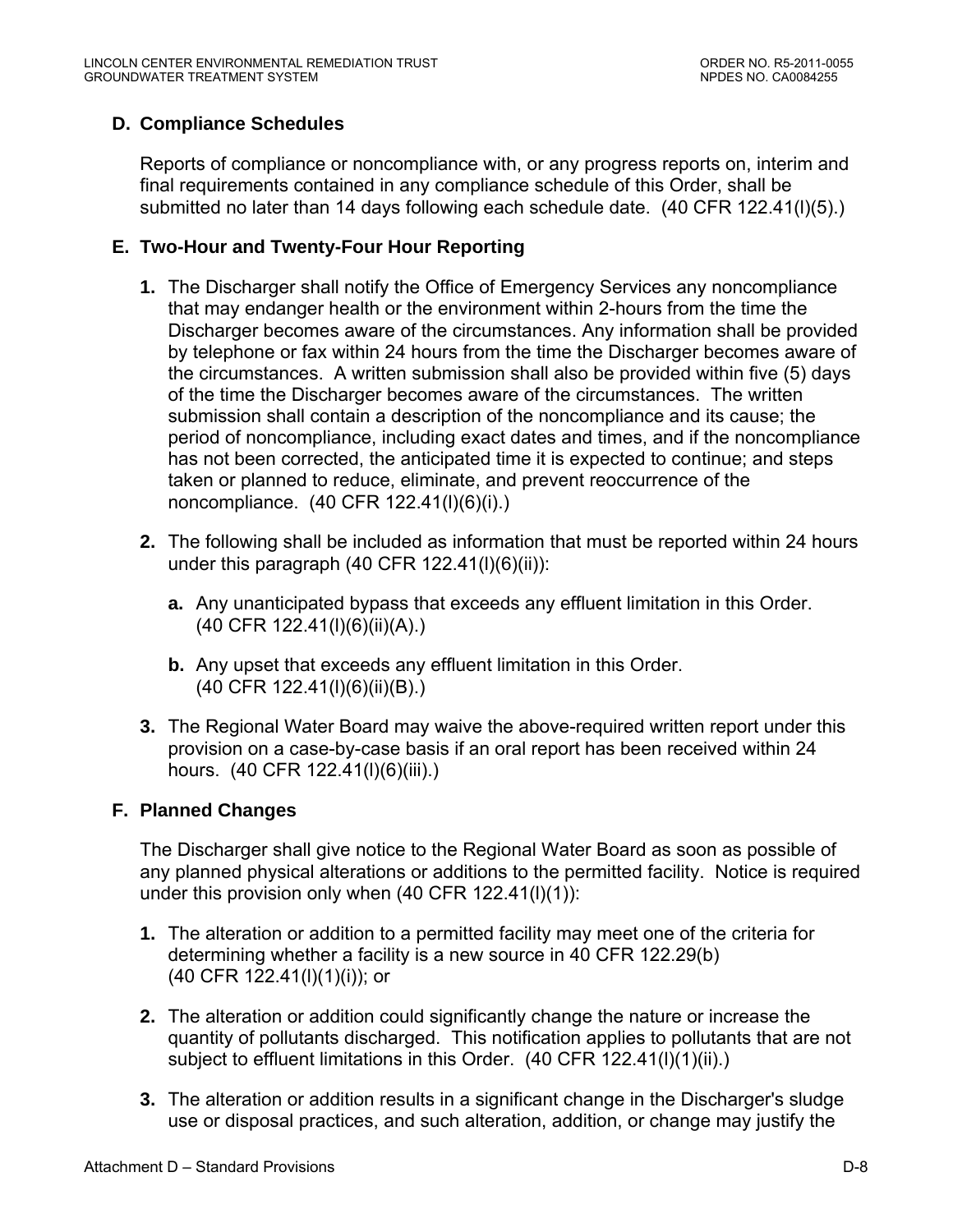application of permit conditions that are different from or absent in the existing permit, including notification of additional use or disposal sites not reported during the permit application process or not reported pursuant to an approved land application plan. (40 CFR 122.41(l)(1)(iii).)

## **G. Anticipated Noncompliance**

The Discharger shall give advance notice to the Regional Water Board or State Water Board of any planned changes in the permitted facility or activity that may result in noncompliance with General Order requirements. (40 CFR 122.41(l)(2).)

## **H. Other Noncompliance**

The Discharger shall report all instances of noncompliance not reported under Standard Provisions – Reporting V.C, V.D, and V.E above at the time monitoring reports are submitted. The reports shall contain the information listed in Standard Provision – Reporting V.E above. (40 CFR 122.41(l)(7).)

## **I. Other Information**

When the Discharger becomes aware that it failed to submit any relevant facts in a permit application, or submitted incorrect information in a permit application or in any report to the Regional Water Board, State Water Board, or USEPA, the Discharger shall promptly submit such facts or information. (40 CFR 122.41(l)(8).)

## **VI. STANDARD PROVISIONS – ENFORCEMENT**

**A.** The Regional Water Board is authorized to enforce the terms of this permit under several provisions of the CWC, including, but not limited to, sections 13385, 13386, and 13387

# **VII. ADDITIONAL PROVISIONS – NOTIFICATION LEVELS**

## **A. Non-Municipal Facilities**

Existing manufacturing, commercial, mining, and silvicultural Dischargers shall notify the Regional Water Board as soon as they know or have reason to believe (40 CFR 122.42(a)):

- **1.** That any activity has occurred or will occur that would result in the discharge, on a routine or frequent basis, of any toxic pollutant that is not limited in this Order, if that discharge will exceed the highest of the following "notification levels" (40 CFR 122.42(a)(1)):
	- **c.** 100 micrograms per liter (μg/L) (40 CFR 122.42(a)(1)(i));
	- **d.** 200 μg/L for acrolein and acrylonitrile; 500 μg/L for 2,4-dinitrophenol and 2-methyl-4,6-dinitrophenol; and 1 milligram per liter (mg/L) for antimony (40 CFR 122.42(a)(1)(ii));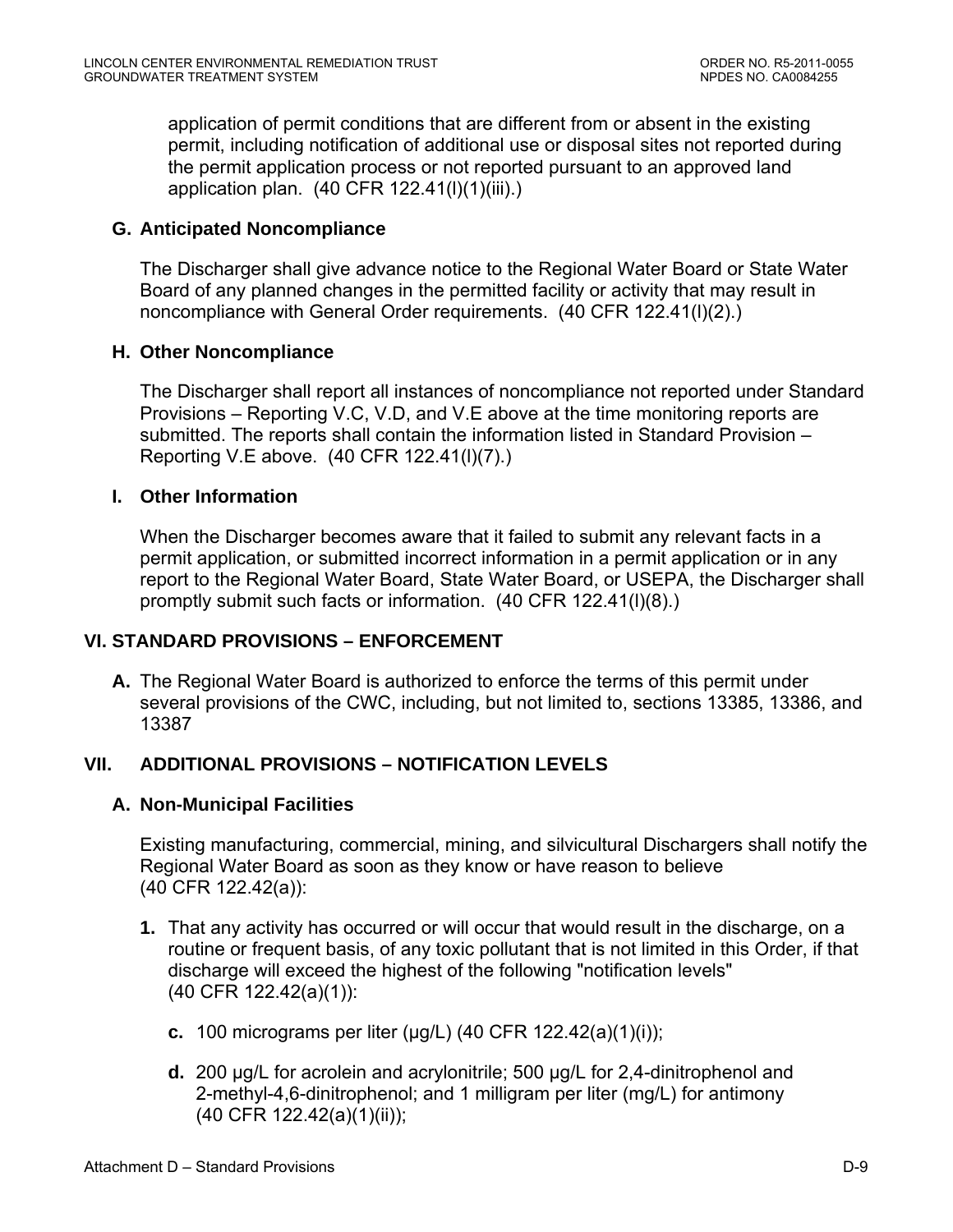- **e.** Five (5) times the maximum concentration value reported for that pollutant in the Report of Waste Discharge (40 CFR 122.42(a)(1)(iii)); or
- **f.** The level established by the Regional Water Board in accordance with 40 CFR 122.44(f). (40 CFR 122.42(a)(1)(iv).)
- **2.** That any activity has occurred or will occur that would result in the discharge, on a non-routine or infrequent basis, of any toxic pollutant that is not limited in this Order, if that discharge will exceed the highest of the following "notification levels" (40 CFR 122.42(a)(2)):
	- **g.** 500 micrograms per liter (μg/L) (40 CFR 122.42(a)(2)(i));
	- **h.** 1 milligram per liter (mg/L) for antimony (40 CFR 122.42(a)(2)(ii));
	- **i.** Ten (10) times the maximum concentration value reported for that pollutant in the Report of Waste Discharge (40 CFR 122.42(a)(2)(iii)); or
	- **j.** The level established by the Regional Water Board in accordance with section 122.44(f). (40 CFR 122.42(a)(2)(iv).)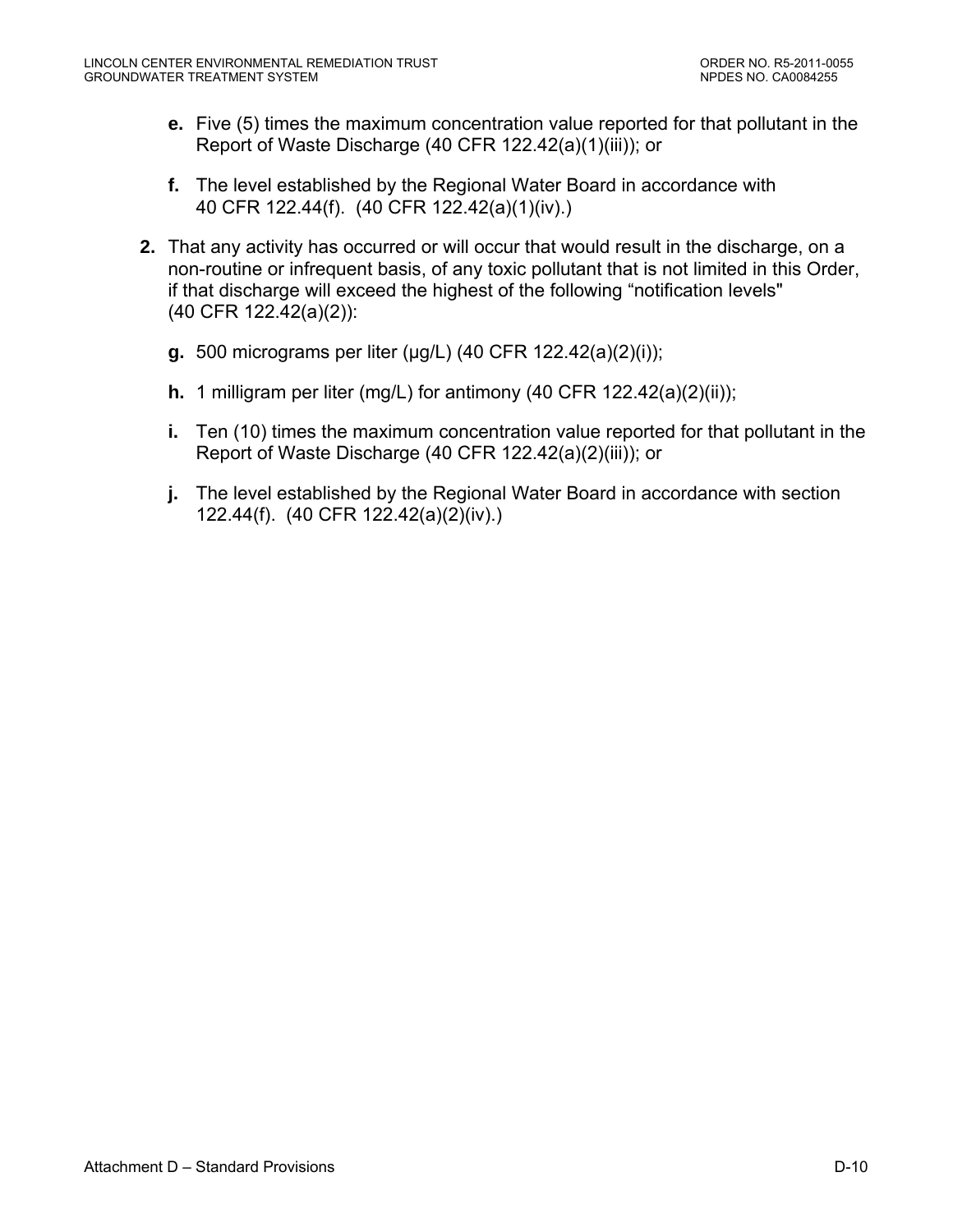# **ATTACHMENT E – MONITORING AND REPORTING PROGRAM**

### **Table of Contents**

|                                                                               | $E-2$  |
|-------------------------------------------------------------------------------|--------|
|                                                                               | $E-3$  |
|                                                                               | $E-4$  |
|                                                                               | $E-4$  |
|                                                                               | $E-4$  |
|                                                                               | $E-4$  |
|                                                                               | $E-6$  |
|                                                                               |        |
|                                                                               |        |
| VIII. Receiving Water Monitoring Requirements - Surface Water and Groundwater | E-9    |
| A. Monitoring Location RSW-002                                                | $E-9$  |
| В.                                                                            | E-10   |
|                                                                               | E-11   |
|                                                                               |        |
| <b>Reporting Requirements</b>                                                 |        |
|                                                                               |        |
| В.                                                                            | $E-12$ |
|                                                                               | $E-15$ |
|                                                                               |        |

### **List of Tables**

| Table E-1. |                                                                              |  |
|------------|------------------------------------------------------------------------------|--|
| Table E-2. |                                                                              |  |
| Table E-3. |                                                                              |  |
| Table E-4. |                                                                              |  |
| Table E-5. | Receiving Water Monitoring Requirements – Monitoring Location RSW-002  E-9   |  |
| Table E-6. | Receiving Water Monitoring Requirements - Monitoring Location RSW-003. E-10  |  |
| Table E-7. | Receiving Water Monitoring Requirements - Monitoring Location RSW-004 . E-11 |  |
| Table E-8. |                                                                              |  |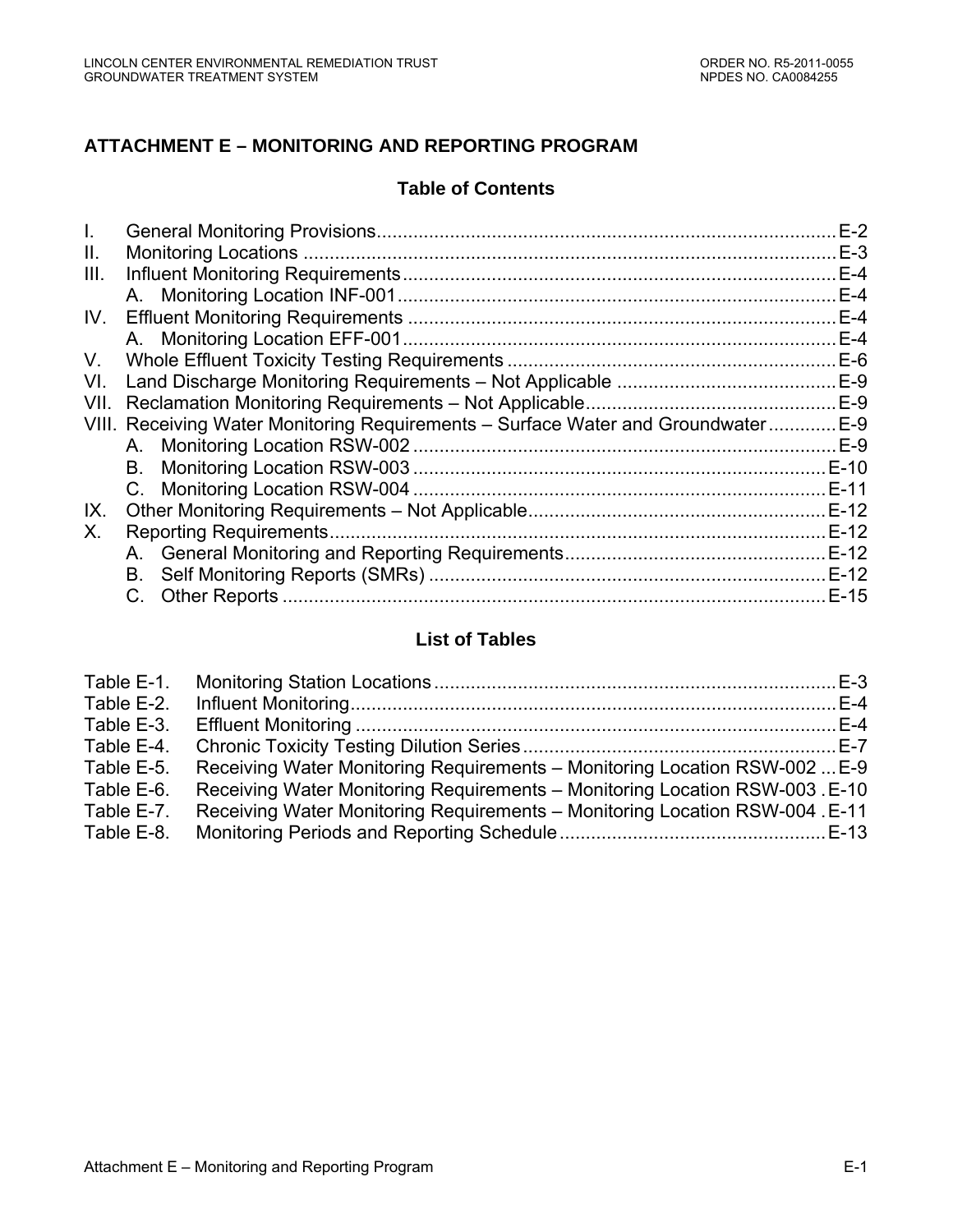# <span id="page-38-0"></span>**ATTACHMENT E – MONITORING AND REPORTING PROGRAM**

Title 40 of the Code of Federal Regulations (CFR), section 122.48 (40 CFR 122.48) requires that all NPDES permits specify monitoring and reporting requirements. California Water Code (CWC) sections 13267 and 13383 also authorize the Regional Water Quality Control Board (Regional Water Board) to require technical and monitoring reports. This Monitoring and Reporting Program establishes monitoring and reporting requirements, which implement the federal and California regulations.

### **I. GENERAL MONITORING PROVISIONS**

- **A.** Samples and measurements taken as required herein shall be representative of the volume and nature of the monitored discharge. All samples shall be taken at the monitoring locations specified below and, unless otherwise specified, before the monitored flow joins or is diluted by any other waste stream, body of water, or substance. Monitoring locations shall not be changed without notification to and the approval of this Regional Water Board.
- **B.** Effluent samples shall be taken downstream of the last addition of wastes to the treatment or discharge works where a representative sample may be obtained prior to mixing with the receiving waters. Samples shall be collected at such a point and in such a manner to ensure a representative sample of the discharge.
- **C.** Chemical, bacteriological, and bioassay analyses of any material required by this Order shall be conducted by a laboratory certified for such analyses by the Department of Public Health (DPH; formerly the Department of Health Services). Laboratories that perform sample analyses must be identified in all monitoring reports submitted to the Regional Water Board. In the event a certified laboratory is not available to the Discharger for any onsite field measurements such as pH, turbidity, temperature and residual chlorine, such analyses performed by a noncertified laboratory will be accepted provided a Quality Assurance-Quality Control Program is instituted by the laboratory. A manual containing the steps followed in this program for any onsite field measurements such as pH, turbidity, temperature and residual chlorine must be kept onsite in the treatment facility laboratory and shall be available for inspection by Regional Water Board staff. The Quality Assurance-Quality Control Program must conform to USEPA guidelines or to procedures approved by the Regional Water Board.
- **D.** Appropriate flow measurement devices and methods consistent with accepted scientific practices shall be selected and used to ensure the accuracy and reliability of measurements of the volume of monitored discharges. All monitoring instruments and devices used by the Discharger to fulfill the prescribed monitoring program shall be properly maintained and calibrated as necessary, at least yearly, to ensure their continued accuracy. All flow measurement devices shall be calibrated at least once per year to ensure continued accuracy of the devices.
- **E.** Monitoring results, including noncompliance, shall be reported at intervals and in a manner specified in this Monitoring and Reporting Program.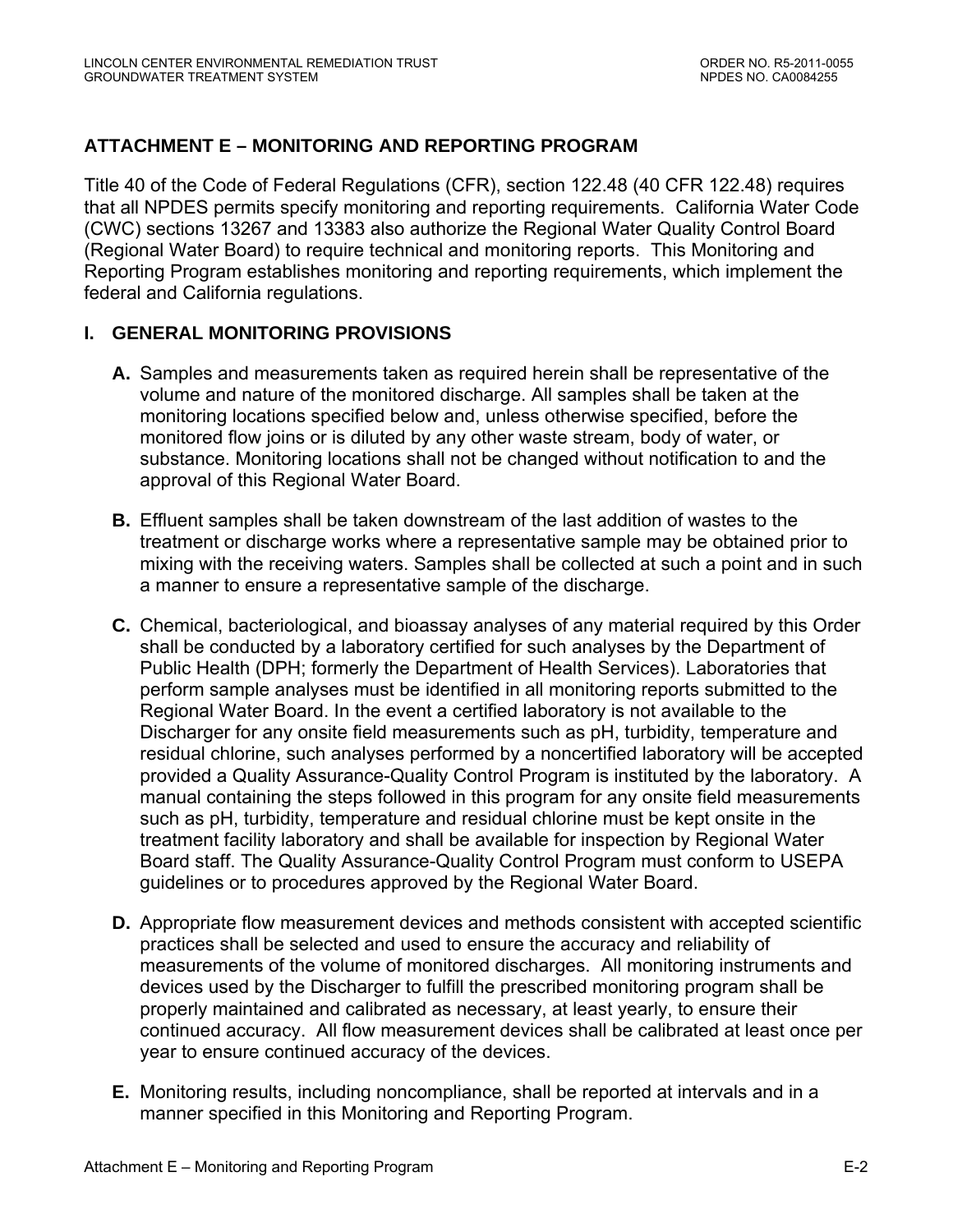- <span id="page-39-0"></span>**F.** Laboratories analyzing monitoring samples shall be certified by DPH, in accordance with the provision of CWC section 13176, and must include quality assurance/quality control data with their reports.
- **G.** The Discharger shall conduct analysis on any sample provided by USEPA as part of the Discharge Monitoring Quality Assurance (DMQA) program. The results of any such analysis shall be submitted to USEPA's DMQA manager.
- **H.** The Discharger shall file with the Regional Water Board technical reports on selfmonitoring performed according to the detailed specifications contained in this Monitoring and Reporting Program.
- **I.** The results of all monitoring required by this Order shall be reported to the Regional Water Board, and shall be submitted in such a format as to allow direct comparison with the limitations and requirements of this Order. Unless otherwise specified, discharge flows shall be reported in terms of the monthly average and the daily maximum discharge flows.

## **II. MONITORING LOCATIONS**

The Discharger shall establish the following monitoring locations to demonstrate compliance with the effluent limitations, discharge specifications, and other requirements in this Order:

| <b>Discharge</b><br><b>Point Name</b> | <b>Monitoring</b><br><b>Location Name</b> | <b>Monitoring Location Description</b>                                                                                                                                             |
|---------------------------------------|-------------------------------------------|------------------------------------------------------------------------------------------------------------------------------------------------------------------------------------|
|                                       | <b>INF-001</b>                            | Shall be located after the last connection before the wastes enter the<br>treatment process.                                                                                       |
| 001                                   | EFF-001                                   | Shall be located after the last connection through which wastes can be<br>admitted into the outfall to the storm drain system.                                                     |
|                                       | <b>RSW-002</b>                            | In Fourteen Mile Slough, 200 feet downstream from the outfall from the<br>storm drain system.                                                                                      |
|                                       | <b>RSW-003</b>                            | In Fourteen Mile Slough at the Feather River Drive Bridge, approximately<br>5,500 feet downstream from the outfall from the storm drain system.<br>(37° 59' 48" N, 121° 21' 00" W) |
| --                                    | <b>RSW-004</b>                            | In the San Joaquin River at Juggler's Island, approximately 6.4 miles<br>downstream from the outfall from the storm drain system.<br>(37° 59' 36" N, 121° 24' 48" W)               |

**Table E-1. Monitoring Station Locations**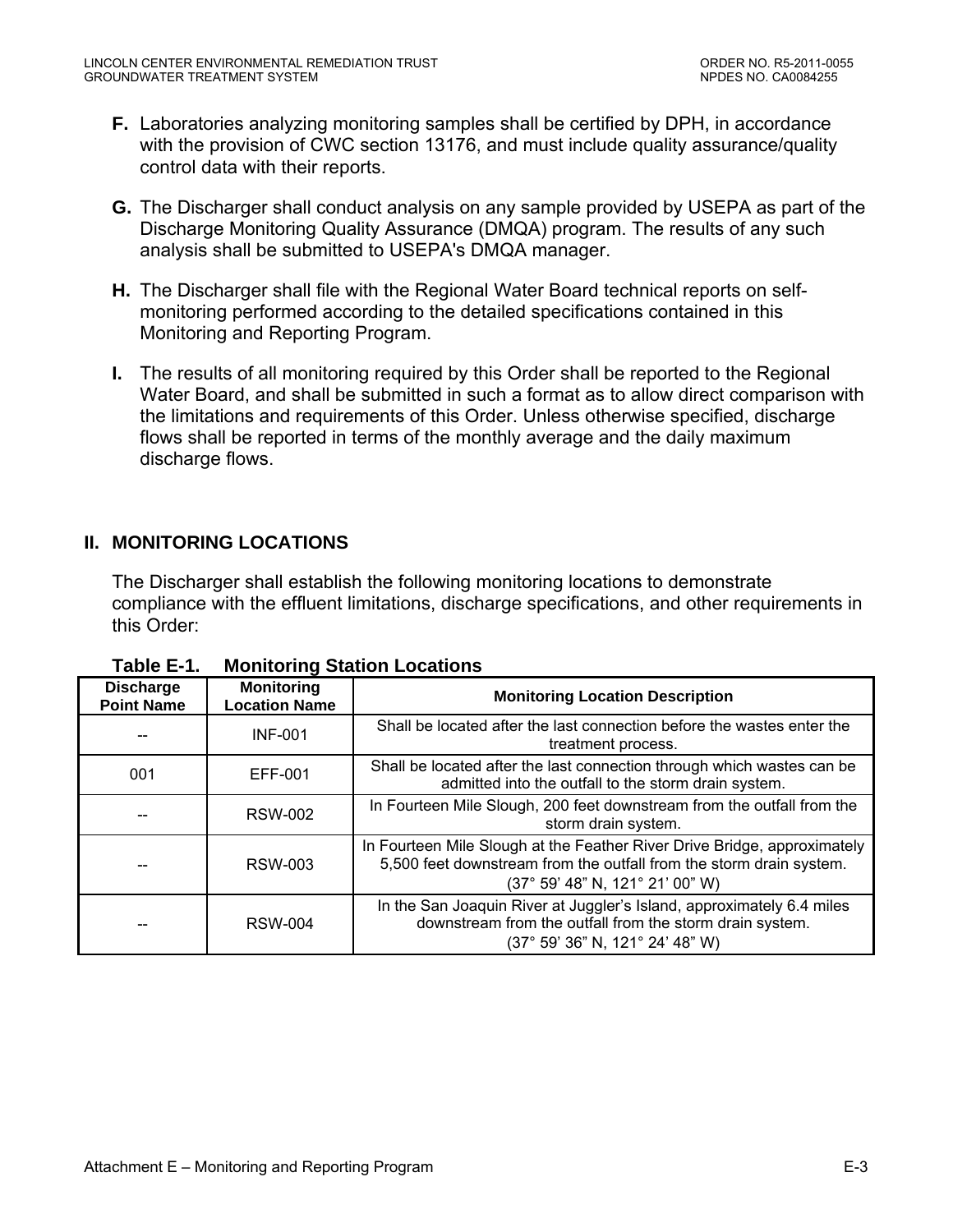## <span id="page-40-0"></span>**III. INFLUENT MONITORING REQUIREMENTS**

#### **A. Monitoring Location INF-001**

**1.** The Discharger shall monitor influent groundwater to the groundwater treatment system at Monitoring Location INF-001 as follows:

#### **Table E-2. Influent Monitoring**

| <b>Parameter</b>                                        | <b>Units</b> | <b>Sample</b><br>Type | <b>Minimum Sampling</b><br><b>Frequency</b> | <b>Required Analytical</b><br><b>Test Method</b> |
|---------------------------------------------------------|--------------|-----------------------|---------------------------------------------|--------------------------------------------------|
| <b>Flow</b>                                             | <b>MGD</b>   | Meter                 | Continuous                                  | --                                               |
| <b>Non-Conventional Pollutants</b>                      |              |                       |                                             |                                                  |
| Electrical Conductivity @ 25°C                          | umhos/cm     | Grab <sup>2</sup>     | 1/Quarter                                   |                                                  |
| <b>Total Petroleum Hydrocarbons</b><br>(Gasoline Range) | µg/L         | Grab                  | 1/Quarter                                   |                                                  |
| Volatile Organic Compounds <sup>3</sup>                 | µg/L         | Grab                  | 1/Quarter                                   |                                                  |

 $1$  Pollutants shall be analyzed using the analytical methods described in 40 CFR Part 136.

2 A hand-held field meter may be used, provided the meter utilizes a USEPA-approved algorithm/method and is calibrated and maintained in accordance with the manufacturer's instructions. A calibration and maintenance log for each meter used for monitoring required by this Monitoring and Reporting Program shall be maintained at the Facility.

3 All volatile organic compounds (VOCs) listed as USEPA Priority Pollutants using Analytical Method 8260B, as listed in Attachment I.

### **IV. EFFLUENT MONITORING REQUIREMENTS**

### **A. Monitoring Location EFF-001**

**1.** The Discharger shall monitor treated groundwater at Monitoring Location EFF-001 as follows. If more than one analytical test method is listed for a given parameter, the Discharger must select from the listed methods and corresponding Minimum Level:

| <b>Parameter</b>                  | <b>Units</b>      | <b>Sample Type</b> | <b>Minimum</b><br>Sampling<br><b>Frequency</b> | <b>Required</b><br><b>Analytical Test</b><br><b>Method</b> |
|-----------------------------------|-------------------|--------------------|------------------------------------------------|------------------------------------------------------------|
| <b>Flow</b>                       | <b>MGD</b>        | Meter              | Continuous                                     |                                                            |
| <b>Conventional Pollutants</b>    |                   |                    |                                                |                                                            |
| pH                                | standard<br>units | Grab               | 1/Month                                        | 1,2                                                        |
| <b>Priority Pollutants</b>        |                   |                    |                                                |                                                            |
| Arsenic, Total Recoverable        | $\mu$ g/L         | Grab               | 1/Month                                        | 1,3                                                        |
| Chromium VI, Total<br>Recoverable | $\mu$ g/L         | Grab               | 1/Monthly                                      | 1,3                                                        |
| Lead, Total Recoverable           | $\mu$ g/L         | Grab               | 1/Month                                        | 1,3                                                        |
| Mercury, Total Recoverable        | $\mu$ g/L         | Grab               | 1/Quarter                                      | 1,3,4                                                      |
| Methylene Chloride                | $\mu$ g/L         | Grab               | 1/Quarter                                      | 1,3                                                        |

#### **Table E-3. Effluent Monitoring**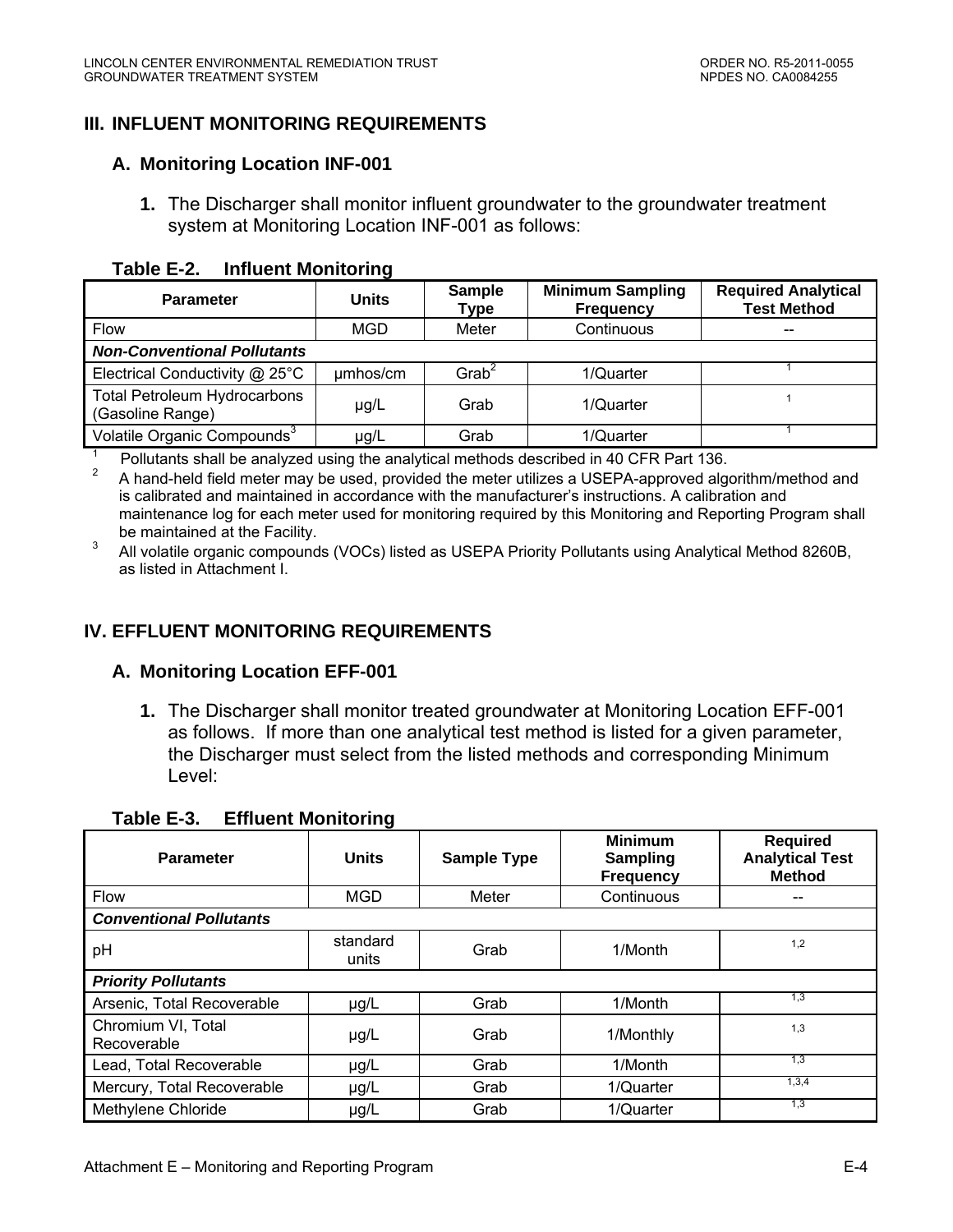| <b>Parameter</b>                                                               | <b>Units</b> | <b>Sample Type</b>                  | <b>Minimum</b><br><b>Sampling</b><br><b>Frequency</b> | <b>Required</b><br><b>Analytical Test</b><br><b>Method</b> |
|--------------------------------------------------------------------------------|--------------|-------------------------------------|-------------------------------------------------------|------------------------------------------------------------|
| Methylmercury                                                                  | $\mu$ g/L    | Grab                                | 1/Quarter                                             | 1,4                                                        |
| <b>Priority Pollutants and Other</b><br>Constituents of Concern <sup>5,6</sup> | µg/L         | 24-Hour<br>Composite <sup>7,8</sup> | 9                                                     | 1,3,10                                                     |
| <b>Non-Conventional Pollutants</b>                                             |              |                                     |                                                       |                                                            |
| Ammonia Nitrogen, Total<br>(as N)                                              | mg/L         | Grab                                | 1/Month <sup>11,12</sup>                              | $\mathbf{1}$                                               |
| Barium, Total Recoverable                                                      | $\mu$ g/L    | Grab                                | 1/Month                                               | 1                                                          |
| Chloride                                                                       | mg/L         | Grab                                | 1/Quarter                                             | 1                                                          |
| Dissolved Oxygen                                                               | mg/L         | Grab                                | 1/Month                                               | 1                                                          |
| Electrical Conductivity @<br>$25^{\circ}$ C                                    | umhos/cm     | Grab                                | 1/Month                                               | $\mathbf{1}$                                               |
| Hardness, Total (as $CaCO3$ )                                                  | mg/L         | Grab                                | 1/Month                                               | $\mathbf{1}$                                               |
| Sulfate                                                                        | mg/L         | Grab                                | 1/Quarter                                             | $\mathbf{1}$                                               |
| Temperature                                                                    | $^{\circ}C$  | Grab                                | 1/Month                                               | 1,2                                                        |
| <b>Total Dissolved Solids</b>                                                  | mg/L         | Grab                                | 1/Quarter                                             | 1                                                          |
| <b>Total Petroleum</b><br><b>Hydrocarbons (Gasoline</b><br>Range)              | $\mu$ g/L    | Grab                                | 1/Month                                               | 1                                                          |
| Volatile Organic<br>Compounds <sup>13</sup>                                    | $\mu$ g/L    | Grab                                | 1/Month                                               | 1,3                                                        |

1 Pollutants shall be analyzed using the analytical methods described in 40 CFR Part 136.

2 A hand-held field meter may be used, provided the meter utilizes a USEPA-approved algorithm/method and is calibrated and maintained in accordance with the manufacturer's instructions. A calibration and maintenance log for each meter used for monitoring required by this Monitoring and Reporting Program shall be maintained at the Facility.

- $3<sup>3</sup>$  For priority pollutant constituents with effluent limitations, detection limits shall be below the effluent limitations. If the lowest minimum level (ML) published in Appendix 4 of the Policy for Implementation of Toxics Standards for Inland Surface Waters, Enclosed Bays, and Estuaries of California (State Implementation Plan or SIP) is not below the effluent limitation, the detection limit shall be the lowest ML. For priority pollutant constituents without effluent limitations, the detection limits shall be equal to or less than the lowest ML published in Appendix 4 of the SIP.
- <sup>4</sup> Unfiltered methylmercury and total mercury samples shall be taken using clean hands/dirty hands procedures, as described in USEPA method 1669: Sampling Ambient Water for Trace Metals at EPA Water Quality Criteria Levels, for collection of equipment blanks (section 9.4.4.2), and shall be analyzed by USEPA method 1630/1631 (Revision E) with a method detection limit of 0.02 ng/L for methylmercury and 0.2 ng/L for total mercury.
- <sup>5</sup> See List of Priority Pollutants and Other Pollutants of Concern in Attachment I.
- <sup>6</sup> Priority pollutants are defined as USEPA priority toxic pollutants and other constituents listed in the 10 September 2001 CWC Section 13267 letter issued by the Executive Officer.
- $7 \t 24$ -hour flow proportioned composite.
- Volatile constituents shall be sampled in accordance with 40 CFR Part 136.
- 9 Priority pollutants and other constituents of concern shall be sampled quarterly during the third or fourth year following the date of permit adoption at Monitoring Location EFF-001, and shall be conducted concurrently with receiving water monitoring for priority pollutants, hardness (as  $CaCO<sub>3</sub>$ ), and pH at Monitoring Location RSW-004. The Discharger is not required to conduct effluent monitoring for priority pollutants that have already been sampled in a given year, as required in Table E-3. See Attachment I for more detailed requirements related to performing the priority pollutant monitoring.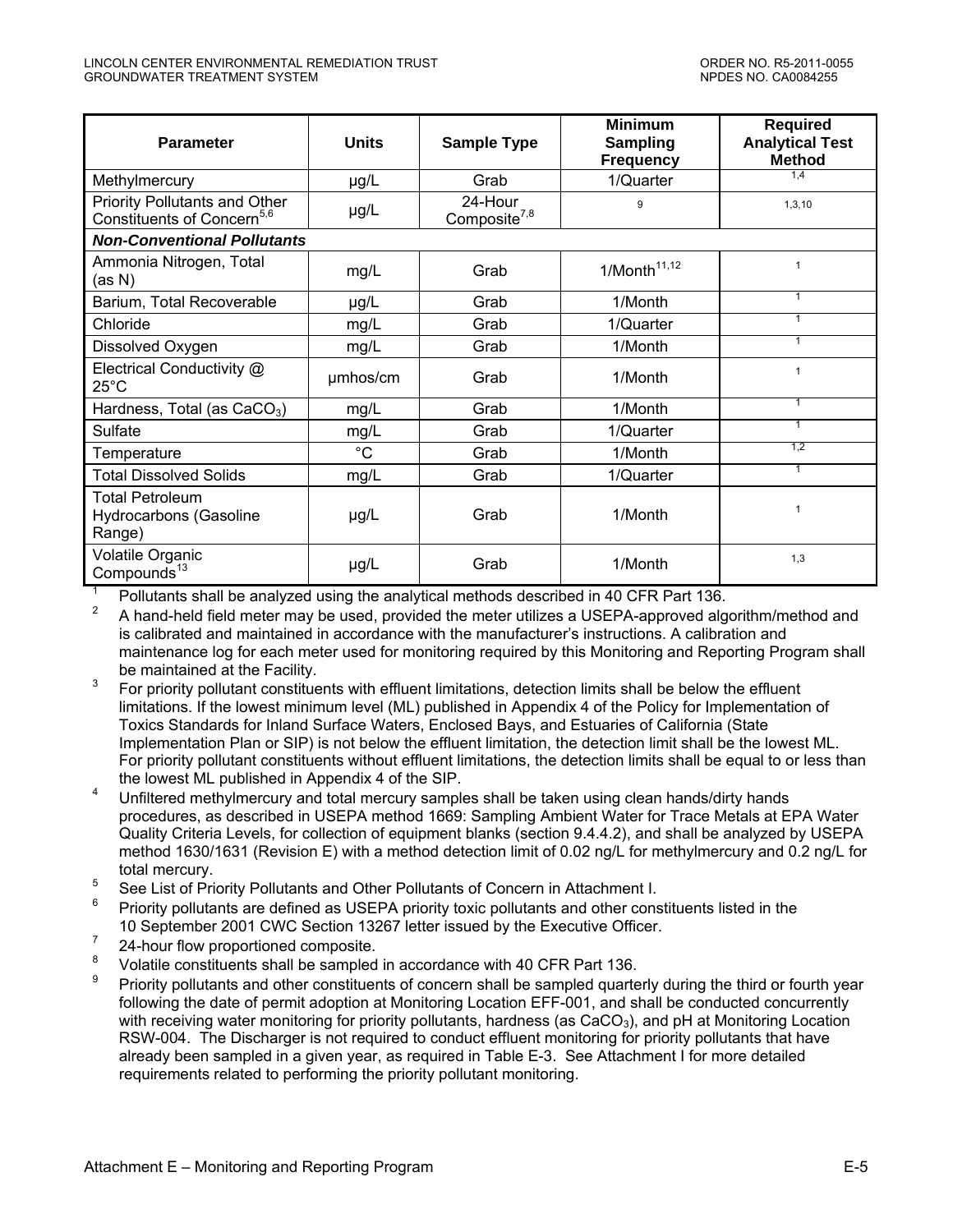<span id="page-42-0"></span>

| Units              | <b>Minimum</b>   | Reauired               |
|--------------------|------------------|------------------------|
| <b>Sample Type</b> | Sampling         | <b>Analytical Test</b> |
| <b>Parameter</b>   | <b>Frequency</b> | <b>Method</b>          |

- <sup>10</sup> In order to verify if bis (2-ethylhexyl) phthalate is truly present in the effluent discharge, the Discharger shall take steps to assure that sample containers, sampling apparatus, and analytical equipment are not sources of the detected pollutant.
- 11 Concurrent with whole effluent toxicity monitoring.<br> $\frac{12}{\pi}$  all set temperature shall be accepted at the time.
- <sup>12</sup> pH and temperature shall be recorded at the time of ammonia sample collection.<br><sup>13</sup> all MOCs listed as USEDA Briggit: Rallytanta using Appletical Mathed 0000B as
- 13 All VOCs listed as USEPA Priority Pollutants using Analytical Method 8260B, as listed in Attachment I.
	- **2.** If the groundwater treatment system has a scheduled or unscheduled shutdown lasting longer than 7days, or which could result in noncompliance upon startup regardless of the downtime, the Discharger shall monitor the influent and effluent for the total petroleum hydrocarbons and VOCslisted in Table E-3 above upon startup of the treatment system as follows:
		- **a.** Immediately upon startup;
		- **b.** Daily for the first 2 days of operation; and
		- **c.** Monthly or quarterly thereafter in accordance with Table E-3.

### **V. WHOLE EFFLUENT TOXICITY TESTING REQUIREMENTS**

- **A. Acute Toxicity Testing.** The Discharger shall conduct acute toxicity testing to determine whether the effluent is contributing acute toxicity to the receiving water. The Discharger shall meet the following acute toxicity testing requirements:
	- **1.** *Monitoring Frequency* The Discharger shall perform annual acute toxicity testing, concurrent with effluent ammonia sampling.
	- **2.** *Sample Types*  For static non-renewal and static renewal testing, the samples shall be flow proportional 24-hour composites and shall be representative of the volume and quality of the discharge. The effluent samples shall be taken at Monitoring Location EFF-001.
	- **3.** *Test Species*  Test species shall be fathead minnows (*Pimephales promelas*).
	- **4.** *Methods*  The acute toxicity testing samples shall be analyzed using EPA-821-R-02-012, Fifth Edition. Temperature, total residual chlorine, and pH shall be recorded at the time of sample collection. No pH adjustment may be made unless approved by the Executive Officer.
	- **5.** *Test Failure* If an acute toxicity test does not meet all test acceptability criteria, as specified in the test method, the Discharger must re-sample and re-test as soon as possible, not to exceed 7 days following notification of test failure.
- **B. Chronic Toxicity Testing.** The Discharger shall conduct three species chronic toxicity testing to determine whether the effluent is contributing chronic toxicity to the receiving water. The Discharger shall meet the following chronic toxicity testing requirements: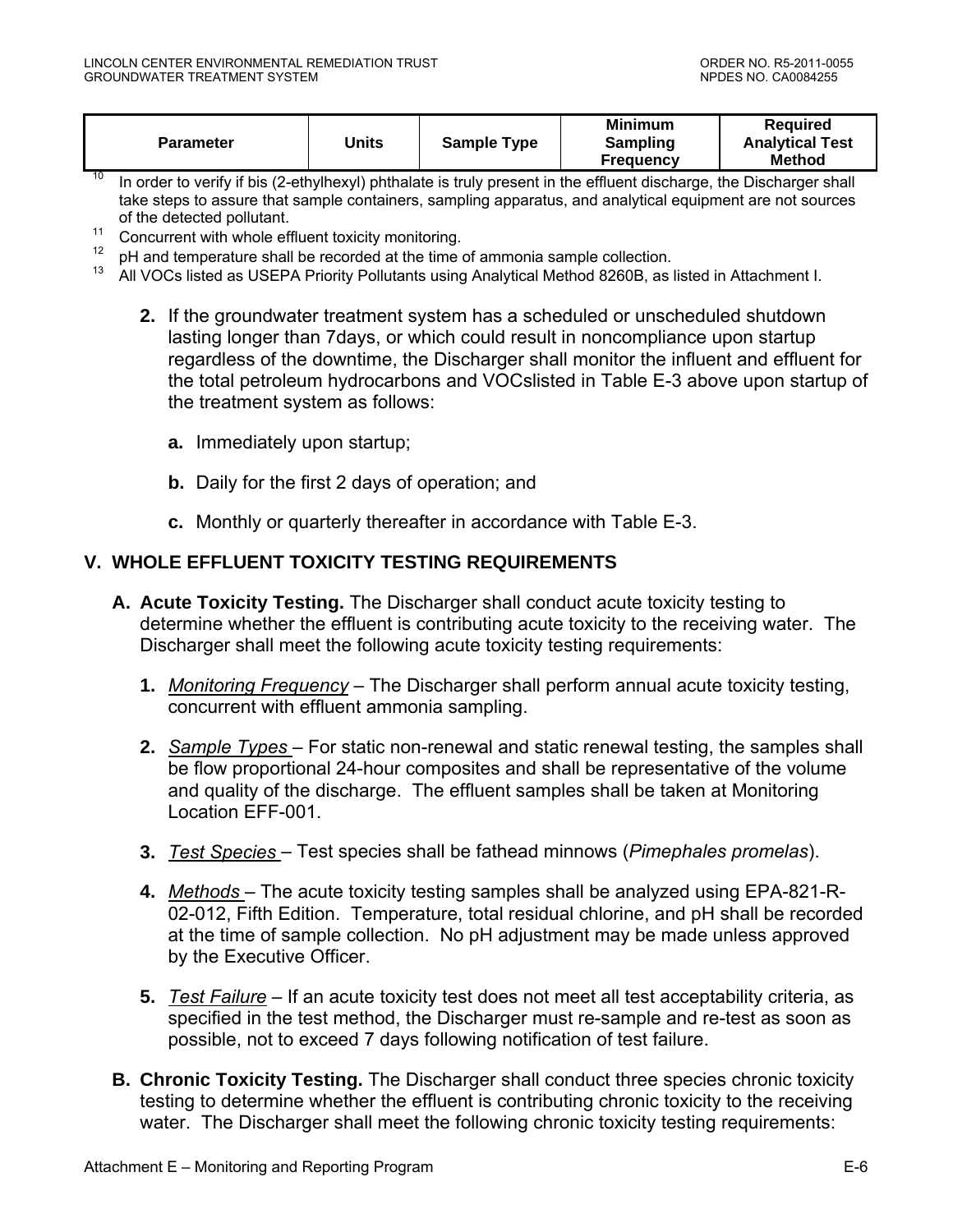- <span id="page-43-0"></span>**1.** *Monitoring Frequency –* The Discharger shall perform semi-annual three species chronic toxicity testing.
- **2.** *Sample Types* Effluent samples shall be flow proportional 24-hour composites and shall be representative of the volume and quality of the discharge. The effluent samples shall be taken at Monitoring Location EFF-001.
- **3.** *Sample Volumes* Adequate sample volumes shall be collected to provide renewal water to complete the test in the event that the discharge is intermittent.
- **4.** *Test Species* Chronic toxicity testing measures sublethal (e.g., reduced growth, reproduction) and/or lethal effects to test organisms exposed to an effluent compared to that of the control organisms. The Discharger shall conduct chronic toxicity tests with:
	- The cladoceran, water flea, *Ceriodaphnia dubia* (survival and reproduction test);
	- The fathead minnow, *Pimephales promelas* (larval survival and growth test); and
	- The green alga, *Selenastrum capricornutum* (growth test).
- **5.** *Methods* The presence of chronic toxicity shall be estimated as specified in *Shortterm Methods for Estimating the Chronic Toxicity of Effluents and Receiving Waters to Freshwater Organisms, Fourth Edition*, EPA/821-R-02-013, October 2002.
- **6.** *Reference Toxicant* As required by the SIP, all chronic toxicity tests shall be conducted with concurrent testing with a reference toxicant and shall be reported with the chronic toxicity test results.
- **7.** *Dilutions* For regular and accelerated chronic toxicity monitoring, it is not necessary to perform the test using a dilution series. The test may be performed using 100% effluent and two controls. For TRE monitoring, the chronic toxicity testing shall be performed using the dilution series identified in Table E-4, below. Laboratory water may be used as the diluent.

|                                |     |    | <b>Controls</b> |    |      |                                        |                     |
|--------------------------------|-----|----|-----------------|----|------|----------------------------------------|---------------------|
| <b>Sample</b>                  | 100 | 75 | 50              | 25 | 12.5 | <b>Receiving</b><br>Water<br>(RSW-004) | Laboratory<br>Water |
| % Effluent                     | 100 | 75 | 50              | 25 | 12.5 |                                        |                     |
| % Receiving Water<br>(RSW-004) |     | 25 | 50              | 75 | 87.5 | 100                                    |                     |
| % Laboratory Water             |     |    |                 |    |      |                                        | 100                 |

## **Table E-4. Chronic Toxicity Testing Dilution Series**

**8.** *Test Failure* – The Discharger must re-sample and re-test as soon as possible, but no later than fourteen (14) days after receiving notification of a test failure. A test failure is defined as follows: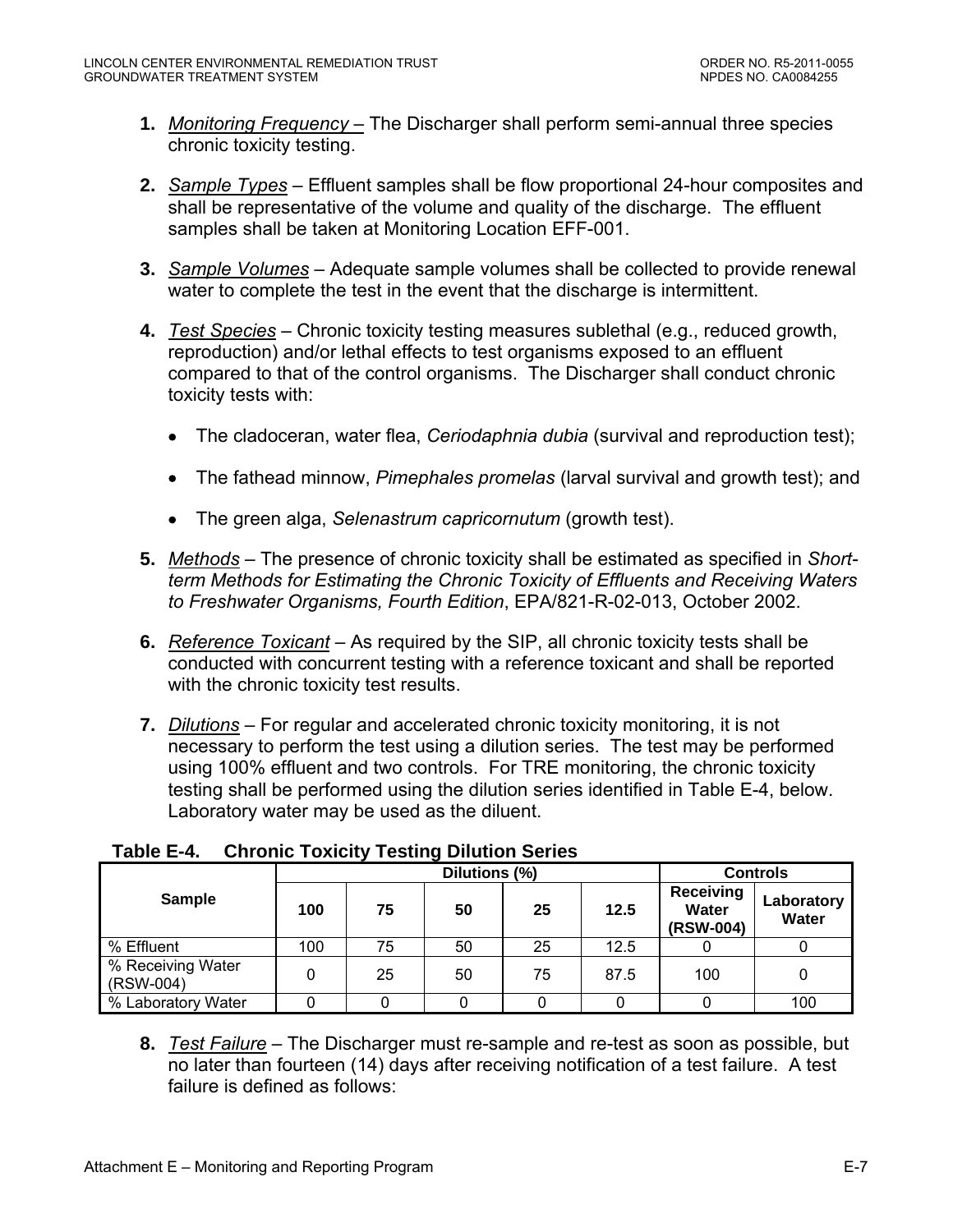- **a.** The reference toxicant test or the effluent test does not meet all test acceptability criteria as specified in the *Short-term Methods for Estimating the Chronic Toxicity of Effluents and Receiving Waters to Freshwater Organisms, Fourth Edition*, EPA/821-R-02-013, October 2002 (Method Manual), and its subsequent amendments or revisions; or
- **b.** The percent minimum significant difference (PMSD) measured for the test exceeds the upper PMSD bound variability criterion in Table 6 on page 52 of the Method Manual. (A retest is only required in this case if the test results do not exceed the monitoring trigger specified in the Special Provision at section VI. 2.a.iii. of the Order.)
- **C. WET Testing Notification Requirements.** The Discharger shall notify the Regional Water Board within 24-hours after the receipt of test results exceeding the monitoring trigger during regular or accelerated monitoring, or an exceedance of the acute toxicity effluent limitation.
- **D. WET Testing Reporting Requirements.** All toxicity test reports shall include the contracting laboratory's complete report provided to the Discharger and shall be in accordance with the appropriate "Report Preparation and Test Review" sections of the method manuals. At a minimum, whole effluent toxicity monitoring shall be reported as follows:
	- **1. Chronic WET Reporting.** Regular chronic toxicity monitoring results shall be reported to the Regional Water Board within 30 days following completion of the test, and shall contain, at minimum:
		- **a.** The results expressed in TUc, measured as 100/NOEC, and also measured as 100/LC50, 100/EC25, 100/IC25, and 100/IC50, as appropriate.
		- **b.** The statistical methods used to calculate endpoints;
		- **c.** The statistical output page, which includes the calculation of the percent minimum significant difference (PMSD);
		- **d.** The dates of sample collection and initiation of each toxicity test; and
		- **e.** The results compared to the numeric toxicity monitoring trigger.

Additionally, the quarterly discharger self-monitoring reports shall contain an updated chronology of chronic toxicity test results expressed in TUc, and organized by test species, type of test (survival, growth or reproduction), and monitoring frequency, i.e., either quarterly, monthly, accelerated, or Toxicity Reduction Evaluation (TRE).

**2. Acute WET Reporting.** Acute toxicity test results shall be submitted with the quarterly discharger self-monitoring reports and reported as percent survival.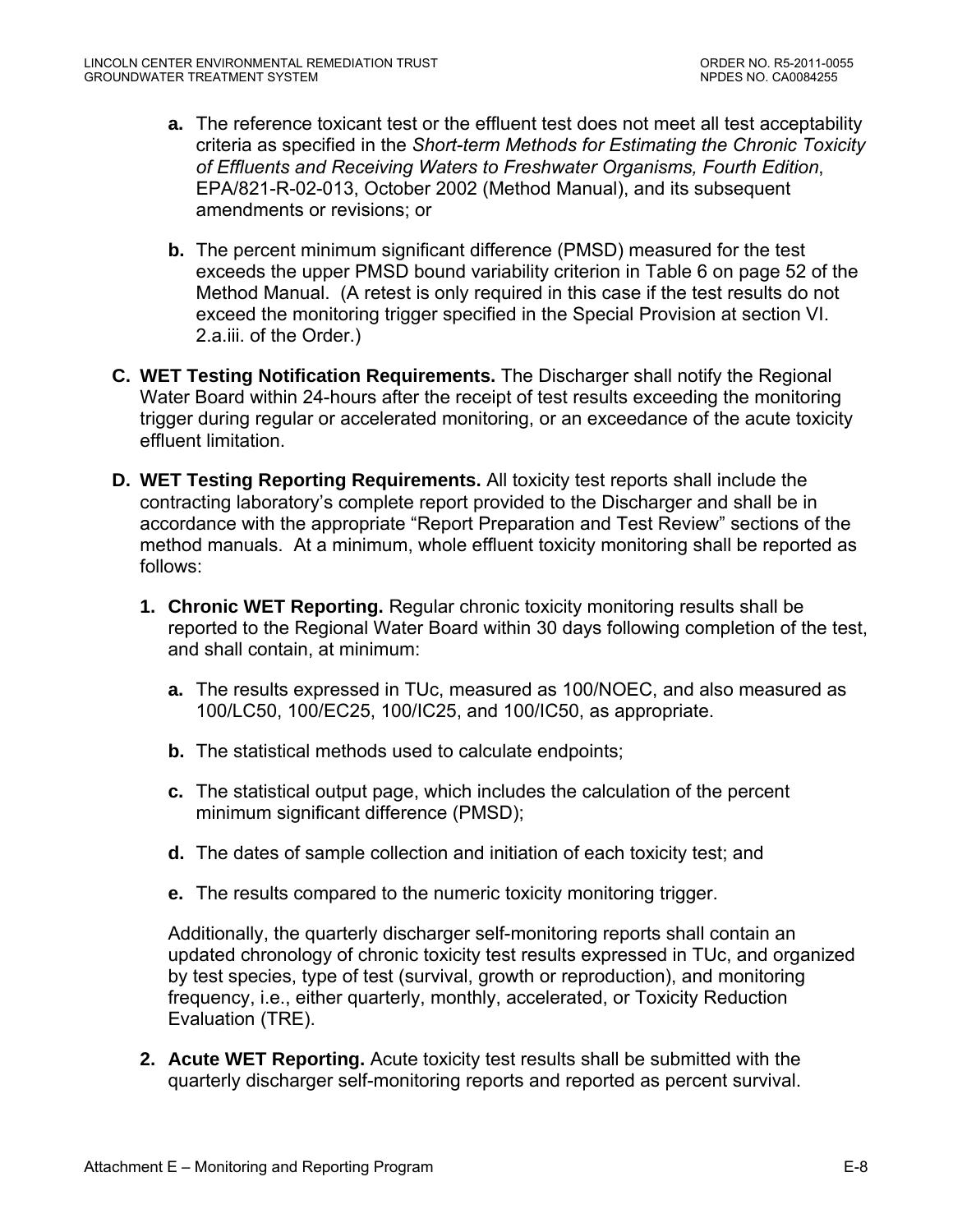- <span id="page-45-0"></span>**3. TRE Reporting.** Reports for TREs shall be submitted in accordance with the schedule contained in the Discharger's approved TRE Workplan.
- **4. Quality Assurance (QA).** The Discharger must provide the following information for QA purposes:
	- **a.** Results of the applicable reference toxicant data with the statistical output page giving the species, NOEC, LOEC, type of toxicant, dilution water used, concentrations used, PMSD, and dates tested.
	- **b.** The reference toxicant control charts for each endpoint, which include summaries of reference toxicant tests performed by the contracting laboratory.
	- **c.** Any information on deviations or problems encountered and how they were dealt with

## **VI. LAND DISCHARGE MONITORING REQUIREMENTS – NOT APPLICABLE**

### **VII. RECLAMATION MONITORING REQUIREMENTS – NOT APPLICABLE**

### **VIII. RECEIVING WATER MONITORING REQUIREMENTS – SURFACE WATER AND GROUNDWATER**

### **A. Monitoring Location RSW-002**

**1.** The Discharger shall monitor Fourteen Mile Slough at Monitoring Location RSW-002 as follows:

#### **Table E-5. Receiving Water Monitoring Requirements – Monitoring Location RSW-002**

| <b>Parameter</b>                         | <b>Units</b>              | <b>Sample</b><br><b>Type</b> | <b>Minimum Sampling</b><br><b>Frequency</b> | <b>Required Analytical</b><br><b>Test Method</b> |  |
|------------------------------------------|---------------------------|------------------------------|---------------------------------------------|--------------------------------------------------|--|
| <b>Tide Stage</b>                        | --                        | --                           | 1/Quarter                                   |                                                  |  |
| <b>Conventional Pollutants</b>           |                           |                              |                                             |                                                  |  |
| pH                                       | standard units            | Grab                         | 1/Month                                     | 1,2                                              |  |
| <b>Non-Conventional Pollutants</b>       |                           |                              |                                             |                                                  |  |
| Dissolved Oxygen                         | mg/L                      | Grab                         | 1/Quarter                                   | 1,2                                              |  |
| <b>Electrical Conductivity</b><br>@ 25°C | umhos/cm                  | Grab                         | 1/Month                                     | 1,2                                              |  |
| Hardness, Total (as<br>$CaCO3$ )         | mg/L                      | Grab                         | 1/Quarter                                   |                                                  |  |
| Temperature                              | $\mathrm{P}F/\mathrm{P}C$ | Grab                         | 1/Month                                     | 1,2                                              |  |
| Turbidity                                | <b>NTU</b>                | Grab                         | 1/Quarter                                   | 1,2                                              |  |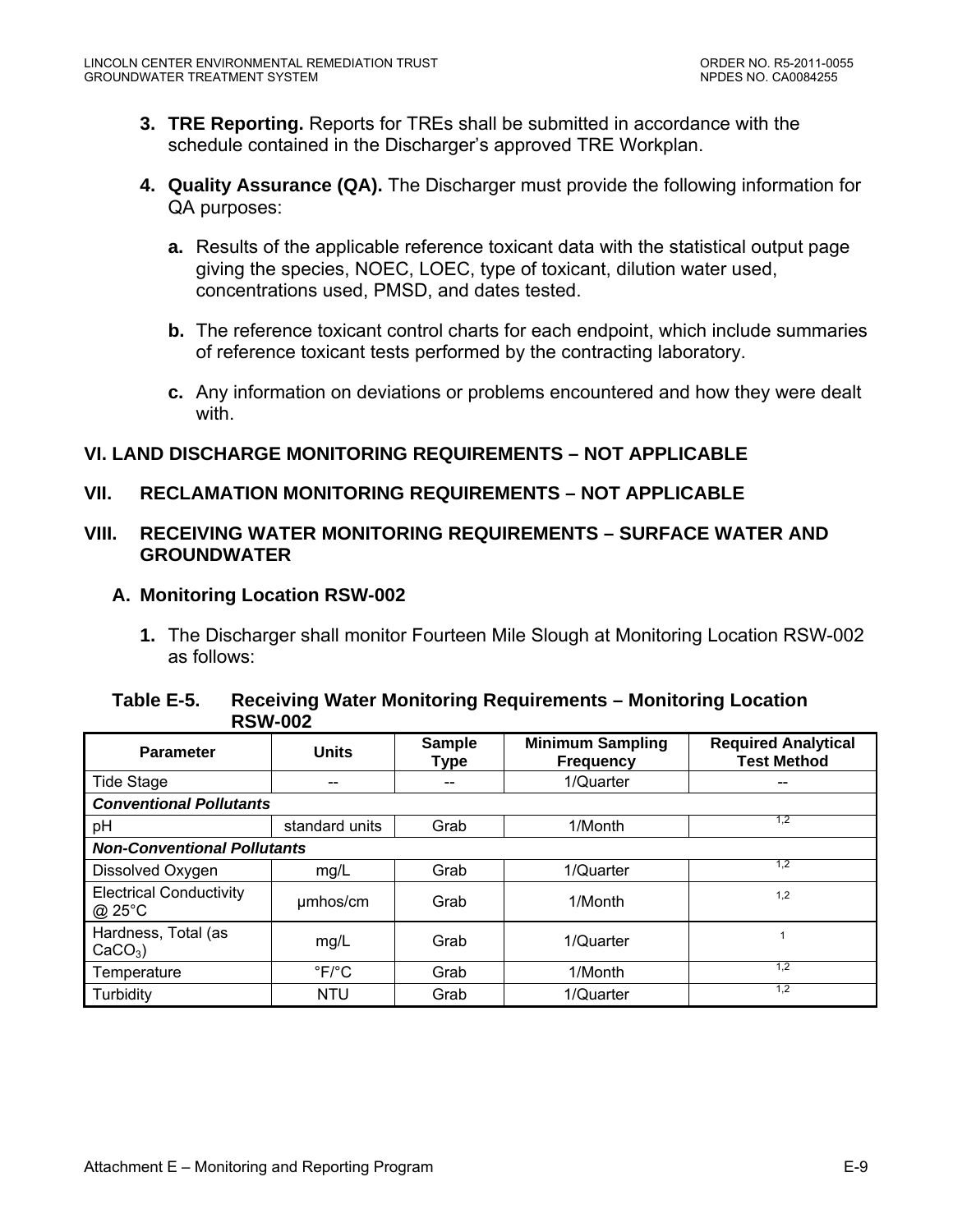<span id="page-46-0"></span>

| Units<br><b>Parameter</b><br>Test Method<br>vpe<br>Freauencv |  | Sample | <b>Minimum Sampling</b> | <b>Required Analytical</b> |
|--------------------------------------------------------------|--|--------|-------------------------|----------------------------|
|--------------------------------------------------------------|--|--------|-------------------------|----------------------------|

1 Pollutants shall be analyzed using the analytical methods described in 40 CFR Part 136.

<sup>2</sup> A hand-held field meter may be used, provided the meter utilizes a USEPA-approved algorithm/method and is calibrated and maintained in accordance with the manufacturer's instructions. A calibration and maintenance log for each meter used for monitoring required by this Monitoring and Reporting Program shall be maintained at the Facility.

- **2.** In conducting the receiving water sampling, a log shall be kept of the receiving water conditions. Attention shall be given to the presence or absence of:
	- **a.** Floating or suspended matter;
	- **b.** Discoloration;
	- **c.** Bottom deposits;
	- **d.** Aquatic life;
	- **e.** Visible films, sheens, or coatings;
	- **f.** Fungi, slimes, or objectionable growths; and
	- **g.** Potential nuisance conditions.

Notes on receiving water conditions shall be summarized in the monitoring reports.

#### **B. Monitoring Location RSW-003**

**1.** The Discharger shall monitor Fourteen Mile Slough at Monitoring Location RSW-003 as follows:

#### **Table E-6. Receiving Water Monitoring Requirements – Monitoring Location RSW-003**

| <b>Parameter</b>                         | <b>Units</b>             | <b>Sample Type</b> | <b>Minimum Sampling</b><br><b>Frequency</b> | <b>Required Analytical</b><br><b>Test Method</b> |  |
|------------------------------------------|--------------------------|--------------------|---------------------------------------------|--------------------------------------------------|--|
| <b>Flow Conditions</b>                   | <b>MGD</b>               | Observation        | 1/Quarter                                   |                                                  |  |
| <b>Tide Stage</b>                        |                          |                    | 1/Quarter                                   |                                                  |  |
| <b>Conventional Pollutants</b>           |                          |                    |                                             |                                                  |  |
| pH                                       | standard units           | Grab               | 1/Quarter                                   | 1,2                                              |  |
| <b>Priority Pollutants</b>               |                          |                    |                                             |                                                  |  |
| Arsenic, Dissolved                       | $\mu$ g/L                | Grab               | 1/Quarter                                   | 1,3                                              |  |
| <b>Non-Conventional Pollutants</b>       |                          |                    |                                             |                                                  |  |
| Barium, Dissolved                        | $\mu$ g/L                | Grab               | 1/Quarter                                   |                                                  |  |
| Dissolved Oxygen                         | mg/L                     | Grab               | 1/Quarter                                   | 1.2                                              |  |
| <b>Electrical Conductivity</b><br>@ 25°C | umhos/cm                 | Grab               | 1/Quarter                                   | 1,2                                              |  |
| Temperature                              | $\degree$ F/ $\degree$ C | Grab               | 1/Quarter                                   | 1,2                                              |  |
| Turbidity                                | <b>NTU</b>               | Grab               | 1/Quarter                                   | 1,2                                              |  |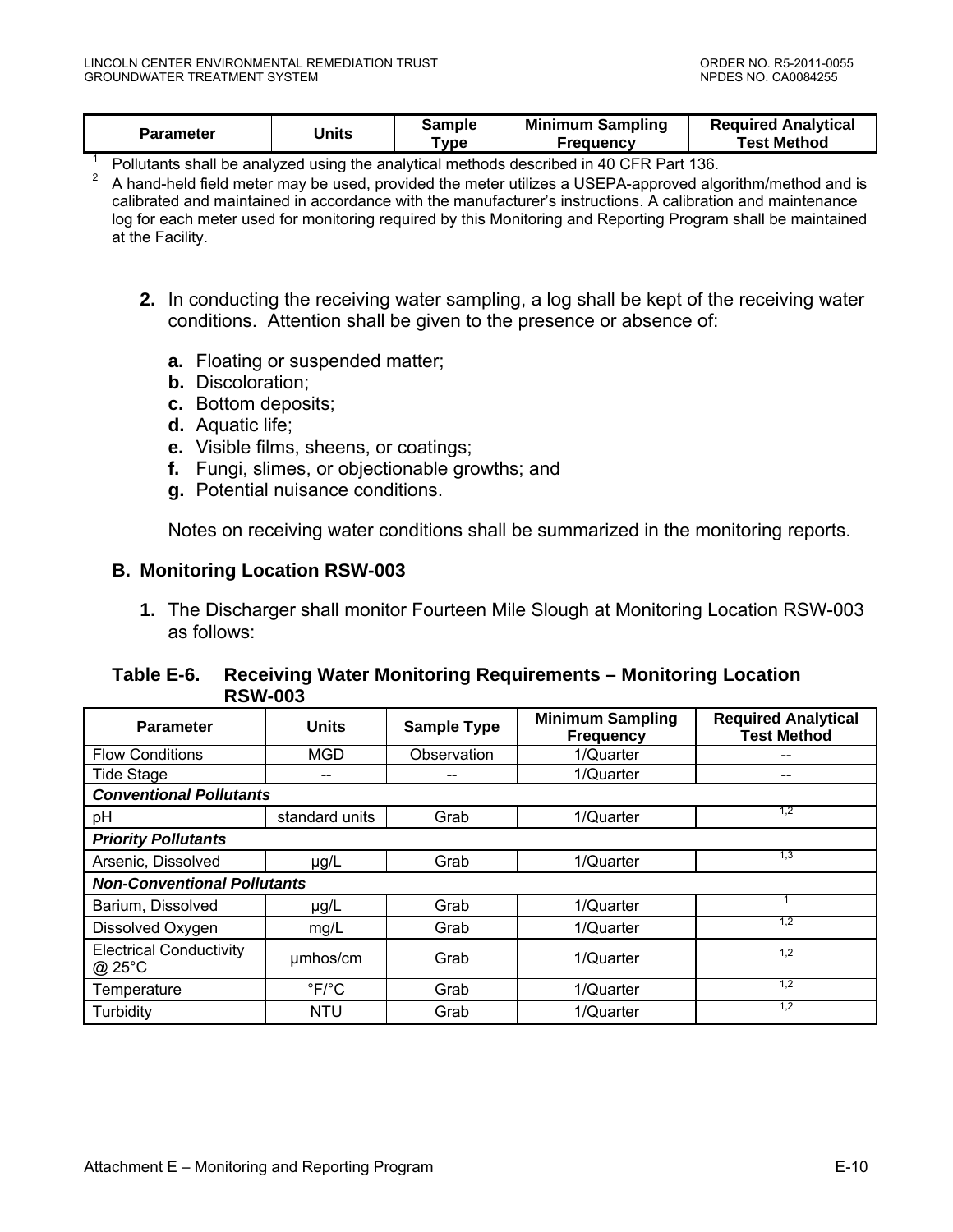<span id="page-47-0"></span>

| Parameter | Units | Sample Type | <b>Minimum Sampling</b><br><b>Frequency</b> | <b>Required Analytical</b><br><b>Test Method</b> |
|-----------|-------|-------------|---------------------------------------------|--------------------------------------------------|
|-----------|-------|-------------|---------------------------------------------|--------------------------------------------------|

1 Pollutants shall be analyzed using the analytical methods described in 40 CFR Part 136.

- 2 A hand-held field meter may be used, provided the meter utilizes a USEPA-approved algorithm/method and is calibrated and maintained in accordance with the manufacturer's instructions. A calibration and maintenance log for each meter used for monitoring required by this Monitoring and Reporting Program shall be maintained at the Facility.
- 3 Pollutants shall be analyzed using the analytical methods described in 40 CFR Part 136; for priority pollutants the methods must meet the lowest minimum levels (MLs) specified in Appendix 4 of the SIP, where no methods are specified for a given pollutant, by methods approved by this Regional Water Board or the State Water Board.

### **C. Monitoring Location RSW-004**

**1.** The Discharger shall monitor the San Joaquin River at Juggler's Island at Monitoring Location RSW-004 as follows:

#### **Table E-7. Receiving Water Monitoring Requirements – Monitoring Location RSW-004**

| <b>Units</b><br><b>Parameter</b>                                      |                          | <b>Sample</b><br>Type | <b>Minimum Sampling</b><br><b>Frequency</b> | <b>Required Analytical</b><br><b>Test Method</b> |  |
|-----------------------------------------------------------------------|--------------------------|-----------------------|---------------------------------------------|--------------------------------------------------|--|
| <b>Conventional Pollutants</b>                                        |                          |                       |                                             |                                                  |  |
| pH                                                                    | standard units           | Grab                  | 1/Year                                      | 1,2                                              |  |
| <b>Priority Pollutants</b>                                            |                          |                       |                                             |                                                  |  |
| Arsenic, Dissolved                                                    | $\mu$ g/L                | Grab                  | 1/Year                                      | 1.3                                              |  |
| Priority Pollutants and Other<br>Constituents of Concern <sup>4</sup> | $\mu$ g/L                | Grab                  | 5                                           | 1,3,6                                            |  |
| <b>Non-Conventional Pollutants</b>                                    |                          |                       |                                             |                                                  |  |
| Barium, Dissolved                                                     | $\mu$ g/L                | Grab                  | 1/Year                                      |                                                  |  |
| Electrical Conductivity @ 25°C                                        | umhos/cm                 | Grab                  | 1/Year                                      | 1.2                                              |  |
| Temperature                                                           | $\degree$ F/ $\degree$ C | Grab                  | 1/Year                                      | 1,2                                              |  |

1 Pollutants shall be analyzed using the analytical methods described in 40 CFR Part 136.

2 A hand-held field meter may be used, provided the meter utilizes a USEPA-approved algorithm/method and is calibrated and maintained in accordance with the manufacturer's instructions. A calibration and maintenance log for each meter used for monitoring required by this Monitoring and Reporting Program shall be maintained at the Facility.

- 3 Pollutants shall be analyzed using the analytical methods described in 40 CFR Part 136; for priority pollutants the methods must meet the lowest minimum levels (MLs) specified in Appendix 4 of the SIP, where no methods are specified for a given pollutant, by methods approved by this Regional Water Board or the State Water Board.
- 4 See List of Priority Pollutants and Other Pollutants of Concern in Attachment I.
- 5 Priority pollutants shall be sampled quarterly during the third or fourth year following permit adoption at Monitoring Location RSW-004 and shall be conducted concurrently with effluent monitoring for priority pollutants. See Attachment I for more detailed requirements related to performing the priority pollutant monitoring.
- $6\,$  In order to verify if bis (2-ethylhexyl) phthalate is truly present in the receiving water, the Discharger shall take steps to assure that sample containers, sampling apparatus, and analytical equipment are not sources of the detected pollutant.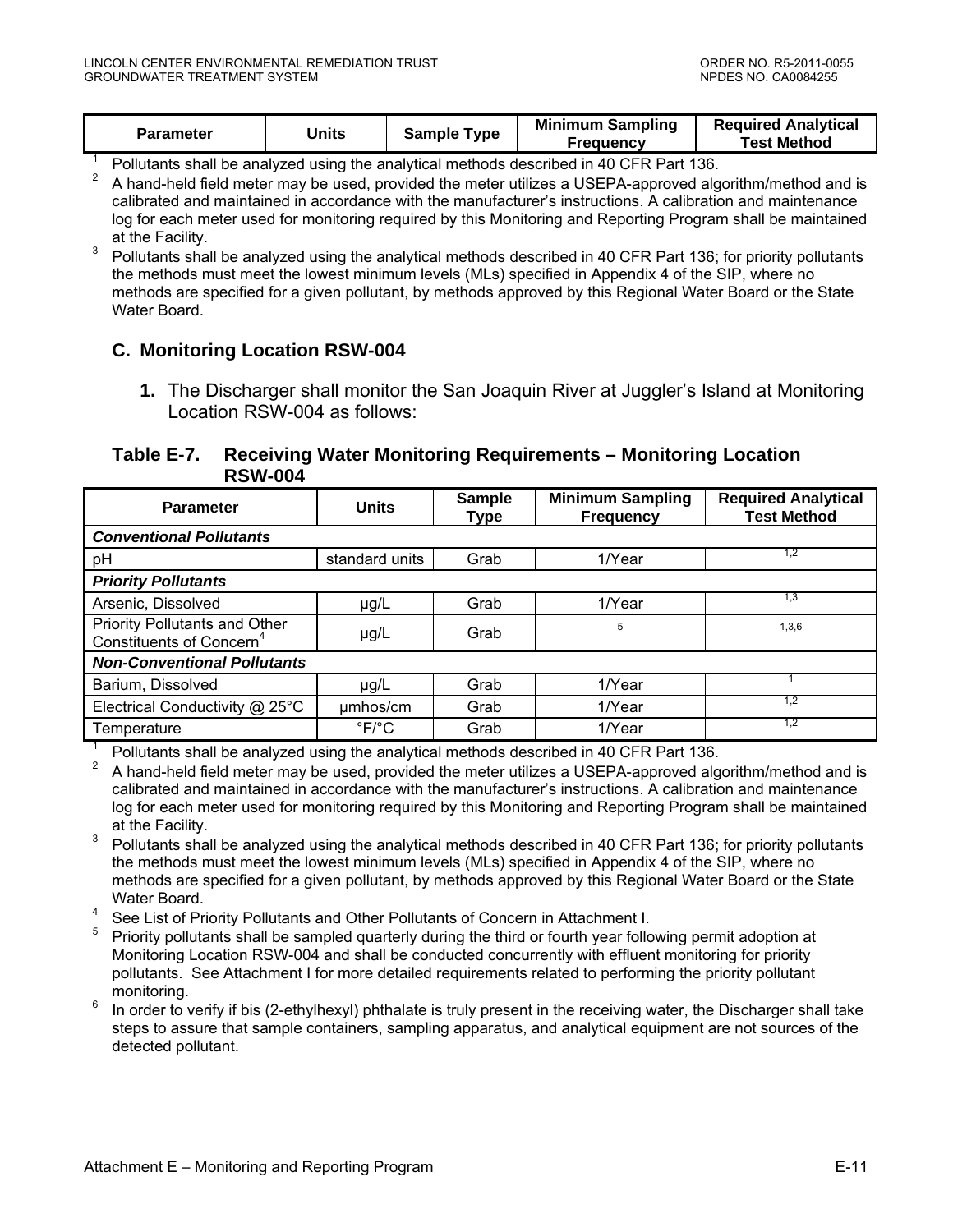## <span id="page-48-0"></span>**IX. OTHER MONITORING REQUIREMENTS – NOT APPLICABLE**

## **X. REPORTING REQUIREMENTS**

### **A. General Monitoring and Reporting Requirements**

- **1.** The Discharger shall comply with all Standard Provisions (Attachment D) related to monitoring, reporting, and recordkeeping.
- **2.** Upon written request of the Regional Water Board, the Discharger shall submit a summary monitoring report. The report shall contain both tabular and graphical summaries of the monitoring data obtained during the previous year(s).
- **3. Compliance Time Schedules.** For compliance time schedules included in the Order, the Discharger shall submit to the Regional Water Board, on or before each compliance due date, the specified document or a written report detailing compliance or noncompliance with the specific date and task. If noncompliance is reported, the Discharger shall state the reasons for noncompliance and include an estimate of the date when the Discharger will be in compliance. The Discharger shall notify the Regional Water Board by letter when it returns to compliance with the compliance time schedule.
- **4.** The Discharger shall report to the Regional Water Board any toxic chemical release data it reports to the State Emergency Response Commission within 15 days of reporting the data to the Commission pursuant to section 313 of the "*Emergency Planning and Community Right to Know Act*" of 1986.

### **B. Self Monitoring Reports (SMRs)**

- **1.** At any time during the term of this permit, the State Water Board or the Regional Water Board may notify the Discharger to electronically submit Self-Monitoring Reports (SMRs) using the State Water Board's California Integrated Water Quality System (CIWQS) Program Web site (http://www.waterboards.ca.gov/ciwqs/index.html). Until such notification is given, the Discharger shall submit hard copy SMRs. The CIWQS Web site will provide additional directions for SMR submittal in the event there will be service interruption for electronic submittal.
- **2.** The Discharger shall report in the SMR the results for all monitoring specified in this Monitoring and Reporting Program under sections III through IX. The Discharger shall submit quarterly SMRs including the results of all required monitoring using USEPA-approved test methods or other test methods specified in this Order. If the Discharger monitors any pollutant more frequently than required by this Order, the results of this monitoring shall be included in the calculations and reporting of the data submitted in the SMR.
- **3.** Monitoring periods and reporting for all required monitoring shall be completed according to the following schedule: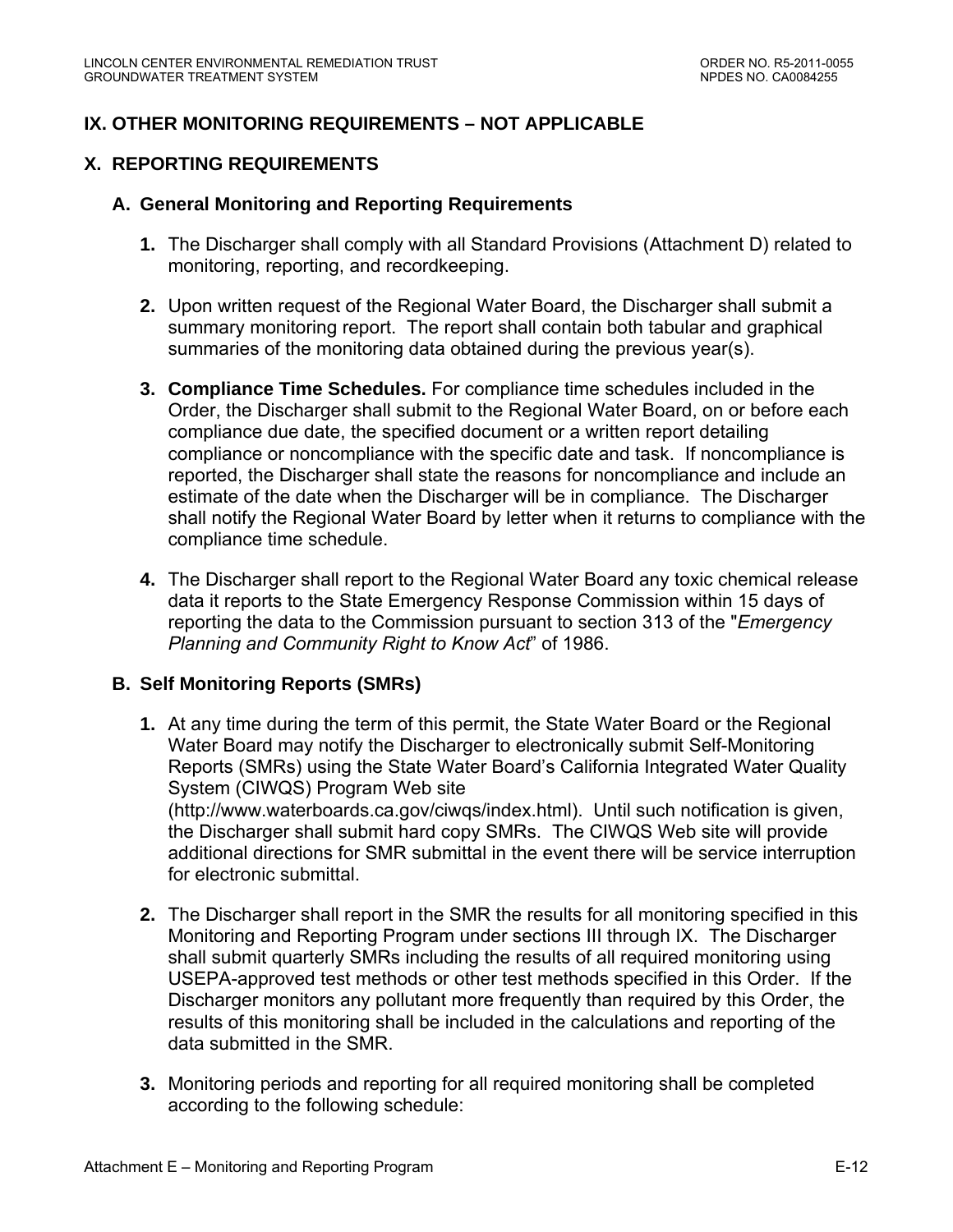| Sampling<br><b>Frequency</b> | <b>Monitoring</b><br><b>Period Begins</b><br>On… | <b>Monitoring Period</b>                                                                                             | <b>SMR Due Date</b>                                                   |
|------------------------------|--------------------------------------------------|----------------------------------------------------------------------------------------------------------------------|-----------------------------------------------------------------------|
| Continuous                   | Permit effective<br>date                         | All                                                                                                                  | First day of second calendar<br>month following month of<br>sampling. |
| 1/Month                      | Permit effective<br>date                         | First day of calendar month through last<br>day of calendar month                                                    | First day of second calendar<br>month following month of<br>sampling. |
| 1/Quarter                    | Permit effective<br>date                         | 1 January through 1 March<br>1 April through 30 June<br>1 July through 30 September<br>1 October through 31 December | 1 May<br>1 August<br>1 November<br>1 February                         |
| $2$ /Year                    | Permit effective<br>date                         | 1 January through 30 June<br>1 July through 31 December                                                              | 1 August<br>1 February                                                |
| 1/Year                       | Permit effective<br>date                         | 1 January through 31 December                                                                                        | 1 February                                                            |

<span id="page-49-0"></span>

| Table E-8.<br><b>Monitoring Periods and Reporting Schedule</b> |
|----------------------------------------------------------------|
|----------------------------------------------------------------|

**4. Reporting Protocols.** The Discharger shall report with each sample result the applicable reported Minimum Level (ML) and the current Method Detection Limit (MDL), as determined by the procedure in 40 CFR Part 136.

The Discharger shall report the results of analytical determinations for the presence of chemical constituents in a sample using the following reporting protocols:

- **a.** Sample results greater than or equal to the reported ML shall be reported as measured by the laboratory (i.e., the measured chemical concentration in the sample).
- **b.** Sample results less than the RL, but greater than or equal to the laboratory's MDL, shall be reported as "Detected, but Not Quantified," or DNQ. The estimated chemical concentration of the sample shall also be reported.

For the purposes of data collection, the laboratory shall write the estimated chemical concentration next to DNQ as well as the words "Estimated Concentration" (may be shortened to "Est. Conc."). The laboratory may, if such information is available, include numerical estimates of the data quality for the reported result. Numerical estimates of data quality may be percent accuracy (+ a percentage of the reported value), numerical ranges (low to high), or any other means considered appropriate by the laboratory.

- **c.** Sample results less than the laboratory's MDL shall be reported as "Not Detected," or ND.
- **d.** Dischargers are to instruct laboratories to establish calibration standards so that the ML value (or its equivalent if there is differential treatment of samples relative to calibration standards) is the lowest calibration standard. At no time is the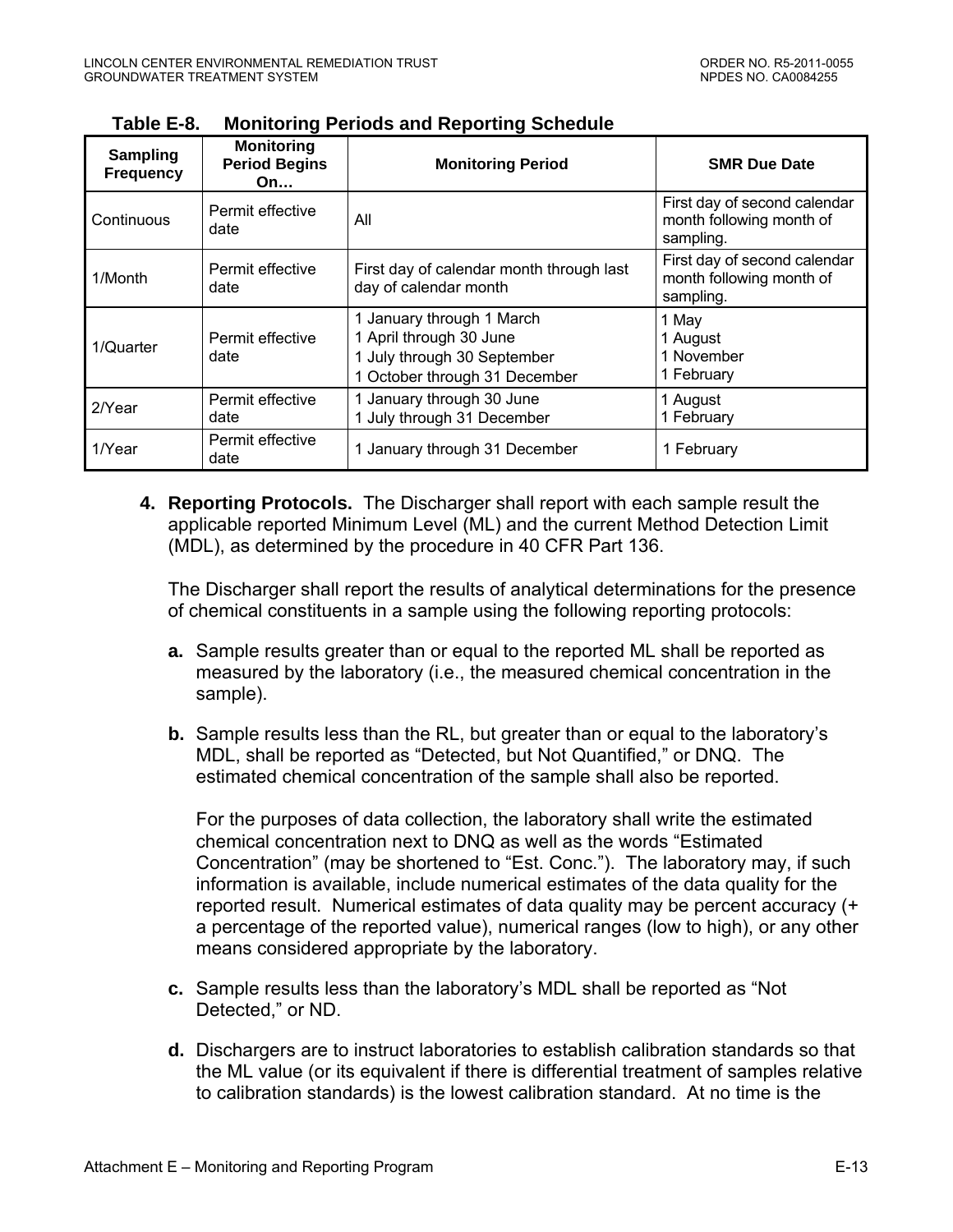Discharger to use analytical data derived from extrapolation beyond the lowest point of the calibration curve.

- **5. Compliance Determination.** Compliance with effluent limitations for priority pollutants shall be determined using sample reporting protocols defined above and in Attachment A of this Order. For purposes of reporting and administrative enforcement by the Regional Water Board and the State Water Board, the Discharger shall be deemed out of compliance with effluent limitations if the concentration of the priority pollutant in the monitoring sample is greater than the effluent limitation and greater than or equal to the reporting level (RL).
- **6. Multiple Sample Data.** When determining compliance with an AMEL, AWEL, or MDEL for priority pollutants and more than one sample result is available, the Discharger shall compute the arithmetic mean unless the data set contains one or more reported determinations of "Detected, but Not Quantified" (DNQ) or "Not Detected" (ND). In those cases, the Discharger shall compute the median in place of the arithmetic mean in accordance with the following procedure:
	- **a.** The data set shall be ranked from low to high, ranking the reported ND determinations lowest, DNQ determinations next, followed by quantified values (if any). The order of the individual ND or DNQ determinations is unimportant.
	- **b.** The median value of the data set shall be determined. If the data set has an odd number of data points, then the median is the middle value. If the data set has an even number of data points, then the median is the average of the two values around the middle unless one or both of the points are ND or DNQ, in which case the median value shall be the lower of the two data points where DNQ is lower than a value and ND is lower than DNQ.
- **7.** The Discharger shall submit SMRs in accordance with the following requirements:
	- **a.** The Discharger shall arrange all reported data in a tabular format. The data shall be summarized to clearly illustrate whether the facility is operating in compliance with interim and/or final effluent limitations. The Discharger is not required to duplicate the submittal of data that is entered in a tabular format within CIWQS. When electronic submittal of data is required and CIWQS does not provide for entry into a tabular format within the system, the Discharger shall electronically submit the data in a tabular format as an attachment.
	- **b.** The Discharger shall attach a cover letter to the SMR. The information contained in the cover letter shall clearly identify violations of the WDRs; discuss corrective actions taken or planned; and the proposed time schedule for corrective actions. Identified violations must include a description of the requirement that was violated and a description of the violation.
	- **c.** SMRs must be submitted to the Regional Water Board, signed and certified as required by the Standard Provisions (Attachment D), to the address listed below: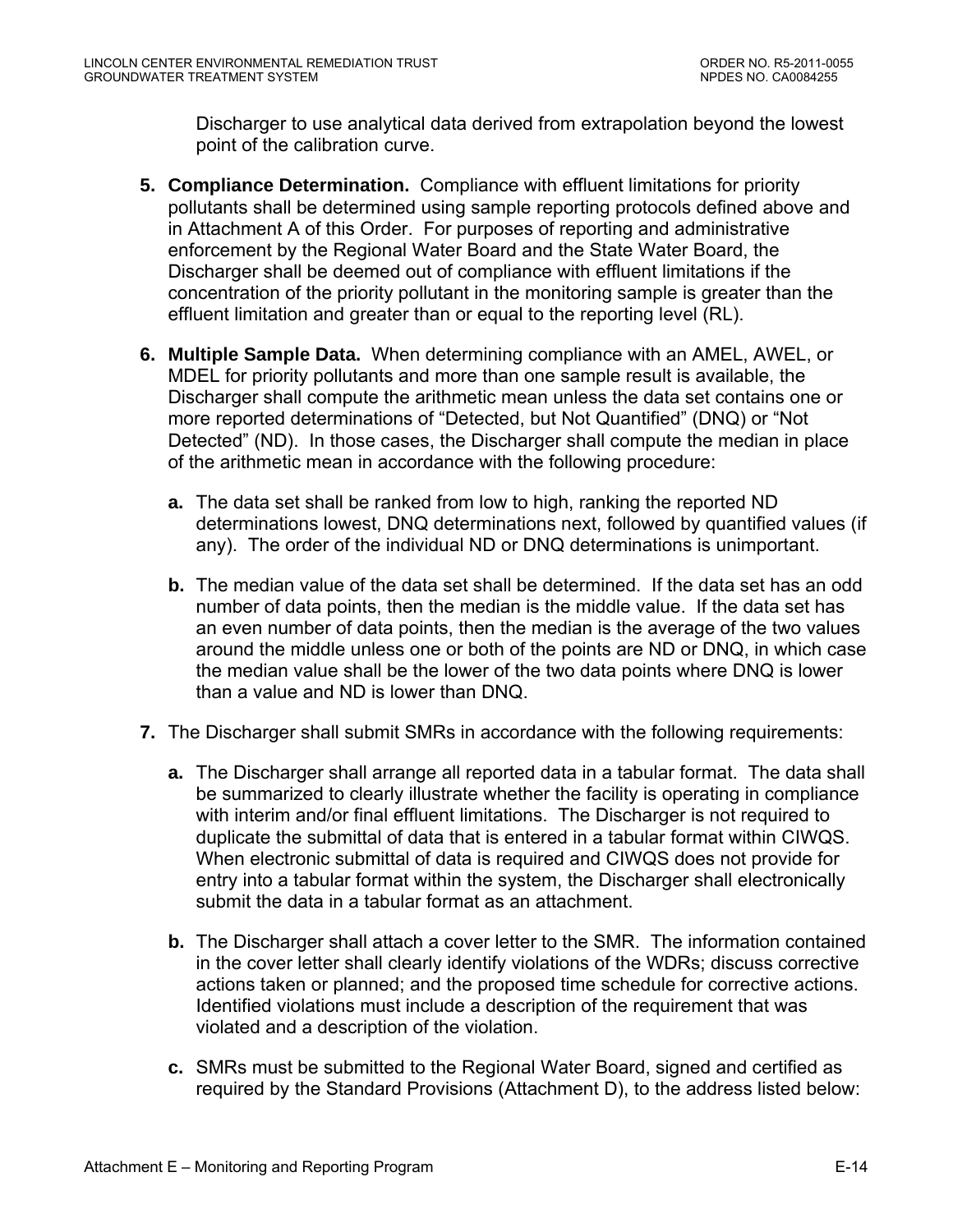Regional Water Quality Control Board Central Valley Region NPDES Compliance and Enforcement Unit 11020 Sun Center Dr., Suite #200 Rancho Cordova, CA 95670-6114

<span id="page-51-0"></span>**8.** Reports must clearly show when discharging to Discharge Point No. 001 or other permitted discharge locations. Reports must show the date and time that the discharge started and stopped at each location.

### **C. Other Reports**

- **1.** The Discharger shall report the results of any special studies, acute and chronic toxicity testing, TRE/TIE, PMP, or Pollution Prevention Plans required by Special Provisions VI.C of this Order. The Discharger shall submit reports with the first quarterly SMR scheduled to be submitted on or immediately following the report due date.
- **2.** Within 60 days of permit adoption, the Discharger shall submit a report outlining minimum levels, method detection limits, and analytical methods for approval, with a goal to achieve detection levels below applicable water quality criteria. At a minimum, the Discharger shall comply with the monitoring requirements for CTR constituents as outlined in section 2.3 and 2.4 of the SIP.
- **3. Annual Operations Report.** By 30 January of each year, the Discharger shall submit a written report to the Executive Officer containing the following:
	- **a.** The names, certificate grades, and general responsibilities of all persons employed at the Facility.
	- **b.** The names and telephone numbers of persons to contact regarding the plant for emergency and routine situations.
	- **c.** A statement certifying when the flow meter(s) and other monitoring instruments and devices were last calibrated, including identification of who performed the calibration.
	- **d.** A statement certifying whether the current operation and maintenance manual, and contingency plan, reflect the wastewater treatment plant as currently constructed and operated, and the dates when these documents were last revised and last reviewed for adequacy.
	- **e.** The Discharger may also be requested to submit an annual report to the Regional Water Board with both tabular and graphical summaries of the monitoring data obtained during the previous year. Any such request shall be made in writing. The report shall discuss the compliance record. If violations have occurred, the report shall also discuss the corrective actions taken and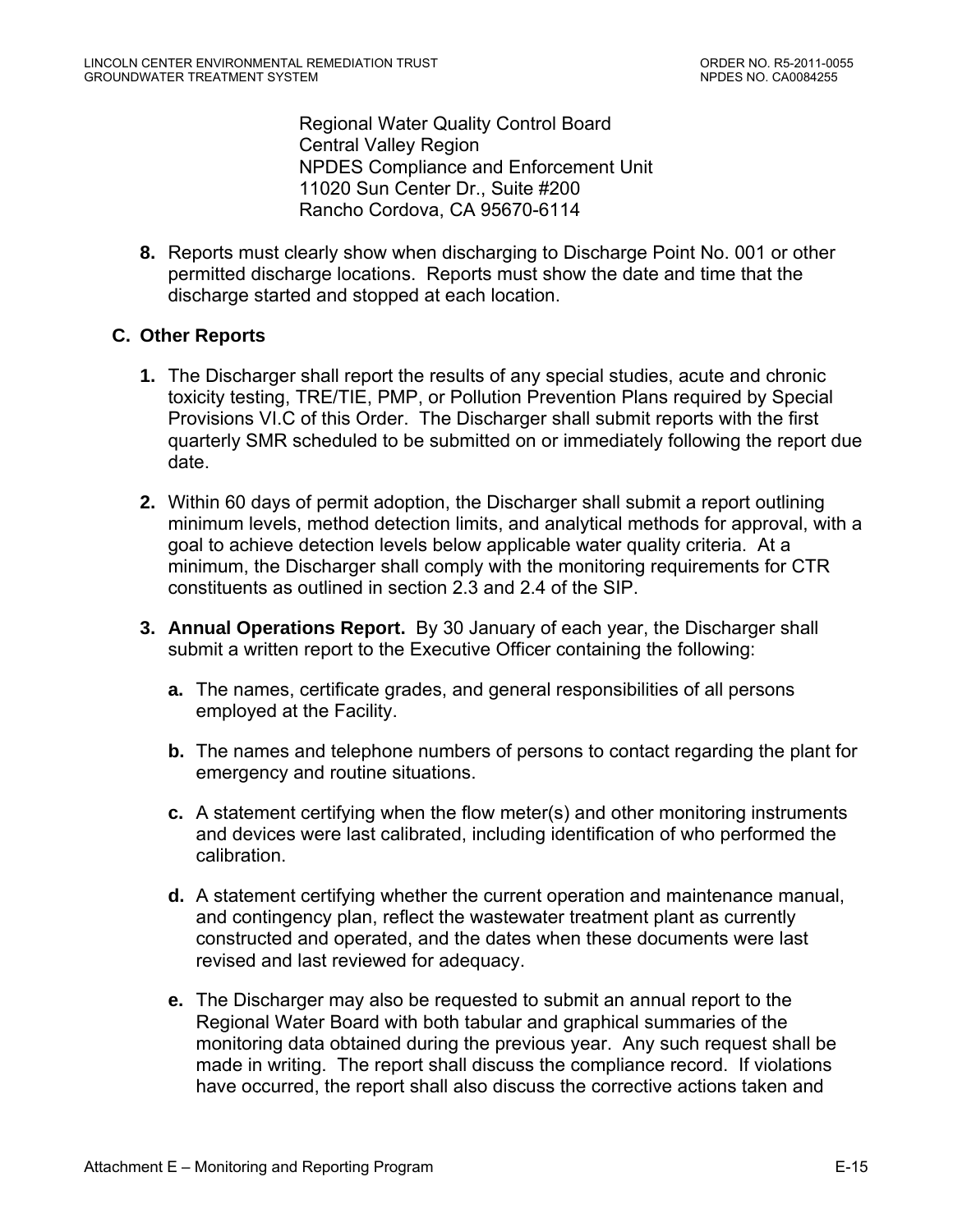planned to bring the discharge into full compliance with the waste discharge requirements.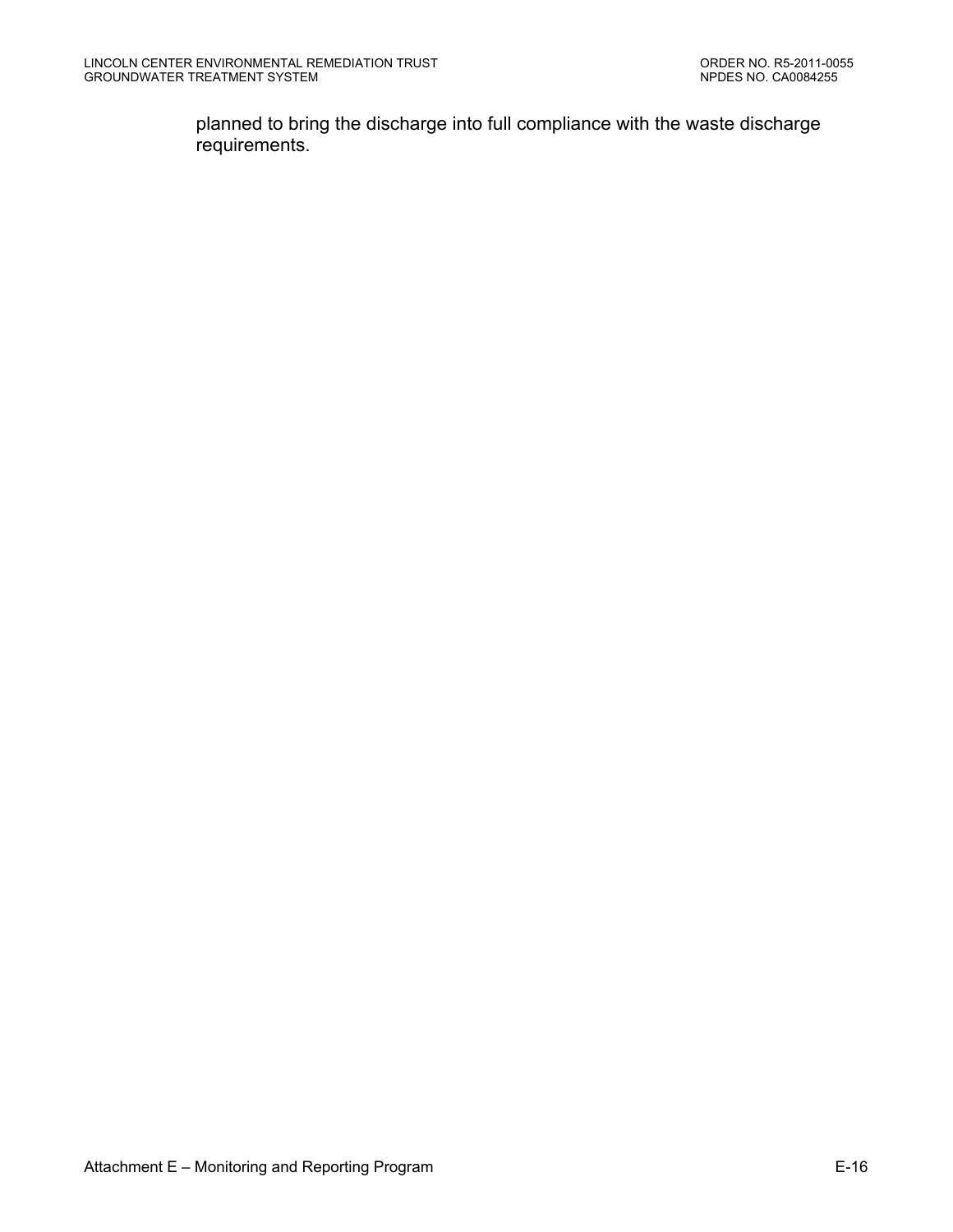# **ATTACHMENT F – FACT SHEET**

# **Table of Contents**

| I.   |             |                                                                               |  |
|------|-------------|-------------------------------------------------------------------------------|--|
| Ш.   |             |                                                                               |  |
|      | А.          | Description of Wastewater and Biosolids Treatment or Controls  F-4            |  |
|      | В.          |                                                                               |  |
|      | $C_{1}$     | Summary of Historical Requirements and Self-Monitoring Report (SMR) Data  F-5 |  |
|      | D.          |                                                                               |  |
|      | Е.          |                                                                               |  |
| III. |             |                                                                               |  |
|      | А.          |                                                                               |  |
|      | В.          |                                                                               |  |
|      | $C_{\cdot}$ |                                                                               |  |
|      | D.          |                                                                               |  |
|      | Е.          |                                                                               |  |
| IV.  |             | Rationale For Effluent Limitations and Discharge Specifications F-10          |  |
|      | А.          |                                                                               |  |
|      | В.          |                                                                               |  |
|      |             |                                                                               |  |
|      |             |                                                                               |  |
|      | $C_{\cdot}$ |                                                                               |  |
|      |             |                                                                               |  |
|      |             | 2. Applicable Beneficial Uses and Water Quality Criteria and Objectives F-15  |  |
|      |             |                                                                               |  |
|      |             |                                                                               |  |
|      |             |                                                                               |  |
|      | D.          |                                                                               |  |
|      |             |                                                                               |  |
|      |             |                                                                               |  |
|      |             |                                                                               |  |
|      |             |                                                                               |  |
|      |             |                                                                               |  |
|      | Е.          |                                                                               |  |
|      | F.          |                                                                               |  |
|      |             |                                                                               |  |
| V.   |             |                                                                               |  |
|      | А.          |                                                                               |  |
|      | В.          |                                                                               |  |
| VI.  |             |                                                                               |  |
|      | А.          |                                                                               |  |
|      | В.          |                                                                               |  |
|      | C.          |                                                                               |  |
|      | D.          |                                                                               |  |
|      |             |                                                                               |  |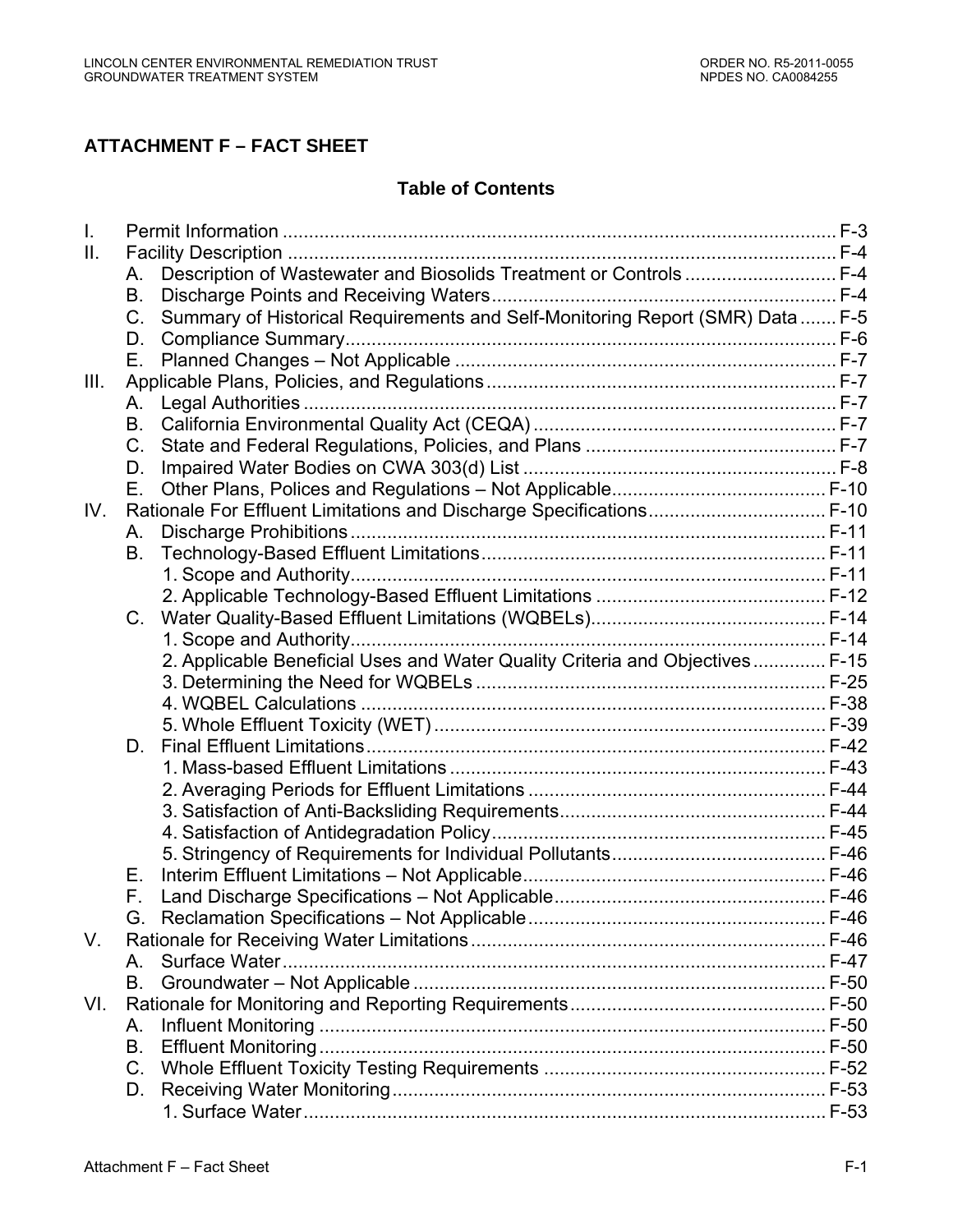|      | Е. |                                                                                    |        |
|------|----|------------------------------------------------------------------------------------|--------|
| VII. |    |                                                                                    |        |
|      | Α. |                                                                                    | F-55   |
|      | В. |                                                                                    | F-55   |
|      |    |                                                                                    |        |
|      |    |                                                                                    |        |
|      |    |                                                                                    |        |
|      |    | 4. Construction, Operation, and Maintenance Specifications - Not Applicable F-60   |        |
|      |    | 5. Special Provisions for Municipal Facilities (POTWs Only) – Not Applicable  F-60 |        |
|      |    |                                                                                    |        |
|      |    |                                                                                    |        |
|      |    |                                                                                    | F-60   |
|      | A  |                                                                                    |        |
|      | В. |                                                                                    |        |
|      | C. |                                                                                    |        |
|      | D. |                                                                                    |        |
|      | Е. |                                                                                    |        |
|      | F. |                                                                                    | $F-61$ |
|      | G. |                                                                                    | $F-61$ |
|      |    |                                                                                    |        |

# **List of Tables**

| Table F-2.  |  |
|-------------|--|
| Table F-3.  |  |
| Table F-4.  |  |
| Table F-5.  |  |
| Table F-6.  |  |
| Table F-7.  |  |
| Table F-8.  |  |
| Table F-9.  |  |
| Table F-10. |  |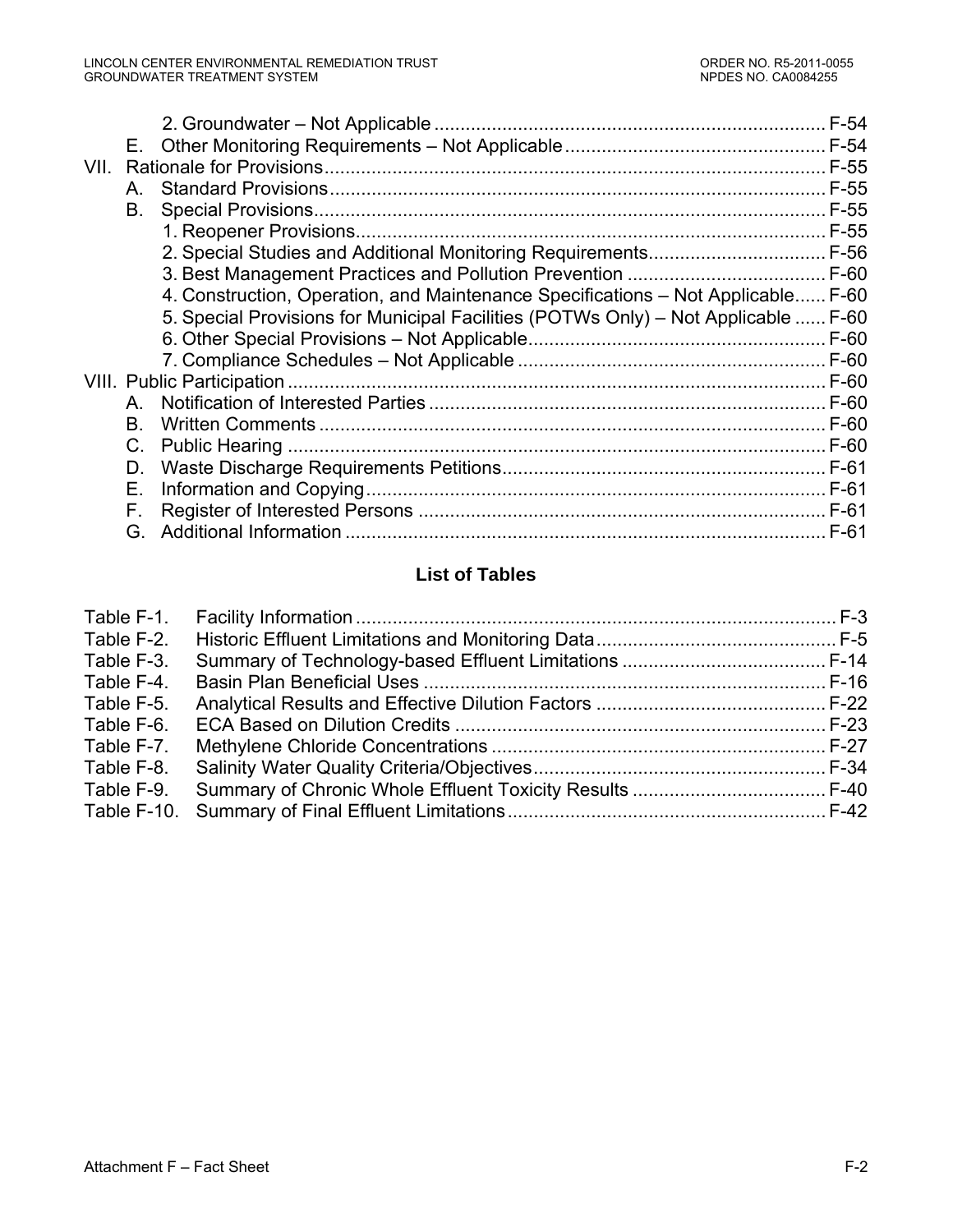# <span id="page-55-0"></span>**ATTACHMENT F – FACT SHEET**

As described in the Findings in section II of this Order, this Fact Sheet includes the legal requirements and technical rationale that serve as the basis for the requirements of this Order.

This Order has been prepared under a standardized format to accommodate a broad range of discharge requirements for Dischargers in California. Only those sections or subsections of this Order that are specifically identified as "not applicable" have been determined not to apply to this Discharger. Sections or subsections of this Order not specifically identified as "not applicable" are fully applicable to this Discharger.

### **I. PERMIT INFORMATION**

The following table summarizes administrative information related to the Facility.

| <b>WDID</b>                                            | 5B391080001                                           |  |  |  |
|--------------------------------------------------------|-------------------------------------------------------|--|--|--|
| <b>Discharger</b>                                      | <b>Lincoln Center Environmental Remediation Trust</b> |  |  |  |
| <b>Name of Facility</b>                                | Groundwater Treatment System                          |  |  |  |
|                                                        | 6471 Pacific Avenue                                   |  |  |  |
| <b>Facility Address</b>                                | Stockton, CA 95207                                    |  |  |  |
|                                                        | San Joaquin County                                    |  |  |  |
| <b>Facility Contact, Title and</b><br><b>Phone</b>     | Mark Adams, Trustee, (510) 237-1782                   |  |  |  |
| <b>Authorized Person to Sign</b><br>and Submit Reports | Mark Adams, Trustee, (510) 237-1782                   |  |  |  |
| <b>Mailing Address</b>                                 | 137 Park Place, Point Richmond, CA 94801              |  |  |  |
| <b>Billing Address</b>                                 | Same as mailing address                               |  |  |  |
| <b>Type of Facility</b>                                | Groundwater extraction and treatment system           |  |  |  |
| <b>Major or Minor Facility</b>                         | Minor                                                 |  |  |  |
| <b>Threat to Water Quality</b>                         | 2                                                     |  |  |  |
| <b>Complexity</b>                                      | B                                                     |  |  |  |
| <b>Pretreatment Program</b>                            | Not applicable                                        |  |  |  |
| <b>Reclamation Requirements</b>                        | Not applicable                                        |  |  |  |
| <b>Facility Permitted Flow</b>                         | 0.43 million gallons per day (MGD)                    |  |  |  |
| <b>Facility Design Flow</b>                            | 0.43 MGD                                              |  |  |  |
| Watershed                                              | Sacramento-San Joaquin Delta                          |  |  |  |
| <b>Receiving Water</b>                                 | Fourteen Mile Slough                                  |  |  |  |
| <b>Receiving Water Type</b>                            | Sacramento-San Joaquin Delta                          |  |  |  |

|  | Table F-1. | <b>Facility Information</b> |
|--|------------|-----------------------------|
|--|------------|-----------------------------|

**A.** The Lincoln Center Environmental Remediation Trust (hereinafter Discharger) is the owner and operator of the Lincoln Center Environmental Remediation Trust Groundwater Treatment System (hereinafter Facility), a groundwater extraction and treatment system.

For the purposes of this Order, references to the "discharger" or "permittee" in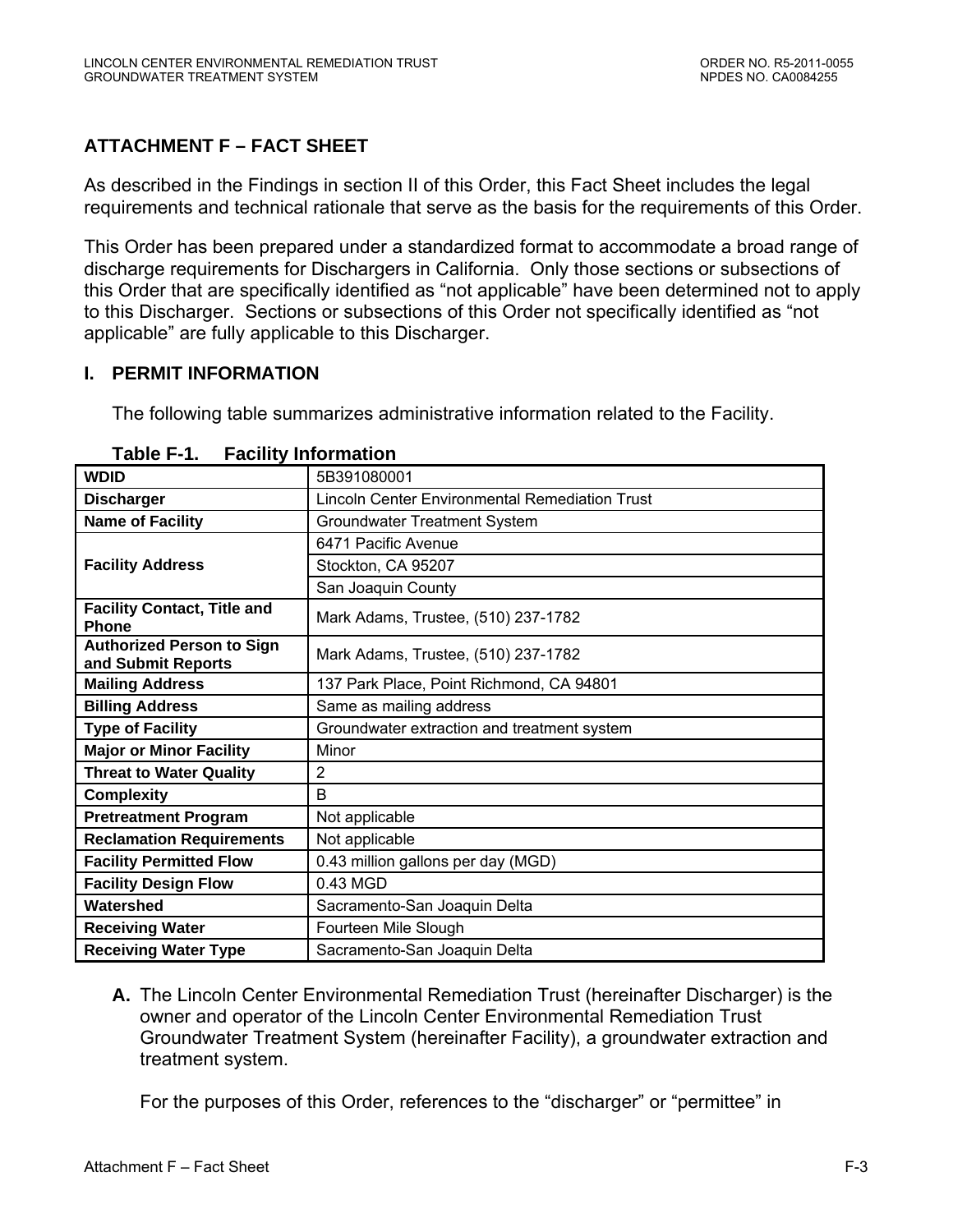<span id="page-56-0"></span>applicable federal and State laws, regulations, plans, or policy are held to be equivalent to references to the Discharger herein.

- **B.** The Facility discharges wastewater to Fourteen Mile Slough, a water of the United States, and is currently regulated by Order No. R5-2005-0144-01 which was adopted on 21 October 2005, amended on 29 July 2010, and expired on 1 October 2010. The terms and conditions of the current Order have been automatically continued and remain in effect until new Waste Discharge Requirements (WDRs) and National Pollutant Discharge Elimination System (NPDES) permit are adopted pursuant to this Order.
- **C.** The Discharger filed a report of waste discharge (ROWD) and submitted an application for renewal of its WDRs and NPDES permit on 2 April 2010. Supplemental information was requested on 23 August 2010 and 21 October 2010 and received on 30 August 2010, 10 September 2010, and 21 October 2010. A site visit was conducted on 30 August 2010 to observe operations and collect additional data to develop permit limitations and conditions.

## **II. FACILITY DESCRIPTION**

The Lincoln Center Environmental Remediation Trust was formed in 2003 to manage environmental remediation activities at Lincoln Center in Stockton, California resulting from historical releases from dry cleaning facilities and a sewer leak at the site. Prior to formation of the trust, the named discharger was The Settling Dry Cleaning Defendants, as defined by Consent Decree No. CIV-S-91 DFL (GGH) filed 18 January 1996 with the U.S. District Court, Eastern District of California.

## **A. Description of Wastewater and Biosolids Treatment or Controls**

The Facility is a ground water extraction and treatment system designed to remove volatile organic compounds (VOCs), petroleum products and lead from groundwater. The treatment system also treats residual fluids generated during the continuing investigation, remediation, and monitoring activities at the site. Constituents of concern in the influent groundwater include benzene, cis-1,2-dichloroethylene, 1,2-dichloroethane, 1,1-dichloroethylene, ethylbenzene, lead, methyl tertiary butyl ether, tetrachloroethylene, toluene, total petroleum hydrocarbons (as gasoline), trichloroethylene, and xylene.

The treatment system consists of an influent equalization tank, an air stripper, and two liquid phase granulated activated carbon (GAC) adsorption canisters. The activated carbon is regenerated or disposed of off-site. The treatment system is designed for a flow of 0.43 MGD of extracted groundwater.

### **B. Discharge Points and Receiving Waters**

**1.** The Facility is located in Section 21, T2N, R6E, MDB&M, as shown in Attachment B, a part of this Order.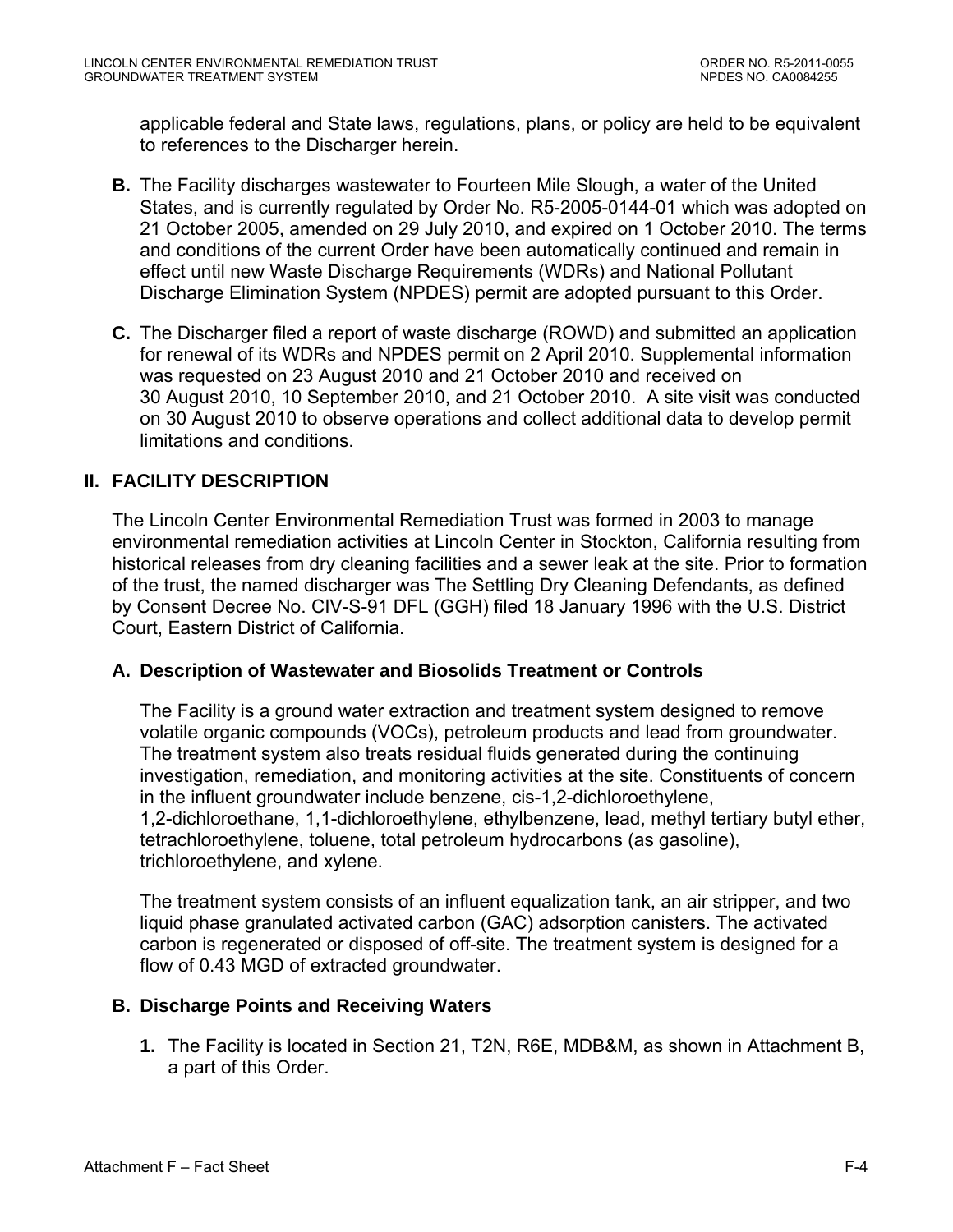<span id="page-57-0"></span>**2.** Treated wastewater is discharged at Discharge Point No. 001 to a San Joaquin County storm drain located at Lincoln Center. The storm drain flows approximately 2 miles and terminates at the San Joaquin County Storm Pump Station #1 (SJCPS #1), located at the head of Fourteen Mile Slough at latitude 38° 0' 0.89" N and longitude 121° 19' 54.10" W. Fourteen Mile Slough is a water of the United States and a tributary to the Stockton Deep Water Ship Channel portion of the San Joaquin River within the Sacramento-San Joaquin Delta.

## **C. Summary of Historical Requirements and Self-Monitoring Report (SMR) Data**

Effluent limitations contained in Order No. R5-2005-0144-01 for discharges from Discharge Point No. 001 (Monitoring Location EFF-001) and representative monitoring data from the term of Order No. R5-2005-0144-01 are as follows:

|                                   | <b>Units</b>         | <b>Effluent Limitation</b> |                          |                                | <b>Monitoring Data</b><br>(From January 2006 To June 2010)      |                                                         |                                                    |
|-----------------------------------|----------------------|----------------------------|--------------------------|--------------------------------|-----------------------------------------------------------------|---------------------------------------------------------|----------------------------------------------------|
| <b>Parameter</b>                  |                      | Average<br><b>Monthly</b>  | Average<br>Weekly        | <b>Maximum</b><br><b>Daily</b> | <b>Highest</b><br>Average<br><b>Monthly</b><br><b>Discharge</b> | <b>Highest</b><br>Average<br>Weekly<br><b>Discharge</b> | <b>Highest</b><br><b>Daily</b><br><b>Discharge</b> |
| Flow                              | <b>MGD</b>           | $\overline{\phantom{a}}$   | $\overline{\phantom{a}}$ | 0.43                           |                                                                 |                                                         | 0.25                                               |
| pH                                | standard<br>units    |                            | $6.5 - 8.5$              |                                | $7.67 - 8.6$                                                    |                                                         |                                                    |
| Ammonia Nitrogen,                 | mg/L                 | 0.59                       | --                       | $2.1^{\overline{1}}$           | 1.1                                                             | $\overline{\phantom{a}}$                                | 1.1                                                |
| Total (as N)                      | lbs/day <sup>2</sup> | 2.1                        | $\overline{\phantom{a}}$ | $7.5^1$                        | <b>NR</b>                                                       | $\overline{\phantom{a}}$                                | <b>NR</b>                                          |
| Arsenic, Total                    | µg/L                 | $\overline{a}$             | $\overline{a}$           | $23^3$                         | --                                                              | $\overline{a}$                                          | 23                                                 |
| Recoverable                       | lbs/day <sup>2</sup> | --                         | $\overline{\phantom{a}}$ | $0.08^{3}$                     | $-$                                                             | $\overline{\phantom{a}}$                                | <b>NR</b>                                          |
| Barium, Total                     | µg/L                 | --                         | --                       | $415^{3}$                      | --                                                              | $-$                                                     | 390                                                |
| Recoverable                       | lbs/day <sup>2</sup> | $\overline{\phantom{a}}$   | $-$                      | $1.5^{3}$                      | --                                                              | $\overline{a}$                                          | <b>NR</b>                                          |
|                                   | $\mu$ g/L            |                            | --                       | 80 <sup>4</sup>                | --                                                              | $\overline{\phantom{a}}$                                | 16 <sup>5</sup>                                    |
| Chromium VI, Total                |                      | 8 <sup>6</sup>             | -−                       | 16 <sup>6</sup>                | 3.4                                                             | $\overline{a}$                                          | $3.4^{7}$                                          |
| Recoverable                       | lbs/day <sup>2</sup> |                            | --                       | 0.29 <sup>4</sup>              | --                                                              | $\overline{\phantom{a}}$                                | <b>NR</b>                                          |
|                                   |                      | $0.029^{6}$                | $\overline{\phantom{a}}$ | $0.057^6$                      | <b>NR</b>                                                       | $\overline{\phantom{a}}$                                | <b>NR</b>                                          |
| Copper, Total                     | µg/L                 | 4.2                        | --                       | 8.4                            | 6.9                                                             | $-$                                                     | 6.9                                                |
| Recoverable                       | lbs/day <sup>2</sup> | 0.015                      | -−                       | 0.03                           | <b>NR</b>                                                       | $\overline{\phantom{a}}$                                | <b>NR</b>                                          |
| Electrical<br>Conductivity @ 25°C | umhos/cm             | 900                        | --                       | --                             | 910                                                             | --                                                      | --                                                 |
| Iron, Total                       | µg/L                 | 300                        | --                       | $\overline{\phantom{a}}$       | 300                                                             | $\overline{\phantom{a}}$                                | --                                                 |
| Recoverable                       | lbs/day <sup>2</sup> | 1.2                        | --                       | $\overline{\phantom{a}}$       | <b>NR</b>                                                       | $\overline{\phantom{a}}$                                | $\overline{\phantom{a}}$                           |
| Iron, Dissolved                   | µg/L                 | $\overline{\phantom{a}}$   | $\overline{\phantom{a}}$ | 300                            | $-$                                                             | $\overline{\phantom{a}}$                                | 270                                                |
|                                   | lbs/day <sup>2</sup> | u.                         | $-$                      | 1.2                            | Ш.                                                              | $\overline{a}$                                          | <b>NR</b>                                          |
| Lead, Total                       | µg/L                 | 1.3                        | $\overline{\phantom{a}}$ | 2.6                            | 1.5                                                             | $\overline{\phantom{a}}$                                | 1.5                                                |
| Recoverable                       | lbs/day <sup>2</sup> | 0.005                      | $-$                      | 0.009                          | <b>NR</b>                                                       | $\overline{\phantom{a}}$                                | <b>NR</b>                                          |
| Manganese, Total                  | µg/L                 | 50                         | --                       | $-$                            | 1.8                                                             | $\overline{\phantom{a}}$                                | $\qquad \qquad -$                                  |
| Recoverable                       | lbs/day <sup>2</sup> | 0.18                       | --                       | $\overline{\phantom{a}}$       | <b>NR</b>                                                       | $\overline{\phantom{a}}$                                | $\overline{\phantom{a}}$                           |
| Manganese,                        | µg/L                 | <u></u>                    | $-$                      | 50                             | --                                                              | $-$                                                     | 5.8                                                |
| <b>Dissolved</b>                  | lbs/day <sup>2</sup> | --                         | --                       | 0.18                           | --                                                              | --                                                      | <b>NR</b>                                          |

**Table F-2. Historic Effluent Limitations and Monitoring Data**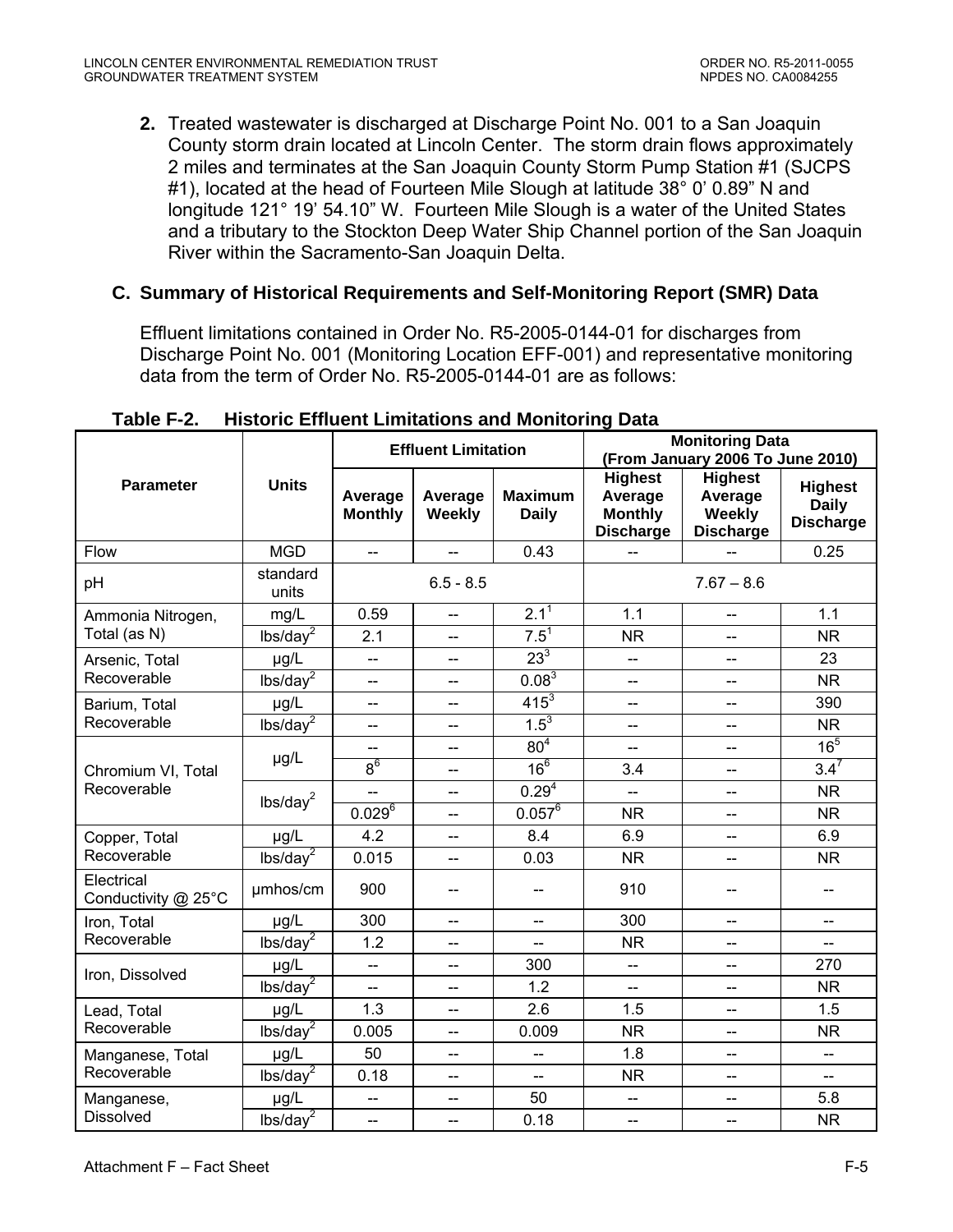<span id="page-58-0"></span>

|                                                         |                      | <b>Effluent Limitation</b> |                   |                                | <b>Monitoring Data</b><br>(From January 2006 To June 2010)      |                                                                |                                                    |
|---------------------------------------------------------|----------------------|----------------------------|-------------------|--------------------------------|-----------------------------------------------------------------|----------------------------------------------------------------|----------------------------------------------------|
| <b>Parameter</b>                                        | <b>Units</b>         | Average<br><b>Monthly</b>  | Average<br>Weekly | <b>Maximum</b><br><b>Daily</b> | <b>Highest</b><br>Average<br><b>Monthly</b><br><b>Discharge</b> | <b>Highest</b><br>Average<br><b>Weekly</b><br><b>Discharge</b> | <b>Highest</b><br><b>Daily</b><br><b>Discharge</b> |
| Mercury, Total                                          | µg/L                 | $0.05^6$                   | $-$               | --                             | 0.0016                                                          |                                                                | --                                                 |
| Recoverable                                             | lbs/day <sup>2</sup> | $0.0002^6$                 | $- -$             | --                             | <b>NR</b>                                                       | --                                                             | --                                                 |
| Tetrachloroethene                                       | µg/L                 | $\overline{5^{8}}$         | $\overline{a}$    | $-$                            | $-$                                                             | $-$                                                            | 0.53                                               |
| Trichloroethene                                         | µg/L                 | $< 0.5^8$                  | $\overline{a}$    | $- -$                          | --                                                              | --                                                             | < 0.041 <sup>13</sup>                              |
| 1,1-Dichloroethylene                                    | µg/L                 | $\overline{5^{8}}$         | $\overline{a}$    | $- -$                          | --                                                              | --                                                             | < 0.074 <sup>13</sup>                              |
| Methylene Chloride                                      | µg/L                 | $\overline{5^{8}}$         | $-$               | --                             | --                                                              | --                                                             | 0.4                                                |
| 1,2-Dichloroethane                                      | µg/L                 | $< 0.38^8$                 | $-$               | --                             |                                                                 | $-$                                                            | $< 0.041^{13}$                                     |
| <b>Total Volatile Organic</b><br>Compounds              | µg/L                 |                            |                   | 1.0 <sup>9</sup>               |                                                                 |                                                                | 1.33                                               |
| Benzene                                                 | µg/L                 | $\le 0.5^8$                | $-$               | $- -$                          |                                                                 | --                                                             | $< 0.0578^{13}$                                    |
| Toluene                                                 | µg/L                 | $\le 0.5^8$                | $-$               | $-$                            | --                                                              | $\overline{a}$                                                 | $< 0.017^{13}$                                     |
| Ethylbenzene                                            | µg/L                 | $\le 0.5^8$                | $-$               | --                             | --                                                              | $-$                                                            | $\le 0.04^{13}$                                    |
| Xylene                                                  | µg/L                 | $\overline{5^{8}}$         | $-$               | $-$                            | ۵.                                                              | --                                                             | $< 0.04^{13}$                                      |
| Sum of Benzene,<br>Ethylbenzene,<br>Toluene, and Xylene | µg/L                 |                            |                   | $1.0^{10}$                     |                                                                 |                                                                | < 0.02 <sup>13</sup>                               |
| <b>Total Petroleum</b><br>Hydrocarbons                  | µg/L                 | $< 50^8$                   | --                | 100                            |                                                                 | --                                                             | $10^{13}$                                          |
| <b>Acute Toxicity</b>                                   | $\%$<br>Survival     |                            |                   | 11                             |                                                                 |                                                                | $95^{12}$                                          |

NR = Not Reported

1 Applied as a 1-hour average effluent limitation.

2 The mass emissions rate is based on a maximum flow of 0.43 MGD and is calculated as follows: Flow (MGD) x Concentration (mg/L) x 8.34 (conversion factor) = lbs/day.

 Reflects final effluent limitations in Order No. R5-2005-0144-01, as amended by Resolution No. R5-2010- 0083 adopted on 29 July 2010.

- <sup>4</sup> Interim effluent limitation effective until 28 February 2010.
- <sup>5</sup> Represents monitoring data collected between January 2006 and February 2010.<br><sup>6</sup> Final effluent limitation effective 1 March 2010.
- 
- 
- 
- Represents monitoring data collected between March 2010 and June 2010.<br>
<sup>8</sup> Applied as a monthly median effluent limitation.<br>
<sup>9</sup> The sum of concentrations of volatile organic compounds in a single sample shall not exceed
- exceed 1.0 µg/L.<br>11 Survival of aquatic organisms in 96-hour bioassays of undiluted waste shall be no less than:
- Minimum for any one bioassay: 70%<br>Median for any three or more consecutive bioassays: 90%

- 
- 12 Represents the minimum value reported.<br>
13 Represents lowest reported laboratory method detection limit.

### **D. Compliance Summary**

On 4 September 2008, the California Regional Water Quality Control Board, Central Valley Region (hereinafter Regional Water Board) issued the Discharger a Notice of Violation and draft Record of Violations for effluent limitation violations for the period 1 January 2000 through 30 April 2008. The Regional Water Board issued Administrative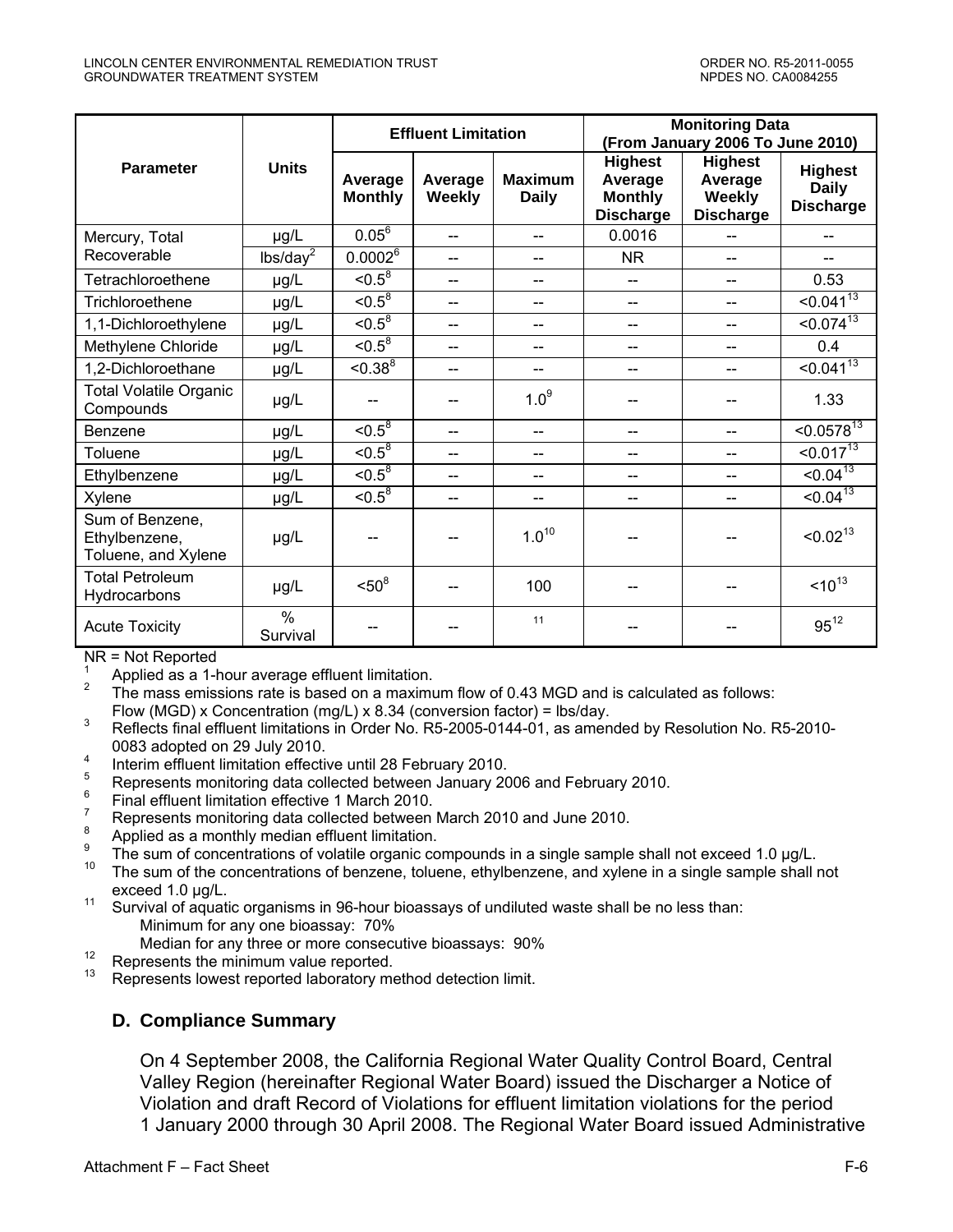<span id="page-59-0"></span>Civil Liability (ACL) Complaint No. R5-2008-0612 on 21 November 2008 which proposed to assess an administrative liability of \$18,000 against the Discharger for violations of the effluent limitations for tetrachloroethylene in Order Nos. 98-062 and R5- 2005-0144 between 1 January 2000 through 30 April 2008.

### **E. Planned Changes – Not Applicable**

### **III. APPLICABLE PLANS, POLICIES, AND REGULATIONS**

The requirements contained in this Order are based on the applicable plans, policies, and regulations identified in the Findings in section II of this Order. The applicable plans, policies, and regulations relevant to the discharge include the following:

### **A. Legal Authorities**

This Order is issued pursuant to regulations in the Clean Water Act (CWA) and the California Water Code (CWC) as specified in the Finding contained at section II.C of this Order.

### **B. California Environmental Quality Act (CEQA)**

This Order meets the requirements of CEQA as specified in the Finding contained at section II.E of this Order.

### **C. State and Federal Regulations, Policies, and Plans**

- **1. Water Quality Control Plans.** This Order implements the following water quality control plans as specified in the Finding contained at section II.H of this Order.
	- **a.** *Water Quality Control Plan, Fourth Edition (Revised September 2009), for the Sacramento and San Joaquin River Basins* (Basin Plan)
	- **b.** *Water Quality Control Plan for the San Francisco Bay/Sacramento-San Joaquin Delta Estuary* (Bay-Delta Plan)
	- **c.** *Water Quality Control Plan for Control of Temperature in the Coastal and Interstate Waters and Enclosed Bays and Estuaries of California (Thermal Plan)*

The State Water Resources Control Board (State Water Board) adopted the Thermal Plan on 18 May 1972, and amended this plan on 18 September 1975. The Thermal Plan contains temperature objectives for surface waters. The discharge does contain thermal waste or elevated temperature waste. Therefore, the requirements of the Thermal Plan do not apply to this discharge.

**2. National Toxics Rule (NTR) and California Toxics Rule (CTR).** This Order implements the NTR and CTR as specified in the Finding contained at section II.I of this Order.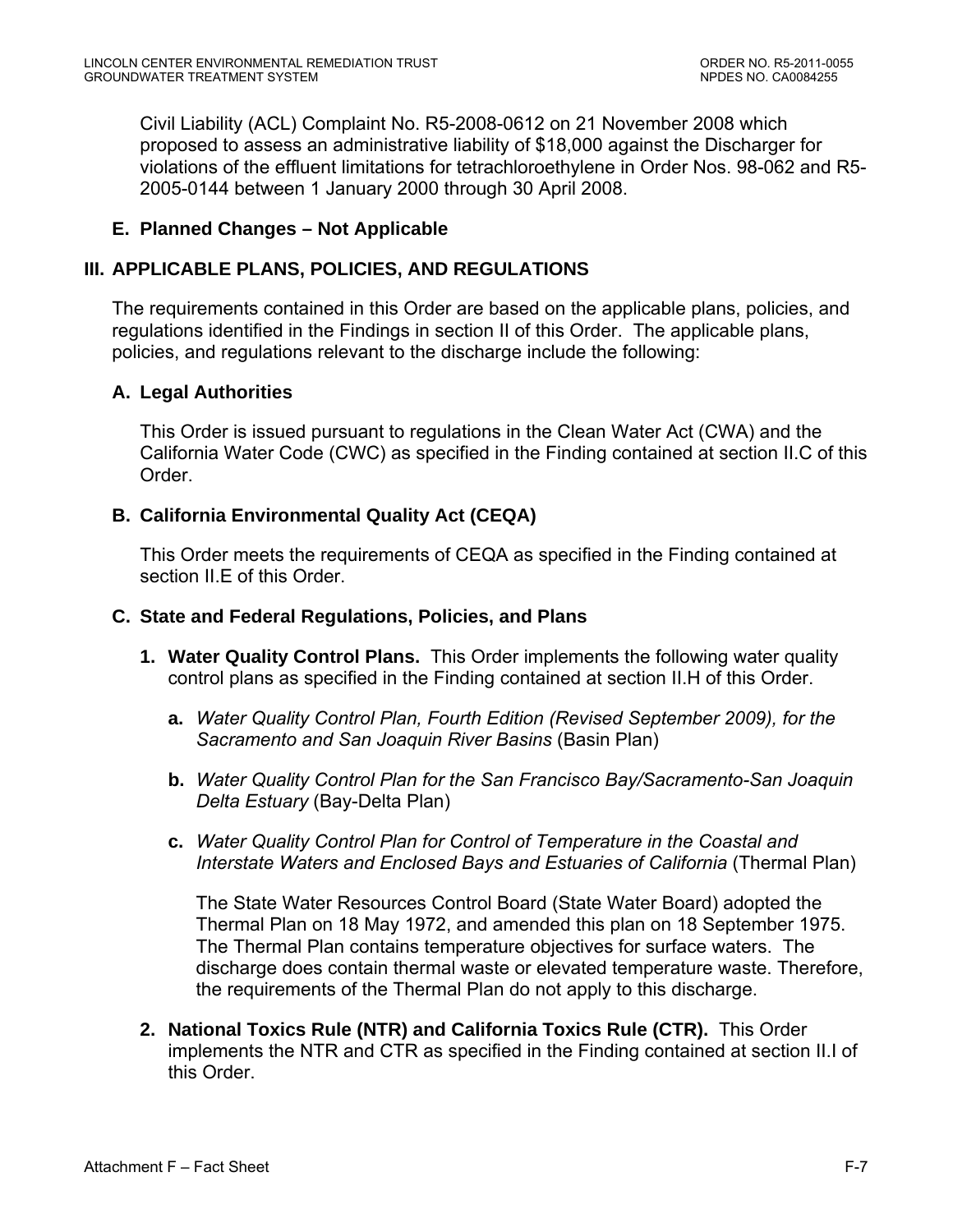- <span id="page-60-0"></span>**3. State Implementation Policy (SIP).** This Order implements the SIP as specified in the Finding contained at section II.J of this Order.
- **4. Alaska Rule.** This Order is consistent with the Alaska Rule as specified in the Finding contained at section II.L of this Order.
- **5. Antidegradation Policy.** As specified in the Finding contained at section II.N of this Order and as discussed in detail in the Fact Sheet (Attachment F, Section IV.D.4.), the discharge is consistent with the antidegradation provisions of 40 CFR 131.12 and State Water Board Resolution 68-16.
- **6. Anti-Backsliding Requirements.** This Order is consistent with anti-backsliding policies as specified in the Finding contained at section II.O of this Order. Compliance with the anti-backsliding requirements is discussed in the Fact Sheet (Attachment F, Section IV.D.3).
- **7. Storm Water Requirements.** The U.S. Environmental Protection Agency (USEPA) promulgated federal regulations for storm water on 16 November 1990 in 40 CFR Parts 122, 123, and 124. The NPDES Industrial Storm Water Program does not regulate storm water discharges from environmental cleanup service (SIC Code 4959) facilities. This Order does not contain storm water requirements.
- **8. Endangered Species Act.** This Order is consistent with the Endangered Species Act as specified in the Finding contained at section II.P of this Order.

## **D. Impaired Water Bodies on CWA 303(d) List**

**1.** Under section 303(d) of the 1972 CWA, states, territories and authorized tribes are required to develop lists of water quality limited segments. The waters on these lists do not meet water quality standards, even after point sources of pollution have installed the minimum required levels of pollution control technology. On 12 November 2010 USEPA gave partial approval to California's 2010 section 303(d) List of Water Quality Limited Segments. The Basin Plan references this list of Water Quality Limited Segments (WQLSs), which are defined as "…*those sections of*  lakes, streams, rivers or other fresh water bodies where water quality does not meet *(or is not expected to meet) water quality standards even after the application of appropriate limitations for point sources* (40 CFR Part 130, et seq.)." The Basin Plan also states, "*Additional treatment beyond minimum federal standards will be imposed on dischargers to [WQLSs]. Dischargers will be assigned or allocated a maximum allowable load of critical pollutants so that water quality objectives can be met in the segment*." The eastern portion of the Sacramento-San Joaquin Delta is listed on the 2010 303(d) list as impaired for chlorpyrifos, DDT, diazinon, Group A pesticides, invasive species, mercury, and unknown toxicity. The Deep Water Ship Channel is listed on the 2010 303(d) list as impaired for chlorpyrifos, DDT, diazinon, dioxin, furan compounds, Group A pesticides, invasive species, mercury, organic enrichment/low dissolved oxygen, polychlorinated biphenyls (PCBs), pathogens, and unknown toxicity.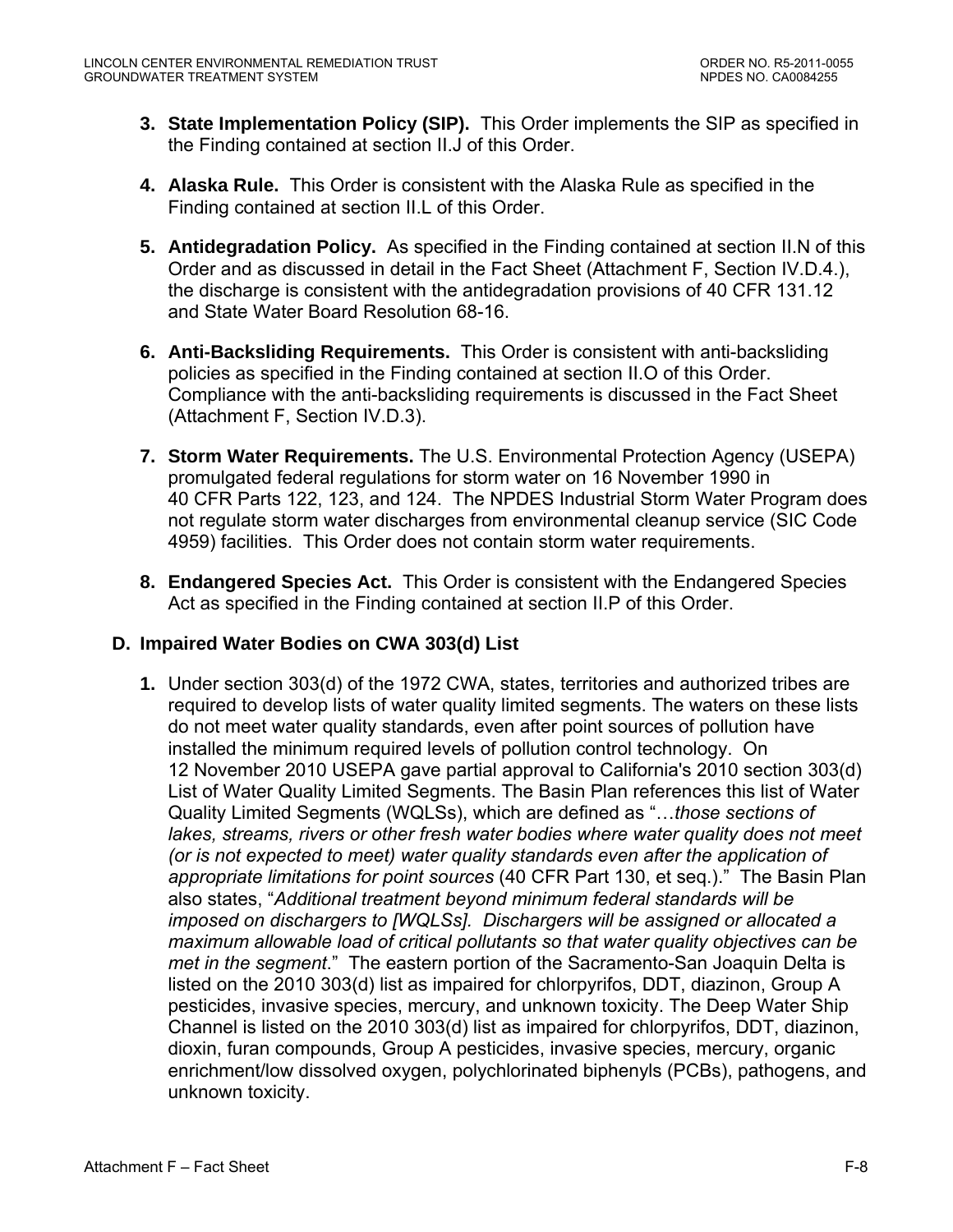- **2. Total Maximum Daily Loads (TMDLs).** USEPA requires the Regional Water Board to develop TMDLs for each 303(d) listed pollutant and water body combination. The following TMDLs for methylmercury and total mercury, chlorpyrifos and diazinon, and dissolved oxygen are applicable to the Facility.
	- **a. Methylmercury and Mercury.** The Regional Water Board adopted Resolution No. R5-2010-0043, *Amendments to the Water Quality Control Plan for the Sacramento River and San Joaquin River Basins for the Control of Methylmercury and Total Mercury in the Sacramento-San Joaquin River Delta Estuary*, on 22 April 2010. The TMDL has not yet been approved by the State Water Board, the Office of Administrative Law (OAL), or USEPA. See section IV.C.3.c.xi of this Fact Sheet for a discussion of the effluent limitations established for mercury.
	- **b. Chlorpyrifos and Diazinon.** The Regional Water Board adopted Resolution No. R5-2006-0061, *Amendments to the Water Quality Control Plan for the Sacramento River and San Joaquin River Basins for the Control of Diazinon and Chlorpyrifos Runoff in the Sacramento-San Joaquin Delta*, on 23 June 2006, which became effective 10 October 2007. The TMDL established water quality objectives and WLAs for point source discharges for chlorpyrifos and diazinon. Chlorpyrifos and diazinon were not detected in the effluent in sampling conducted on 16 March 2010. These constituents were not identified as constituents of concern in the extracted groundwater. Therefore, this Order does not establish effluent limitations for chlorpyrifos and diazinon. This Order requires monitoring for chlorpyrifos and diazinon quarterly during the third year following the date of permit adoption with priority pollutants and other constituents of concern, as detailed in Attachment I.
	- **c. Dissolved Oxygen.** The Regional Water Board adopted Resolution No. R5- 2005-0005, *Amendments to the Water Quality Control Plan for the Sacramento River and San Joaquin River Basins for the Control Program for Factors Contributing to the Dissolved Oxygen Impairment in the Stockton Deep Water Ship Channel*, on 27 January 2005, which became effective 27 February 2007. WLAs for oxygen demanding substances were not established in the TMDL. The phased implementation plan does not allow any increase in the discharge of oxygen demanding substances after 28 January 2005 and prohibits the discharge of oxygen demanding substances after 31 December 2011 when flow in the Deep Water Ship Channel is less than 3,000 cubic feet per second (cfs) unless dissolved oxygen objectives are being met. This Order includes effluent limitations for ammonia, receiving water limitations for dissolved oxygen, and effluent and receiving water monitoring requirements for ammonia and dissolved oxygen.
- **3.** The 303(d) listings and TMDLs have been considered in the development of the Order. A pollutant-by-pollutant evaluation of each pollutant of concern is described in section IV.C.3 of this Fact Sheet.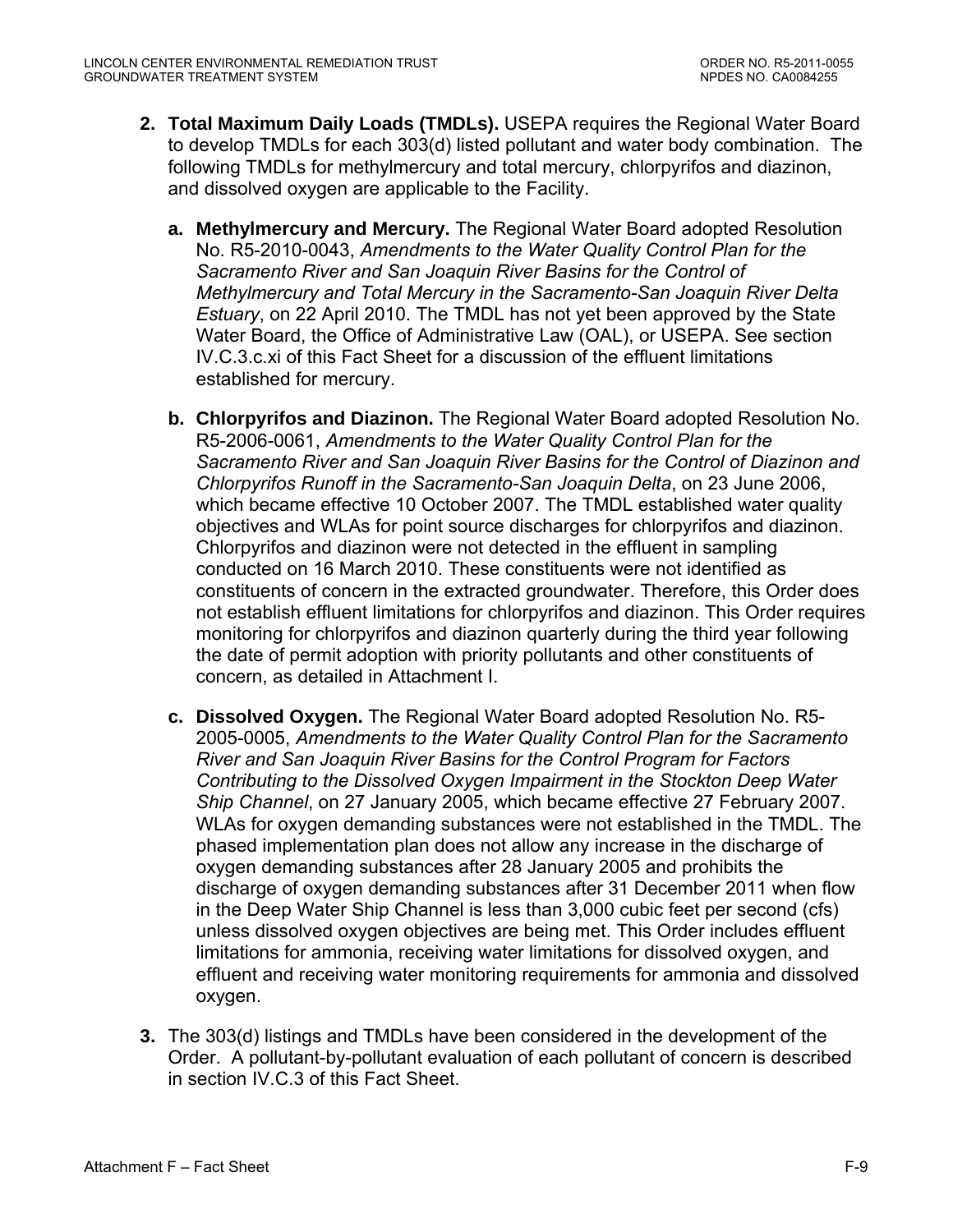# <span id="page-62-0"></span>**E. Other Plans, Polices and Regulations – Not Applicable**

# **IV. RATIONALE FOR EFFLUENT LIMITATIONS AND DISCHARGE SPECIFICATIONS**

Effluent limitations and toxic and pretreatment effluent standards established pursuant to sections 301 (Effluent Limitations), 302 (Water Quality Related Effluent Limitations), 304 (Information and Guidelines), and 307 (Toxic and Pretreatment Effluent Standards) of the CWA and amendments thereto are applicable to the discharge.

The CWA mandates the implementation of effluent limitations that are as stringent as necessary to meet water quality standards established pursuant to state or federal law [33 U.S.C., §1311(b)(1)(C); 40 CFR 122.44(d)(1)]. NPDES permits must incorporate discharge limits necessary to ensure that water quality standards are met. This requirement applies to narrative criteria as well as to criteria specifying maximum amounts of particular pollutants. Pursuant to federal regulations, 40 CFR 122.44(d)(1)(i), NPDES permits must contain limits that control all pollutants that "*are or may be discharged at a level which will cause, have the reasonable potential to cause, or contribute to an excursion above any state water quality standard, including state narrative criteria for water quality*." Federal regulations, 40 CFR 122.44(d)(1)(vi), further provide that "[w]*here a state has not established a water quality criterion for a specific chemical pollutant that is present in an effluent at a concentration that causes, has the reasonable potential to cause, or contributes to an excursion above a narrative criterion within an applicable State water quality standard, the permitting authority must establish effluent limits*."

The CWA requires point source dischargers to control the amount of conventional, nonconventional, and toxic pollutants that are discharged into the waters of the United States. The control of pollutants discharged is established through effluent limitations and other requirements in NPDES permits. There are two principal bases for effluent limitations in the Code of Federal Regulations: 40 CFR 122.44(a) requires that permits include applicable technology-based limitations and standards; and 40 CFR 122.44(d) requires that permits include water quality-based effluent limitations (WQBELs) to attain and maintain applicable numeric and narrative water quality criteria to protect the beneficial uses of the receiving water where numeric water quality objectives have not been established. The Basin Plan at page IV-17.00, contains an implementation policy, "*Policy for Application of Water Quality Objectives*", that specifies that the Regional Water Board "*will, on a case-bycase basis, adopt numerical limitations in orders which will implement the narrative objectives*." This Policy complies with 40 CFR 122.44(d)(1). With respect to narrative objectives, the Regional Water Board must establish effluent limitations using one or more of three specified sources, including: (1) USEPA's published water quality criteria, (2) a proposed state criterion (i.e., water quality objective) or an explicit state policy interpreting its narrative water quality criteria (i.e., the Regional Water Board's "*Policy for Application of Water Quality Objectives*") (40 CFR 122.44(d)(1)(vi)(A), (B) or (C)), or (3) an indicator parameter.

The Basin Plan includes numeric site-specific water quality objectives and narrative objectives for toxicity, chemical constituents, discoloration, radionuclides, and tastes and odors. The narrative toxicity objective states: "*All waters shall be maintained free of toxic substances in concentrations that produce detrimental physiological responses in human,*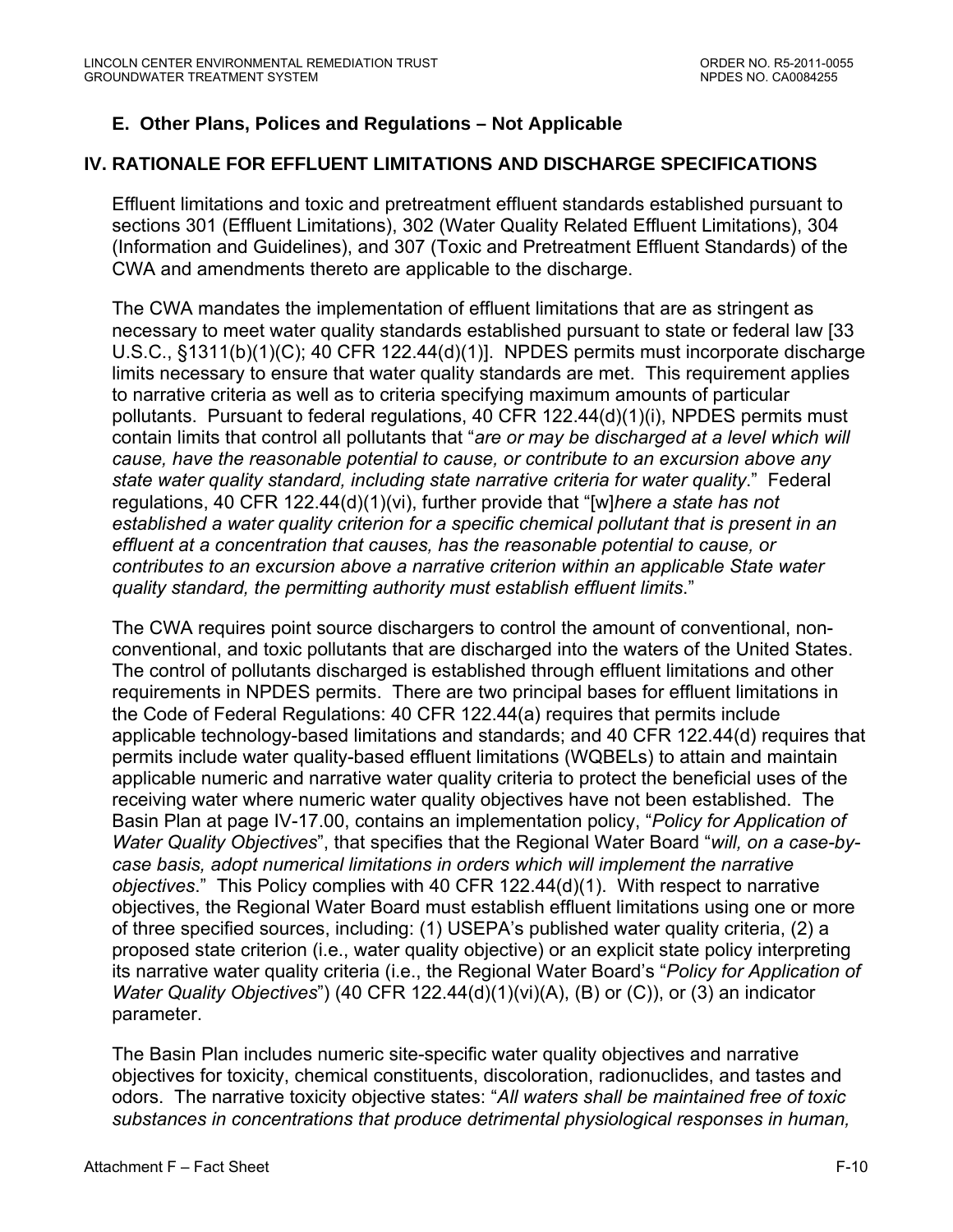<span id="page-63-0"></span>*plant, animal, or aquatic life*." (Basin Plan at III-8.00.) The Basin Plan states that material and relevant information, including numeric criteria, and recommendations from other agencies and scientific literature will be utilized in evaluating compliance with the narrative toxicity objective. The narrative chemical constituents objective states that waters shall not contain chemical constituents in concentrations that adversely affect beneficial uses. At a minimum, "…*water designated for use as domestic or municipal supply (MUN) shall not contain concentrations of chemical constituents in excess of the maximum contaminant levels (MCLs)" in Title 22 of CCR.* The Basin Plan further states that, to protect all beneficial uses, the Regional Water Board may apply limits more stringent than MCLs. The narrative tastes and odors objective states: *"Water shall not contain taste- or odorproducing substances in concentrations that impart undesirable tastes or odors to domestic or municipal water supplies or to fish flesh or other edible products of aquatic origin, or that cause nuisance, or otherwise adversely affect beneficial uses*."

## **A. Discharge Prohibitions**

- **1.** This Order prohibits discharge of wastewater at a location or in a manner different from that described in the Findings. This prohibition allows the Discharger to discharge waste only in accordance with WDRs. It is based on CWA sections 301 and 402 and CWC section 13263.
- **2.** As stated in section I.G of Attachment D, Standard Provisions, this Order prohibits bypass from any portion of the treatment facility. Federal regulations, 40 CFR 122.41(m), define "bypass" as the intentional diversion of waste streams from any portion of a treatment facility. This section of the federal regulations, 40 CFR 122.41(m)(4), prohibits bypass unless it is unavoidable to prevent loss of life, personal injury, or severe property damage. In considering the Regional Water Board's prohibition of bypasses, the State Water Board adopted a precedential decision, Order No. WQO 2002-0015, which cites the federal regulations, 40 CFR 122.41(m), as allowing bypass only for essential maintenance to assure efficient operation, provided that the bypass does not cause violation of effluent and/or receiving water limitations.
- **3.** This Order prohibits creation of a nuisance by the discharge and its treatment. This prohibition is based on CWC section 13050.

## **B. Technology-Based Effluent Limitations**

## **1. Scope and Authority**

Section 301(b) of the CWA and implementing USEPA permit regulations at 40 CFR 122.44 require that permits include conditions meeting applicable technology-based requirements at a minimum, and any more stringent effluent limitations necessary to meet applicable water quality standards. The discharge authorized by this Order must meet minimum federal technology-based requirements based on Best Professional Judgment (BPJ) in accordance with 40 CFR 125.3.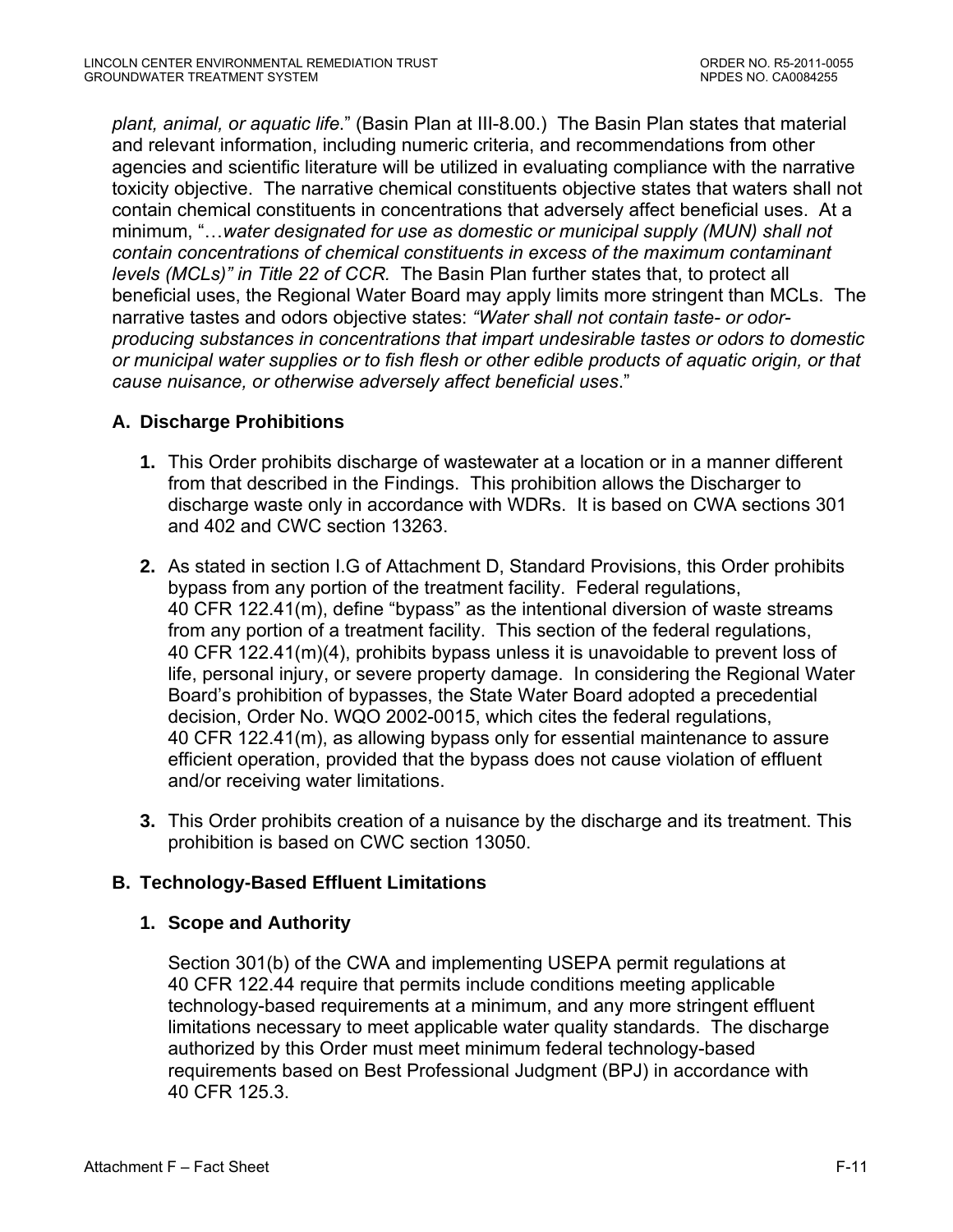<span id="page-64-0"></span>The CWA requires that technology-based effluent limitations be established based on several levels of controls:

- **a.** Best practicable treatment control technology (BPT) represents the average of the best performance by plants within an industrial category or subcategory. BPT standards apply to toxic, conventional, and non-conventional pollutants.
- **b.** Best available technology economically achievable (BAT) represents the best existing performance of treatment technologies that are economically achievable within an industrial point source category. BAT standards apply to toxic and nonconventional pollutants.
- **c.** Best conventional pollutant control technology (BCT) represents the control from existing industrial point sources of conventional pollutants including BOD, TSS, fecal coliform, pH, and oil and grease. The BCT standard is established after considering the "cost reasonableness" of the relationship between the cost of attaining a reduction in effluent discharge and the benefits that would result, and also the cost effectiveness of additional industrial treatment beyond BPT.
- **d.** New source performance standards (NSPS) represent the best available demonstrated control technology standards. The intent of NSPS guidelines is to set limitations that represent state-of-the-art treatment technology for new sources.

The CWA requires USEPA to develop effluent limitations, guidelines and standards (ELGs) representing application of BPT, BAT, BCT, and NSPS. CWA section 402(a)(1) and 40 CFR 125.3 authorize the use of BPJ to derive technology-based effluent limitations on a case-by-case basis where ELGs are not available for certain industrial categories and/or pollutants of concern. Where BPJ is used, the permit writer must consider specific factors outlined in 40 CFR 125.3.

### **2. Applicable Technology-Based Effluent Limitations**

**a. VOCs.** Air stripping treatment systems are commonly used to remove VOCs from extracted groundwater at cleanup sites. The Facility utilizes air stripping and activated carbon and is capable of dependably removing the groundwater contaminants to concentrations that are non-detectable by current analytical technology. Order No. R5-2005-0144-01 included technology-based effluent limitations for VOC constituents of concern, including benzene, 1,2 dichloroethane, 1,1-dichloroethylene, ethylbenzene, tetrachloroethylene, toluene, trichloroethylene, and xylene, based on the ability of groundwater treatment technology to remove the groundwater contaminants to concentrations that are non-detectable by current analytical technology. The technology-based effluent limitations contained in Order No. R5-2005-0144-01 consisted of monthly median effluent limitations and were based on the analytical capability at that time (as represented by the analytical method reporting level). Order No. R5-2005-0144- 01 did not include effluent limitations for methyl tertiary butyl ether, however Order No. R5-2005-0144-01 did identify methyl tertiary butyl ether as a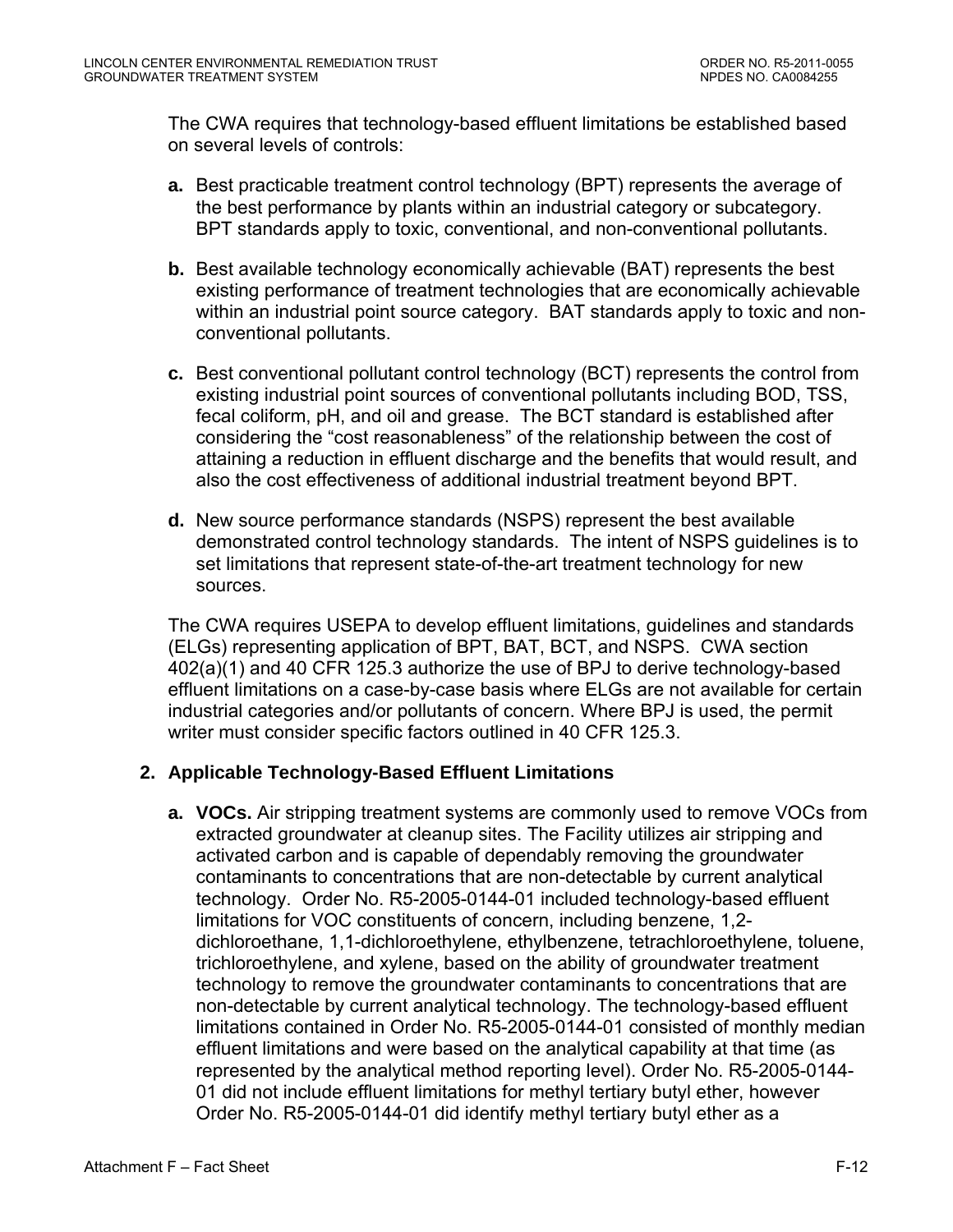constituent of concern. Order No. R5-2005-0144-01 also established a maximum daily effluent limitation (MDEL) for Total VOCs of 1.0 µg/L, which applied to the sum of the concentrations of VOCs in any single sample.

State Water Board Resolution No. 68-16 requires implementation of best practicable treatment and control (BPTC) to ensure that the highest water quality is maintained consistent with the maximum benefit to the people of the State. BPTC for groundwater cleanup of VOCs provides that the pollutants should be discharged at concentrations no higher than quantifiable levels for each pollutant. For the purposes of this Order, BPTC for VOCs requires meeting effluent limitations based on the Minimum Levels (MLs) defined in Appendix 4, Table 2a of the SIP. Several dischargers, including the Discharger, in the Central Valley Region have implemented BPTC groundwater treatment systems and have been able to consistently treat VOCs in the wastewater to concentrations below the MLs in the SIP.

According to the SIP, if no ML value is below the effluent limitation, the applicable ML value shall be the lowest ML value listed in Appendix 4 of the SIP. VOC concentrations below the MLs are generally considered unquantifiable. Therefore, application of technology-based effluent limitations for VOCs at groundwater cleanup sites requires effluent to meet MLs.

With respect to the specific discharges permitted herein, the following have been considered as required in 40 CFR 125.3 for establishing effluent limitations based on BPJ:

- **i. Appropriate Technology for Category or Class of Discharges.** GAC and air stripping are commonly used to remove VOCs from extracted groundwater at cleanup sites. Properly operated and maintained systems perform reliably and ensure essentially complete removal of VOCs. The Discharger employs GAC and air stripping.
- **ii. Unique Factors Relating to the Discharger.** The Discharger has not identified any unique factors that would justify discharges equaling or exceeding quantifiable concentrations of VOCs.
- **iii. Age of Equipment.** The Discharger has not identified any concerns related to the ability to treat the contaminated groundwater due to the age of the equipment.
- **iv. Non-water Quality Environmental Impacts***.* The GAC and air stripper should reliably remove VOCs to concentrations of less than 0.5 µg/L and should not create additional non-water quality impacts (e.g., air emissions), or undue financial costs for the Discharger.

GAC and air stripping are appropriate technologies for VOC removal from extracted groundwater. The above supports the conclusion that the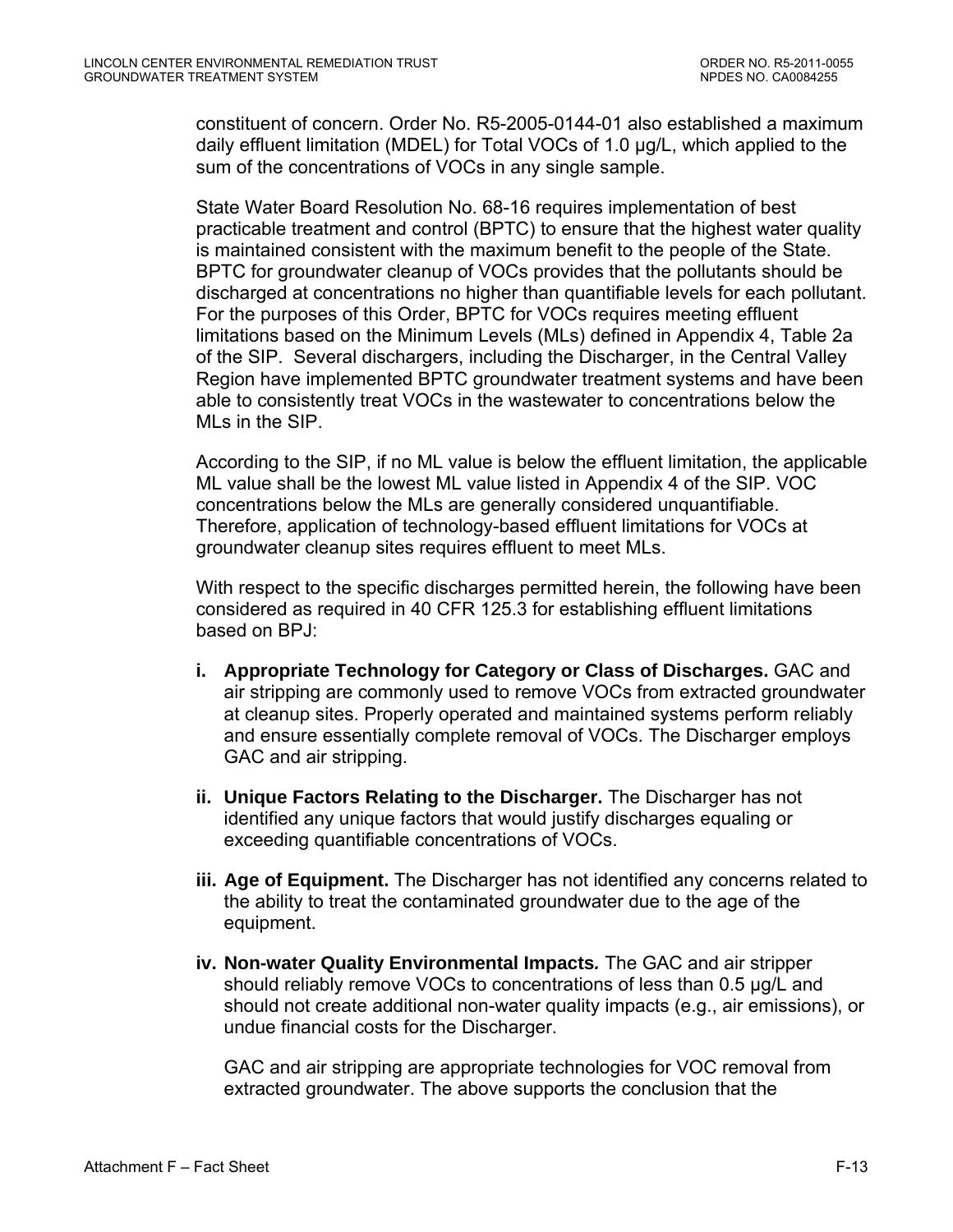Discharger can meet a MDEL of 0.5 µg/L. Therefore, an MDEL for VOCs of 0.5 µg/L is established in this Order to reflect BPTC and BPJ.

- <span id="page-66-0"></span>**b. Total Petroleum Hydrocarbons (Gasoline Range).** The SIP does not specify an ML for total petroleum hydrocarbons (gasoline range). Therefore, this Order establishes an MDEL of 50 µg/L, which reflects the commonly achieved reporting level for this constituent.
- **c. Flow.** A technology-based effluent limitation for flow is established in this Order to monitor the performance of the groundwater treatment system from the standpoint of volumes being treated. The average daily flow rate in Order No. R5-2005-0144-01 was established at 0.43 MGD based on the design flow and is retained in this Order.

|                                                                   |              | <b>Effluent Limitations</b> |                                |                                        |                                        |  |
|-------------------------------------------------------------------|--------------|-----------------------------|--------------------------------|----------------------------------------|----------------------------------------|--|
| <b>Parameter</b>                                                  | <b>Units</b> | Average<br><b>Monthly</b>   | <b>Maximum</b><br><b>Daily</b> | <b>Instantaneous</b><br><b>Minimum</b> | <b>Instantaneous</b><br><b>Maximum</b> |  |
| Flow                                                              | <b>MGD</b>   | $-$                         | 0.43                           | --                                     | --                                     |  |
| <b>Non-Priority Pollutants</b>                                    |              |                             |                                |                                        |                                        |  |
| <b>Total Petroleum</b><br><b>Hydrocarbons (Gasoline</b><br>Range) | µg/L         | --                          | 50                             | --                                     |                                        |  |
| Volatile Organic<br>Compounds <sup>1</sup>                        | µg/L         |                             | 0.5                            | --                                     |                                        |  |

### **Table F-3. Summary of Technology-based Effluent Limitations**

 This effluent limitation applies to VOCs identified as constituents of concern in influent groundwater, including: benzene, 1,1-dichloroethylene, 1,2-dichloroethane, ethylbenzene, methyl tertiary butyl ether, tetrachloroethylene, toluene, trichloroethylene, cis-1,2-dichloroethylene, and xylenes. Note, average monthly water quality-based effluent limitations also apply to 1,2-dichloroethane.

## **C. Water Quality-Based Effluent Limitations (WQBELs)**

## **1. Scope and Authority**

1

Section 301(b) of the CWA and 40 CFR 122.44(d) require that permits include limitations more stringent than applicable federal technology-based requirements where necessary to achieve applicable water quality standards.

40 CFR 122.44(d)(1)(i) mandates that permits include effluent limitations for all pollutants that are or may be discharged at levels that have the reasonable potential to cause or contribute to an exceedance of a water quality standard, including numeric and narrative objectives within a standard. Where reasonable potential has been established for a pollutant, but there is no numeric criterion or objective for the pollutant, WQBELs must be established using: (1) USEPA criteria guidance under CWA section 304(a), supplemented where necessary by other relevant information; (2) an indicator parameter for the pollutant of concern; or (3) a calculated numeric water quality criterion, such as a proposed state criterion or policy interpreting the state's narrative criterion, supplemented with other relevant information, as provided in 40 CFR 122.44(d)(1)(vi).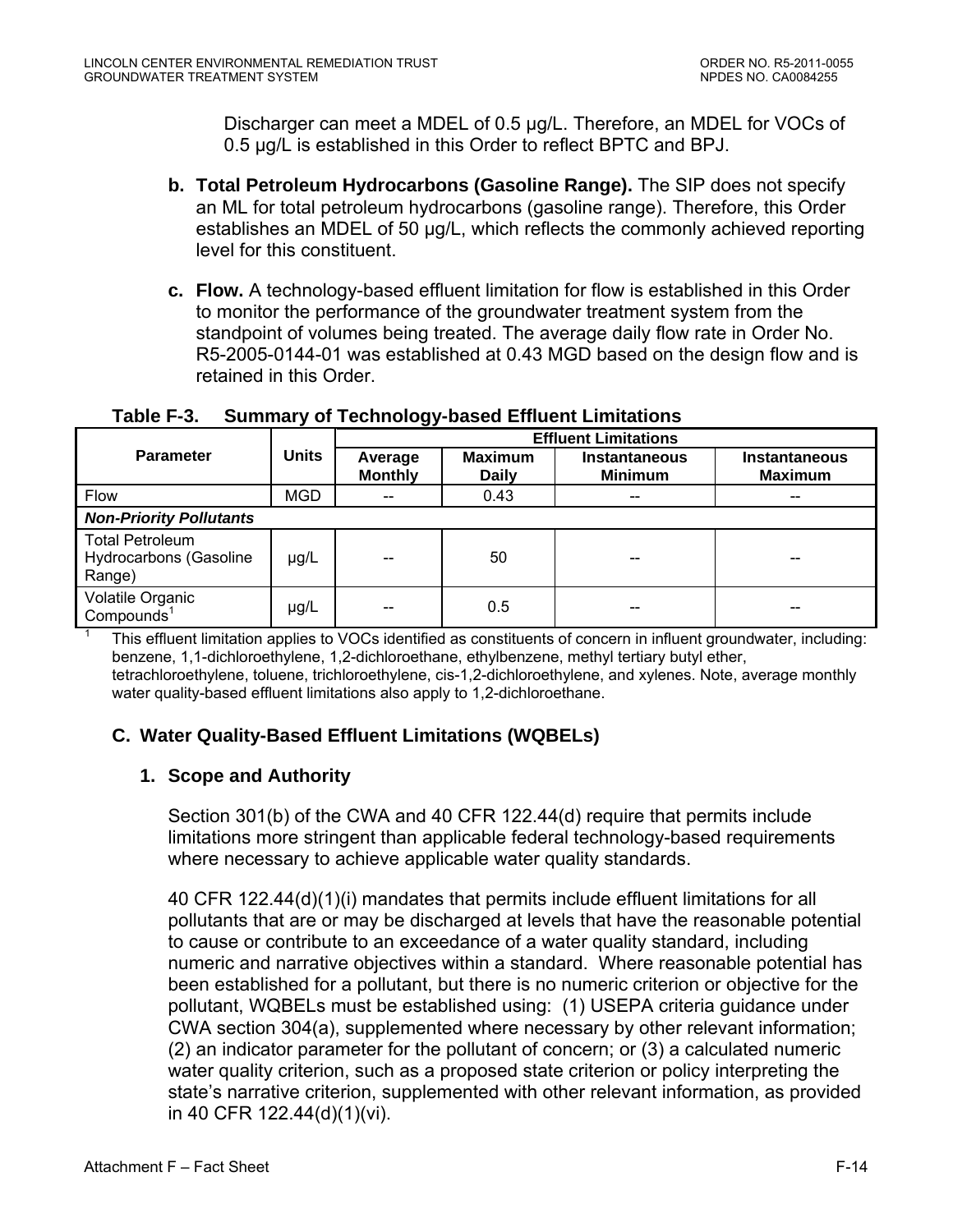<span id="page-67-0"></span>The process for determining reasonable potential and calculating WQBELs when necessary is intended to protect the designated uses of the receiving water as specified in the Basin Plan, and achieve applicable water quality objectives and criteria that are contained in other state plans and policies, or any applicable water quality criteria contained in the CTR and NTR.

## **2. Applicable Beneficial Uses and Water Quality Criteria and Objectives**

The Basin Plan designates beneficial uses, establishes water quality objectives, and contains implementation programs and policies to achieve those objectives for all waters addressed through the plan. In addition, the Basin Plan implements State Water Board Resolution No. 88-63, which established state policy that all waters, with certain exceptions, should be considered suitable or potentially suitable for municipal or domestic supply.

The Basin Plan on page II-1.00 states: "*Protection and enhancement of existing and potential beneficial uses are primary goals of water quality planning…*" and with respect to disposal of wastewaters states that "...*disposal of wastewaters is [not] a prohibited use of waters of the State; it is merely a use which cannot be satisfied to the detriment of beneficial uses.*"

The federal CWA section 101(a)(2), states: "*it is the national goal that wherever attainable, an interim goal of water quality which provides for the protection and propagation of fish, shellfish, and wildlife, and for recreation in and on the water be achieved by July 1, 1983.*" Federal Regulations, developed to implement the requirements of the CWA, create a rebuttable presumption that all waters be designated as fishable and swimmable. Federal Regulations, 40 CFR sections 131.2 and 131.10, require that all waters of the State regulated to protect the beneficial uses of public water supply, protection and propagation of fish, shell fish and wildlife, recreation in and on the water, agricultural, industrial and other purposes including navigation. Section 131.3(e), 40 CFR, defines existing beneficial uses as those uses actually attained after 28 November 1975, whether or not they are included in the water quality standards. Federal Regulation, 40 CFR section 131.10 requires that uses be obtained by implementing effluent limitations, requires that all downstream uses be protected and states that in no case shall a state adopt waste transport or waste assimilation as a beneficial use for any waters of the United States.

**a. Receiving Water and Beneficial Uses.** The Facility discharges to a San Joaquin County storm drain located at Lincoln Center which flows approximately 2 miles and terminates at a pump station operated and maintained by San Joaquin County at the head of Fourteen Mile Slough. Fourteen Mile Slough is tidally influenced such that the upper reaches can be inundated during high tide and dry during low tide. Fourteen Mile Slough is within the eastern portion of the Sacramento-San Joaquin Delta and is a tributary to the San Joaquin River within the Stockton Deep Water Ship Channel (DWSC). The distance from the head of Fourteen Mile Slough to the confluence with the San Joaquin River is approximately 7 miles.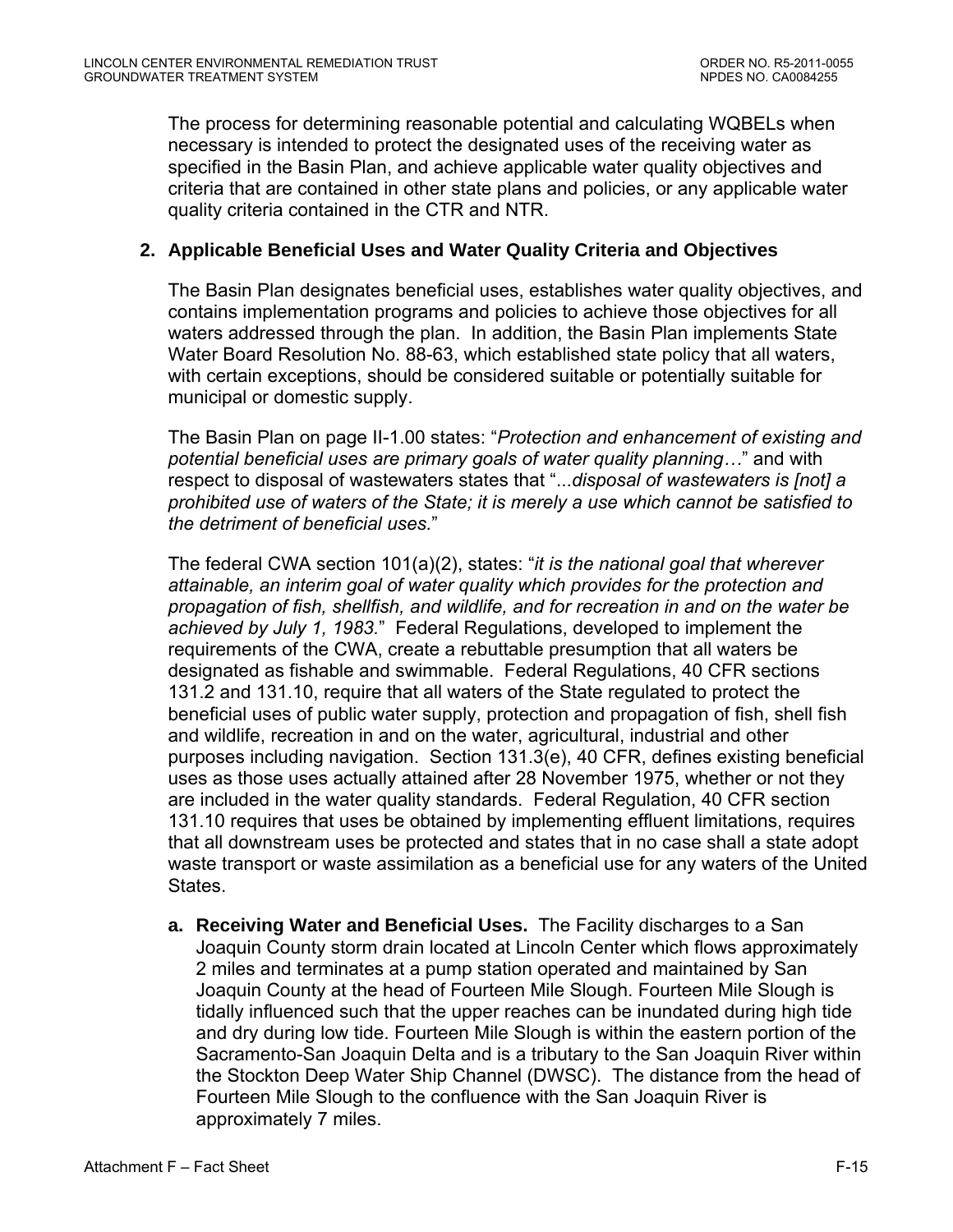Beneficial uses applicable to the Sacramento-San Joaquin Delta, which includes Fourteen Mile Slough, are as follows:

| <b>Discharge</b><br><b>Point</b> | <b>Receiving Water Name</b>                                           | <b>Beneficial Use(s)</b>                                                                                                                                                                                                                                                                                                                                                                                                                                                                                                     |
|----------------------------------|-----------------------------------------------------------------------|------------------------------------------------------------------------------------------------------------------------------------------------------------------------------------------------------------------------------------------------------------------------------------------------------------------------------------------------------------------------------------------------------------------------------------------------------------------------------------------------------------------------------|
| 001                              | Fourteen Mile Slough<br>within the<br>Sacramento-San Joaquin<br>Delta | Existing:<br>Municipal and domestic supply (MUN); agricultural supply,<br>including irrigation and stock watering (AGR); industrial<br>process supply (PROC); industrial service supply (IND);<br>water contact recreation (REC-1); non-contact water<br>recreation (REC-2); warm freshwater habitat (WARM);<br>cold freshwater habitat (COLD); migration of aquatic<br>organisms, warm and cold (MIGR); spawning,<br>reproduction, and/or early development, warm (SPWN);<br>wildlife habitat (WILD); and navigation (NAV). |

<span id="page-68-0"></span>**Table F-4. Basin Plan Beneficial Uses** 

**b. Effluent and Ambient Background Data.** The reasonable potential analysis (RPA), as described in section IV.C.3 of this Fact Sheet, was based on data from July 2007 through June 2010, which includes effluent and ambient background data submitted in monthly self-monitoring reports (SMRs), the ROWD, and other reports.

The Facility discharges to a storm drain that terminates at the head of Fourteen Mile Slough. Therefore, there is no physical upstream receiving water monitoring location and it is infeasible to collect upstream receiving water samples. Pursuant to the existing permit, the Discharger monitored Fourteen Mile Slough at Monitoring Location RSW-002 which is located 200 feet downstream from the outfall of the storm drain. However, samples taken at Monitoring Location RSW-002 are expected to be primarily comprised of effluent, except under wet weather conditions, and are not representative of background conditions. Therefore, monitoring data collected at Monitoring Location RSW-002 was not used for the RPA. The Discharger's dilution/mixing zone study for arsenic and barium indicated that the San Joaquin River at Juggler's Island (i.e., the confluence of Fourteen Mile Slough and the San Joaquin River), where the tidally influenced waters originate for Fourteen Mile Slough, is a more representative location for ambient background receiving water sampling. When amended in July 2010, Order No. R5-2005-0144-01 established annual receiving water monitoring requirements at this location (Monitoring Location RSW-004) for electrical conductivity, pH, temperature, arsenic, and barium only. Thus, monitoring data at Monitoring Location RSW-004 is limited to data collected as part of the Discharger's mixing/zone study and a sample collected on 7 September 2010, which was used to conduct the RPA. To ensure sufficient background data for the remaining priority pollutants and other constituents of concern is available for the next permit reissuance, this Order establishes receiving water monitoring requirements at Monitoring Location RSW-004 quarterly during the third year of the permit term.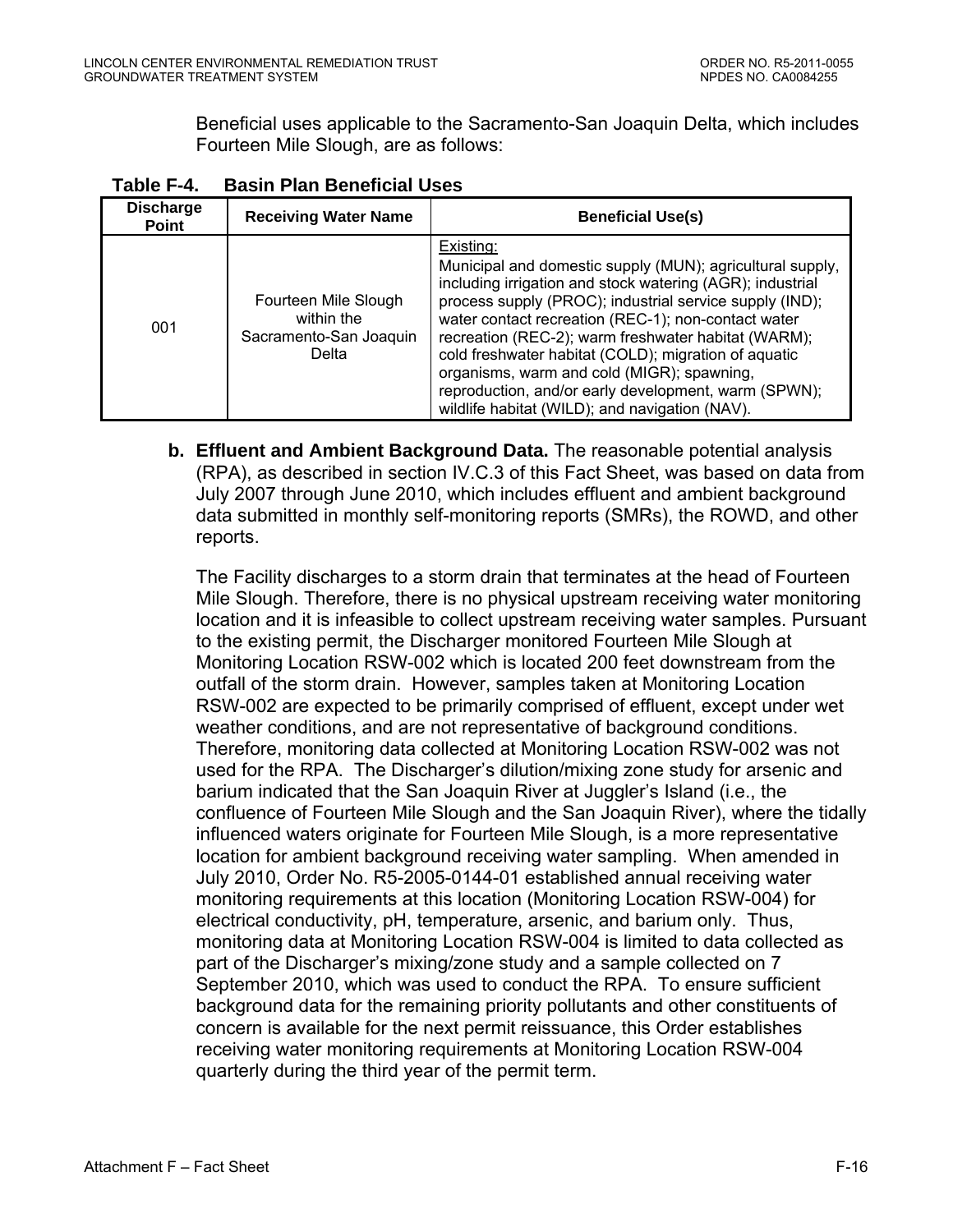## <span id="page-69-0"></span>**c. Priority Pollutant Metals**

**i. Hardness-dependent CTR Metals.** The *California Toxics Rule* and the *National Toxics Rule* contain water quality criteria for seven metals that vary as a function of hardness. The lower the hardness the lower the water quality criteria. The metals with hardness-dependent criteria include cadmium, copper, chromium III, lead, nickel, silver, and zinc.

This Order has established the criteria for hardness-dependent metals based on the reasonable worst-case ambient hardness as required by the SIP,<sup>[1](#page-69-0)</sup> the CTR,<sup>[2](#page-69-0)</sup> and State Water Board Order No. WQO 2008-0008 (City of Davis). The SIP and the CTR require the use of "receiving water" or "actual ambient" hardness, respectively, to determine effluent limitations for these metals. (SIP, § 1.2; 40 CFR § 131.38(c)(4), Table 4, note 4.) The CTR does not define whether the term "ambient," as applied in the regulations, necessarily requires the consideration of upstream as opposed to downstream hardness conditions. Therefore, where reliable, representative data are available, the hardness value for calculating criteria can be the downstream receiving water hardness, after mixing with the effluent (Order WQO 2008-0008, p. 11). The Regional Water Board thus has considerable discretion in determining ambient hardness (Id., p.10.).

The hardness values must also be protective under all flow conditions (Id., pp. 10-11). Scientific literature provides a reliable method for calculating protective hardness-dependent CTR criteria, considering all discharge conditions. This methodology produces criteria that ensure these metals do not cause receiving water toxicity, while avoiding criteria that are unnecessarily stringent.

A 2006 Study<sup>[3](#page-69-0)</sup> developed procedures for calculating the effluent concentration allowance  $(ECA)^4$  $(ECA)^4$  for CTR hardness-dependent metals. The 2006 Study demonstrated that it is necessary to evaluate all discharge conditions (e.g., high and low flow conditions) and the hardness and metals concentrations of the effluent and receiving water when determining the appropriate ECA for these hardness-dependent metals. Simply using the lowest recorded upstream receiving water hardness to calculate the ECA may result in over or under protective WQBELs.

 $\overline{a}$ 1 The SIP does not address how to determine the hardness for application to the equations for the protection of aquatic life when using hardness-dependent metals criteria. It simply states, in Section 1.2, that the criteria shall be properly adjusted for hardness using the hardness of the receiving water. 2

The CTR requires that, for waters with a hardness of 400 mg/L (as  $CaCO<sub>3</sub>$ ), or less, the actual ambient hardness of the surface water must be used. It further requires that the hardness values used must be consistent with the design discharge conditions for design flows and mixing zones.<br><sup>3</sup> Emerick B.W.; Berroum M.; 8 Bodri, J.E., 2006. Colifernia and Mational Taxico But

Emerick, R.W.; Borroum, Y.; & Pedri, J.E., 2006. *California and National Toxics Rule Implementation and Development of Protective Hardness Based Metal Effluent Limitations*. WEFTEC, Chicago, III.<br><sup>4</sup> The ECA is defined in Annendix 1 of the SIP (page Annendix 1 2). The ECA is used to calcula

The ECA is defined in Appendix 1 of the SIP (page Appendix 1-2). The ECA is used to calculate WQBELs in accordance with Section 1.4 of the SIP.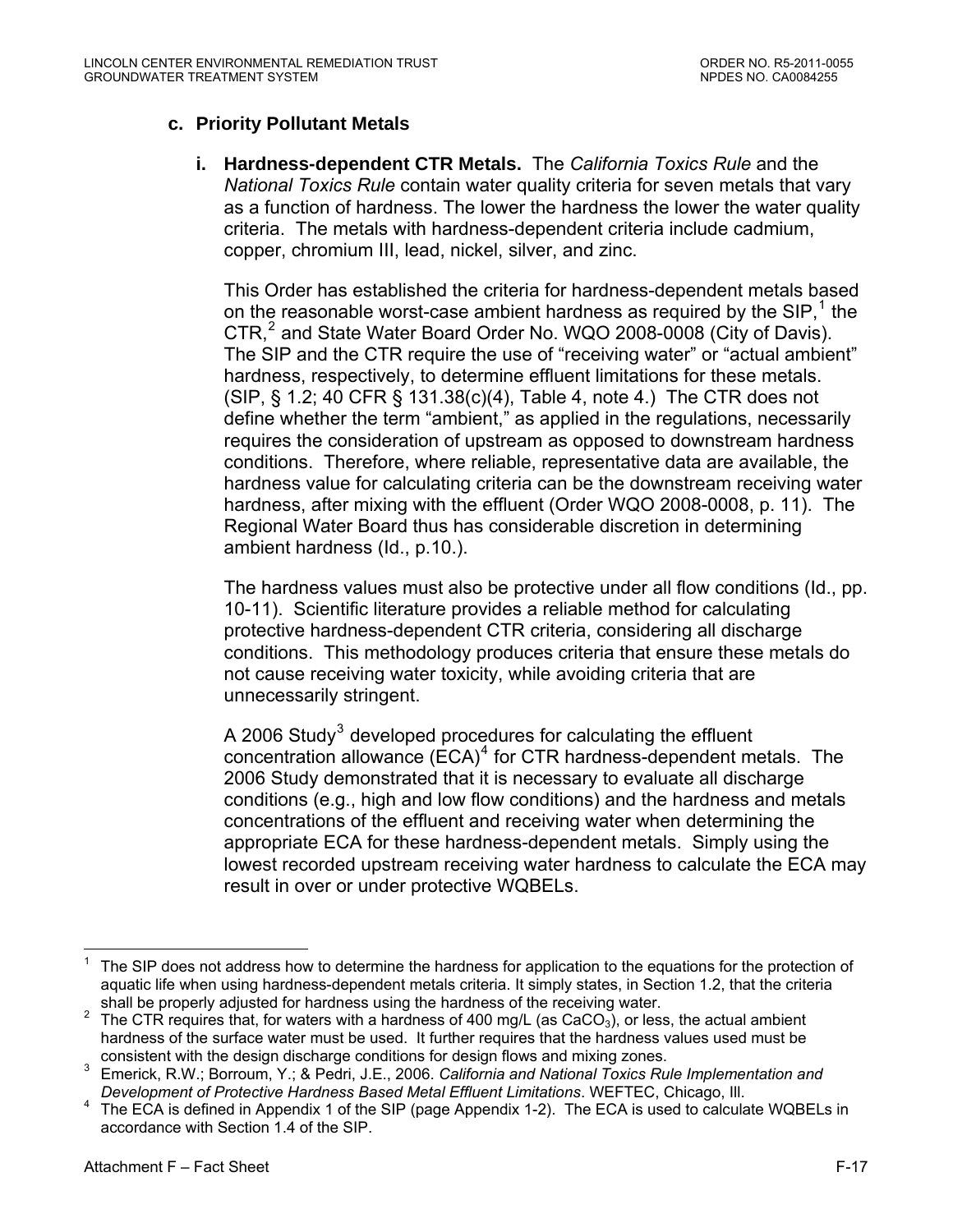The 2006 Study assumes the availability of upstream receiving water hardness data, outside the influence of the discharge. However, as described above, there is no physical upstream receiving water monitoring location in Fourteen Mile Slough and it is infeasible to collect upstream receiving water monitoring data. The effluent hardness ranged from 370 mg/L to 430 mg/L (as  $CaCO<sub>3</sub>$ ), based on 13 samples from July 2007 to June 2010. The downstream receiving water hardness at Monitoring Location RSW-002 varied from 310 mg/L to 400 mg/L (as  $CaCO<sub>3</sub>$ ), based on 13 samples from July 2007 to June 2010. Thus, water quality criteria for hardness-based metals were conservatively calculated using the reasonable-worst case ambient hardness, represented by the minimum observed downstream receiving water hardness of 310 mg/L (as  $CaCO<sub>3</sub>$ ).

**ii. Conversion Factors.** The CTR contains aquatic life criteria for arsenic, cadmium, chromium III, chromium VI, copper, lead, nickel, silver, and zinc which are presented in dissolved concentrations. USEPA recommends conversion factors to translate dissolved concentrations to total concentrations. The default USEPA conversion factors contained in Appendix 3 of the SIP were used to convert the applicable dissolved criteria to total recoverable criteria.

### **d. Assimilative Capacity/Mixing Zone**

The CWA directs states to adopt water quality standards to protect the quality of its waters. USEPA's current water quality standards regulation authorizes states to adopt general policies, such as mixing zones, to implement state water quality standards (40 CFR 122.44 and 122.45). The USEPA allows states to have broad flexibility in designing its mixing zone policies. Primary policy and guidance on determining mixing zone and dilution credits is contained in the SIP and the Basin Plan. The Regional Water Board may also rely on the guidance in USEPA's *Technical Support Document for Water Quality-based Toxics Control* (EPA/505/2-90-001) (TSD).

The allowance of mixing zones by the Regional Water Board is discussed in the Basin Plan's Policy for Application of Water Quality Objectives, which states, in part, "*In conjunction with the issuance of NPDES and storm water permits, the Regional Board may designate mixing zones within which water quality objectives will not apply provided the discharger has demonstrated to the satisfaction of the Regional Board that the mixing zone will not adversely impact beneficial uses. If allowed, different mixing zones may be designated for different types of objectives, including, but not limited to, acute aquatic life objectives, chronic aquatic life objectives, human health objectives, and acute and chronic whole effluent toxicity objectives depending in part on the averaging period over which the objectives apply. In determining the size of such mixing zones, the Regional Board will consider the applicable procedures and guidelines in the EPA's Water Quality Standards Handbook and the* [TSD]. *Pursuant to EPA guidelines, mixing zones designated for acute aquatic life objectives will*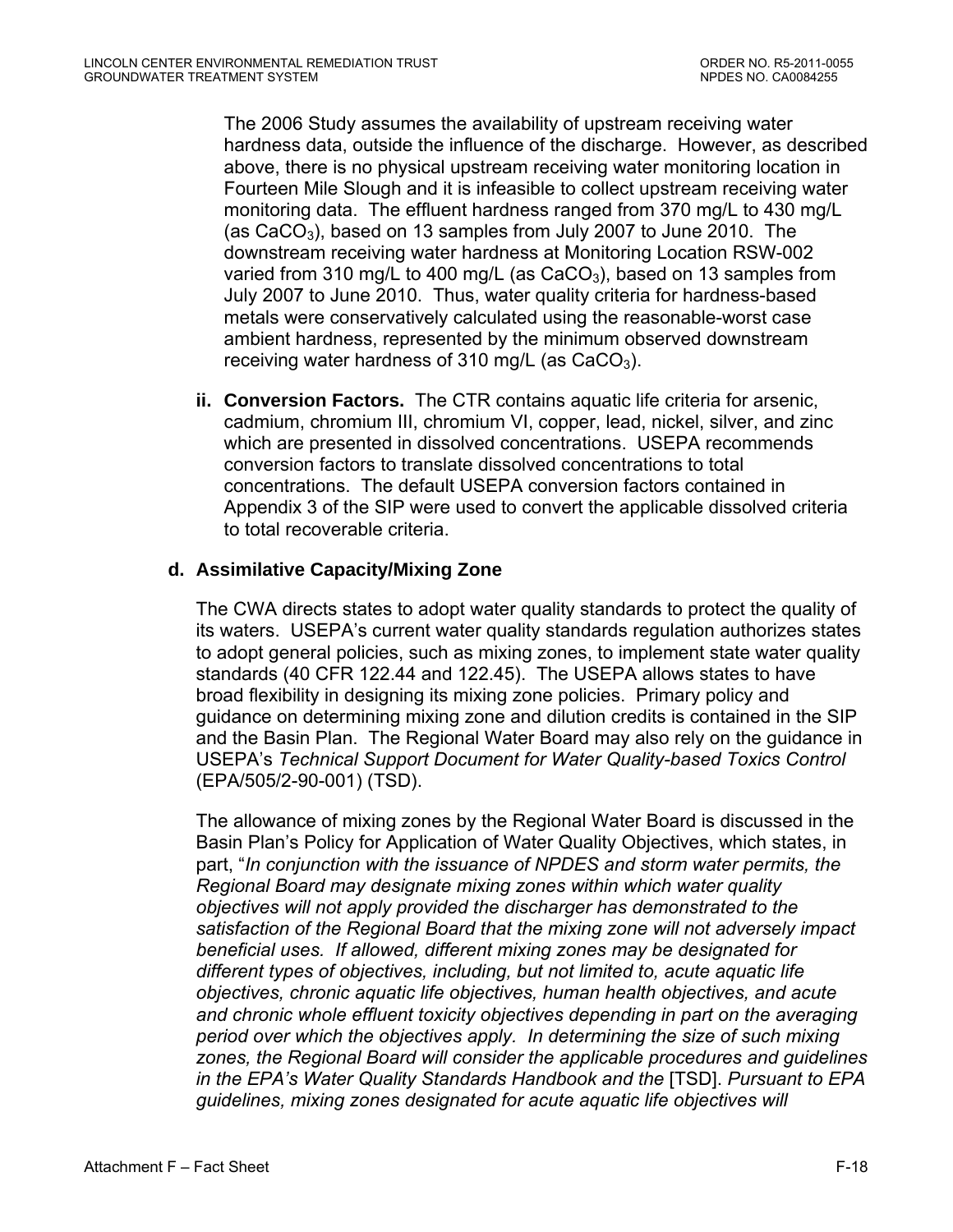*generally be limited to a small zone of initial dilution in the immediate vicinity of the discharge.*"

Section 1.4.2 of the SIP states, in part, "…*with the exception of effluent limitations derived from TMDLs, in establishing and determining compliance with effluent limitations for applicable human health, acute aquatic life, or chronic aquatic life priority pollutant criteria/objectives or the toxicity objective for aquatic life protection in a basin plan, the Regional Board may grant mixing zones and dilution credits to dischargers ... The applicable priority pollutant criteria and objectives are to be met throughout a water body except within any mixing zone granted by the Regional Board. The allowance of mixing zones is discretionary and shall be determined on a discharge-by-discharge basis. The Regional Board may consider allowing mixing zones and dilution credits only for discharges with a physically identifiable point of discharge that is regulated through an NPDES permit issued by the Regional Board*."

For completely-mixed discharges, the Regional Water Board may grant a mixing zone and apply a dilution credit in accordance with Section 1.4.2.1 of the SIP. For incompletely-mixed discharges, the Discharger must perform a mixing zone study to demonstrate to the Regional Water Board that a dilution credit is appropriate. In granting a mixing zone, the SIP states that a mixing zone shall be as small as practicable, and meet the conditions provided in Section 1.4.2.2 of the SIP.

The Discharger conducted a mixing zone study to determine if the discharge would be "completely-mixed". The SIP defines a completely mixed discharge as, "…*not more than a 5 percent difference, accounting for analytical variability, in the concentration of a pollutant exists across a transect of the water body at a point within two stream/river widths from the discharge point*." The discharge is not completely-mixed discharge because the receiving water does not flow past and mix with the outfall discharge water, rather the discharge is tidally mixed with the receiving water as the San Joaquin River water moves in and out of Fourteen Mile Slough due to tidal action. Complete mixing occurs far downstream of the discharge, so the discharge is classified as an "incompletely-mixed" discharge in accordance with the SIP.

If limited or no dilution is available, effluent limitations may be set equal to the applicable water quality criteria or objectives, which are applied at the point of discharge so the discharge will not cause the receiving water to exceed water quality objectives established to protect the beneficial uses. In situations where receiving water flows are substantially greater than effluent flows, dilution may be considered in establishing effluent limitations. However, when a receiving water is impaired by a particular pollutant or stressor, limited or no pollutant assimilative capacity may be available in spite of the available dilution. In these instances, and depending upon the nature of the pollutant, effluent limitations may be set equal to or less than the applicable water quality criteria or objectives that are applied at the point of discharge such that the discharge will not cause or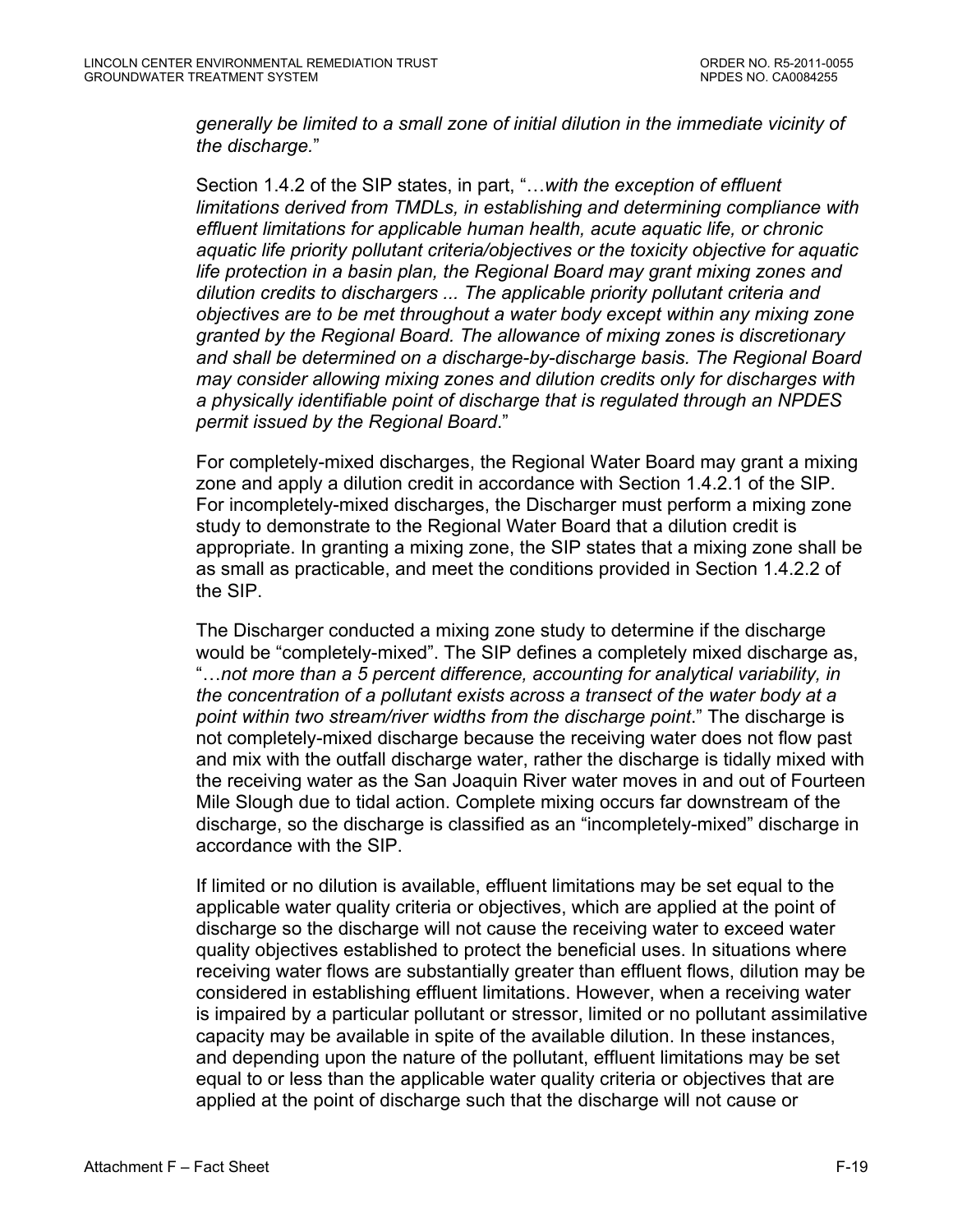contribute to a receiving water excursion above water quality objectives established to protect the beneficial uses.

Fourteen Mile Slough is a dead end, tidally influenced slough within the eastern portion of the Sacramento-San Joaquin Delta. The eastern portion of the Sacramento-San Joaquin Delta is listed as impaired for numerous pollutants, including unknown toxicity. The storm drain outfall, which conveys the treated groundwater effluent, discharges to Fourteen Mile Slough via the SJCPS #1. During a site visit in November 2004, Regional Water Board staff observed some pooled water but no discernable receiving water flow immediately downgradient in the vicinity of this outfall location. Further downgradient, staff observed increasing volumes of water in Fourteen Mile Slough, likely under tidal influence. During a site visit on 30 August 2010 performed by PG Environmental on behalf of the Regional Water Board, the pump station was not discharging to Fourteen Mile Slough; however, some flow was noted in Fourteen Mile Slough downstream of the pump station. Considering the hydraulic characteristics of the receiving water, results of effluent and ambient receiving water monitoring, and the location of the discharge outfall to the beginning of Fourteen Mile Slough, the Regional Water Board has evaluated the need for WQBELs for pollutants without benefit of dilution in this Order, with the exception of arsenic and barium.

The Basin Plan contains specific water quality objectives for arsenic and barium for the Sacramento-San Joaquin Delta. On 25 September 2009, the Discharger submitted a *Work Plan for Dilution/Mixing Zone Study for Arsenic and Barium, Lincoln Center, Stockton, California* (Work Plan), detailing how the Discharger planned to conduct a dilution/mixing zone study for arsenic and barium in Fourteen Mile Slough. The study was performed in accordance with the SIP, USEPA's Water Quality Standards Handbook, and the TSD. The study consisted of a field survey of the receiving water (to identify the intakes or outfalls in the proposed mixing zone), and an empirical study of arsenic and barium concentrations along Fourteen Mile Slough (to characterize the extent of dilution). Tidally influenced receiving waters, such as Fourteen Mile Slough, exhibit complex mixing behavior and unsteady hydraulics. Fourteen Mile Slough generally experiences two high tides and two low tides during each tidal cycle, and each tidal cycle lasts approximately 24.8 hours. Periods of "spring" and "neap" tides occur in conjunction with the lunar cycle and refer to the tidal range or amplitude. During spring tides, the high tides are higher and the low tides are lower, while during neap tides, the range is more confined.

The dilution/mixing of constituents in Fourteen Mile Slough is complex because flow direction along Fourteen Mile Slough reverses with tides and flow is unsteady. Therefore, the study was designed to provide empirical dilution data and the critical design conditions monitored were based on the tides. There is no upstream flow in Fourteen Mile Slough during non-storm events, so only tidal flushing is available for dilution. To meet the critical design conditions when dilution and mixing are at a minimum, the study was conducted while a neap tide cycle was occurring and was conducted during a period of no rainfall, so there were no storm water flows to dilute the discharge. The reason for conducting the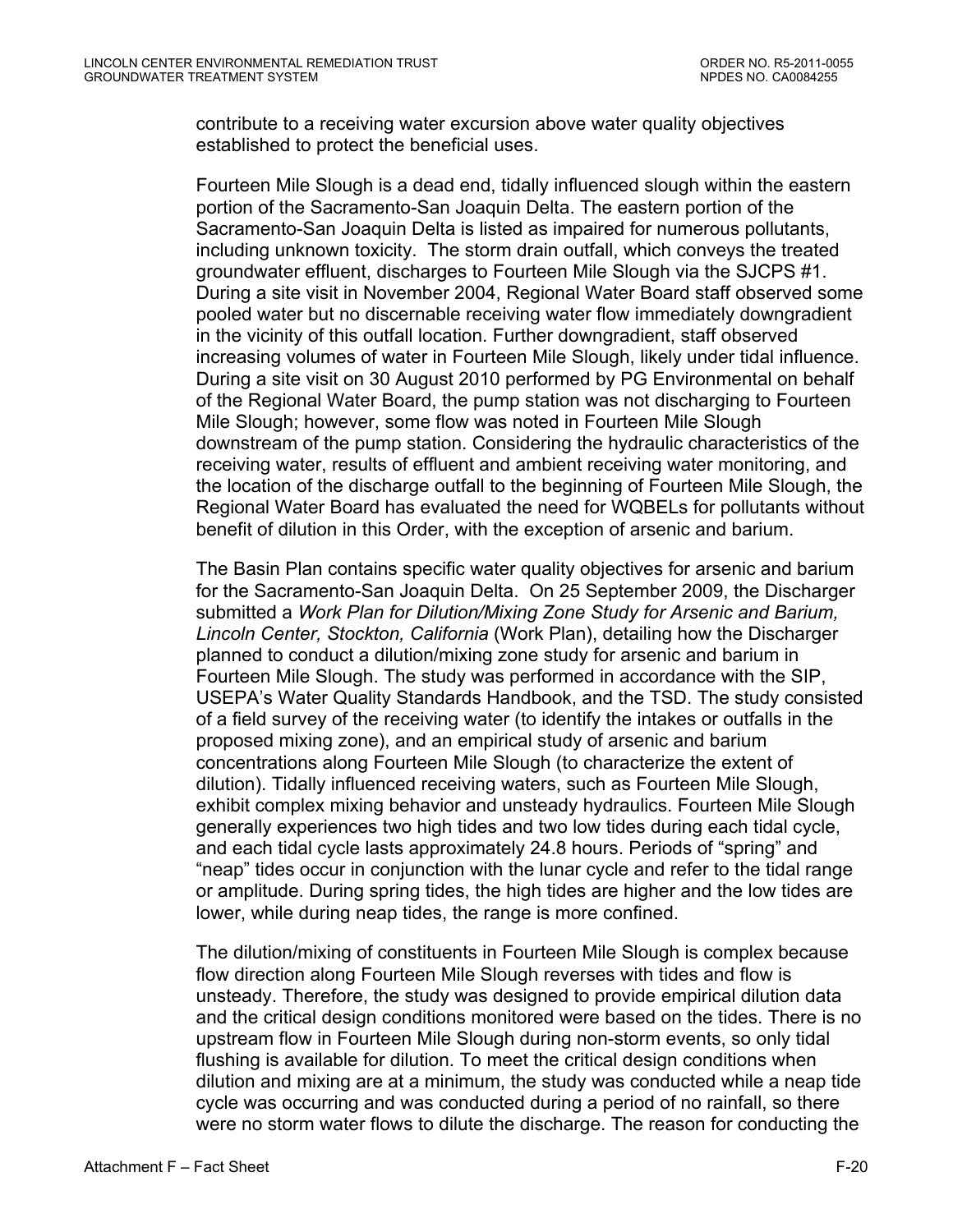study during a neap tide cycle is that over the course of an entire neap tide cycle, it is presumed that the tides provide less dilution (due to lower tidal amplitude) than all other tidal cycles. During this neap tide cycle, a slack water condition occurs at low tide. The slack water condition produces little or no horizontal motion of receiving waters, which is considered the critical design condition or minimum occurrence of dilution and mixing.

On 28 and 29 September 2009, during the neap tide cycle, the dilution/mixing zone study was performed. The study consisted of multiple components, including:

- Field survey of Fourteen Mile Slough from the outfall of SJCPS #1 to the Village Marina;
- Composite sampling at the outfall of SJCPS #1, Footbridge, Riverbank Park, Village Marina, and Juggler's Island stations;
- Grab sampling of the system effluent and I-5 overpass station;
- Water levels recorded by pressure transducer at all monitoring locations except Juggler's Island station;
- Depth cross-section measurements at the I-5 overpass station;
- Velocity estimates at the I-5 overpass station;
- Continuous conductivity measurements at the I-5 overpass station;
- Conductivity transects at the Footbridge and I-5 overpass stations;
- Field screening of grab samples for conductivity, pH, and temperature.

Results of these study components are further detailed in the *Revised Fourteen-Mile Slough Dilution/Mixing Zone Study, Lincoln Center, Stockton, California* (prepared by LFR, Inc, 17 November 2009). During the field survey of Fourteen Mile Slough it was observed that the Alexandria Place pump station was discharging intermittently during the study. Discharges lasted approximately 5 minutes and occurred every 90 minutes. The estimated total daily flow from this discharge is 99,000 gallons per day. Analysis of a grab sample indicated that arsenic and barium concentrations were 16 µg/L and 150 µg/L, respectively, from this discharge. These analytical results are greater than analytical results from samples collected upstream of the discharge at the Footbridge. Therefore, the discharge from the Alexandria Place pump station may, if at all, slightly reduce the calculated dilution by increasing the concentrations of arsenic and barium present in Fourteen Mile Slough.

Water levels recorded at the Footbridge, I-5 overpass, Riverbank Park, and Village Marina indicated all stations are tidally influenced and tidally ranged within 3 feet. The outfall of SJCPS #1 was not tidally influenced during the study period. Conductivity measurements transecting the Footbridge and I-5 overpass stations were collected to evaluate whether conditions varied appreciably over the width of Fourteen Mile Slough. The variability was approximately 0.5 percent which is less than 8 percent that is the cut off for considering the data representative of the entire width of the water body.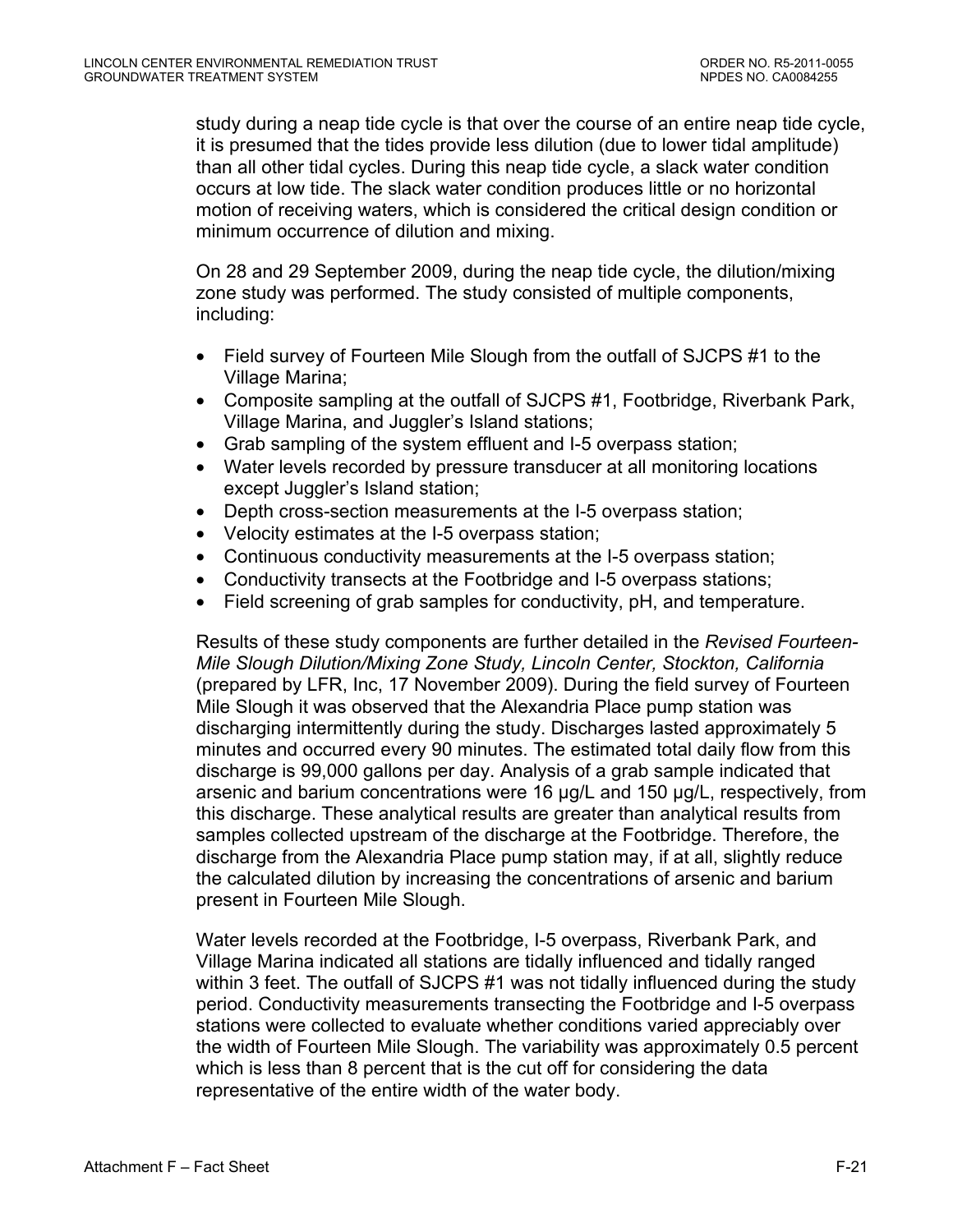The following table presents the summary of analytical results for composite sampling as well as treatment system samples. Composite values for the I-5 overpass station were created by averaging the grab sample results. The effective dilution factor was calculated from the analytical data using the following equation:

 $DF = (Ce - Ca)/ (Cp - Ca)$ 

Where:

DF = dilution factor

Ce = effluent concentration

Ca = background concentration at Jugglers Island

Cp = concentration at given location

| <b>Sample</b><br>Location        | <b>Arsenic</b><br>$(\mu g/L)$ | <b>Barium</b><br>$(\mu g/L)$ | <b>Dilution Factor for</b><br><b>Arsenic</b> | <b>Dilution Factor for</b><br><b>Barium</b> |
|----------------------------------|-------------------------------|------------------------------|----------------------------------------------|---------------------------------------------|
| System<br>Discharge <sup>1</sup> | 11                            | 290                          |                                              |                                             |
| Footbridge                       | 8.6                           | 130                          | 1.4                                          | 2.8                                         |
| I-5 Overpass                     | $5.0^2$                       | $73^2$                       | 3.0                                          | 8.3                                         |
| <b>Riverbank Park</b>            | 5.8                           | 59                           | 2.4                                          | 15.4                                        |
| Village Marina                   | 3.7                           | 51                           | 5.3                                          | 30.9                                        |
| Juggler's<br>Island <sup>3</sup> | 2.0                           | 43                           |                                              |                                             |

**Table F-5. Analytical Results and Effective Dilution Factors** 

1 Effluent concentration (Ce).

2 <sup>2</sup> Composite values for the I-5 station were created by averaging the grab sample results.

Background concentration (Ca).

Once the dilution factors were determined, effluent concentration allowance (ECA) values were calculated following Step 1 of the process for developing WQBELs in accordance with the steady state model described in Section 1.4 of the SIP and Chapter 5 of the TSD. For each water quality criterion/objective, the ECA is calculated using the following steady-state mass balance equation from Section 1.4 of the SIP:

 $ECA = C + D(C - B)$  where C>B, and  $ECA = C$  where  $C \leq B$ 

Where:

ECA = effluent concentration allowance

- $D =$  dilution credit
- $C =$  the priority pollutant criterion/objective
- $B =$  the ambient background concentration.

The background concentrations of arsenic and barium were less than the applicable Basin Plan objectives; therefore, the effective dilution factor (DF) for the dilution credit (D) was substituted in the equation for the ECA that include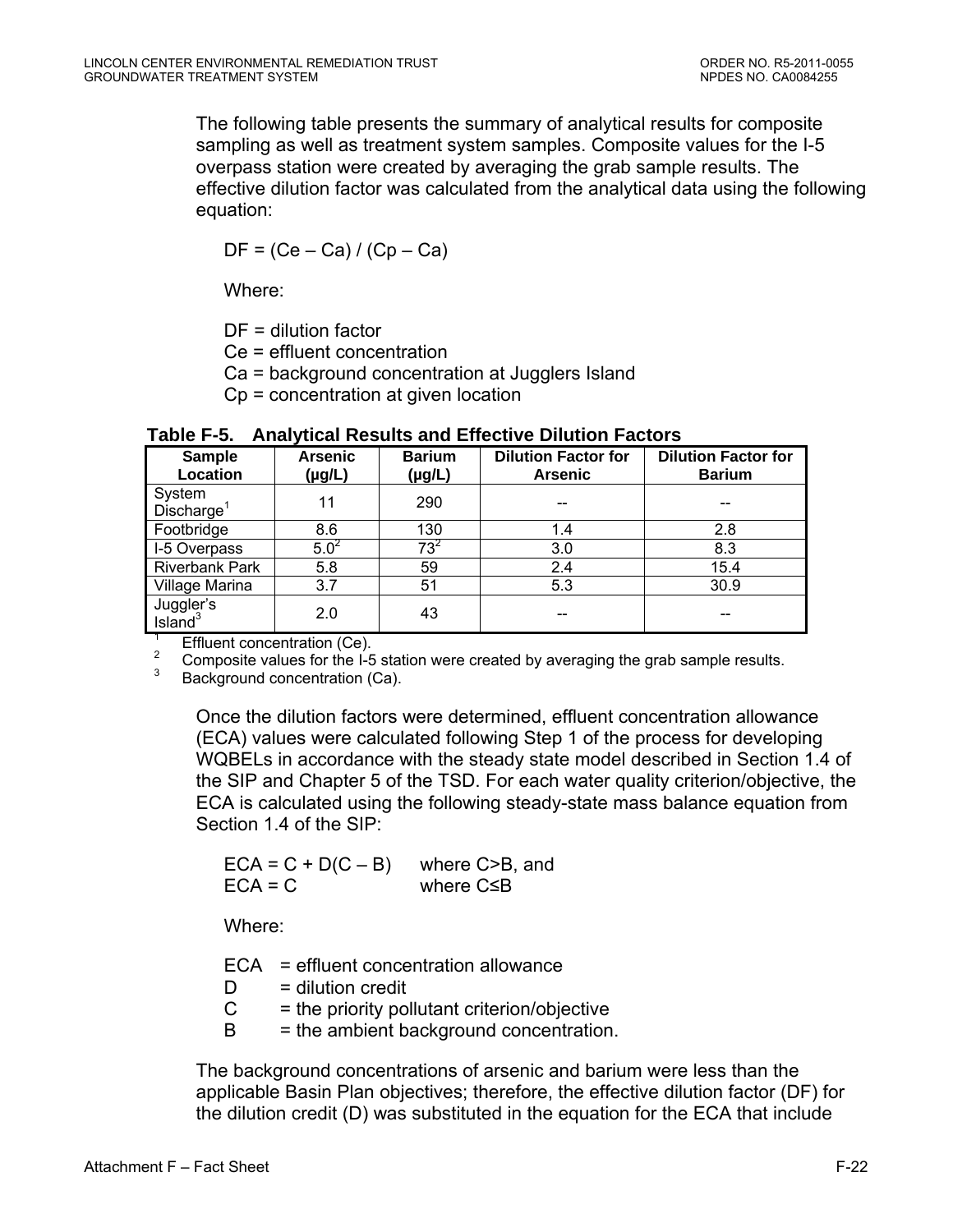dilution. The resulting ECAs based on dilution credits for arsenic and barium are as follows:

| .                         | EVA BUOVU VII BIIULIVII VIVUILO       |                                  |                                      |                                 |
|---------------------------|---------------------------------------|----------------------------------|--------------------------------------|---------------------------------|
| <b>Sample</b><br>Location | <b>Dilution Factor</b><br>for Arsenic | <b>ECA for</b><br>Arsenic (µg/L) | <b>Dilution Factor</b><br>for Barium | <b>ECA</b> for<br>Barium (µg/L) |
| Footbridge                |                                       |                                  | 2.8                                  | 260                             |
| $-5$                      | 3.0                                   | 34                               | 8.3                                  | 570                             |
| Riverbank<br>Park         | 2.4                                   | 29                               | 15.4                                 | 980                             |
| Marina                    | 5.3                                   | 52.4                             | 30.9                                 | 1,900                           |

**Table F-6. ECA Based on Dilution Credits** 

Using the dilution factor as the "D" in the SIP's ECA equation is conservative, because the maximum background constituent concentrations are essentially "double counted". The maximum ambient background concentration is a factor in the calculation of the dilution factor and again accounted for in the SIP's ECA equation.

The Discharger's dilution/mixing zone study indicates that the San Joaquin River at Juggler's Island (i.e., the confluence of Fourteen Mile Slough and the San Joaquin River) where the tidally influenced waters originate for Fourteen Mile Slough is a more representative location for ambient background receiving water sampling. The Discharger compared arsenic concentrations at Juggler's Island with arsenic concentrations in the San Joaquin River collected by the City of Stockton during 2002 and the City of Manteca from 2006 and 2008. Based on background monitoring at Juggler's Island during the study, the maximum background concentration of arsenic was 2.0 µg/L. Updated monitoring at Juggler's Island conducted on 7 September 2010 indicated a background concentration of 2.5 µg/L. The background concentration of arsenic at Juggler's Island is within the range of concentrations observed by the City of Stockton (0.5 µg/L to 4.1 µg/L), which is approximately 15 miles upstream. The background concentration of arsenic at Juggler's Island is also within the range of concentrations observed by the City of Manteca (0.1 µg/L to 1.6 µg/L), which is approximately 20 miles upstream. Data collected in a study performed by the San Francisco Estuary Institute near Antioch indicated a mean arsenic concentration of 1.97 µg/L, based on 62 samples collected between 1993 and 2007. Therefore, samples collected by the Discharger at Juggler's Island are considered representative of background receiving water conditions. The background concentration of arsenic at Juggler's Island of 2.5 µg/L is below the Basin Plan water quality objective for arsenic of 10 µg/L as a maximum concentration, and indicates that assimilative capacity for arsenic is available in the receiving water. Based on the fact that assimilative capacity exists and the results of the dilution/mixing zone study, the Regional Water Board finds that a dilution factor of 3.0 is appropriate for arsenic. This dilution factor corresponds to a mixing zone extending approximately 0.9 miles and ending at the I-5 overpass.

Based on background monitoring at Juggler's Island during the study, the maximum background concentration of barium was 43 µg/L. Updated monitoring at Juggler's Island conducted on 7 September 2010 indicated a background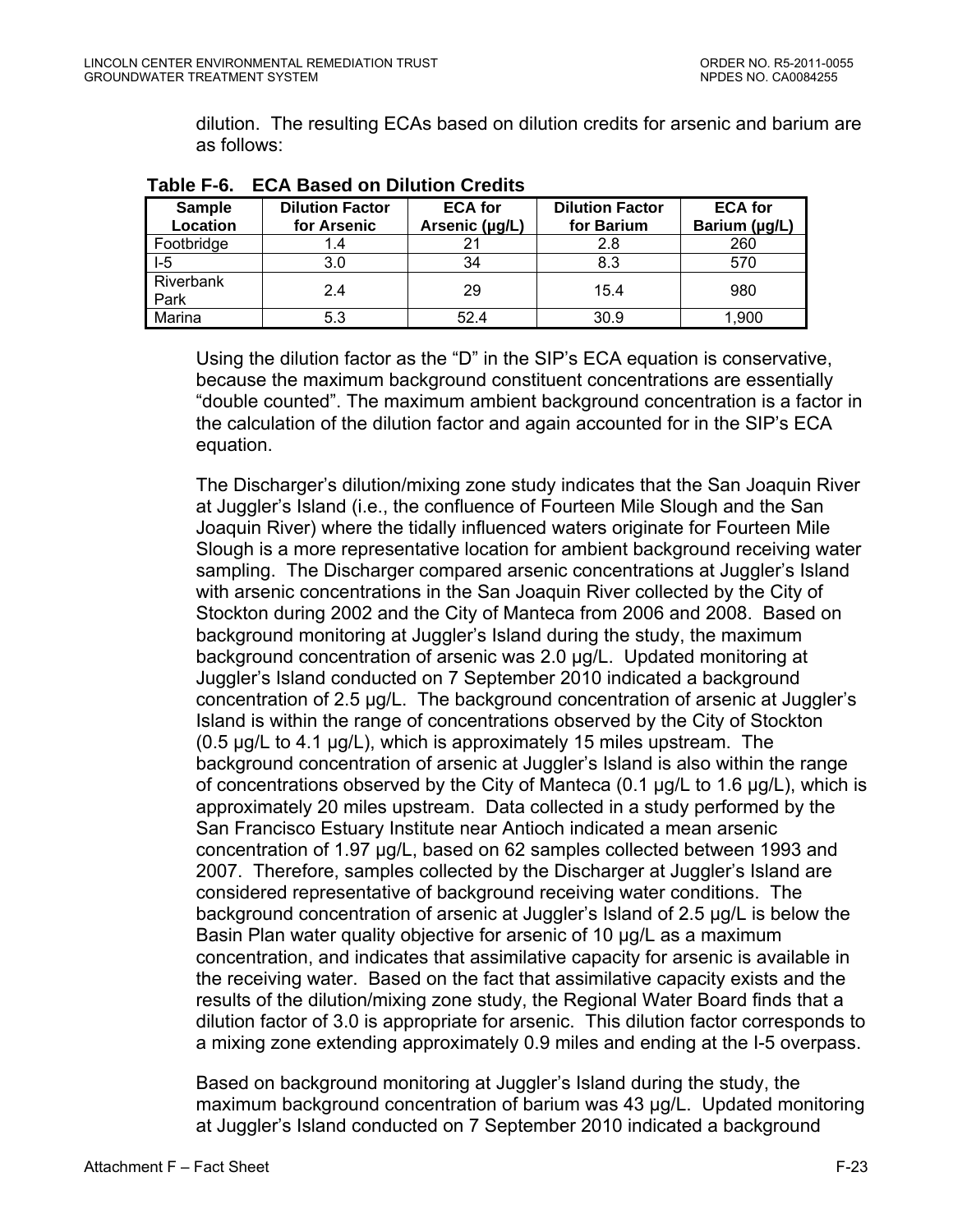concentration of 48 µg/L. The background concentration of barium at Juggler's Island of 48 µg/L is below the Basin Plan water quality objective for barium of 100 µg/L as a maximum concentration, and indicates that assimilative capacity for barium is available in the receiving water. Based on the fact that assimilative capacity exists and the results of the dilution/mixing zone study, the Regional Water Board finds that a dilution factor of 8.3 is appropriate for barium. This dilution factor corresponds to a mixing zone extending approximately 0.9 miles and ending at the I-5 overpass.

The discharge will not adversely impact biologically sensitive or critical habitats, including, but not limited to, habitat of species listed under federal or State endangered species laws, because all aquatic life criteria must be met at the end-of-pipe (i.e., no dilution allowed). The discharge will not produce undesirable or nuisance aquatic life, result in floating debris, oil, or scum, produce objectionable color, odor, taste, or turbidity, cause objectionable bottom deposits, or cause nuisance, because this Order requires effluent limitations and discharge prohibitions, which prevent these from occurring.

As suggested by the SIP, in determining the extent of or whether to allow a mixing zone and dilution credit, the Regional Water Board has considered the presence of pollutants in the discharge that are carcinogenic, mutagenic, teratogenic, persistent, bioaccumulative, or attractive to aquatic organisms, and concluded that the allowance of the mixing zone and dilution credit is adequately protective of the beneficial uses of the receiving water. Furthermore, no drinking water intakes are located within the mixing zone.

The mixing zone therefore complies with the SIP. The mixing zone also complies with the Basin Plan, which requires that the mixing zone not adversely impact beneficial uses. Beneficial uses will not be adversely affected for the same reasons discussed above. In determining the size of the mixing zone, the Regional Water Board has considered the procedures and guidelines in the EPA's Water Quality Standards Handbook, 2d Edition (updated July 2007), Section 5.1, and Section 2.2.2 and 4.3.3. of the TSD. The SIP incorporates the same guidelines.

Based on the results of the study, the Regional Water Board adopted Order No. R5-2010-0083 on 29 July 2010, amending Order No. R5-2005-0144 to revise effluent limitations for arsenic and barium. The study concluded that the edge of the mixing zone in Fourteen Mile Slough for arsenic and barium is located at the I-5 overpass. The Regional Water Board finds that the mixing zones and dilution credits supported by the study continue to be applicable to the discharge. This Order allows a mixing zone for arsenic and barium approximately 0.9 miles downstream of the discharge at the I-5 overpass (Monitoring Location RSW-003) and includes effluent limitations allowing credit for dilution for arsenic and barium.

The study was conducted during tidal and meteorological conditions that were intended to represent the critical design condition; however, the data set is limited. Order No. R5-2005-0144-01 required the Discharger to collect additional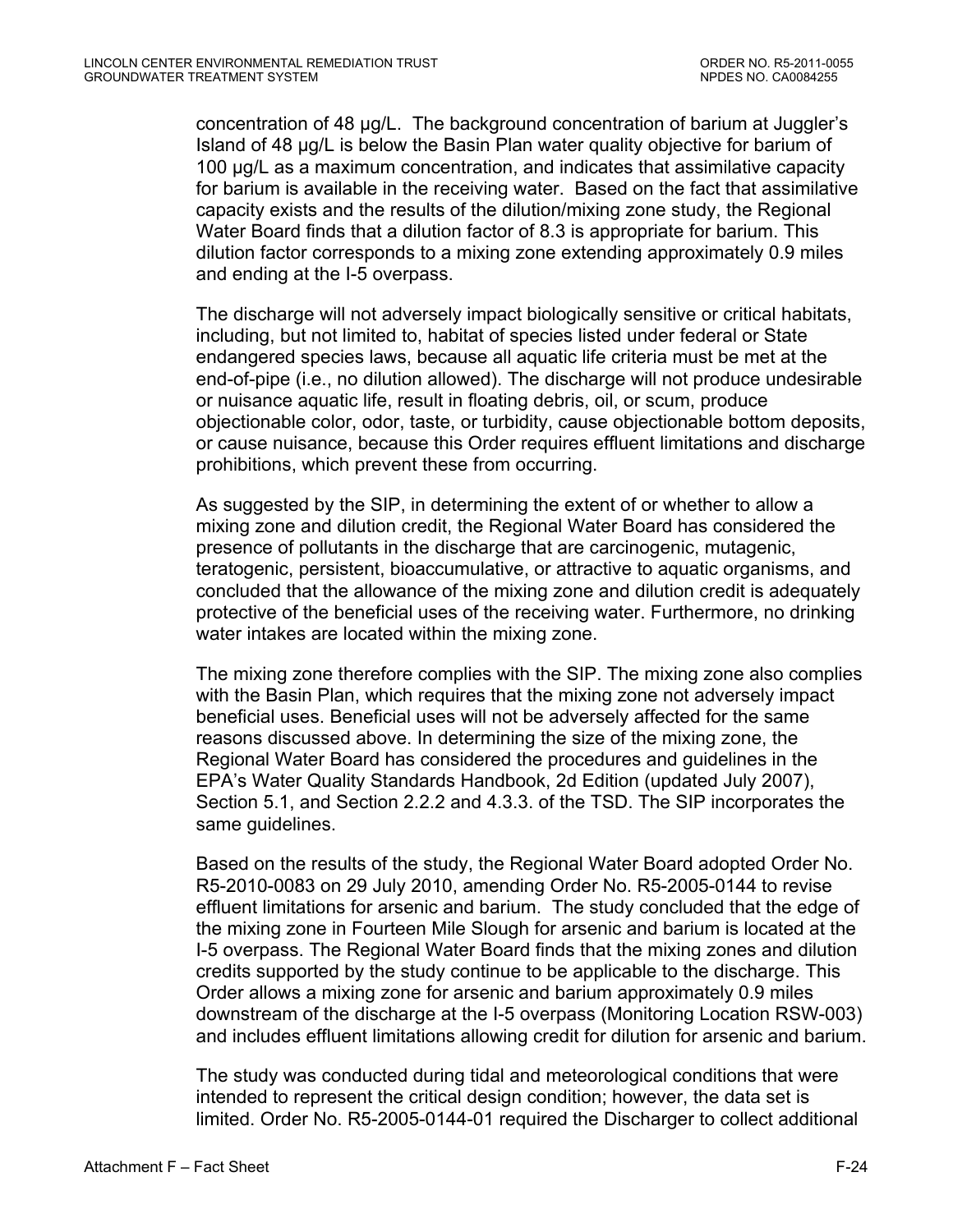<span id="page-77-0"></span>data to verify its findings in the dilution/mixing zone study. This Order retains the additional monitoring requirements to verify its findings in the dilution/mixing zone study. This Order may be reopened and the mixing zones/dilution modified, as necessary, based on the results of the receiving water monitoring.

## **3. Determining the Need for WQBELs**

- **a.** The Regional Water Board conducted the RPA in accordance with section 1.3 of the SIP except for some non-CTR constituents as otherwise described in sections IV.C.3.b and IV.C.3.c of this Fact Sheet. Although the SIP applies directly to the control of CTR priority pollutants, the State Water Board has held that the Regional Water Board may use the SIP as guidance for water quality-based toxics control.<sup>[1](#page-77-0)</sup> The SIP states in the introduction "*The goal of this Policy is to establish a standardized approach for permitting discharges of toxic pollutants to non-ocean surface waters in a manner that promotes statewide consistency*." Therefore, in this Order the RPA procedures from the SIP were used to evaluate reasonable potential for both CTR and non-CTR constituents except for some non-CTR constituents as otherwise described in sections IV.C.3.b and IV.C.3.c of this Fact Sheet. The RPA was based on information submitted as part of the application, in studies, and as directed by monitoring and reporting programs.
- **b. Constituents with No Reasonable Potential.** WQBELs are not included in this Order for constituents that do not demonstrate reasonable potential; however, monitoring for those pollutants is established in this Order as required by the SIP. If the results of effluent monitoring demonstrate reasonable potential, this Order may be reopened and modified by adding an appropriate effluent limitation.
	- **i. Bis (2-ethylhexyl) Phthalate.** The CTR includes a criterion of 1.8 µg/L for bis (2-ethylhexyl) phthalate for the protection of human health for waters from which both water and organisms are consumed. Bis (2-ethylhexyl) phthalate is a common contaminant of sample containers, sampling apparatus, and analytical equipment, and sources of the detected bis (2-ethylhexyl) phthalate may be from plastics used for sampling or analytical equipment. Based on detections of bis (2-ethylhexyl) phthalate in the receiving water above the CTR criterion, Provision E.5 of Order No. R5-2005-0144-01 required the Discharger to conduct a study of bis (2-ethylhexyl) phthalate. The Discharger submitted a work plan and time schedule for the bis (2-ethylhexyl) phthalate monitoring study on 21 April 2006. In accordance with the work plan and time schedule, the Discharger conducted quarterly monitoring of the effluent and receiving water from July 2006 to April 2007, implementing corrective measures to prevent contamination during sample collection, handling, and analytical procedures. Bis (2-ethylhexyl) phthalate was not detected in any effluent or receiving water samples during the study. Therefore, the discharge does not have reasonable potential to cause or contribute to an exceedance of a water quality standard.

 $\overline{a}$  $1$  See Order WQO 2001-16 (Napa) and Order WQO 2004-0013 (Yuba City).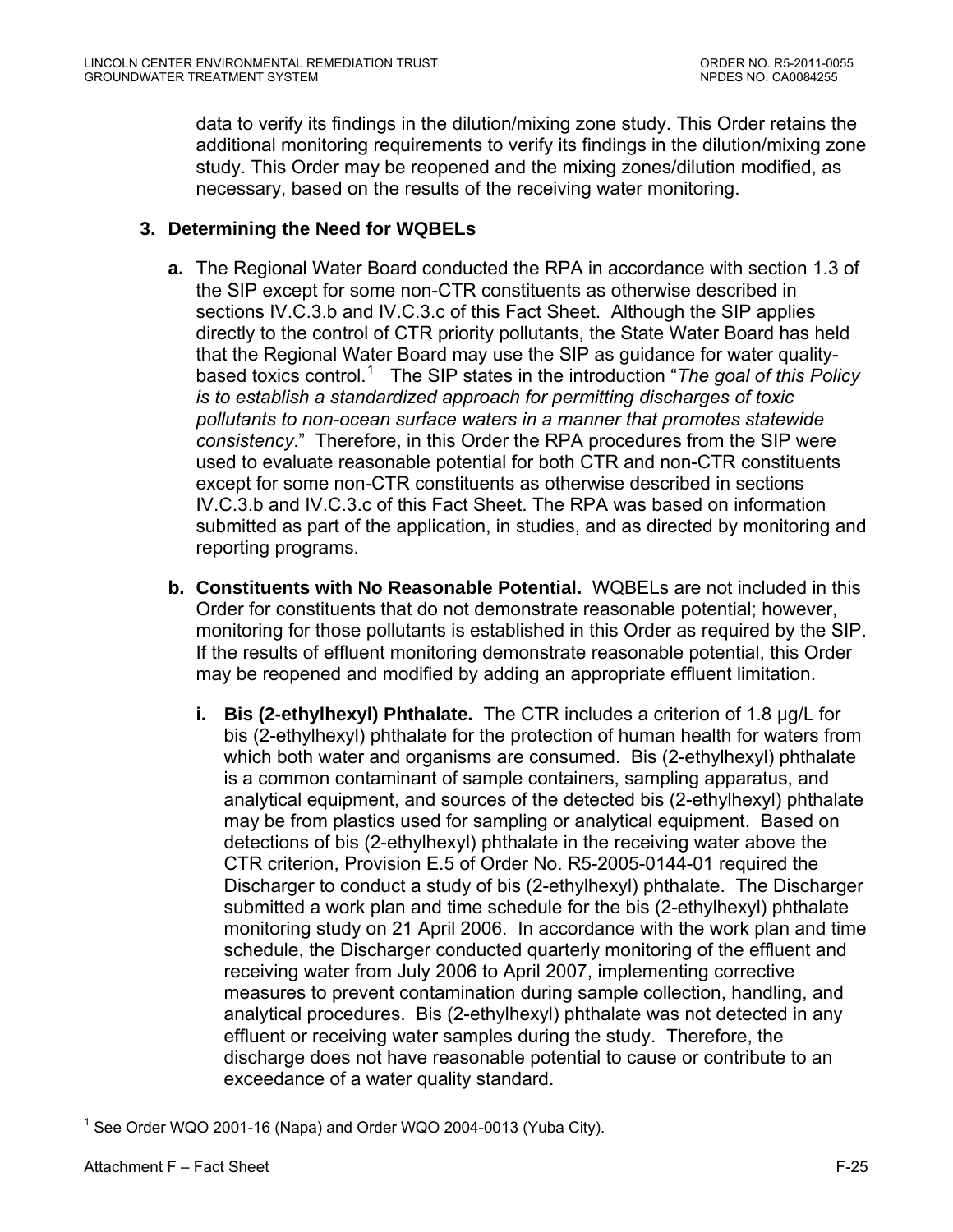**ii. Copper.** Order No. R5-2005-0144-01 established effluent limitations for copper based on the CTR criteria for the protection of freshwater aquatic life. The CTR criteria are hardness-dependent and are presented in dissolved concentrations. USEPA recommends conversion factors to translate dissolved concentrations to total concentrations. Using the reasonable worstcase downstream hardness of 310 mg/L as  $CaCO<sub>3</sub>$ , as described in section IV.C.2.c of this Fact Sheet, and the USEPA recommended dissolved-to-total translator, the applicable chronic criterion (maximum 4-day average concentration) is 25 µg/L and the applicable acute criterion (maximum 1-hour average concentration) is 41 µg/L, as total recoverable. Table III-1 of the Basin Plan contains a water quality objective for the Sacramento-San Joaquin Delta for dissolved copper of 10 µg/L as a maximum concentration. Using the USEPA recommended acute dissolved-to-total translator, the Basin Plan water quality objective for total copper is 10.4 µg/L.

The MEC for total recoverable copper was 6.9 µg/L, based on 37 samples collected between July 2007 and June 2010. Because concentrations of copper in the effluent do not exceed the applicable criteria, the discharge does not demonstrate reasonable potential to cause or contribute to an instream excursion above the CTR criteria for protection of freshwater aquatic life or the Basin Plan water quality objective for copper and effluent limitations have not been retained in this Order.

**iii. Iron.** The Secondary Maximum Contaminant Level (MCL) – Consumer Acceptance Limit for iron is 300 µg/L, which is used to implement the Basin Plan's chemical constituent objective for the protection of municipal and domestic supply. Table III-1 of the Basin Plan contains a water quality objective for the Sacramento-San Joaquin Delta for dissolved iron of 300 µg/L, as a maximum concentration. In the absence of a specific translator for iron, a translator of 1 is assumed (i.e., the applicable objective for total iron is equal to 300 µg/L). Order No. R5-2005-0144-01 established an AMEL of 300 µg/L for total iron based on the Secondary MCL and an MDEL of 300 ug/L for dissolved iron based on the Basin Plan water quality objective.

The MEC for total iron was 260 µg/L, based on 13 samples collected between July 2007 and June 2010. The MEC for dissolved iron was 190 µg/L, based on 12 samples collected between July 2007 and June 2010. Because concentrations of total and dissolved iron in the effluent do not exceed the applicable criteria, the discharge does not demonstrate reasonable potential to cause or contribute to an in-stream excursion above the Secondary MCL or Basin Plan water quality objective for iron and effluent limitations have not been retained in this Order.

**iv. Manganese.** The Secondary MCL – Consumer Acceptance Limit for manganese is 50 µg/L, which is used to implement the Basin Plan's chemical constituent objective for the protection of municipal and domestic supply. Table III-1 of the Basin Plan contains a water quality objective for the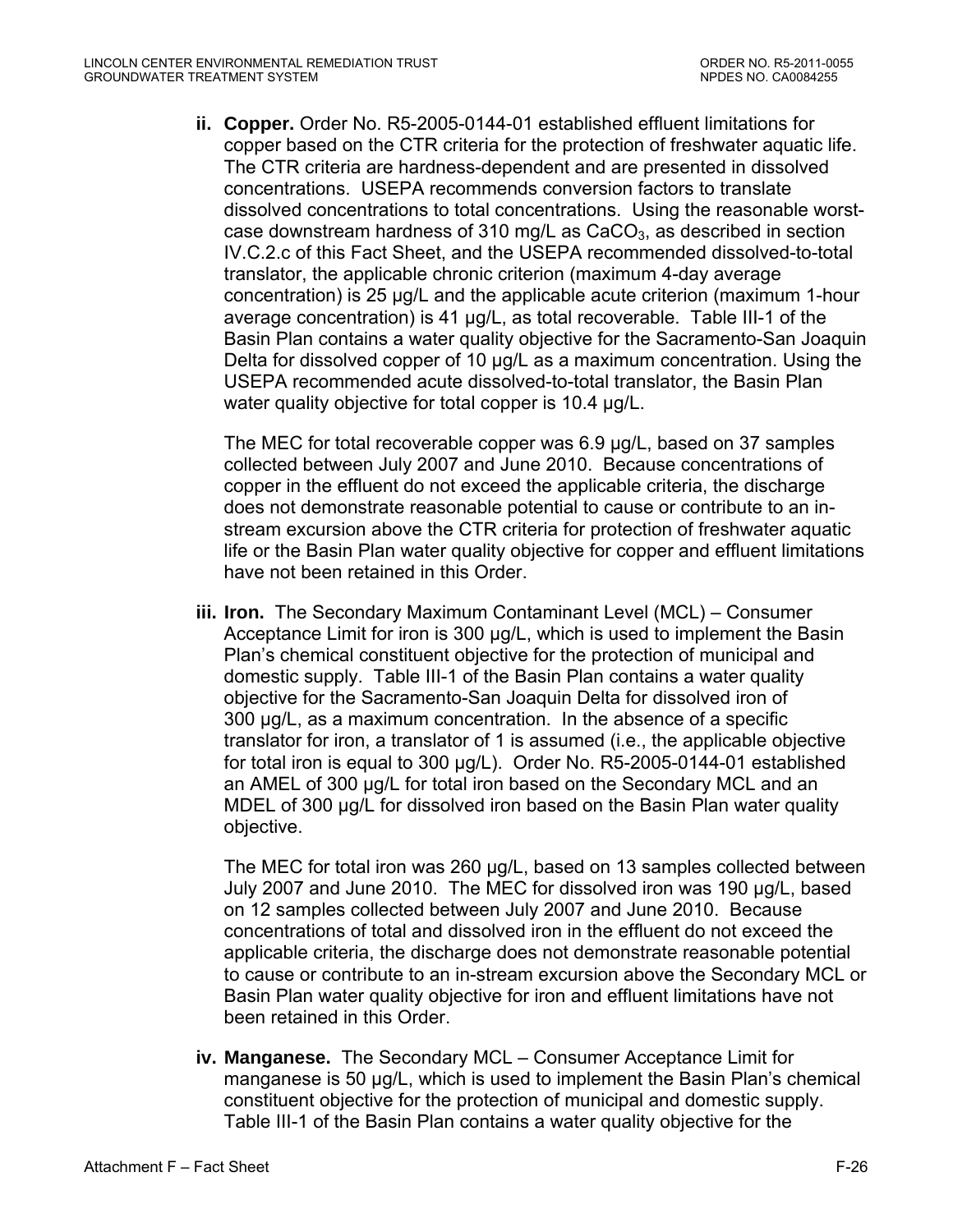Sacramento-San Joaquin Delta for dissolved manganese of 50 µg/L, as a maximum concentration. In the absence of a specific translator for manganese, a translator of 1 is assumed (i.e., the applicable objective for total manganese is equal to 50 µg/L). Order No. R5-2005-0144-01 established an AMEL of 50 µg/L for total manganese based on the Secondary MCL and an MDEL of 50 µg/L for dissolved manganese based on the Basin Plan water quality objective.

The MEC for total manganese was 1.8 µg/L, based on 13 samples collected between July 2007 and June 2010. The MEC for dissolved manganese was 5.8 µg/L, based on 12 samples collected between July 2007 and June 2010. Because concentrations of total and dissolved manganese in the effluent do not exceed the applicable criteria, the discharge does not demonstrate reasonable potential to cause or contribute to an in-stream excursion above the Secondary MCL or Basin Plan water quality objective for manganese and effluent limitations have not been retained in this Order.

**v. Methylene Chloride.** The CTR criterion for protection of human health for consumption of water and organisms for methylene chloride is 4.7 µg/L. Order No. R5-2005-0144-01 established a monthly median effluent limitation of <0.5 µg/L based on analytical capability (as represented by the analytical method reporting level), which is consistent with the lowest ML in the SIP. Methylene chloride was detected, but not quantified, in the effluent in seven of 47 samples collected between July 2007 and June 2010 as shown in the table below.

| Date              | Methylene Chloride (µg/L) |                 |              |  |  |
|-------------------|---------------------------|-----------------|--------------|--|--|
|                   | <b>Influent</b>           | <b>Effluent</b> | <b>Blank</b> |  |  |
| 8 June 2009       | 0.9J                      | 0.3J            | 0.6J         |  |  |
| 2 September 2009  |                           | $0.2$ J         | < 0.2        |  |  |
| 10 September 2009 | 1.3J                      | 0.4J            | 0.5J         |  |  |
| 28 October 2009   | 0.4J                      | 0.3J            | 0.4J         |  |  |
| 14 January 2010   | 1.3J                      | 0.2J            | 0.4J         |  |  |
| 2 March 2010      | 1.3J                      | $0.1$ J         | 0.2J         |  |  |
| 10 March 2010     |                           | 0.2J            | < 0.2        |  |  |

**Table F-7. Methylene Chloride Concentrations** 

 $J =$  Detected, but not quantified.

Each of the detections occurred after the Discharger changed laboratories to Curtis & Tompkins, Ltd. in May 2009. The Discharger provided a 24 August 2010 letter from Curtis & Tompkins, Ltd. stating that the reporting limit for methylene chloride is unrealistic on a routine basis in a full-service environmental laboratory. Methylene chloride is the primary extraction solvent for the extraction of semi-volatile organics from soil and water samples. Curtis & Tompkins, Ltd. stores the solvent in a separate laboratory in the same building and mitigates cross-contamination through separate air-handling systems, positive versus negative pressure in different laboratories, and physical isolation of the solvent. However, the letter stated that occasional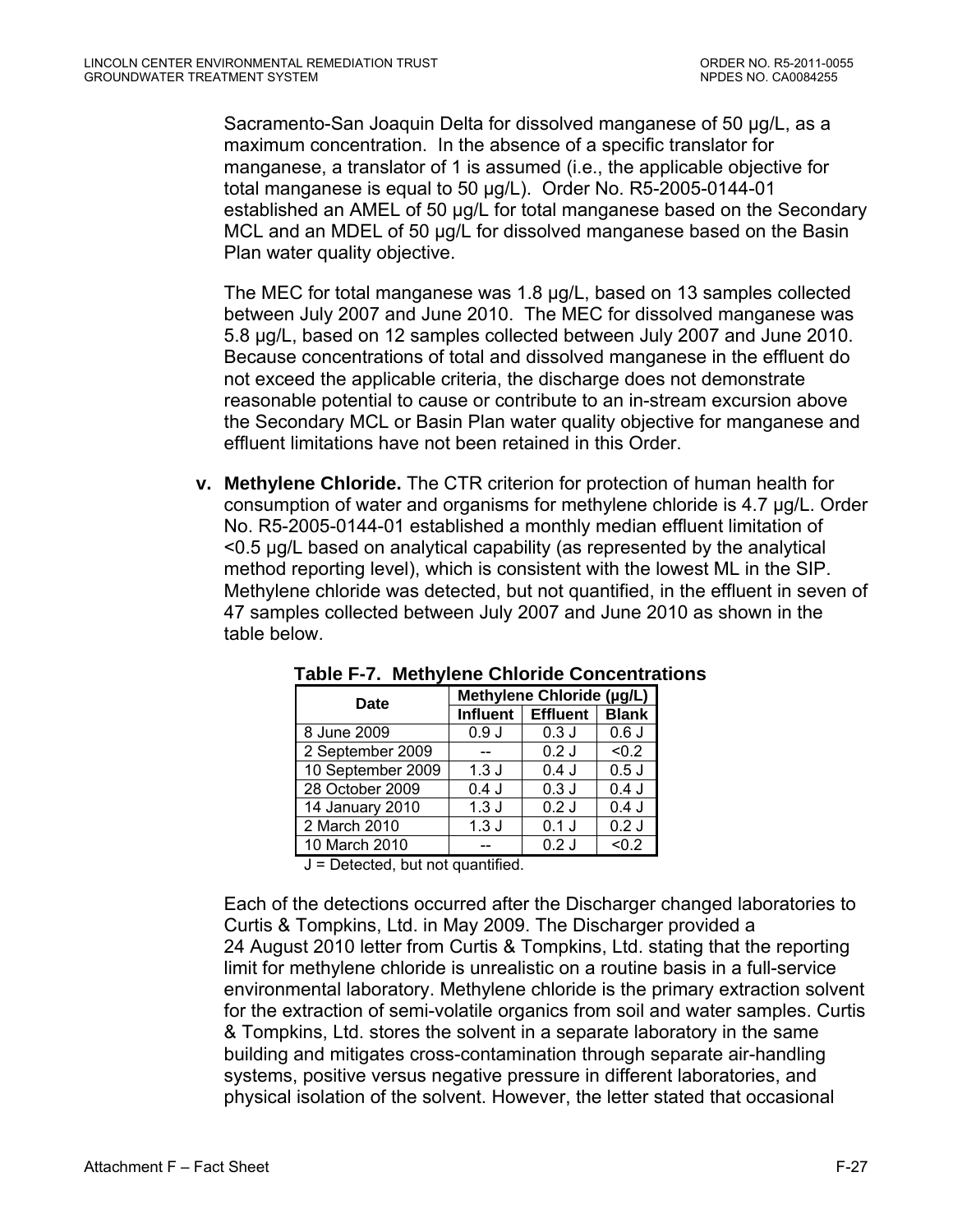excursions of the applicable reporting limit occur, leading to false positive results in laboratory blanks and/or samples.

Methylene chloride was not detected in the effluent above the CTR criteria for human health of 4.7 µg/L. Furthermore, the unquantifiable results summarized in Table F-7 are suspect based on potential laboratory contamination. Therefore, methylene chloride does not have reasonable potential to cause or contribute to an exceedance of the CTR criteria and WQBELs are not included in this Order. This Order also discontinues the technology-based effluent limitation for methylene chloride, as discussed in section IV.D.3. This Order will require quarterly monitoring for methylene chloride to verify that methylene chloride is not present in the effluent.

- **vi. 1,2-Dichloroethane.** 1,2-Dichloroethane has not been detected in the effluent, therefore, based on the SIP the discharge does not have reasonable potential to cause or contribute to an exceedance of a water quality objective and WQBELs are not required. However, Order No. R5-2005-0144-01 identified 1,2-dichloroethane as a constituent of concern in the influent groundwater and established a water quality-based average monthly effluent limit (AMEL) of 0.38 µg/L based on the CTR criterion. The AMEL has been carried forward from the previous Order to satisfy federal Antibacksliding requirements.
- **c. Constituents with Reasonable Potential.** The Regional Water Board finds that the discharge has a reasonable potential to cause or contribute to an in-stream excursion above a water quality standard for ammonia, arsenic, barium, chromium VI, electrical conductivity, lead, mercury, and pH. WQBELs for these constituents are included in this Order. A summary of the RPA is provided in Attachment G, and a detailed discussion of the RPA for each constituent is provided below.

## **i. Ammonia**

**(a) WQO.** The National Ambient Water Quality Criteria (NAWQC) for the protection of freshwater aquatic life for total ammonia recommends acute (1-hour average; criteria maximum concentration or CMC) standards based on pH and chronic (30-day average; criteria continuous concentration or CCC) standards based on pH and temperature. USEPA also recommends that no 4-day average concentration should exceed 2.5 times the 30-day CCC. USEPA found that as pH increased, both the acute and chronic toxicity of ammonia increased. Salmonids were more sensitive to acute toxicity effects than other species. However, while the acute toxicity of ammonia was not influenced by temperature, it was found that invertebrates and young fish experienced increasing chronic toxicity effects with increasing temperature. Because Fourteen Mile Slough has a beneficial use of cold freshwater habitat and the presence of salmonids and early fish life stages in Fourteen Mile Slough is likely, the recommended criteria for waters where salmonids and early life stages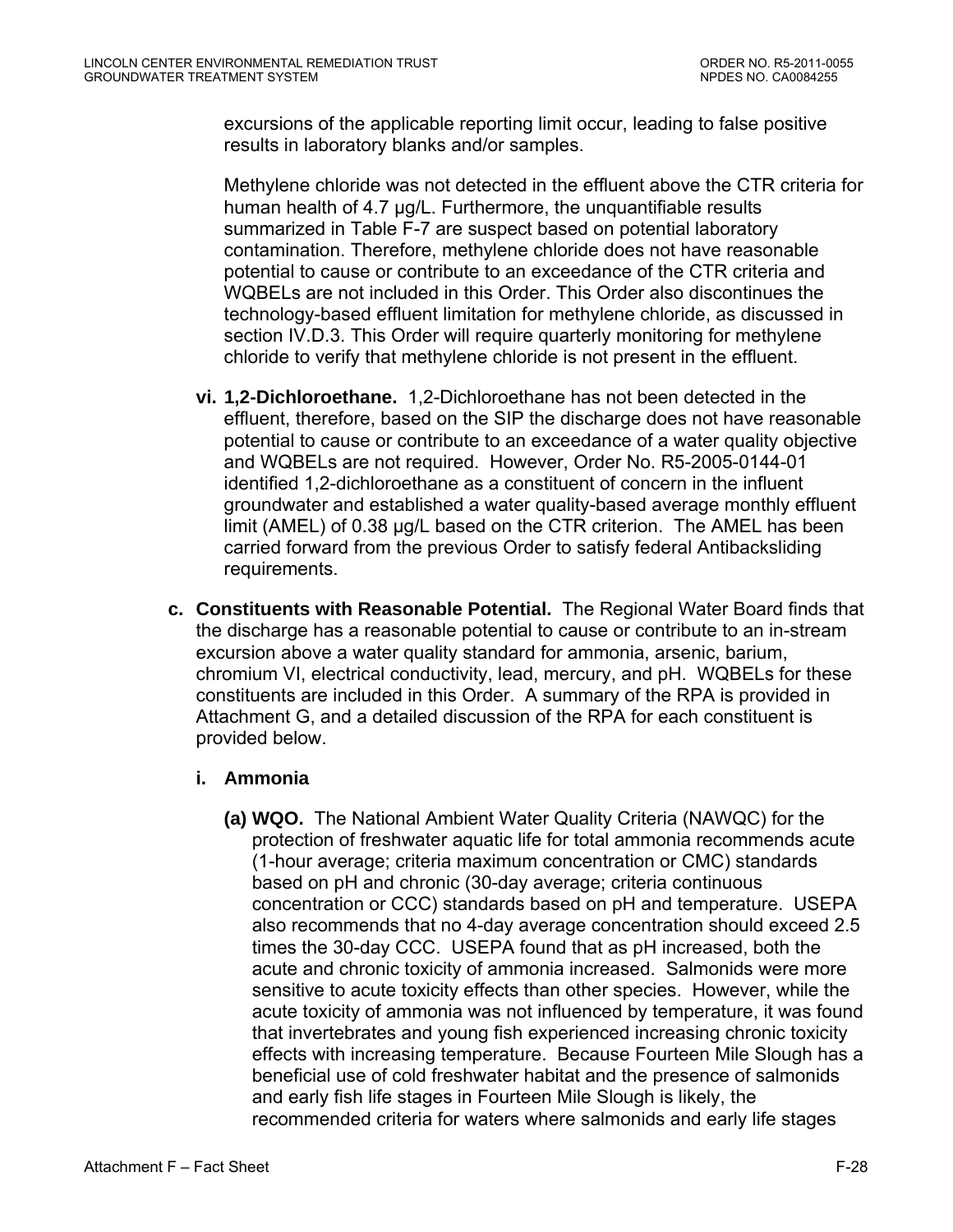are present were used.

The maximum permitted effluent pH is 8.5, as the Basin Plan objective for pH in the receiving stream is the range of 6.5 to 8.5. In order to protect against the worst-case short-term exposure of an organism, a pH value of 8.5 was used to derive the acute criterion. The resulting acute criterion is 2.14 mg/L.

The Discharger monitored the pH and temperature of the effluent on a monthly basis. The maximum observed temperature and the maximum observed pH of the effluent were used to calculate the 30-day CCC. The maximum observed effluent temperature at Monitoring Location RSW-002 was 24.6°C) and the maximum observed effluent pH value was 8.5. Using a pH value of 8.5 and the worst-case temperature value of 24.6°C), the resulting 30-day CCC is 0.57 mg/L (as N). The 4-day average concentration is derived in accordance with the USEPA criterion as 2.5 times the 30-day CCC. Based on the 30-day CCC of 0.57 mg/L (as N), the 4-day average concentration that should not be exceeded is 1.43 mg/L (as N).

- **(b) RPA Results.** Ammonia is known to cause toxicity to aquatic organisms in surface waters. Discharges of ammonia would violate the Basin Plan narrative toxicity objective. The MEC for ammonia was 1.1 mg/L, which exceeds the 30-day CCC. Therefore, ammonia in the discharge has a reasonable potential to cause or contribute to an in-stream excursion above the NAWQC.
- **(c) WQBELs.** The Regional Water Board calculates WQBELs in accordance with SIP procedures for non-CTR constituents, and ammonia is a non-CTR constituent. The SIP procedure assumes a 4-day averaging period for calculating the long-term average discharge condition (LTA). However, USEPA recommends modifying the procedure for calculating permit limits for ammonia using a 30-day averaging period for the calculation of the LTA corresponding to the 30-day CCC. Therefore, while the LTAs corresponding to the acute and 4-day chronic criteria were calculated according to SIP procedures, the LTA corresponding to the 30-day CCC was calculated assuming a 30-day averaging period. The lowest LTA representing the acute, 4-day CCC, and 30-day CCC is then selected for deriving the AMEL and the MDEL. The remainder of the WQBEL calculation for ammonia was performed according to the SIP procedures. This Order contains a final AMEL of 0.72 mg/L and MDEL of 2.1 mg/L for ammonia as shown in Table F-10 of this Fact Sheet, based on protection of the Basin Plan's narrative toxicity objective.
- **(d) Plant Performance and Attainability.** Analysis of the effluent data shows that the MEC of 1.1 mg/L is less than the applicable MDEL, but greater than the applicable AMEL. However, effluent ammonia exceeded the AMEL only once based on 36 samples collected between July 2007 and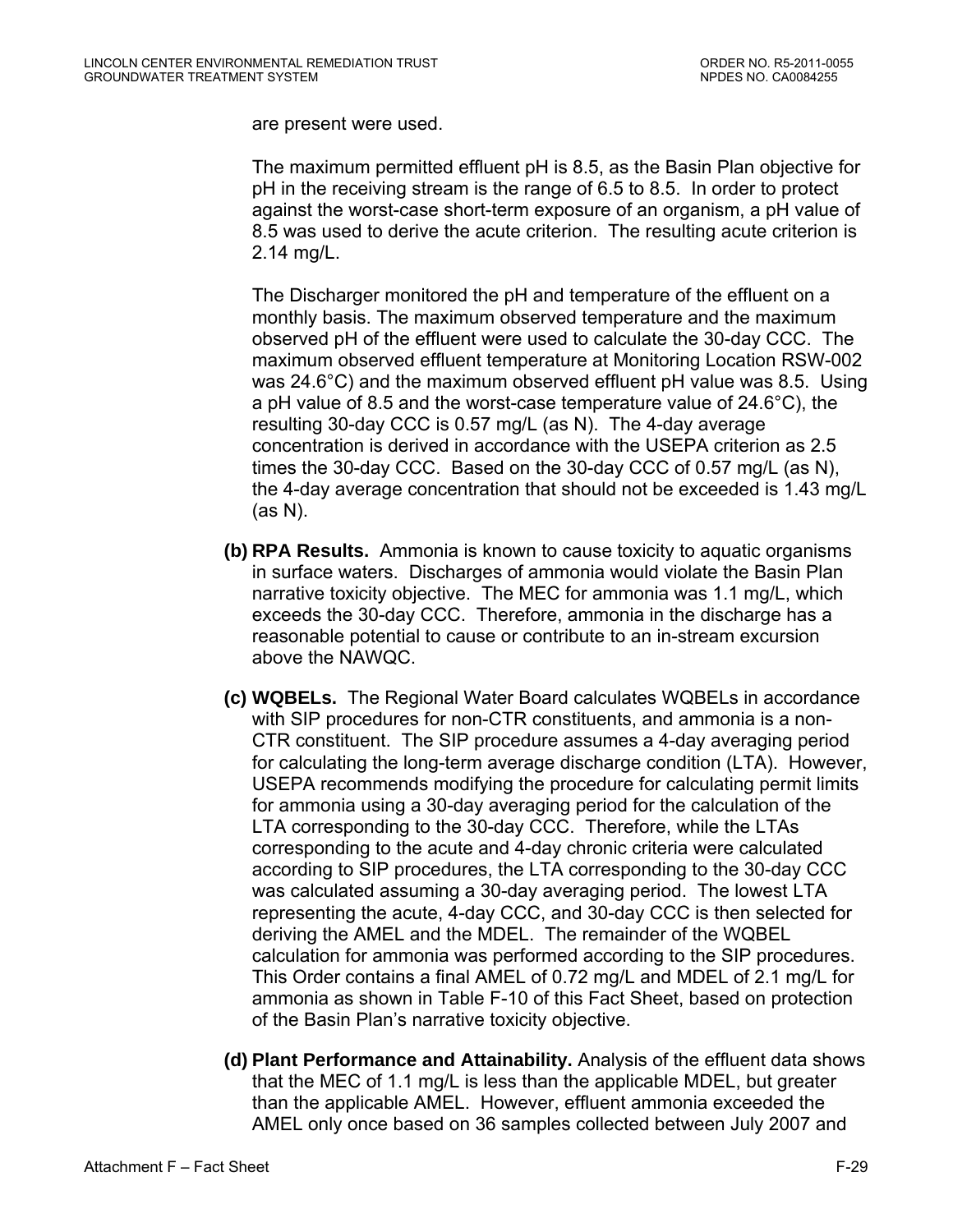June 2010. The Regional Water Board concludes, therefore, that immediate compliance with these effluent limitations is feasible.

#### **ii. Arsenic**

- **(a) WQO.** The Primary MCL for arsenic is 10 µg/L, which is used to interpret the Basin Plan's chemical constituent objective for the protection of the MUN beneficial use. Table III-1 of the Basin Plan contains a specific water quality objective for the Sacramento-San Joaquin Delta for arsenic of 10 µg/L as a maximum concentration.
- **(b) RPA Results.** The MEC for arsenic was 23 µg/L. Therefore, arsenic in the discharge has a reasonable potential to cause or contribute to an instream excursion above the Basin Plan water quality objective.
- **(c) WQBELs.** As described in section IV.C.2.d of this Fact Sheet, assimilative capacity is available and a dilution credit of 3.0 is appropriate for calculating effluent limitations for arsenic. Following the procedures established by the SIP for calculating WQBELs and applying a dilution credit of 3.0 to the Basin Plan water quality objective, the resulting AMEL for arsenic is 33 µg/L. However, effluent limitations may only be as high as is justified under State and federal antidegradation policies. The 99<sup>th</sup> percentile of the effluent data for arsenic between October 2005 and February 2010 is 19 µg/L (assuming a normal distribution). The MEC observed during the same period was 23 µg/L. This Order retains the performance-based effluent limitation of 23 µg/L establishes in Order No. R5-2005-0144-01.
- **(d) Plant Performance and Attainability.** The effluent limitations established in this Order for arsenic are based on the performance of the treatment system. The Regional Water Board concludes, therefore, that immediate compliance with these effluent limitations is feasible.

#### **iii. Barium**

- **(a) WQO.** The Primary MCL for barium is 1,000 µg/L, which is used to interpret the Basin Plan's chemical constituent objective for the protection of the MUN beneficial use. Table III-1 of the Basin Plan contains a specific water quality objective for the Sacramento-San Joaquin Delta for barium of 100 µg/L as a maximum concentration.
- **(b) RPA Results.** The MEC for barium was 390 µg/L. Therefore, barium in the discharge has a reasonable potential to cause or contribute to an instream excursion above the Basin Plan water quality objective.
- **(c) WQBELs.** As described further in section IV.C.2.d of this Fact Sheet, assimilative capacity is available and a dilution credit of 8.3 is appropriate for calculating effluent limitations for barium. Following the procedures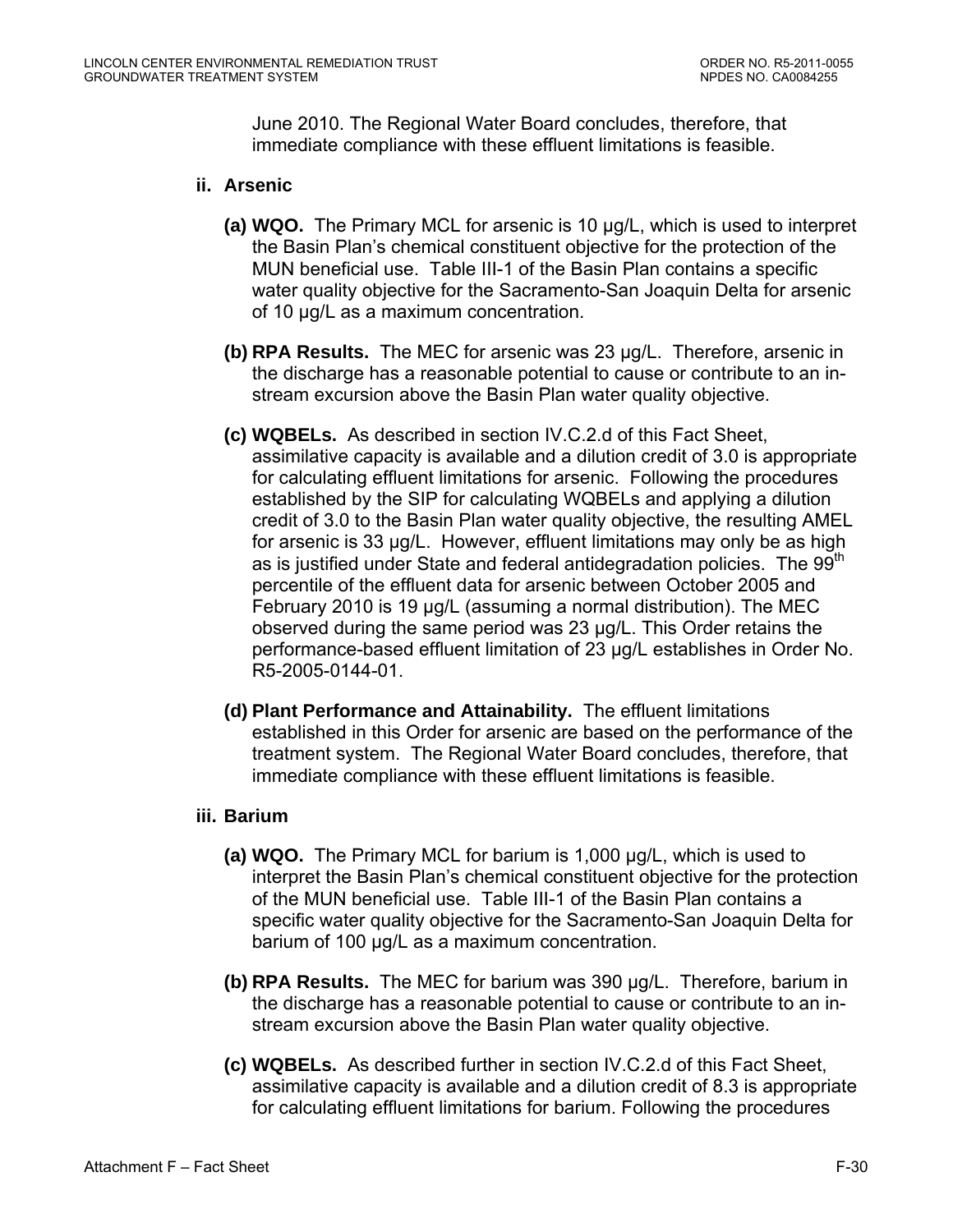established by the SIP for calculating WQBELs and applying a dilution credit of 8.3 to the Basin Plan water quality objective, the resulting AMEL for barium is 532 µg/L. However, effluent limitations may only be as high as is justified under State and federal antidegradation policies. The MEC observed between October 2005 and February 2010 was 390 µg/L, less than the dilution-based ECA. The  $99.9<sup>th</sup>$  percentile concentration of the effluent data (415 µg/L, assuming a log-normal distribution) was used to establish a performance-based effluent limitation for barium. The performance-based limitation of 415 µg/L is greater than the MEC of 390 µg/L. Therefore, this Order retains the performance-based effluent limitation of 415 µg/L from Order No. R5-2005-0144-01.

**(d) Plant Performance and Attainability.** The effluent limitations established in this Order for barium are based on the performance of the treatment system. The Regional Water Board concludes, therefore, that immediate compliance with these effluent limitations is feasible.

#### **iv. Chromium VI**

- **(a) WQO.** The CTR includes maximum 1-hour average and 4-day average criteria of 16 µg/L and 11 µg/L, respectively, for chromium VI for the protection of freshwater aquatic life.
- **(b) RPA Results.** The MEC for chromium VI was 16 µg/L (as total recoverable). Therefore, chromium VI in the discharge has a reasonable potential to cause or contribute to an in-stream excursion above the CTR criterion for the protection of freshwater aquatic life.
- **(c) WQBELs.** This Order contains a final AMEL and MDEL of 7.8 µg/L and 16 µg/L, respectively, for chromium VI as shown in Table F-10 of this Fact Sheet, based on the CTR criterion for the protection of freshwater aquatic life.
- **(d) Plant Performance and Attainability.** Chromium VI was detected in the effluent at a concentration equivalent to the applicable MDEL and greater than the applicable AMEL in one of 37 samples collected between July 2007 and June 2010. The remaining samples were below the applicable AMEL and MDEL. The Regional Water Board concludes, therefore, that immediate compliance with these effluent limitations is feasible.

## **v. Lead**

**(a) WQO.** The CTR includes hardness dependent criteria for the protection of freshwater aquatic life for lead. Using the default conversion factors and reasonable worst-case downstream hardness, as described in section IV.C.2.c of this Fact Sheet, the applicable acute (1-hour average) criterion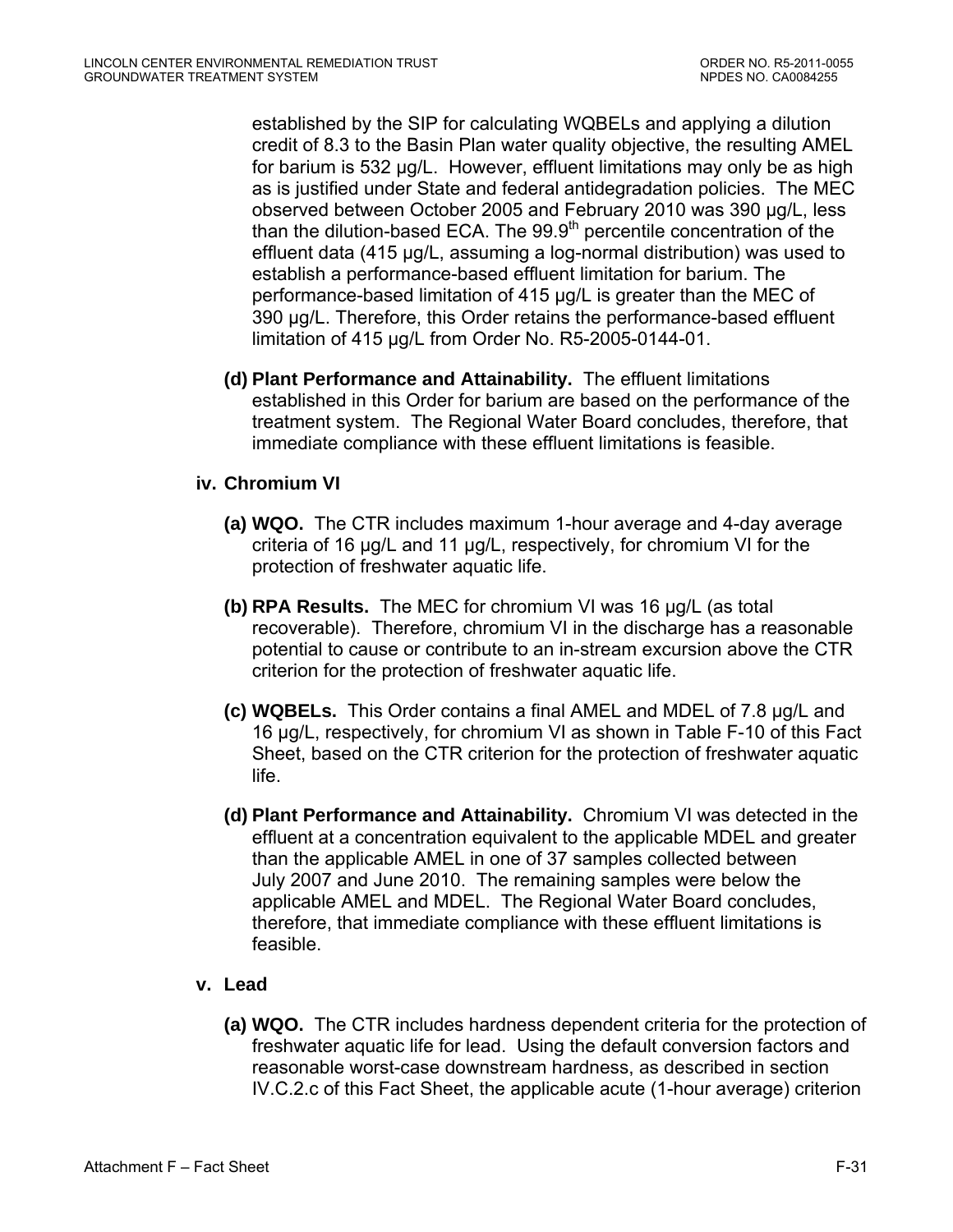is 345 µg/L and the applicable chronic (4-day average) criterion is 13 µg/L, as total recoverable.

- **(b) RPA Results.** Order No. R5-2005-0144-01 identified lead as a constituent of concern in the influent groundwater and established effluent limitations. Lead was detected twice out of 37 samples with an MEC of 1.5 µg/L (as total recoverable). Lead was not detected in the influent groundwater in 11 samples. Based on this information, the discharge does not have reasonable potential to cause or contribute to an exceedance of a water quality objective. However, the RPA procedures in Section 1.3 of the SIP allow the Regional Water Board to consider other information to determine if WQBELs are necessary to protect the beneficial uses of the receiving water. Because lead is a constituent of concern, the discharge has a reasonable potential to cause or contribute to an in-stream excursion above the CTR criterion for protection of aquatic life.
- **(c) WQBELs.** This Order contains a final AMEL and MDEL for lead as shown in Table F-10 of this Fact Sheet based on the CTR criterion for the protection of freshwater aquatic life.
- **(d) Plant Performance and Attainability.** The MEC for lead of 1.5 µg/L is less than the applicable effluent limitations. The Regional Water Board concludes, therefore, that immediate compliance with these effluent limitations is feasible.

## **vi. Mercury**

**(a) WQO.** The current NAWQC for protection of freshwater aquatic life, continuous concentration, for mercury is 0.77 µg/L (30-day average, chronic criteria). The CTR contains a human health criterion (based on a threshold dose level causing neurological effects in infants) of 0.050 µg/L for waters from which both water and aquatic organisms are consumed. Both values are controversial and subject to change. In 40 CFR Part 131, USEPA acknowledges that the human health criteria may not be protective of some aquatic or endangered species and that "…*more stringent mercury limits may be determined and implemented through use of the State's narrative criterion.*" In the CTR, USEPA reserved the mercury criteria for freshwater and aquatic life and may adopt new criteria at a later date.

The eastern portion of the Sacramento-San Joaquin Delta and the Deep Water Ship Channel have been listed as impaired water bodies pursuant to CWA section 303(d) because of mercury. The Central Valley Water Board adopted Resolution No. R5-2010-0043, *Amendments to the Water Quality Control Plan for the Sacramento River and San Joaquin River Basins for the Control of Methylmercury and Total Mercury in the Sacramento-San Joaquin River Delta Estuary*, on 22 April 2010. The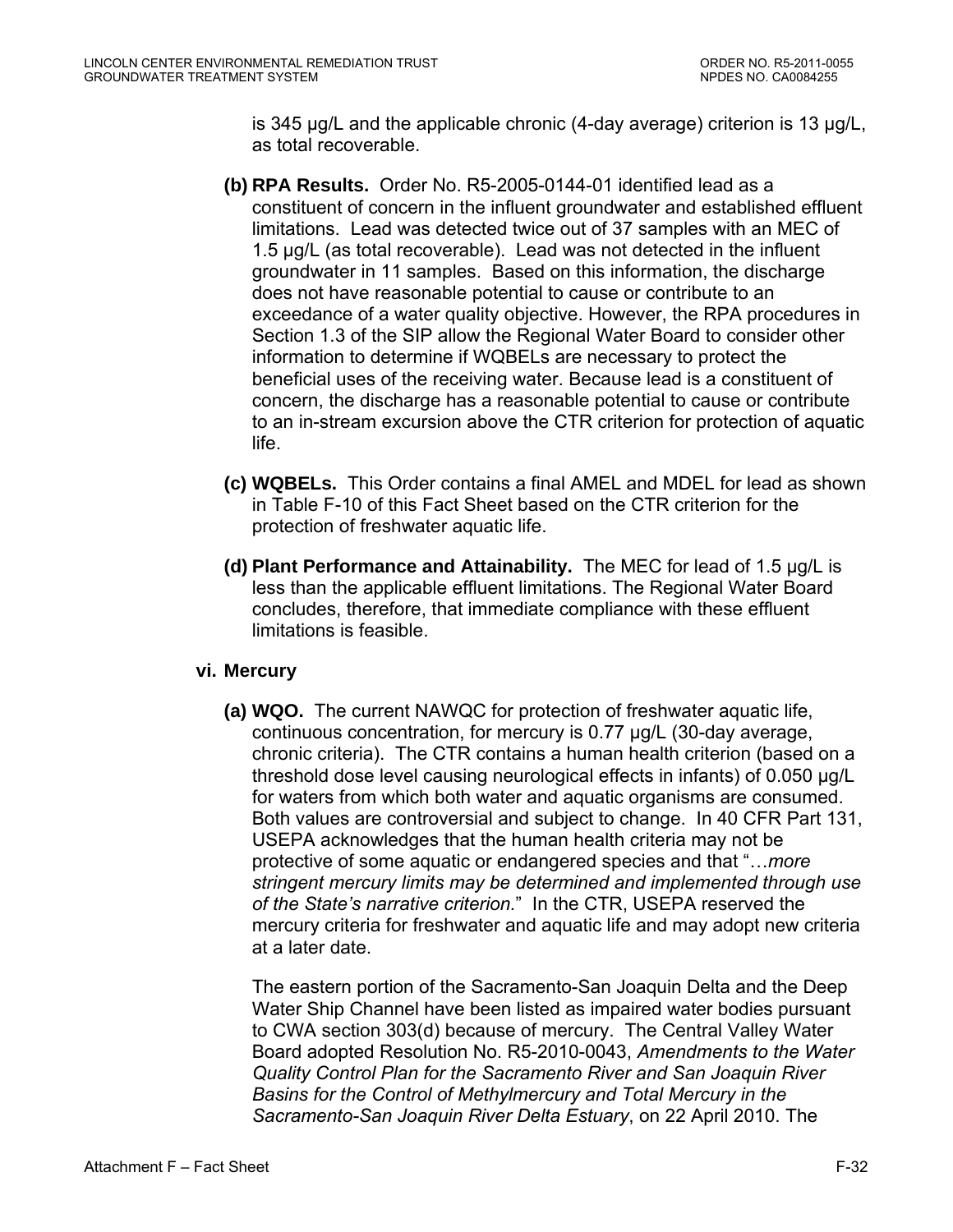TMDL has not yet been approved by the State Water Board, the Office of Administrative Law (OAL), or USEPA. Upon approval, the Discharger will be subject to the TMDL.

- **(b) RPA Results.** The maximum observed effluent mercury concentration was 0.0011 µg/L. Mercury bioaccumulates in fish tissue and, therefore, the discharge of mercury to the receiving water may contribute to exceedances of the narrative toxicity objective and impact beneficial uses.
- **(c) WQBELs.** Order No. R5-2005-0144-01 established concentration-based effluent limitations for mercury based on the CTR criterion for protection of human health. Although monitoring data indicates that the discharge has not exceeded the CTR criterion, the existing effluent limitations based on the CTR human health criterion for mercury must be retained because the Sacramento-San Joaquin Delta is not in attainment with water quality objectives.

In addition to the concentration-based effluent limitations, this Order contains a performance-based mass effluent limitation of 0.0014 lbs/year for mercury for the effluent discharged to the receiving water. This limitation is based on maintaining the mercury loading at the current level until the TMDL for methylmercury and total mercury in the Sacramento-San Joaquin Delta is approved. The mass limitation was derived using the maximum observed effluent mercury concentration and the design average daily flow rate of the current treatment plant (0.43 MGD):

Effluent concentration (mg/L)  $*$  Design average daily flow rate  $*$  8.34 (conversion factor)  $*$ 365 days = lbs/year

In addition to approval of the TMDL, if USEPA develops new water quality standards for mercury, this permit may be reopened and the effluent limitations adjusted.

**(d) Plant Performance and Attainability.** The MEC of 0.0011 µg/L is below the applicable concentration-based effluent limitations. The mass limitation for mercury is based on the performance of the treatment system. The Regional Water Board concludes, therefore, that immediate compliance with these effluent limitations is feasible.

## **vii. pH**

- **(a) WQO.** The Basin Plan includes a water quality objective for surface waters (except for Goose Lake) that the *"…pH shall not be depressed below 6.5 nor raised above 8.5.*"
- **(b) RPA Results.** The discharge of treated groundwater has a reasonable potential to cause or contribute to an excursion above the Basin Plan's numeric objectives for pH.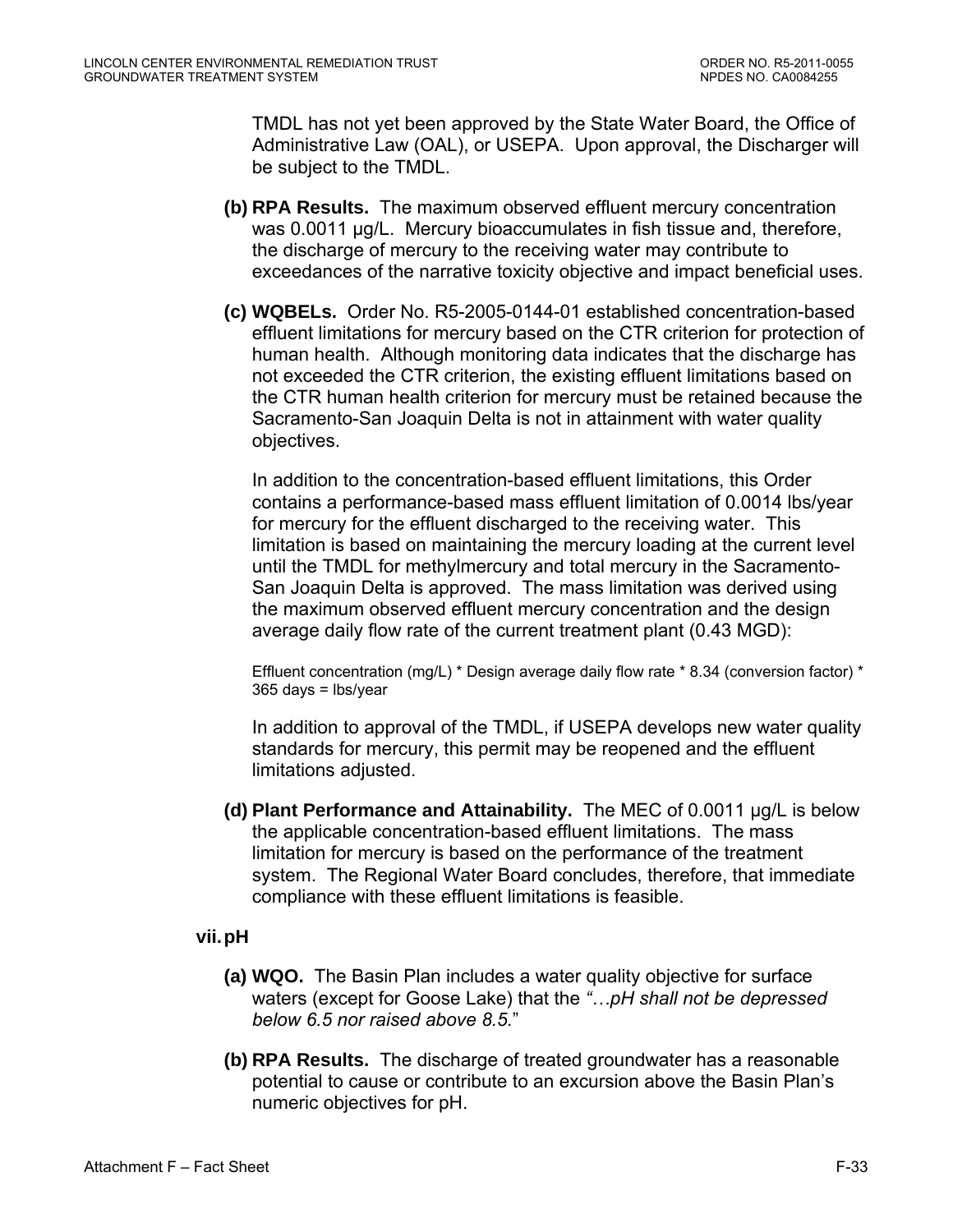- **(c) WQBELs.** Effluent limitations for pH of 6.5 as an instantaneous minimum and 8.5 as an instantaneous maximum are included in this Order based on protection of the Basin Plan objectives for pH.
- **(d) Plant Performance and Attainability.** The pH of the effluent ranged from 7.79 to 8.5. The Regional Water Board concludes, therefore, that immediate compliance with this effluent limitation is feasible.

#### **viii. Salinity**

**(a) WQO.** The Basin Plan contains a chemical constituent objective that incorporates state MCLs, contains a narrative objective, and contains numeric water quality objectives for electrical conductivity, total dissolved solids, sulfate, and chloride.

| <b>Parameter</b> | Agricultural WQ Goal <sup>1</sup> | Secondary MCL <sup>3</sup> | <b>Effluent</b> |                |  |
|------------------|-----------------------------------|----------------------------|-----------------|----------------|--|
|                  |                                   |                            | Average         | <b>Maximum</b> |  |
| $EC$ (µmhos/cm)  | $V$ aries <sup>2</sup>            | 900, 1600, 2200            | 795             | 910            |  |
| TDS (mg/L)       | Varies                            | 500, 1000, 1500            | 503             | 640            |  |
| Sulfate (mg/L)   | Varies                            | 250, 500, 600              | 66              | 92.1           |  |
| Chloride (mg/L)  | Varies                            | 250, 500, 600              | 50              | 56.1           |  |

**Table F-8. Salinity Water Quality Criteria/Objectives** 

**1** Agricultural water quality goals based on *Water Quality for Agriculture*, Food and Agriculture Organization of the United Nations—Irrigation and Drainage Paper No. 29, Rev. 1 (R.S. Ayers and D.W. Westcot, Rome,

1985)<br><sup>2</sup> The EC level in irrigation water that harms crop production depends on the crop type, soil type, irrigation methods, rainfall, and other factors. An EC level of 700 umhos/cm is generally considered to present no risk of salinity impacts to crops. However, many crops are grown successfully with higher salinities.<br><sup>3</sup> The secondary MCLs are stated as a recommended level, upper level, and a short-term maximum level.

- **(1) Chloride.** The secondary MCL for chloride is 250 mg/L, as a recommended level, 500 mg/L as an upper level, and 600 mg/L as a short-term maximum. The recommended agricultural water quality goal for chloride, that would apply the narrative chemical constituent objective, is 106 mg/L as a long-term average based on Water Quality for Agriculture, Food and Agriculture Organization of the United Nations—Irrigation and Drainage Paper No. 29, Rev. 1 (R.S. Ayers and D.W. Westcot, Rome, 1985). The 106 mg/L water quality goal is intended to protect against adverse effects on sensitive crops when irrigated via sprinklers.
- **(2) Electrical Conductivity.** The secondary MCL for EC is 900 µmhos/cm as a recommended level, 1600 µmhos/cm as an upper level, and 2200 µmhos/cm as a short-term maximum. The agricultural water quality goal, that would apply the narrative chemical constituents objective, is 700 µmhos/cm as a long-term average based on Water Quality for Agriculture, Food and Agriculture Organization of the United Nations—Irrigation and Drainage Paper No. 29, Rev. 1 (R.S. Ayers and D.W. Westcot, Rome, 1985). The 700 µmhos/cm agricultural water quality goal is intended to prevent reduction in crop yield, i.e. a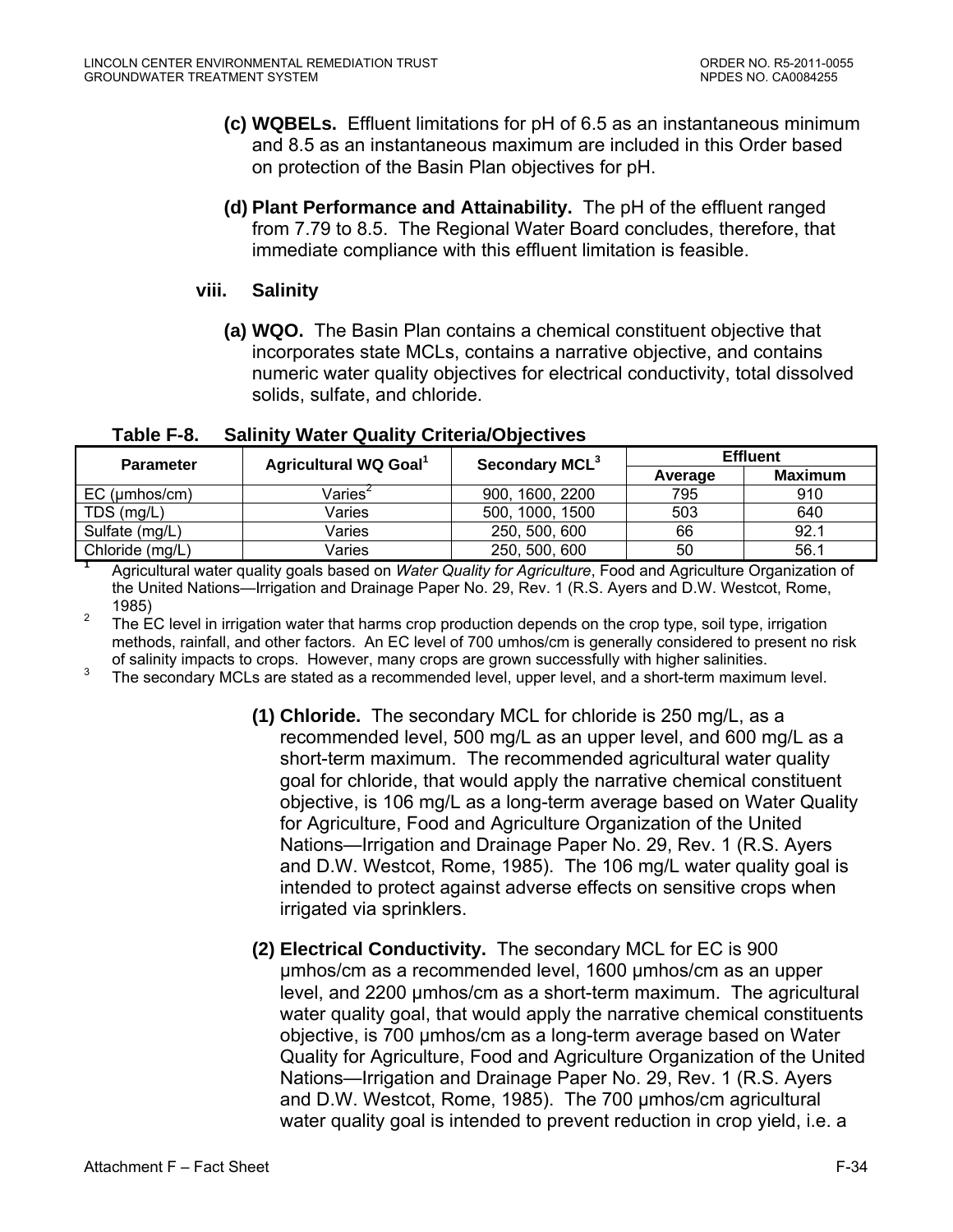restriction on use of water, for salt-sensitive crops, such as beans, carrots, turnips, and strawberries. These crops are either currently grown in the area or may be grown in the future. Most other crops can tolerate higher EC concentrations without harm, however, as the salinity of the irrigation water increases, more crops are potentially harmed by the EC, or extra measures must be taken by the farmer to minimize or eliminate any harmful impacts.

The Bay-Delta Plan establishes water quality objectives for electrical conductivity at certain compliance points within the Sacramento-San Joaquin Delta. The compliance points nearest the Facility are at the San Joaquin River at Brandt Bridge (approximately 12 miles upstream of the confluence with Fourteen Mile Slough) and the San Joaquin River at Prisoner's Point (approximately 10 miles downstream of the confluence with Fourteen Mile Slough).

Order No. R5-2005-0144-01 required the Discharger to conduct a sitespecific salinity study assessing ambient receiving water flows and associated salinity levels and the impact of the discharge on local soil salinity, background water quality, and irrigation and municipal supply users downstream of the discharge. The Discharger submitted the *Site-Specific Salinity Study Report, Groundwater Extraction and Treatment System, Lincoln Center, Stockton, California* (LFR Inc.) on 23 September 2008. The report evaluated electrical conductivity concentrations in Fourteen Mile Slough downstream of the discharge and in the San Joaquin River upstream and downstream of the confluence with Fourteen Mile Slough, and made the following observations:

- Effluent electrical conductivity concentrations are consistently below the AMEL of 900 µmhos/cm in Order No. R5-2005-0144-01;
- Long-term average electrical conductivity levels in the effluent (748 µmhos/cm) are slightly lower than levels found to be protective of crops in a 1974 University of California, Davis study (750 µmhos/cm) and other studies (1,000 µmhos/cm), while exceeding the water quality goal for agriculture (700 µmhos/cm);
- Long-term average electrical conductivity levels in Fourteen Mile Slough at Monitoring Location RSW-002 are below the water quality goal for agriculture (700 µmhos/cm);
- Electrical conductivity levels in the effluent and Fourteen Mile Slough are not increasing over time;
- Comparison of the San Joaquin River upstream and downstream of the confluence with Fourteen Mile Slough indicate that water flows and associated electrical conductivity levels from Fourteen Mile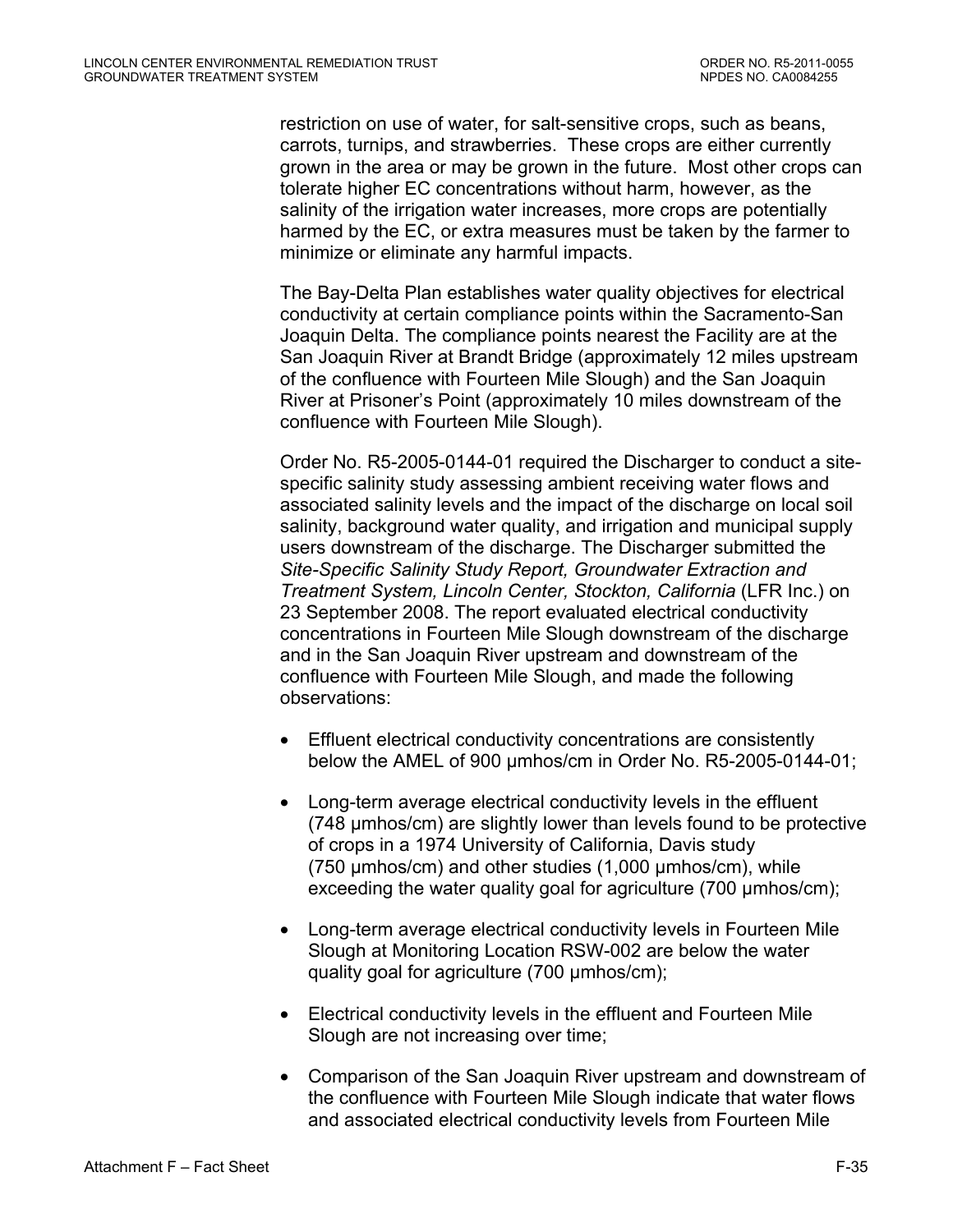Slough do not cause an increase in electrical conductivity levels in the San Joaquin River;

- The storm sewer to which the Facility discharges may have assimilative capacity for electrical conductivity, which may be due to geochemical reactions as the discharge travels through the 2 miles of concrete pipeline; and
- In general, the San Joaquin River near its confluence with Fourteen Mile Slough is of higher quality (i.e., has lower electrical conductivity levels) than the central and southern portions of the Sacramento-San Joaquin Delta where salinity levels routinely exceed 900 µmhos/cm.

The report concluded that the discharge does not appear to have a negative impact on the electrical conductivity levels in Fourteen Mile Slough or the San Joaquin River and that the AMEL of 900 µmhos/cm in Order No. R5-2005-0144-01 is protective of the agricultural supply and municipal and domestic supply beneficial uses.

Given the distance between the discharge to Fourteen Mile Slough and the compliance points in the San Joaquin River at Brandt Bridge or Prisoner's Point, and based on the results of the Discharger's study, the Regional Water Board finds that receiving water conditions in Fourteen Mile Slough in the vicinity of the discharge are not similar to conditions in at the Bay-Delta Plan compliance points.

- **(3) Sulfate.** The secondary MCL for sulfate is 250 mg/L as a recommended level, 500 mg/L as an upper level, and 600 mg/L as a short-term maximum.
- **(4) Total Dissolved Solids.** The secondary MCL for TDS is 500 mg/L as a recommended level, 1000 mg/L as an upper level, and 1500 mg/L as a short-term maximum. The recommended agricultural water quality goal for TDS, that would apply the narrative chemical constituent objective, is 450 mg/L as a long-term average based on Water Quality for Agriculture, Food and Agriculture Organization of the United Nations—Irrigation and Drainage Paper No. 29, Rev. 1 (R.S. Ayers and D.W. Westcot, Rome, 1985). Water Quality for Agriculture evaluates the impacts of salinity levels on crop tolerance and yield reduction, and establishes water quality goals that are protective of the agricultural uses. The 450 mg/L water quality goal is intended to prevent reduction in crop yield, i.e. a restriction on use of water, for salt-sensitive crops. Only the most salt sensitive crops require irrigation water of 450 mg/L or less to prevent loss of yield. Most other crops can tolerate higher TDS concentrations without harm, however, as the salinity of the irrigation water increases, more crops are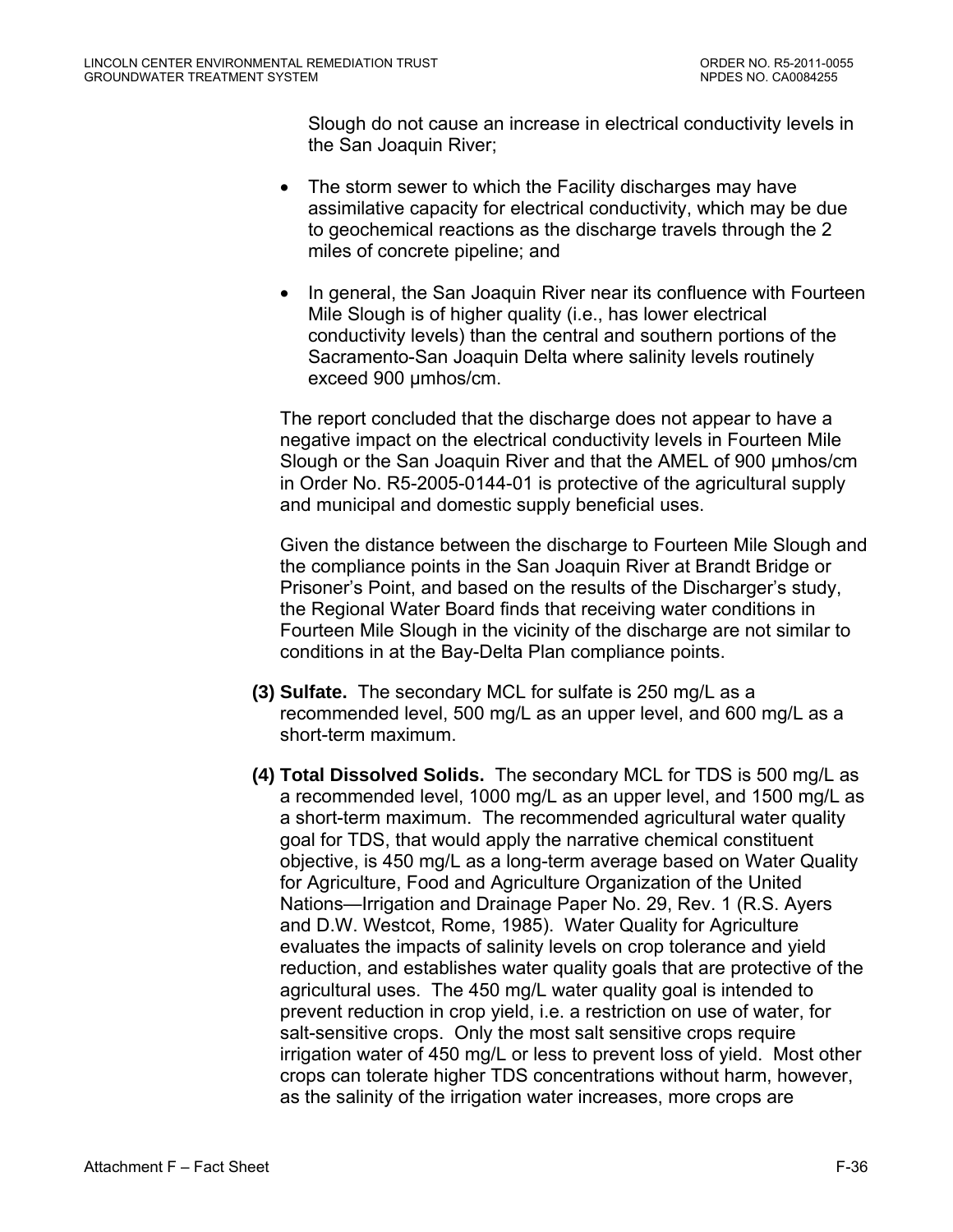potentially harmed by the TDS, or extra measures must be taken by the farmer to minimize or eliminate any harmful impacts.

#### **(b) RPA Results.**

- **(1) Chloride.** Chloride concentrations in the effluent ranged from 45 mg/L to 56.1 mg/L, with an average of 50 mg/L. These levels do not indicate reasonable potential to cause or contribute to an exceedance of the agricultural water quality goal for chloride. The downstream receiving water chloride concentration in Fourteen Mile Slough at Monitoring Location RSW-002 ranged from 40.5 mg/L to 55.6 mg/L, with an average of 47 mg/L.
- **(2) Electrical Conductivity.** Electrical conductivity concentrations in the effluent ranged from 725 µmhos/cm to 910 µmhos/cm, with an average of 795 µmhos/cm. These levels indicate reasonable potential to cause or contribute to an exceedance of the agricultural goal. The downstream receiving water electrical conductivity concentration in Fourteen Mile Slough ranged from 588 µmhos/cm to 833 µmhos/cm, with an average of 747 umhos/cm. As reported in the Discharger salinity study, the average background electrical conductivity concentration in the San Joaquin River upstream of the confluence with Fourteen Mile Slough at Rough and Ready Island was 449 umhos/cm.
- **(3) Sulfate.** Sulfate concentrations in the effluent ranged from 26.5 mg/L to 92.1 mg/L, with an average of 66 mg/L. These levels do not indicate reasonable potential to cause or contribute to an exceedance of the Secondary MCL. The downstream receiving water sulfate concentration in Fourteen Mile Slough at Monitoring Location RSW-002 ranged from 25.1 mg/L to 90.5 mg/L, with an average of 61 mg/L.
- **(4) Total Dissolved Solids.** The average TDS effluent concentration was 503 mg/L with concentrations ranging from 390 mg/L to 640 mg/L. These levels indicate reasonable potential to cause or contribute to an exceedance of the applicable agricultural water goal. The downstream receiving water TDS concentration in Fourteen Mile Slough at Monitoring Location RSW-002 ranged from 25.1 mg/L to 90.5 mg/L, with an average of 61 mg/L.
- **(c) WQBELs.** The Discharger's study demonstrated that an AMEL for electrical conductivity of 900 µmhos/cm is protective of the agricultural supply and municipal and domestic supply beneficial uses of Fourteen Mile Slough. Therefore, this Order retains the effluent limitation from Order No. R5-2005-0144-01. Electrical conductivity is an indicator parameter for salinity, including total dissolved solids. Establishing effluent limitations for electrical conductivity is expected to effectively limit the constituents that contribute to salinity, including total dissolved solids. Therefore, effluent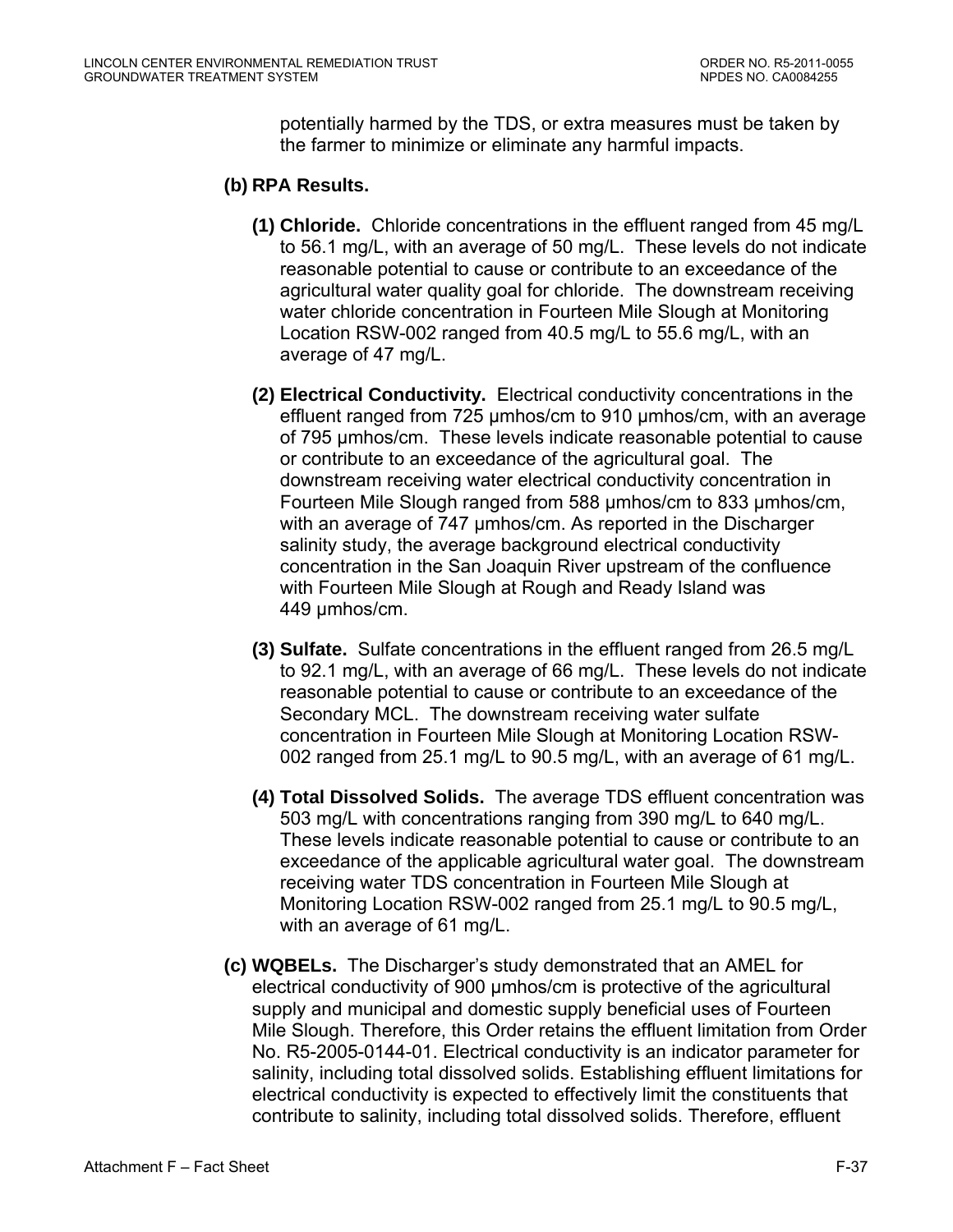limitations for total dissolved solids are not established in this Order. In order to ensure that the Discharger will continue to control the discharge of salinity, this Order includes a requirement to develop and implement a salinity evaluation and minimization plan.

**(d) Plant Performance and Attainability.** Monitoring data indicates that the discharge exceeded the AMEL of 900 µmhos/cm only once. The Regional Water Board concludes, therefore, that immediate compliance with this effluent limitation is feasible.

## **4. WQBEL Calculations**

- **a.** This Order includes WQBELs for ammonia, arsenic, barium, chromium VI, 1,2-dichloroethane (AMEL only), electrical conductivity, lead, mercury, and pH. The general methodology for calculating WQBELs based on the different criteria/objectives is described in subsections IV.C.4.b through e, below. See Attachment H for the WQBEL calculations.
- **b. Effluent Concentration Allowance.** For each water quality criterion/objective, the ECA is calculated using the following steady-state mass balance equation from Section 1.4 of the SIP:

*ECA = C + D(C – B) where C>B, and ECA = C where C≤B* 

where:

- ECA = effluent concentration allowance
- $D =$  dilution credit
- $C =$  the priority pollutant criterion/objective
- $B =$  the ambient background concentration.

According to the SIP, the ambient background concentration (B) in the equation above shall be the observed maximum with the exception that an ECA calculated from a priority pollutant criterion/objective that is intended to protect human health from carcinogenic effects shall use the arithmetic mean concentration of the ambient background samples. For ECAs based on MCLs, which implement the Basin Plan's chemical constituents objective and are applied as annual averages, an arithmetic mean is also used for B due to the long-term basis of the criteria.

- **c. Basin Plan Objectives and MCLs.** For WQBELs based on site-specific numeric Basin Plan objectives or MCLs, the effluent limitations are applied directly as the ECA as either an MDEL, AMEL, or average annual effluent limitations, depending on the averaging period of the objective.
- **d. Aquatic Toxicity Criteria.** WQBELs based on acute and chronic aquatic toxicity criteria are calculated in accordance with Section 1.4 of the SIP. The ECAs are converted to equivalent long-term averages (i.e.,  $LTA<sub>acute</sub>$  and  $LTA<sub>chronic</sub>$ ) using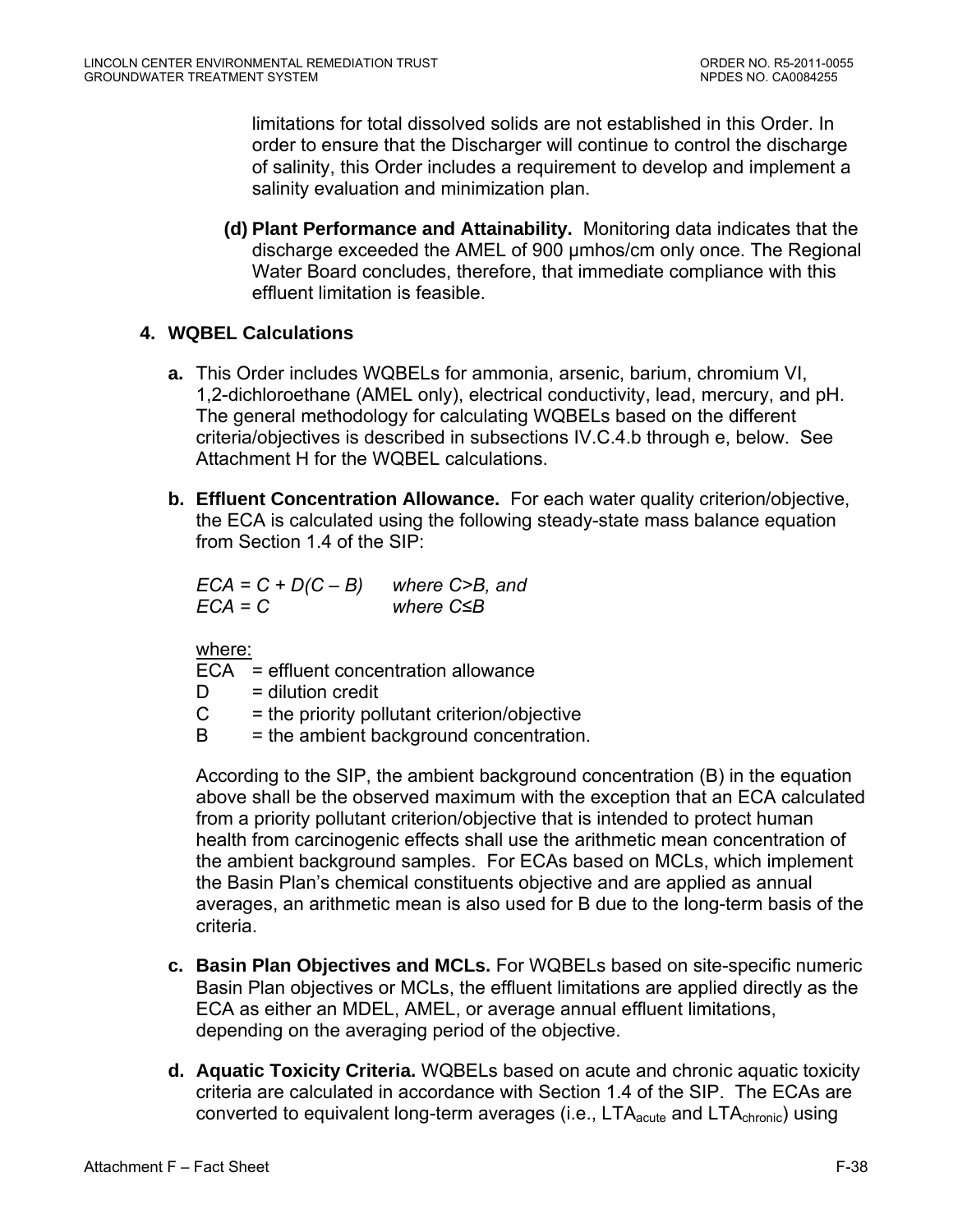statistical multipliers and the lowest LTA is used to calculate the AMEL and MDEL using additional statistical multipliers.

**e. Human Health Criteria.** WQBELs based on human health criteria, are also calculated in accordance with Section 1.4 of the SIP. The ECAs are set equal to the AMEL and a statistical multiplier was used to calculate the MDEL.

$$
AMEL = multAMEL [min(MAECAacute, MCECAchronic)]
$$
  
\n
$$
MDEL = multMDEL [min(MAECAacute, MCECAchronic)]
$$
  
\n
$$
MDELHH = \left(\frac{multMDEL}{multAMEL}\right) AMELHH
$$
  
\n
$$
LTAcontrol = \left(\frac{multMDEL}{multAMEL}\right) AMELHH
$$

where:

 $mult_{AMEL}$  = statistical multiplier converting minimum LTA to AMEL  $mult<sub>MDFI</sub>$  = statistical multiplier converting minimum LTA to MDEL  $M_A$  = statistical multiplier converting acute ECA to LTA<sub>acute</sub>  $M_C$  = statistical multiplier converting chronic ECA to LTA<sub>chronic</sub>

See section IV.D of this Fact Sheet for a summary of WQBELs contained in this Order.

## **5. Whole Effluent Toxicity (WET)**

For compliance with the Basin Plan's narrative toxicity objective, this Order requires the Discharger to conduct whole effluent toxicity testing for acute and chronic toxicity, as specified in the Monitoring and Reporting Program (Attachment E section V). This Order contains effluent limitations for acute toxicity and chronic toxicity. The Order also requires the Discharger to implement best management practices to investigate the causes of, and identify corrective actions to reduce or eliminate effluent toxicity.

**a. Acute Aquatic Toxicity.** The Basin Plan contains a narrative toxicity objective that states, "*All waters shall be maintained free of toxic substances in concentrations that produce detrimental physiological responses in human, plant, animal, or aquatic life.*" (Basin Plan at page III-8.00) The Basin Plan also states that, *"…effluent limits based upon acute biotoxicity tests of effluents will be prescribed where appropriate…*". USEPA Region 9 provided guidance for the development of acute toxicity effluent limitations in the absence of numeric water quality objectives for toxicity in its document titled "Guidance for NPDES Permit Issuance", dated February 1994. In section B.2. "Toxicity Requirements" (pgs. 14-15) it states that, "*In the absence of specific numeric water quality objectives for acute and chronic toxicity, the narrative criterion 'no toxics in toxic amounts' applies. Achievement of the narrative criterion, as applied herein, means that*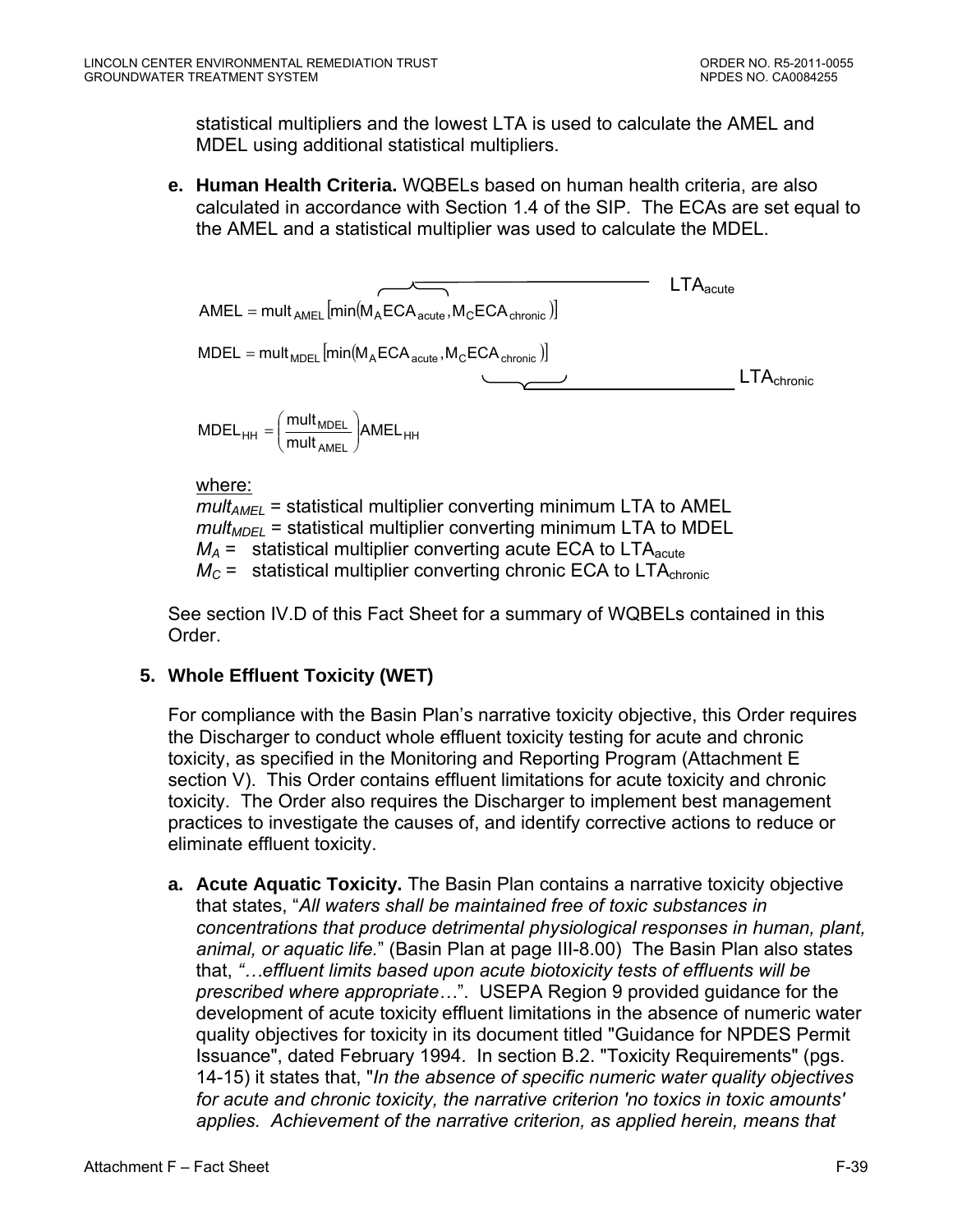*ambient waters shall not demonstrate for acute toxicity: 1) less than 90% survival, 50% of the time, based on the monthly median, or 2) less than 70% survival, 10% of the time, based on any monthly median. For chronic toxicity, ambient waters shall not demonstrate a test result of greater than 1 TUc.*"

The minimum observed acute toxicity result was 95 percent survival, based on annual testing. Consistent with Order No. R5-2005-0144-01, effluent limitations for acute toxicity have been included in this Order as follows:

**Acute Toxicity.** Survival of aquatic organisms in 96-hour bioassays of undiluted waste shall be no less than:

Minimum for any one bioassay------------------------------------- 70% Median for any three consecutive bioassays -------------------- 90%

**b. Chronic Aquatic Toxicity.** The Basin Plan contains a narrative toxicity objective that states, "*All waters shall be maintained free of toxic substances in concentrations that produce detrimental physiological responses in human, plant, animal, or aquatic life.*" (Basin Plan at page III-8.00.) The following table summarizes test results based on annual whole effluent chronic toxicity testing performed by the Discharger from July 2007 through June 2010.

| <b>Date</b>   | <b>Species</b>            | <b>Test Endpoint</b> | <b>Result (TUc)</b> |
|---------------|---------------------------|----------------------|---------------------|
| October 2007  | Pimephales promelas       | Survival             |                     |
| October 2007  | Pimephales promelas       | Growth               |                     |
| October 2007  | Ceriodaphnia dubia        | Survival             |                     |
| October 2007  | Ceriodaphnia dubia        | Reproduction         |                     |
| October 2007  | Selenastrum capricornutum | Growth               |                     |
| October 2008  | Pimephales promelas       | Survival             |                     |
| October 2008  | Pimephales promelas       | Growth               | 8                   |
| October 2008  | Ceriodaphnia dubia        | Survival             |                     |
| October 2008  | Ceriodaphnia dubia        | Reproduction         | 4                   |
| October 2008  | Selenastrum capricornutum | Growth               |                     |
| November 2009 | Pimephales promelas       | Survival             |                     |
| November 2009 | Pimephales promelas       | Growth               |                     |
| November 2009 | Ceriodaphnia dubia        | Survival             |                     |
| November 2009 | Ceriodaphnia dubia        | Reproduction         |                     |
| November 2009 | Selenastrum capricornutum | Growth               |                     |

**Table F-9. Summary of Chronic Whole Effluent Toxicity Results** 

For the October 2008 *Pimephales promelas* growth test, which demonstrated toxicity of 8 TUc, the 24 October 2008 laboratory report from Block Environmental Services (BES) identified an interrupted dose-response with a non-significant effect bracketed by significant effects. The report stated that the laboratory control water passed the growth test acceptability criteria, no procedural errors could be identified, within treatment variability was acceptable, and test sensitivity was below the maximum recommended criteria and within the laboratory's typical performance range. Therefore, the report concluded that results obtained from this response pattern are reliable and should be reported.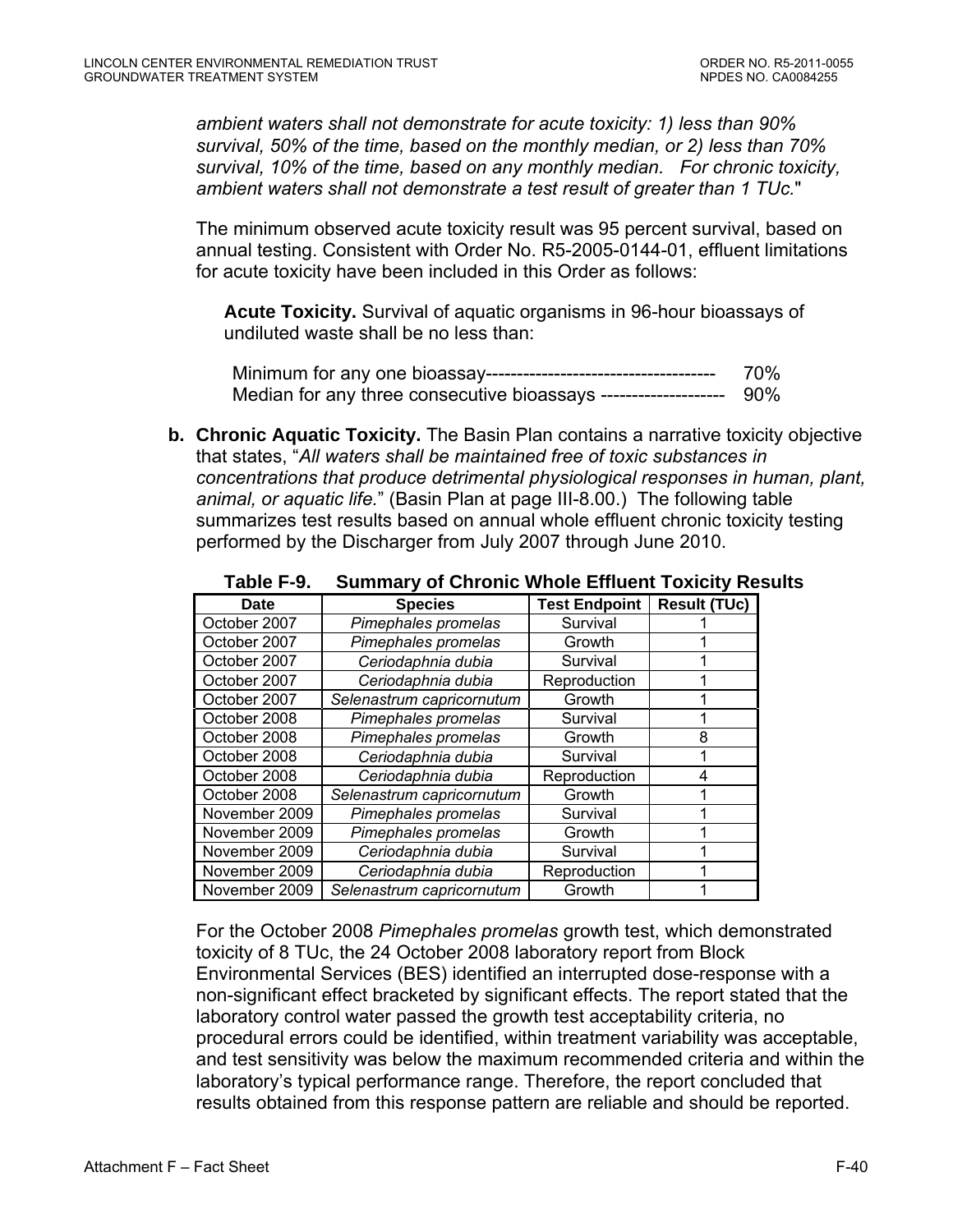<span id="page-93-0"></span>For the October 2008 *Ceriodaphnia dubia* reproduction test, which demonstrated toxicity of 4 TUc, the 24 October 2004 laboratory report from BES identified an interrupted concentration-response with a statistically significant effect at the 50 percent effluent concentration only. The report stated that the laboratory control water passed the reproductive test acceptability criteria, no procedural errors could be identified, within treatment variability was acceptable, and test sensitivity was below the maximum recommended criteria and within the laboratory's typical performance range. Therefore, the report concluded that the statistically significant result should be considered anomalous as it is not consistent with the concentration-response pattern produced by the higher test concentrations.

For the October 2008 chronic WET tests, the Discharger reported in the 30 January 2009 *NPDES Report for the Annual Period January 1 through December 31, 2008 Groundwater Extraction and Treatment System Lincoln Center, Stockton, California (WDR Order No. R5-2005-0144; NPDES Permit No. CA0084255*) (prepared by LFR Inc.) that the treatment system was extracting and treating groundwater in full-scale operation at the time of sampling, but did not note any potential causes for the observed toxicity results.

Based on chronic WET testing performed by the Discharger from July 2007 through June 2010, which demonstrated toxic effects to *Pimephales promelas* growth in October 2008, the discharge has reasonable potential to cause or contribute to an in-stream excursion above of the Basin Plan's narrative toxicity objective.

No dilution has been granted in this Order for the chronic condition. Chronic toxicity testing results exceeding 1 chronic toxicity unit (TUc) demonstrates that the discharge has a reasonable potential to cause or contribute to an exceedance of the Basin Plan's narrative toxicity objective. Therefore, this Order includes a narrative chronic toxicity effluent limitation.

Numeric chronic WET effluent limitations have not been included in this Order. The SIP contains implementation gaps regarding the appropriate form and implementation of chronic toxicity limits. This has resulted in the petitioning of a NPDES permit in the Los Angeles Region<sup>[1](#page-93-0)</sup> that contained numeric chronic toxicity effluent limitations. To address the petition, the State Water Board adopted WQO 2003-012 directing its staff to revise the toxicity control provisions in the SIP. The State Water Board states the following in WQO 2003-012, "*In reviewing this petition and receiving comments from numerous interested persons on the propriety of including numeric effluent limitations for chronic toxicity in NPDES permits for publicly-owned treatment works that discharge to inland waters, we have determined that this issue should be considered in a* 

 $\overline{a}$ 

<sup>1</sup> In the Matter of the Review of Own Motion of Waste Discharge Requirements Order Nos. R4-2002-0121 [NPDES No. CA0054011] and R4-2002-0123 [NPDES NO. CA0055119] and Time Schedule Order Nos. R4- 2002-0122 and R4-2002-0124 for Los Coyotes and Long Beach Wastewater Reclamation Plants Issued by the California Regional Water Quality Control Board, Los Angeles Region SWRCB/OCC FILES A-1496 and 1496(a).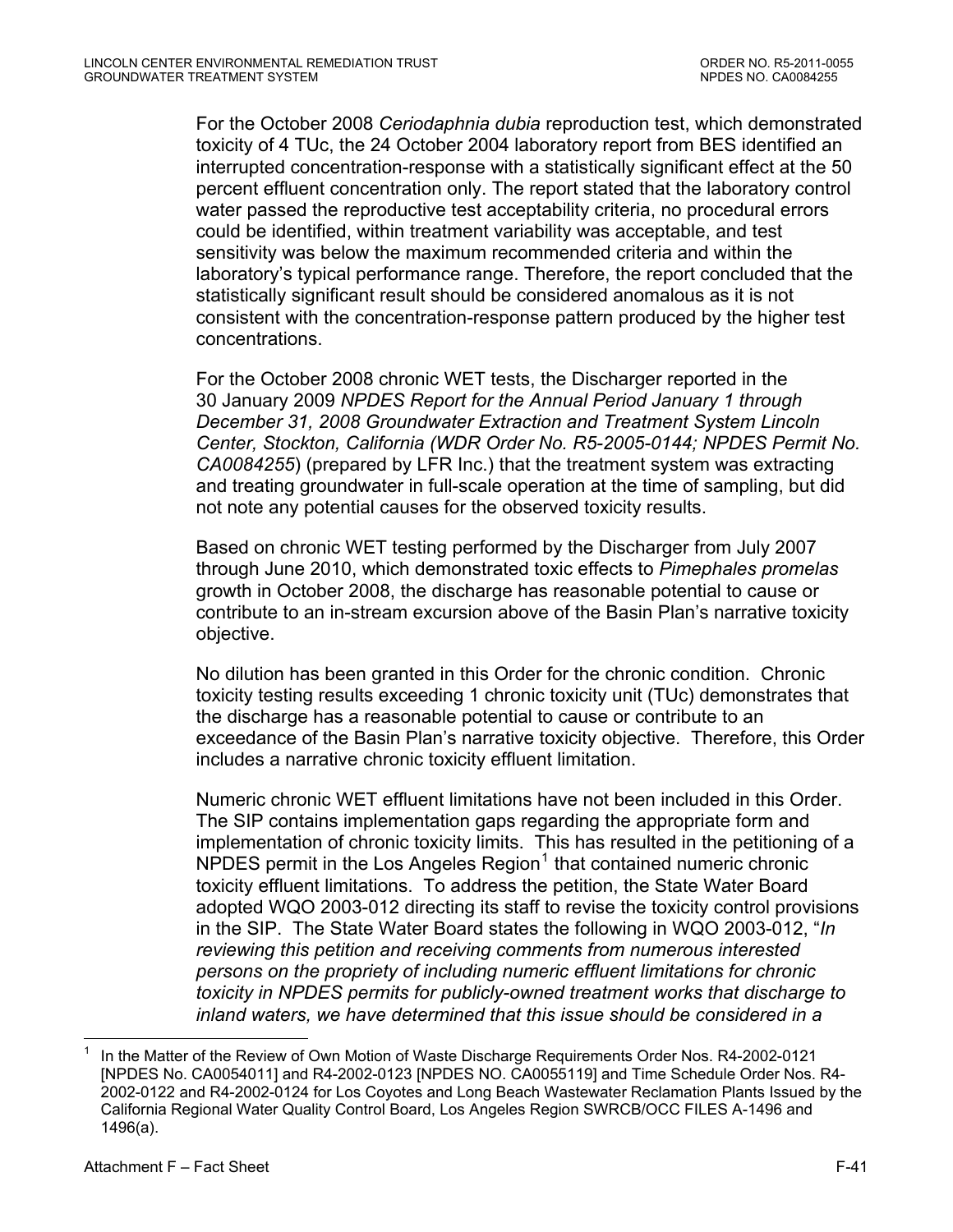*regulatory setting, in order to allow for full public discussion and deliberation. We intend to modify the SIP to specifically address the issue. We anticipate that review will occur within the next year. We therefore decline to make a determination here regarding the propriety of the final numeric effluent limitations for chronic toxicity contained in these permits."* The process to revise the SIP is currently underway. Proposed changes include clarifying the appropriate form of effluent toxicity limits in NPDES permits and general expansion and standardization of toxicity control implementation related to the NPDES permitting process. Since the toxicity control provisions in the SIP are under revision it is infeasible to develop numeric effluent limitations for chronic toxicity. Therefore, this Order requires that the Discharger meet best management practices for compliance with the Basin Plan's narrative toxicity objective, as allowed under 40 CFR 122.44(k).

To ensure compliance with the Basin Plan's narrative toxicity objective, the Discharger is required to conduct chronic WET testing, as specified in the Monitoring and Reporting Program (Attachment E section V). Furthermore, the Special Provision contained at VI.C.2.a. of this Order requires the Discharger to investigate the causes of, and identify and implement corrective actions to reduce or eliminate effluent toxicity. If the discharge demonstrates a pattern of toxicity exceeding the numeric toxicity monitoring trigger, the Discharger is required to initiate a Toxicity Reduction Evaluation (TRE) in accordance with an approved TRE workplan. The numeric toxicity monitoring trigger is not an effluent limitation; it is the toxicity threshold at which the Discharger is required to perform accelerated chronic toxicity monitoring, as well as, the threshold to initiate a TRE if a pattern of effluent toxicity has been demonstrated.

| <b>D. Final Effluent Limitations</b> |  |
|--------------------------------------|--|
|--------------------------------------|--|

|                                   |                   | <b>Effluent Limitations</b> |                                |                                        |                                        |                    |
|-----------------------------------|-------------------|-----------------------------|--------------------------------|----------------------------------------|----------------------------------------|--------------------|
| <b>Parameter</b>                  | <b>Units</b>      | Average<br><b>Monthly</b>   | <b>Maximum</b><br><b>Daily</b> | <b>Instantaneous</b><br><b>Minimum</b> | <b>Instantaneous</b><br><b>Maximum</b> | Basis <sup>1</sup> |
| Flow                              | <b>MGD</b>        |                             | 0.43                           |                                        |                                        | DC                 |
| <b>Conventional Pollutants</b>    |                   |                             |                                |                                        |                                        |                    |
| pH                                | standard<br>units |                             |                                | 6.5                                    | 8.5                                    | <b>BP</b>          |
| <b>Priority Pollutants</b>        |                   |                             |                                |                                        |                                        |                    |
| Arsenic, Total<br>Recoverable     | µg/L              |                             | 23                             |                                        |                                        | <b>PB</b>          |
| Chromium VI, Total<br>Recoverable | µg/L              | 7.8                         | 16                             |                                        |                                        | CTR.               |
| 1,2-Dichloroethane                | $\mu$ g/L         | 0.38                        |                                |                                        |                                        | CTR.               |
| Lead, Total<br>Recoverable        | $\mu$ g/L         | 11                          | 22                             | --                                     |                                        | <b>CTR</b>         |
| Mercury, Total<br>Recoverable     | µg/L              | 0.050                       | 0.10                           | --                                     |                                        | <b>CTR</b>         |
|                                   | lbs/day           | 0.00018                     | 0.00036                        | --                                     | --                                     |                    |
|                                   | lbs/year          | $0.0014^2$                  |                                |                                        |                                        | <b>PB</b>          |

**Table F-10. Summary of Final Effluent Limitations**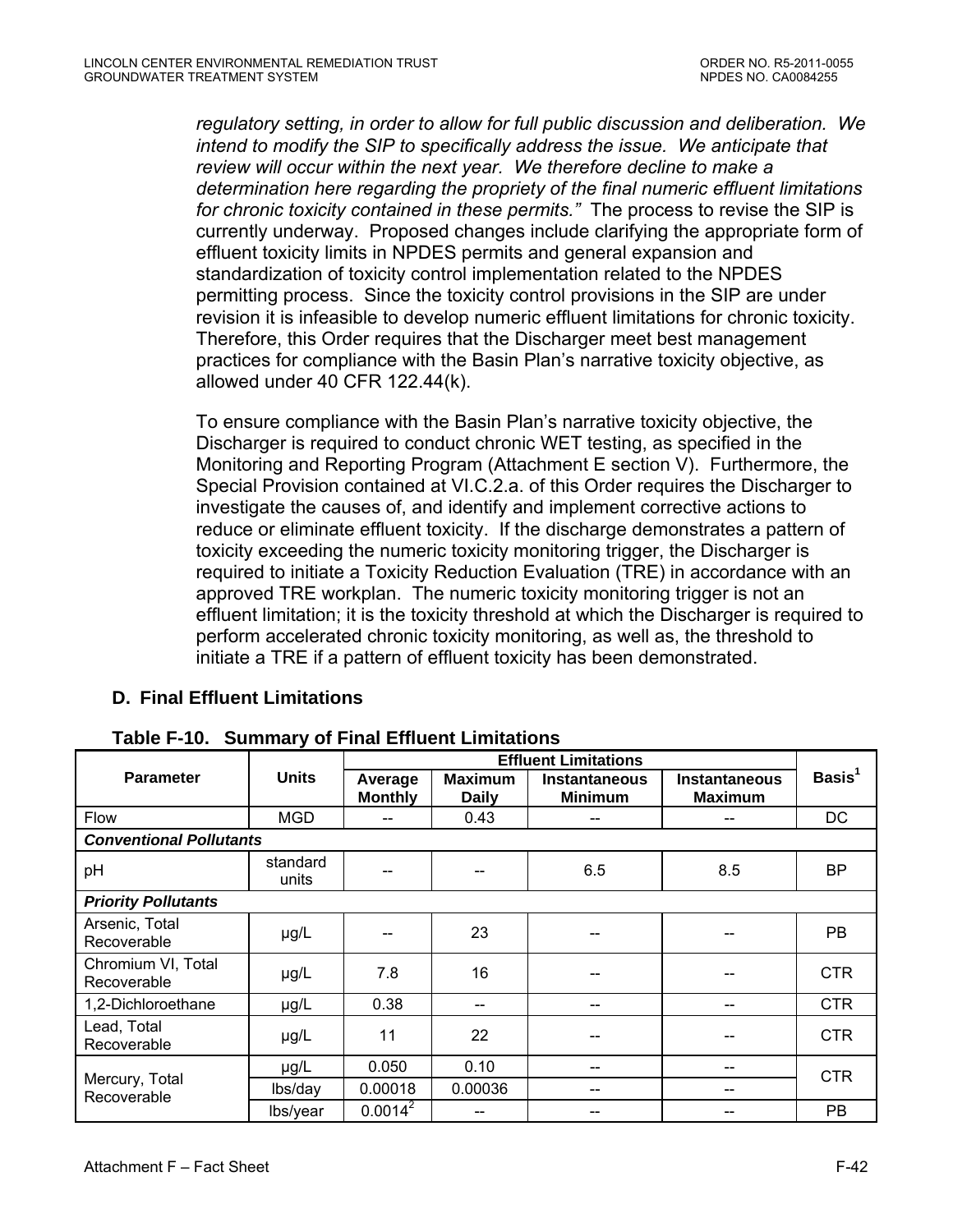|                                                            |              | <b>Effluent Limitations</b> |                                |                                        |                                        |              |
|------------------------------------------------------------|--------------|-----------------------------|--------------------------------|----------------------------------------|----------------------------------------|--------------|
| <b>Parameter</b>                                           | <b>Units</b> | Average<br><b>Monthly</b>   | <b>Maximum</b><br><b>Daily</b> | <b>Instantaneous</b><br><b>Minimum</b> | <b>Instantaneous</b><br><b>Maximum</b> | Basis $1$    |
| <b>Non-Conventional Pollutants</b>                         |              |                             |                                |                                        |                                        |              |
| Ammonia Nitrogen,                                          | mg/L         | 0.72                        | 2.1                            | --                                     |                                        | <b>NAWQC</b> |
| Total (as N)                                               | lbs/day      | 2.6                         | 7.5                            |                                        |                                        |              |
| Barium, Total<br>Recoverable                               | µg/L         |                             | 415                            |                                        |                                        | <b>PB</b>    |
| <b>Electrical Conductivity</b><br>$@$ 25 $°C$              | umhos/cm     | 900                         |                                |                                        |                                        | <b>MCL</b>   |
| <b>Total Petroleum</b><br>Hydrocarbons<br>(Gasoline Range) | µg/L         |                             | 50                             |                                        |                                        | ML           |
| Volatile Organic<br>Compounds $3$                          | µg/L         |                             | 0.5                            |                                        |                                        | <b>ML</b>    |

DC – Based on the design capacity of the Facility.

BP – Based on water quality objectives contained in the Basin Plan.

PB – Based on the performance of the treatment system.

ML - Based on the technical capability of the groundwater treatment system to dependably remove the groundwater contaminants to concentrations that are non-detectable by current analytical technology. CTR – Based on water quality criteria contained in the California Toxics Rule and applied as specified in the SIP.

NAWQC – Based on USEPA's National Ambient Water Quality Criteria for the protection of freshwater aquatic life.

 $\overline{2}$ The total annual mass discharge of total mercury shall not exceed 0.0014 lbs.

3 Includes all VOCs identified as constituents of concern in influent groundwater, including: benzene, 1,1 dichloroethylene, 1,2-dichloroethane, ethylbenzene, methyl tertiary butyl ether, tetrachloroethylene, toluene, trichloroethylene, cis-1,2-dichloroethylene, and xylenes. Note, average monthly water quality-based effluent limitations also apply to 1,2-dichloroethane.

#### **1. Mass-based Effluent Limitations**

40 CFR 122.45(f)(1) requires effluent limitations be expressed in terms of mass, with some exceptions, and 40 CFR 122.45(f)(2) allows pollutants that are limited in terms of mass to additionally be limited in terms of other units of measurement. This Order includes effluent limitations expressed in terms of mass and concentration. In addition, pursuant to the exceptions to mass limitations provided in 40 CFR 122.45(f)(1), some effluent limitations are not expressed in terms of mass, such as pH and temperature, and when the applicable standards are expressed in terms of concentration (e.g., CTR criteria and MCLs) and mass limitations are not necessary to protect the beneficial uses of the receiving water.

Mass-based effluent limitations have been established in this Order for ammonia because it is an oxygen-demanding substance. Mass-based effluent limitations have been established for mercury because it is a bioaccumulative pollutant and because the Sacramento – San Joaquin Delta is listed as impaired due to mercury. Mass-based effluent limitations were calculated based upon the permitted average daily effluent flow allowed in section IV.A.1.e of the Limitations and Discharge Requirements.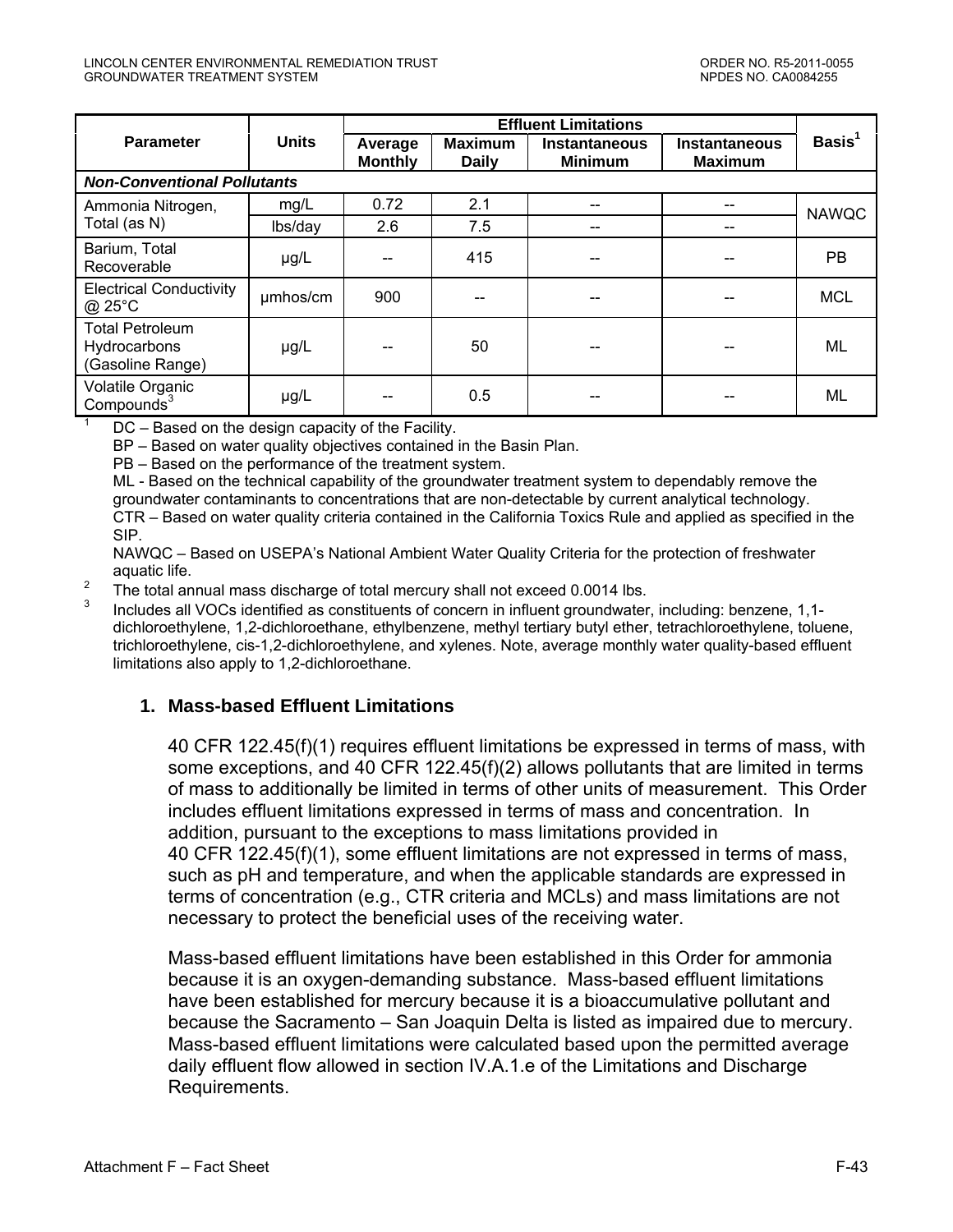Except for the pollutants listed above, mass-based effluent limitations are not included in this Order for pollutant parameters for which effluent limitations are based on water quality objectives and criteria that are concentration-based.

#### **2. Averaging Periods for Effluent Limitations**

40 CFR 122.45 (d) requires maximum daily and average monthly discharge limitations for all dischargers other than publicly owned treatment works unless impracticable.

Water quality objectives in the Basin Plan for pH are applied directly as instantaneous effluent limitations. Effluent limitations for arsenic and barium are performance-based, and are applied as MDELs. Final effluent limitations for VOCs and total petroleum hydrocarbons (gasoline range) are technology-based effluent limitations which have been established as MDELs based on the MLs in the SIP and/or current, commonly achieved reporting levels. These effluent limitations are more stringent than the applicable water quality-based AMELs and MDELs. Therefore, there are no AMELs for these constituents in this Order. For the remaining constituents, AMELs and MDELs have been established.

#### **3. Satisfaction of Anti-Backsliding Requirements**

The effluent limitations in this Order are at least as stringent as the effluent limitations in the existing Order, with the exception of effluent limitations for ammonia, copper, iron, lead, and manganese. The effluent limitations for these pollutants are less stringent than those in Order No. R5-2005-0144-01. Based on updated monitoring data that was not available at the time Order No. R5-2005-0144- 01 was issued, copper, iron, and manganese do not exhibit reasonable potential to cause or contribute to an exceedance of water quality objectives in the receiving water. The AMEL for ammonia is revised from 0.59 mg/L to 0.72 mg/L based on updated pH and temperature monitoring used to calculate the applicable water quality criteria and updated ammonia data used to calculate a new CV using SIP procedures. The effluent limitations for lead and copper are relaxed based on updated hardness data used to calculate the applicable water quality criteria. Relaxation and removal of the WQBELs in the previous permit is in accordance with CWA sections 303(d)(4) and 402(o), which allow for the removal of WQBELs for attainment waters where antidegradation requirements are satisfied. Removal of the WQBELs is consistent with the antidegradation provisions of 40 CFR 131.12 and State Water Board Resolution No. 68-16. Therefore, the modifications to these effluent limitations do not violate anti-backsliding requirements.

Order No. R5-2005-1044-01 established technology-based effluent limitations, as MDELs, for the sum of VOCs and the sum of benzene, ethylbenzene, toluene, and xylene (BETX), in addition to 30-day median effluent limitations for individual constituents based on BPJ. Effluent limitations for the individual VOCs and BETX have been revised to an MDEL for VOCs based on the current, commonly achieved reporting levels (i.e., non-detect levels). Therefore, this Order discontinues effluent limitations for the individual VOCs and the sum of BETX. The MDEL for VOCs,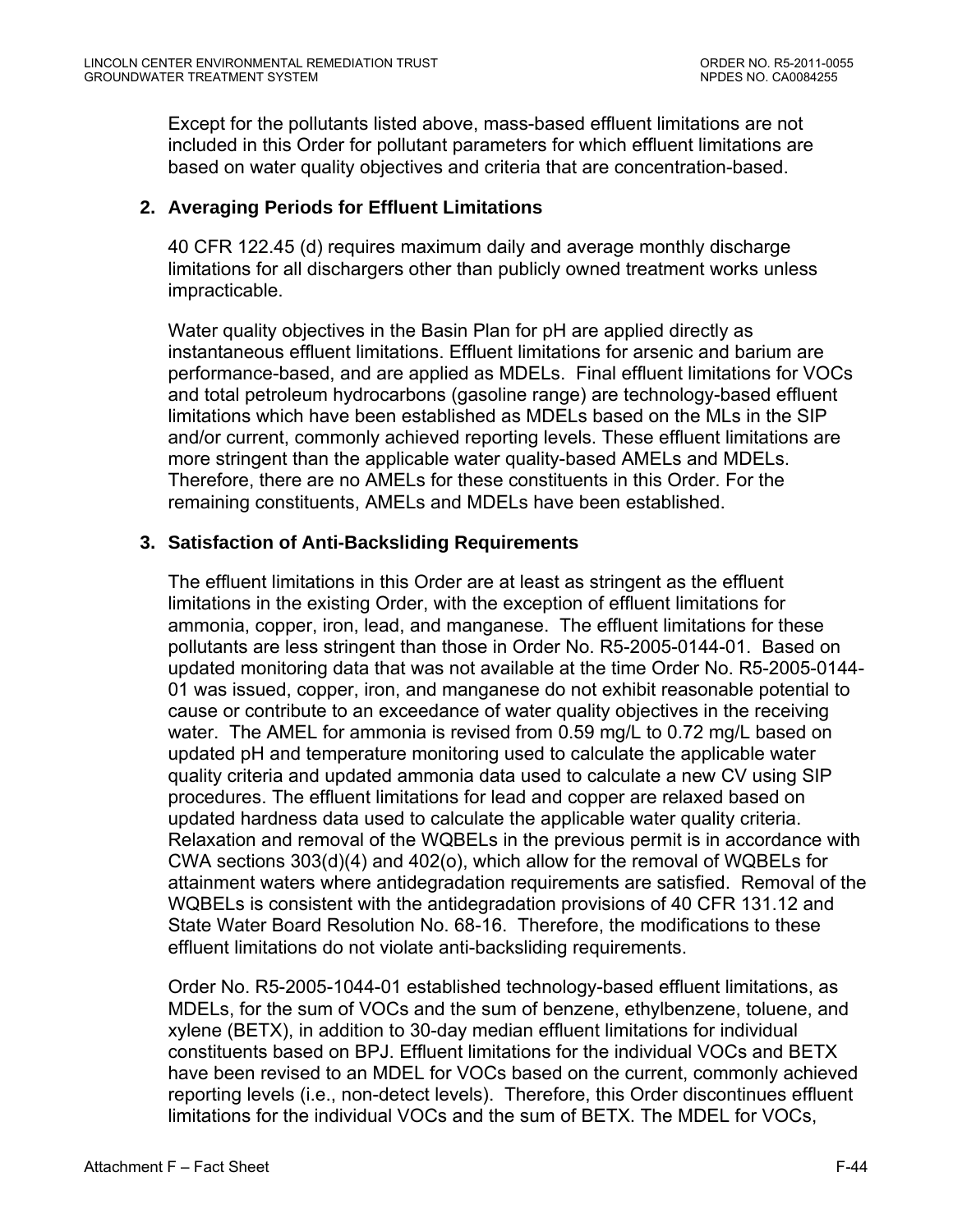which applies to each individual VOC that was identified as a constituent of concern in influent groundwater of 0.5 µg/L is more stringent than the MDEL for VOCs of 1.0 µg/L, which applied to the sum of concentrations of VOCs in a single sample. Therefore, the removal of effluent limitations for the sum of VOCs and the sum of BETX does not constitute backsliding.

Order No. R5-2005-0144-01 established an effluent limitation for methylene chloride based on the analytical capability at that time (as represented by the analytical method reporting level), which is equivalent to the lowest ML in the SIP. As discussed further in section IV.C.3.b.vi of this Fact Sheet, methylene chloride was detected, but not quantified, in the effluent in seven of 47 samples; however, based on a 24 August 2010 letter from Curtis & Tompkins, Ltd., the Discharger's contract laboratory, these unquantifiable detections are the result of laboratory contamination. Methylene chloride has not been detected in the influent groundwater since 1999; therefore, the Regional Water Board finds that methylene chloride is not a constituent of concern. 40 CFR 122.44(l)(1) allows relaxation of effluent limitations based on BPJ where no applicable ELGs apply if the circumstances upon which the previous permit was based have materially and substantially changed since the time the permit was issued and would constitute a cause for permit modification or revocation and reissuance under 40 CFR 122.62. The availability of monitoring data indicating that methylene chloride is not present in the influent groundwater represents a material and substantial change since the existing permit was issued that would constitute a cause for permit modification. Furthermore, methylene chloride is not expected to be present in the effluent since the groundwater treatment technology used at the Facility is capable of removing methylene chloride to concentrations that are non-detectable by current analytical technology. Therefore, this Order discontinues effluent limitations for methylene chloride.

Order No. R5-2005-0144-01 established final mass-based effluent limitations for ammonia, arsenic, barium, chromium VI, and lead. 40 CFR 122.45(f)(1)(ii) states that mass limitations are not required when applicable standards and limitations are expressed in terms of other units of measurement. The numerical effluent limitations for ammonia, arsenic, barium, chromium VI, and lead established in this Order are based on water quality standards and objectives, which are expressed in terms of concentration. Pursuant to 40 CFR 122.25(f)(1)(ii), expressing the effluent limitations in terms of concentration is in accordance with federal regulations. Compliance with the concentration-based limits will ensure that significantly less mass of the pollutants is discharged to the receiving water. Discontinuing mass-based effluent limitations for these parameters is consistent with the antidegradation provisions of 40 CFR 131.12 and State Water Board Resolution 68-16. Any impact on existing water quality will be insignificant. Therefore, relaxation of effluent limitations is allowed under CWA section 303(d)(4).

## **4. Satisfaction of Antidegradation Policy**

This Order does not allow for an increase in flow or mass of pollutants to the receiving water. Therefore, a complete antidegradation analysis is not necessary. The Order requires compliance with applicable federal technology-based standards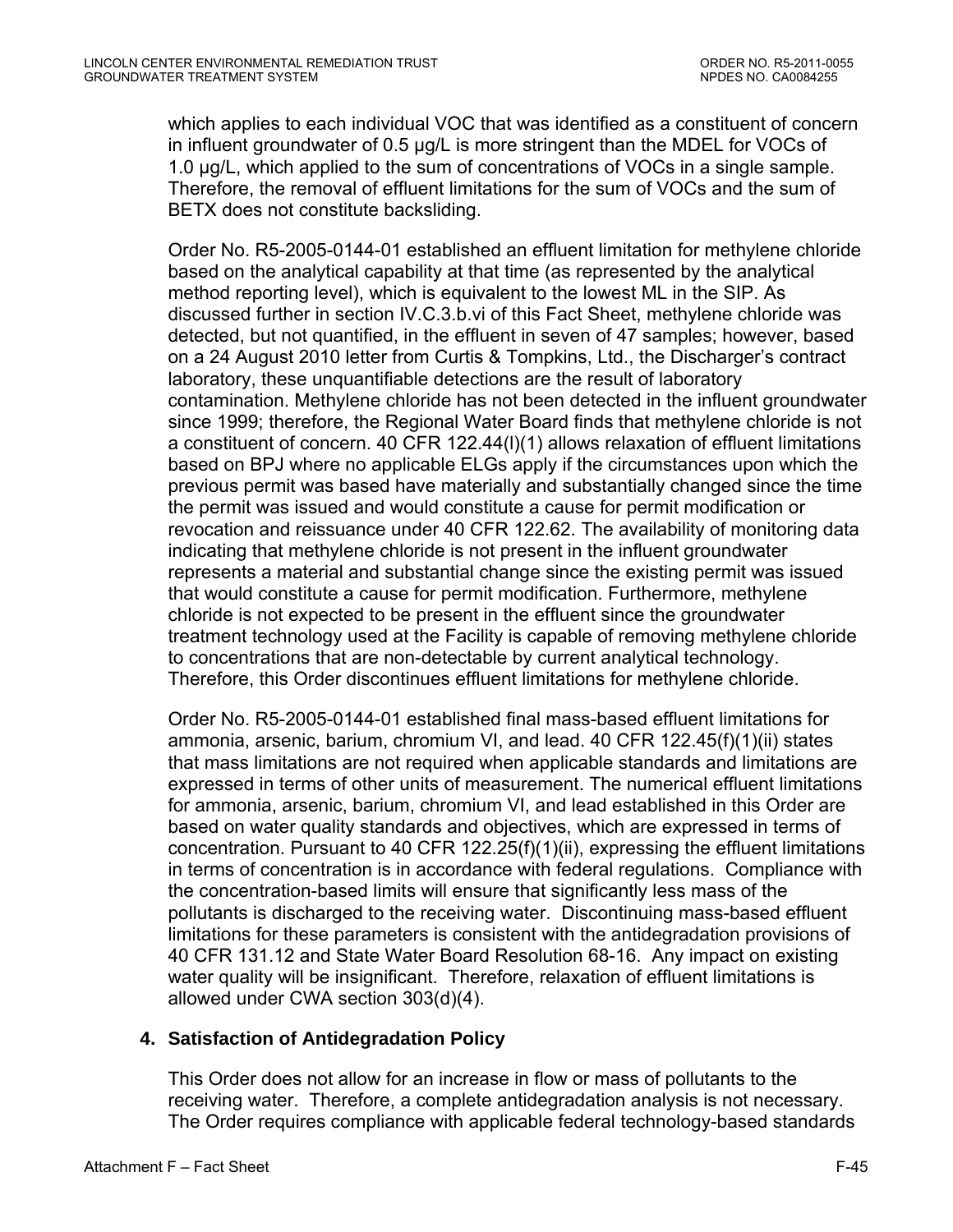and with WQBELs where the discharge could have the reasonable potential to cause or contribute to an exceedance of water quality standards. The permitted discharge is consistent with the antidegradation provisions of 40 CFR 131.12 and State Water Board Resolution No. 68-16. Compliance with these requirements will result in the use of best practicable treatment or control of the discharge. The impact on existing water quality will be insignificant.

#### **5. Stringency of Requirements for Individual Pollutants**

This Order contains both technology-based effluent limitations and WQBELs for individual pollutants. The technology-based effluent limitations consist of restrictions on total petroleum hydrocarbons (gasoline range) and VOCs. The WQBELs consist of restrictions on ammonia, arsenic, barium, chromium VI, 1,2-dichloroethane, electrical conductivity, lead, mercury and pH. This Order's technology-based pollutant restrictions implement the minimum, applicable federal technology-based requirements.

WQBELs have been scientifically derived to implement water quality objectives that protect beneficial uses. Both the beneficial uses and the water quality objectives have been approved pursuant to federal law and are the applicable federal water quality standards. To the extent that toxic pollutant WQBELs were derived from the CTR, the CTR is the applicable standard pursuant to 40 CFR 131.38. The scientific procedures for calculating the individual WQBELs for priority pollutants are based on the CTR-SIP, which was approved by USEPA on 18 May 2000. All beneficial uses and water quality objectives contained in the Basin Plan were approved under state law and submitted to and approved by USEPA prior to 30 May 2000. Any water quality objectives and beneficial uses submitted to USEPA prior to 30 May 2000, but not approved by USEPA before that date, are nonetheless "applicable water quality standards for purposes of the CWA" pursuant to 40 CFR 131.21(c)(1). Collectively, this Order's restrictions on individual pollutants are no more stringent than required to implement the requirements of the CWA.

## **E. Interim Effluent Limitations – Not Applicable**

## **F. Land Discharge Specifications – Not Applicable**

## **G. Reclamation Specifications – Not Applicable**

## **V. RATIONALE FOR RECEIVING WATER LIMITATIONS**

Basin Plan water quality objectives to protect the beneficial uses of surface water and groundwater include numeric objectives and narrative objectives, including objectives for chemical constituents, toxicity, and tastes and odors. The toxicity objective requires that surface water and groundwater be maintained free of toxic substances in concentrations that produce detrimental physiological responses in humans, plants, animals, or aquatic life. The chemical constituent objective requires that surface water and groundwater shall not contain chemical constituents in concentrations that adversely affect any beneficial use or that exceed the maximum contaminant levels (MCLs) in Title 22, CCR. The tastes and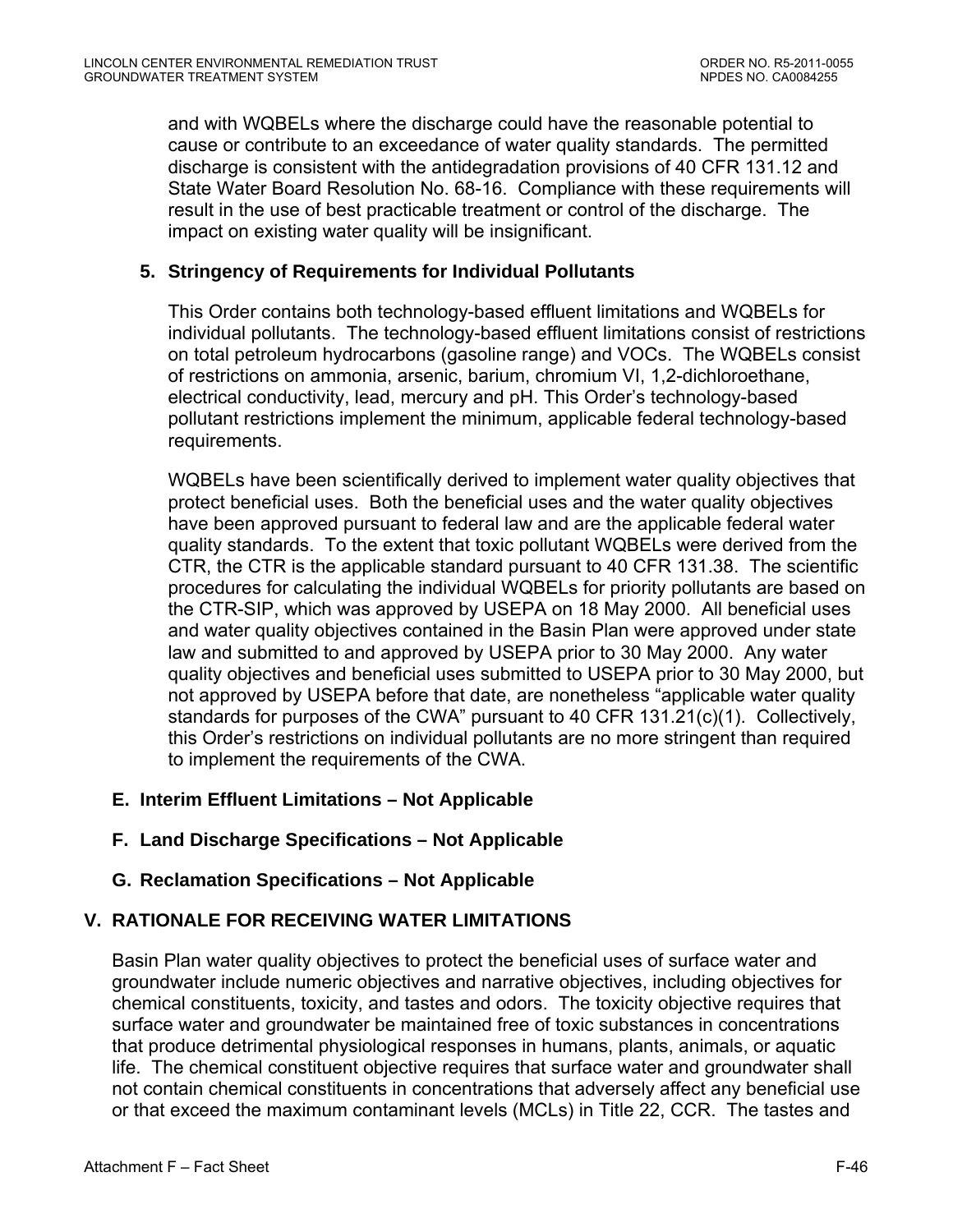odors objective states that surface water and groundwater shall not contain taste- or odorproducing substances in concentrations that cause nuisance or adversely affect beneficial uses. The Basin Plan requires the application of the most stringent objective necessary to ensure that surface water and groundwater do not contain chemical constituents, toxic substances, radionuclides, or taste and odor producing substances in concentrations that adversely affect domestic drinking water supply, agricultural supply, or any other beneficial use.

# **A. Surface Water**

- **1.** CWA section 303(a-c), requires states to adopt water quality standards, including criteria where they are necessary to protect beneficial uses. The Regional Water Board adopted water quality criteria as water quality objectives in the Basin Plan. The Basin Plan states that "[t]*he numerical and narrative water quality objectives define the least stringent standards that the Regional Water Board will apply to regional waters in order to protect the beneficial uses.*" The Basin Plan includes numeric and narrative water quality objectives for various beneficial uses and water bodies. This Order contains receiving surface water limitations based on the Basin Plan numerical and narrative water quality objectives for bacteria, biostimulatory substances, color, chemical constituents, dissolved oxygen, floating material, oil and grease, pH, pesticides, radioactivity, suspended sediment, settleable substances, suspended material, tastes and odors, temperature, toxicity, and turbidity.
	- **a. Dissolved Oxygen.** Order No. R5-2005-0144-01 established a receiving water limitation for dissolved oxygen requiring that the discharge not cause concentrations of dissolved oxygen to fall below 7.0 mg/L. However, the Basin Plan contains a water quality objective that specifies that, within the legal boundaries of the Sacramento-San Joaquin Delta, the dissolved oxygen concentration shall not be reduced below 5.0 mg/L. The minimum observed dissolved oxygen concentration in Fourteen Mile Slough downstream of the discharge was 7.0 mg/L, which indicates that the discharge is not causing the receiving water dissolved oxygen concentration to fall below applicable water quality objectives. Therefore, this Order revises the receiving water limitation to be consistent with the applicable water quality objective in the Basin Plan.
	- **b. pH.** Order No. R5-2005-0144-01 established a receiving water limitation for pH specifying that discharges from the Facility shall not cause the ambient pH to change by more than 0.5 units based on the water quality objective for pH in the Basin Plan. The Regional Water Board adopted Resolution No. R5-2007-0136 on 25 October 2007, amending the Basin Plan to delete the portion of the pH water quality objective that limits the change in pH to 0.5 units and the allowance of averaging periods for pH. The Basin Plan amendment has been approved by the State Water Board, the Office of Administrative Law, and USEPA. Consistent with the revised water quality objective in the Basin Plan, this Order does not require a receiving water limitation for pH change.

In Finding No. 14 of Resolution No. R5-2007-0136 the Regional Water Board found that the change in the pH receiving water objective is consistent with the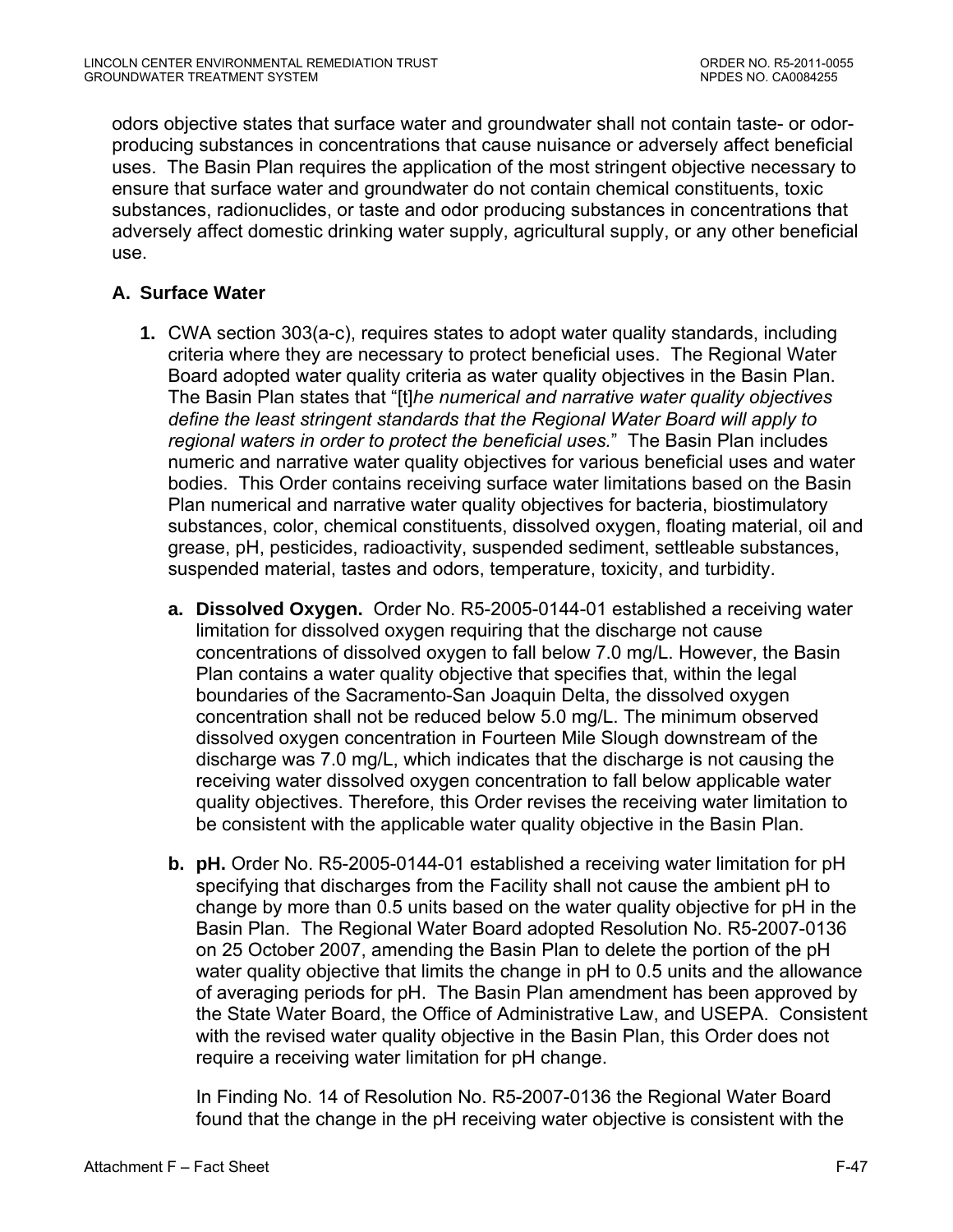State Water Board Resolution No. 68-16, in that the changes to water quality objectives (i) consider maximum benefit to the people of the state, (ii) will not unreasonably affect present and anticipated beneficial use of waters, and (iii) will not result in water quality less than that prescribed in policies, and is consistent with the federal Antidegradation Policy (40 CFR 131.12).

Ammonia is the only constituent in the discharge regulated by this Order directly related to pH. The fixed ammonia effluent limitations in this Order were developed to protect aquatic life under worse case pH conditions. Therefore the relaxation of the pH receiving water limitation will protect aquatic life and other beneficial uses and will not unreasonably affect present and anticipated beneficial uses nor result in water quality less than described in applicable policies. The relaxation of the receiving water limitation is not expected to cause other impacts on water quality. The Regional Water Board finds that the relaxation of the pH receiving water limitation is (i) to the maximum benefit to the people of the State, (ii) will not unreasonably affect present and anticipated beneficial use of waters, and (iii) will not result in water quality less than that prescribed in policies, and is consistent with the federal Antidegradation Policy (40 CFR 131.12).

The revised receiving water limitation for pH, which is based on the amendment to the Basin Plan's pH water quality objective, reflects current scientifically supported pH requirements for the protection of aquatic life and other beneficial uses. The revised receiving water limitation for pH is more consistent with the current USEPA recommended criteria and is fully protective of aquatic life and the other beneficial uses listed in the Basin Plan. Changes in pH when pH is maintained within the range of 6.5 to 8.5 are neither beneficial nor adverse and, therefore, are not considered to be degradation in water quality. Attempting to restrict pH changes to 0.5 pH units would incur substantial costs without demonstrable benefits to beneficial uses. Thus, any changes in pH that would occur under the revised pH limitation would not only be protective of beneficial uses, but also would be consistent with maximum benefit to people of the State. Therefore the proposed amendment will not violate antidegradation policies.

**c. Temperature.** This Order includes a receiving water limitation for temperature requiring that the natural temperature of the receiving water not be increased by more than 5°F, consistent with the water quality objective for temperature in the Basin Plan. The Regional Water Board generally determines compliance with this requirement based on the difference in temperature at the upstream and downstream receiving water monitoring locations. The Facility discharges to a storm drain that terminates at the head of Fourteen Mile Slough. Therefore, there is no physical upstream receiving water monitoring location and it is infeasible to collect upstream receiving water samples to determine compliance with this receiving water limitation. However, because the discharge from the Facility is composed of treated groundwater, the discharge is not expected to cause negative impacts on the beneficial uses in Fourteen Mile Slough. This Order requires downstream receiving water monitoring at RSW-002 for temperature to characterize the impacts of the discharge in Fourteen Mile Slough.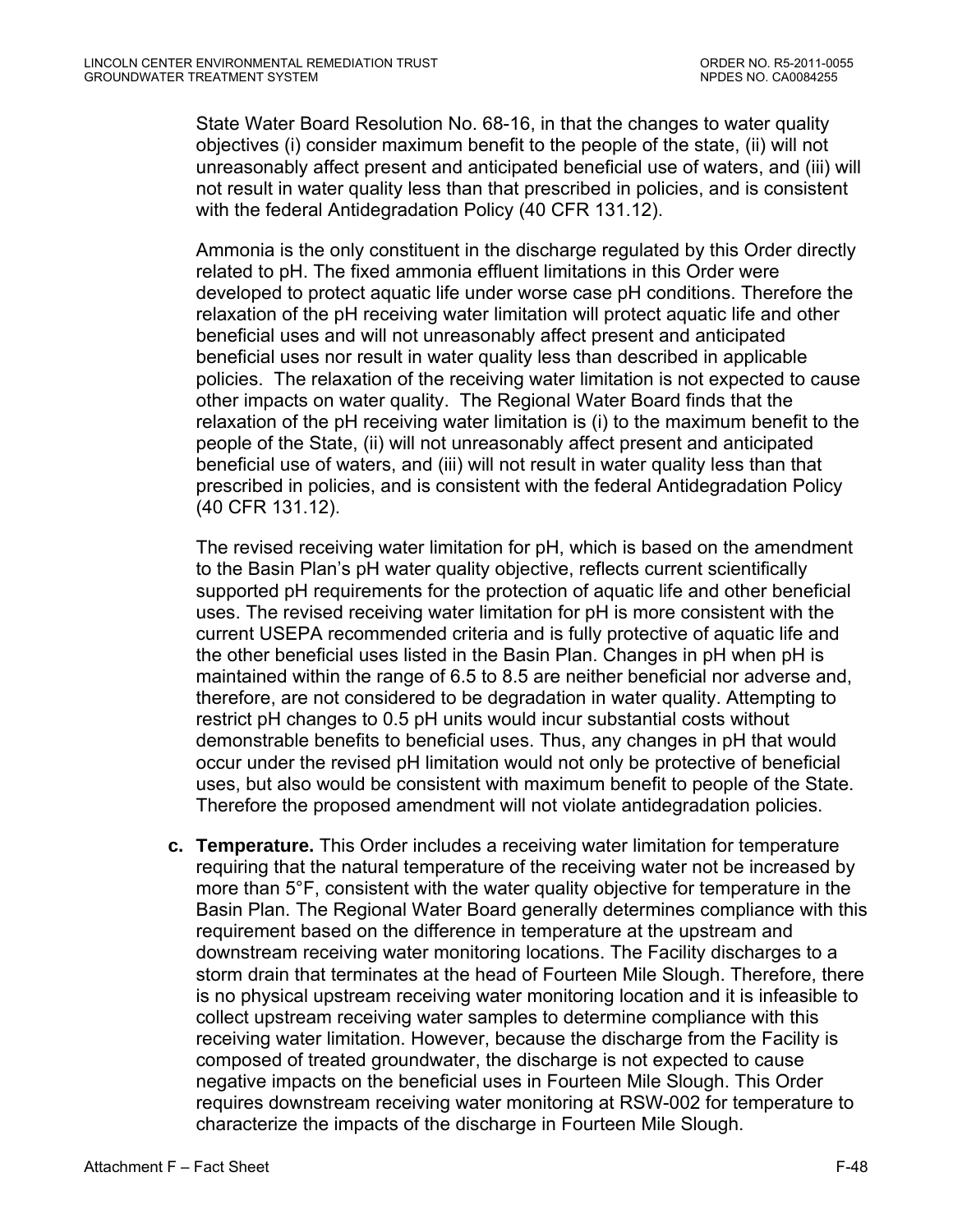**d. Turbidity.** Order No. R5-2005-0144-01 established a receiving water limitation for turbidity specifying that discharges from the Facility shall not cause the turbidity to increase more than 1 NTU where natural turbidity is between 0 and 5 NTU based on the water quality objective for turbidity in the Basin Plan. The Regional Water Board adopted Resolution No. R5-2007-0136 on 25 October 2007, amending the Basin Plan to limit turbidity to 2 NTU when the natural turbidity is less than 1 NTU. The Basin Plan amendment has been approved by the State Water Board, the Office of Administrative Law, and USEPA. Consistent with the revised water quality objective in the Basin Plan, this Order limits turbidity to 2 NTU when the natural turbidity is less than 1 NTU.

In Finding No. 14 of Resolution No. R5-2007-0136 the Regional Water Board found that the change in the turbidity receiving water objective is consistent with the State Water Board Resolution No. 68-16, in that the changes to water quality objectives (i) consider maximum benefit to the people of the state, (ii) will not unreasonably affect present and anticipated beneficial use of waters, and (iii) will not result in water quality less than that prescribed in policies, and is consistent with the federal Antidegradation Policy (40 CFR 131.12).

The relaxation of the turbidity receiving water limitation will protect aquatic life and other beneficial uses and will not unreasonably affect present and anticipated beneficial uses nor result in water quality less than described in applicable policies. The relaxation of the receiving water limitation is not expected to cause other impacts on water quality. The Regional Water Board finds that the relaxation of the turbidity receiving water limitation is (i) to the maximum benefit to the people of the State, (ii) will not unreasonably affect present and anticipated beneficial use of waters, and (iii) will not result in water quality less than that prescribed in policies, and is consistent with the federal Antidegradation Policy (40 CFR 131.12).

The revised receiving water limitation for turbidity, which is based on the amendment to the Basin Plan's turbidity water quality objective, reflects current scientifically supported turbidity requirements for the protection of aquatic life and other beneficial uses and, therefore, will be fully protective of aquatic life and the other beneficial uses listed in the Basin Plan. Changes in turbidity allowed by the revised receiving water limitation, when ambient turbidity is below 1 NTU, would not adversely affect beneficial uses and would maintain water quality at a level higher than necessary to protect beneficial uses. Restricting low-level turbidity changes further may require costly upgrades, which would not provide any additional protection of beneficial uses. Thus, any changes in turbidity that would occur under the amended turbidity receiving water limitation would not only be protective of beneficial uses, but also would be consistent with maximum benefit to people of the State. Therefore, the relaxed receiving water limitations for turbidity will not violate antidegradation policies.

The Regional Water Board generally determines compliance with this requirement based on the observed turbidity at the upstream and downstream receiving water monitoring locations. The Facility discharges to a storm drain that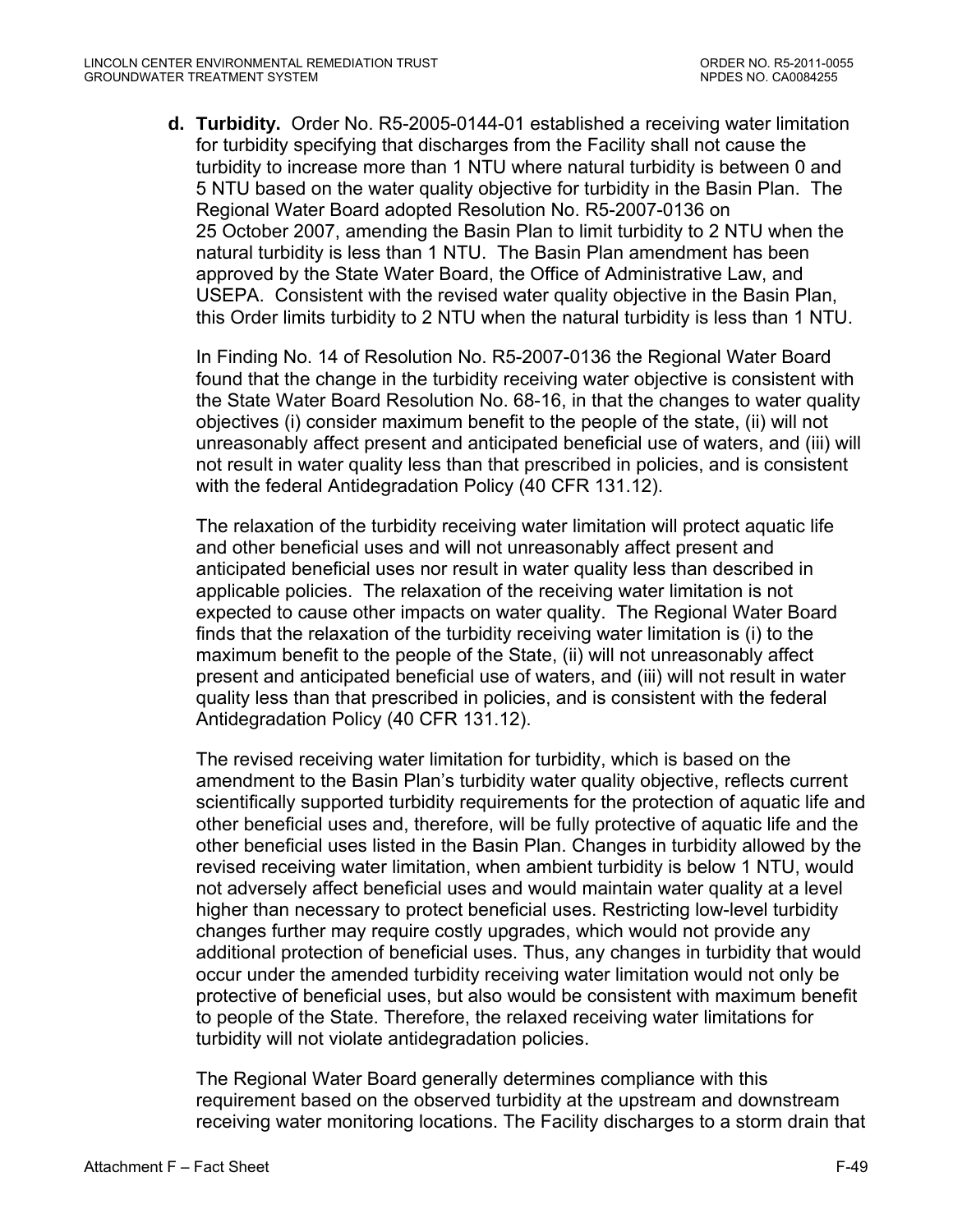terminates at the head of Fourteen Mile Slough. Therefore, there is no physical upstream receiving water monitoring location and it is infeasible to collect upstream receiving water samples to determine compliance with this receiving water limitation. However, because the discharge from the Facility is composed of treated groundwater, the discharge is not expected to cause negative impacts on the beneficial uses in Fourteen Mile Slough. This Order requires downstream receiving water monitoring at RSW-002 for turbidity to characterize the impacts of the discharge in Fourteen Mile Slough.

# **B. Groundwater – Not Applicable**

## **VI. RATIONALE FOR MONITORING AND REPORTING REQUIREMENTS**

40 CFR 122.48 requires that all NPDES permits specify requirements for recording and reporting monitoring results. Water Code sections 13267 and 13383 authorizes the Regional Water Board to require technical and monitoring reports. The Monitoring and Reporting Program (Attachment E) of this Order, establishes monitoring and reporting requirements to implement federal and state requirements. The following provides the rationale for the monitoring and reporting requirements contained in the Monitoring and Reporting Program for the Facility.

## **A. Influent Monitoring**

- **1.** Influent monitoring is required to collect data on the characteristics of the wastewater and to assess the performance of the groundwater treatment system. The monitoring frequencies for flow (continuous), lead (quarterly), and electrical conductivity (quarterly) have been retained from Order No. R5-2005-0144-01.
- **2.** Order No. R5-2005-0144-01 required quarterly monitoring for VOCs and BETX. This Order retains quarterly monitoring for VOCs, which are listed in Attachment I. Because the BTEX parameters are VOCs and are included in Attachment I, specific requirements for BTEX have been discontinued.

## **B. Effluent Monitoring**

- **1.** Pursuant to the requirements of 40 CFR 122.44(i)(2) effluent monitoring is required for all constituents with effluent limitations. Effluent monitoring is necessary to assess compliance with effluent limitations, assess the effectiveness of the treatment process, and to assess the impacts of the discharge on the receiving stream and groundwater.
- **2.** Effluent monitoring frequencies and sample types for flow (continuous), pH (monthly), arsenic (monthly), lead (monthly), ammonia (monthly), electrical conductivity (monthly), total dissolved solids (quarterly), chloride (quarterly), sulfate (quarterly), and total petroleum hydrocarbons (gasoline range; monthly) have been retained from Order No. R5-2005-0144-01 to characterize the effluent and determine compliance with applicable effluent limitations.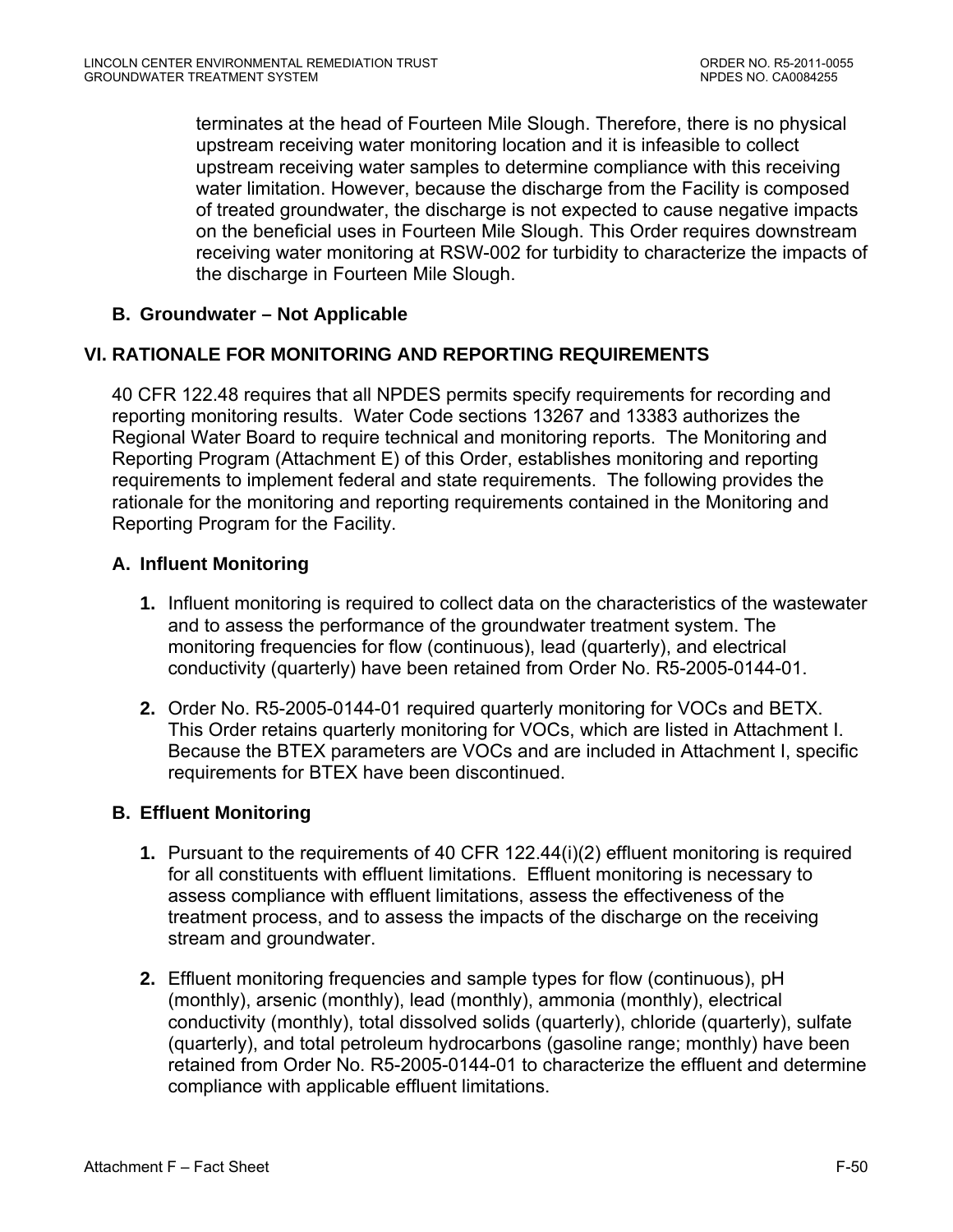- **3.** Order No. R5-2005-0144-01 required monthly monitoring for total VOCs and BETX, as well as individual requirements for benzene, 1,2-dichloroethane, 1,1 dichloroethylene, ethylbenzene, tetrachloroethylene, toluene, trichloroethylene, methyl tertiary butyl ether, and xylene. This Order requires monthly monitoring for VOCs, which are listed in Attachment I and include these individual constituents of concern, as well as other VOCs measurable by EPA Method 8260B. Therefore, this Order discontinues the individual requirements for benzene, 1,2-dichloroethane, 1,1 dichloroethylene, ethylbenzene, tetrachloroethylene, toluene, trichloroethylene, methyl tertiary butyl ether, and xylene.
- **4.** Order No. R5-2005-0144-01 required monthly monitoring for chromium VI. Due to the costs of monitoring for chromium VI, the Discharger has requested that the effluent monitoring frequency be decreased. Based on monthly monitoring data collected between July 2007 and June 2010, the discharge was exceeded the effluent limitations for chromium VI in one sample on 16 April 2009, out of 37 samples. The next highest effluent concentration of chromium VI was 4.6 µg/L, and the average of the 37 samples is 3.48 µg/L, compared to the AMEL and MDEL of 7.8 µg/L and 16 µg/L, respectively. However, due to the potential for exceedances of the effluent limitations for chromium VI that may go undetected if the monitoring frequency is reduced, as evidenced by the MEC of 16 µg/L, this Order retains monthly monitoring for chromium VI.
- **5.** As discussed in section IV.C.3.b.v of this Fact Sheet, methylene chloride was detected, but not quantified, in the effluent in seven of 47 samples collected between July 2007 and June 2010. The unquantifiable results are suspect based on potential laboratory contamination. Therefore, methylene chloride does not have reasonable potential to cause or contribute to an exceedance of water quality criteria and WQBELs are not included in this Order. This Order will require quarterly monitoring for methylene chloride to verify that methylene chloride is not present in the effluent. The Discharger shall take measures to ensure that laboratory contamination is not a source of the pollutant during sampling and analysis.
- **6.** Monitoring data collected over the existing permit term for copper, zinc, delta-BHC, 4,4-DDT, 4,4-DDE, 4,4-DDD, chlordane, manganese, and iron did not demonstrate reasonable potential to exceed water quality objectives/criteria. Thus, specific monitoring requirements for these parameters have not been retained from Order No. R5-2005-0144-01.
- **7.** Order No. R5-2005-0144-01 established monthly monitoring requirements for mercury using clean sample collection techniques. Based on monitoring conducted during the term of Order No. R5-2005-0144-01, effluent mercury did not exceed the CTR criterion for protection of human health or existing effluent limitations. The Discharger requested that monthly monitoring requirements for mercury be reduced due to the costs associated with using the clean sample collection techniques. Although not yet approved, the TMDL for methylmercury and mercury in the Sacramento-San Joaquin Delta does not specify a minimum monitoring frequency. Consistent with other permits adopted for facilities to be subject to the TMDL, and in light of the monitoring costs, the monitoring frequency has been reduced from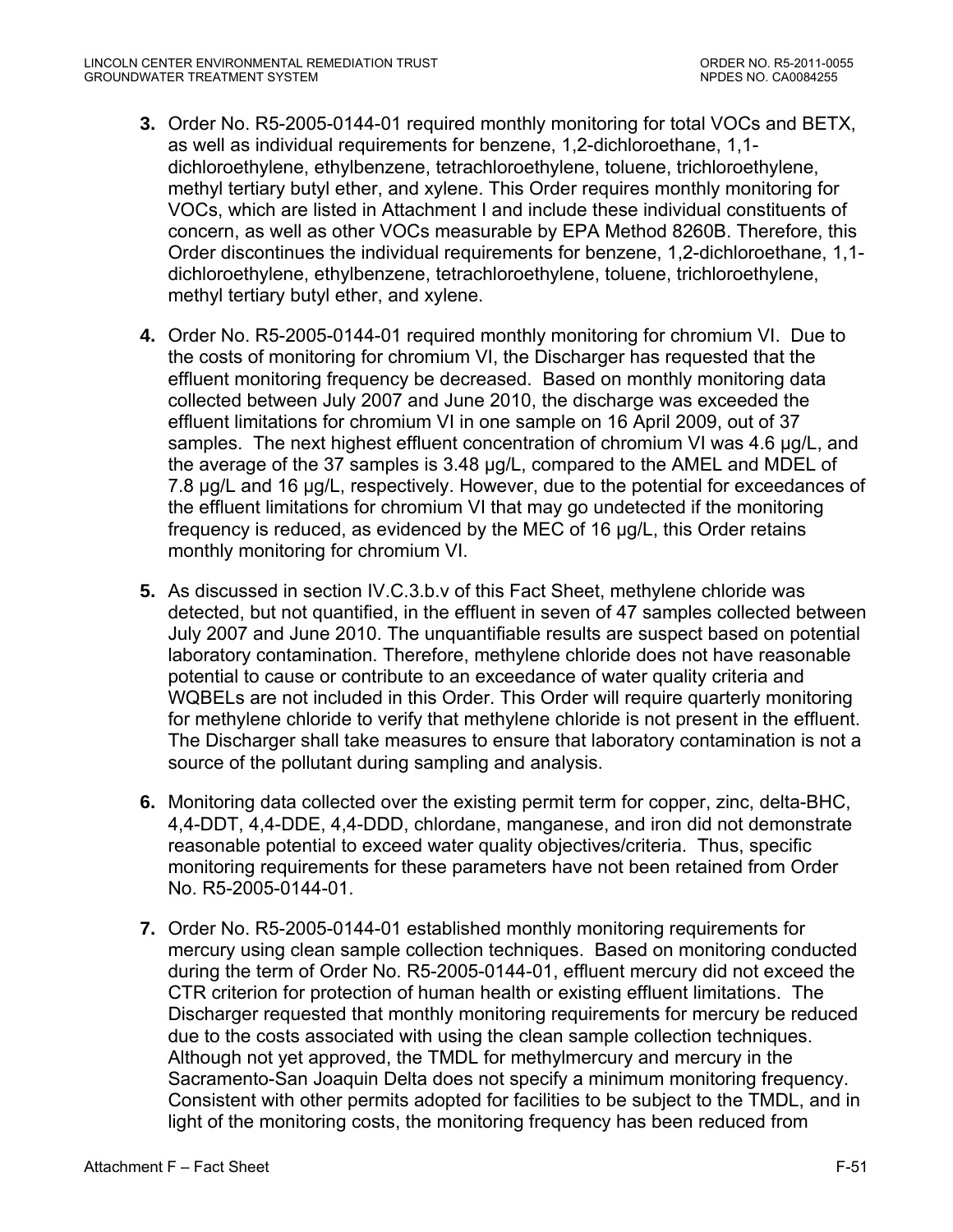monthly to quarterly. In order to gather information to support the TMDL, this Order also establishes quarterly monitoring for methylmercury.

- **8.** Order No. R5-2005-0144-01 established quarterly monitoring for total recoverable and dissolved barium. Monitoring data collected during the term of Order No. R5- 2005-0144-01 indicated that barium has a reasonable potential to cause or contribute to an exceedance of water quality objectives. Although the water quality objective for barium in Table III-1 of the Basin Plan is expressed in the dissolved form, the final effluent limitation for barium is expressed as total recoverable. Therefore, effluent monitoring for dissolved barium has not been retained in this Order. The monitoring frequency for total recoverable barium has been increased to monthly in order to determine compliance with the applicable effluent limitations, consistent with the monitoring frequency required for other constituents that demonstrate reasonable potential to cause or contribute to an exceedance of water quality objectives.
- **9.** This Order establishes monthly temperature monitoring of the effluent to ensure compliance with the receiving water limitations for temperature and to have sufficient data to calculate the appropriate water quality criteria for ammonia to conduct the RPA, as specified in section 1.3 of the SIP.
- **10.**Order No. R5-2005-0144-01 established quarterly monitoring for hardness. The monitoring frequency for hardness has been increased from quarterly to monthly to ensure the water quality criteria for CTR hardness-based metals are correctly adjusted when conducting the RPA, as specified in section 1.3 of the SIP.
- **11.**The DWSC, to which Fourteen Mile Slough is tributary, is listed as impaired due to low dissolved oxygen. This Order establishes monthly effluent monitoring for dissolved oxygen to characterize the discharge.
- **12.**Priority pollutant data for the effluent has been provided by the Discharger over the term of Order No. R5-2005-0144-01, and was used to conduct a meaningful RPA. In accordance with Section 1.3 of the SIP, this Order requires periodic monitoring for priority pollutants for which criteria or objectives apply and for which no effluent limitations have been established. This Order establishes quarterly monitoring during the third or fourth year of the permit term for priority pollutants in order to collect data to conduct an RPA for the next permit renewal. See Attachment I for more detailed requirements related to performing priority pollutant monitoring.

## **C. Whole Effluent Toxicity Testing Requirements**

**1. Acute Toxicity.** Based on annual acute toxicity testing from July 2007 through June 2010, the minimum observed percent survival of aquatic organisms was 95 percent, which is in compliance with the applicable effluent limitations for acute toxicity. Therefore, consistent with Order No. R5-2005-0144-01, annual 96-hour bioassay testing is required to demonstrate compliance with the effluent limitation for acute toxicity.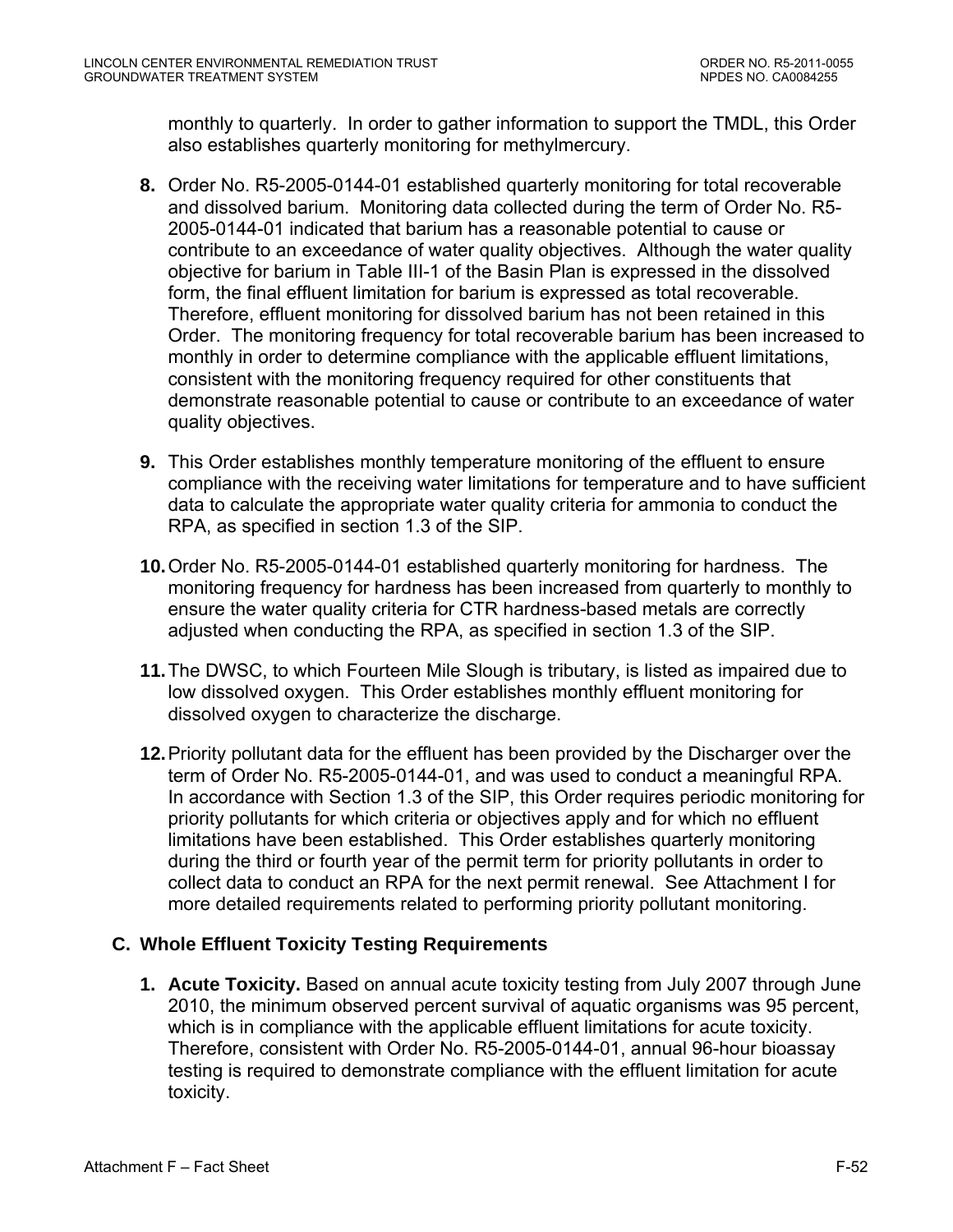**2. Chronic Toxicity.** As described in section IV.C.5 of this Fact Sheet, chronic WET testing performed by the Discharger from July 2007 through June 2010 demonstrated toxic effects to *Pimephales promelas* growth in October 2008. Therefore, this Order increases the monitoring frequency for chronic toxicity from annually to semi-annually in order to demonstrate compliance with the Basin Plan's narrative toxicity objective and the narrative effluent limitation established by this Order.

# **D. Receiving Water Monitoring**

#### **1. Surface Water**

**a.** Receiving water monitoring is necessary to assess compliance with receiving water limitations and to assess the impacts of the discharge on the receiving stream.

Order No. R5-2005-0144-01 established monitoring requirements at Monitoring Location R-001, that was thought to be located 100 feet upstream from the outfall of the storm drain to Fourteen Mile Slough. However, the Facility actually discharges to a storm drain that terminates at the head of Fourteen Mile Slough, and is upstream of R-001. Therefore, there is no physical upstream receiving water monitoring location and it is infeasible to collect upstream receiving water samples. Therefore, this Order discontinues monitoring requirements at Monitoring Location R-001. Rather than renumbering the monitoring locations, this Order includes receiving water monitoring at Monitoring Locations RSW-002, RSW-003, and RSW-004.

#### **b. Monitoring Location RSW-002**

- **i.** Monitoring Location RSW-002 is located in Fourteen Mile Slough approximately 200 feet downstream of the outfall of the storm drain to Fourteen Mile Slough.
- **ii.** Receiving water monitoring frequencies and sample types for barium, dissolved oxygen, electrical conductivity, hardness, and turbidity have been retained from Order No. R5-2005-0144-01.
- **iii.** This Order requires effluent monitoring for ammonia monthly. This Order revises the receiving water monitoring frequency for pH and temperature, which are necessary to adjust water quality criteria for ammonia, from quarterly to monthly to be consistent with effluent monitoring requirements for ammonia.
- **iv.** Order No. R5-2005-0144-01 established monitoring requirements for chloride, total dissolved solids, iron, manganese, sulfate, and chlordane. Receiving water monitoring for these constituent is not necessary to determine compliance with the requirements of this Order. Therefore, monitoring requirements for these constituents have not been retained in this Order.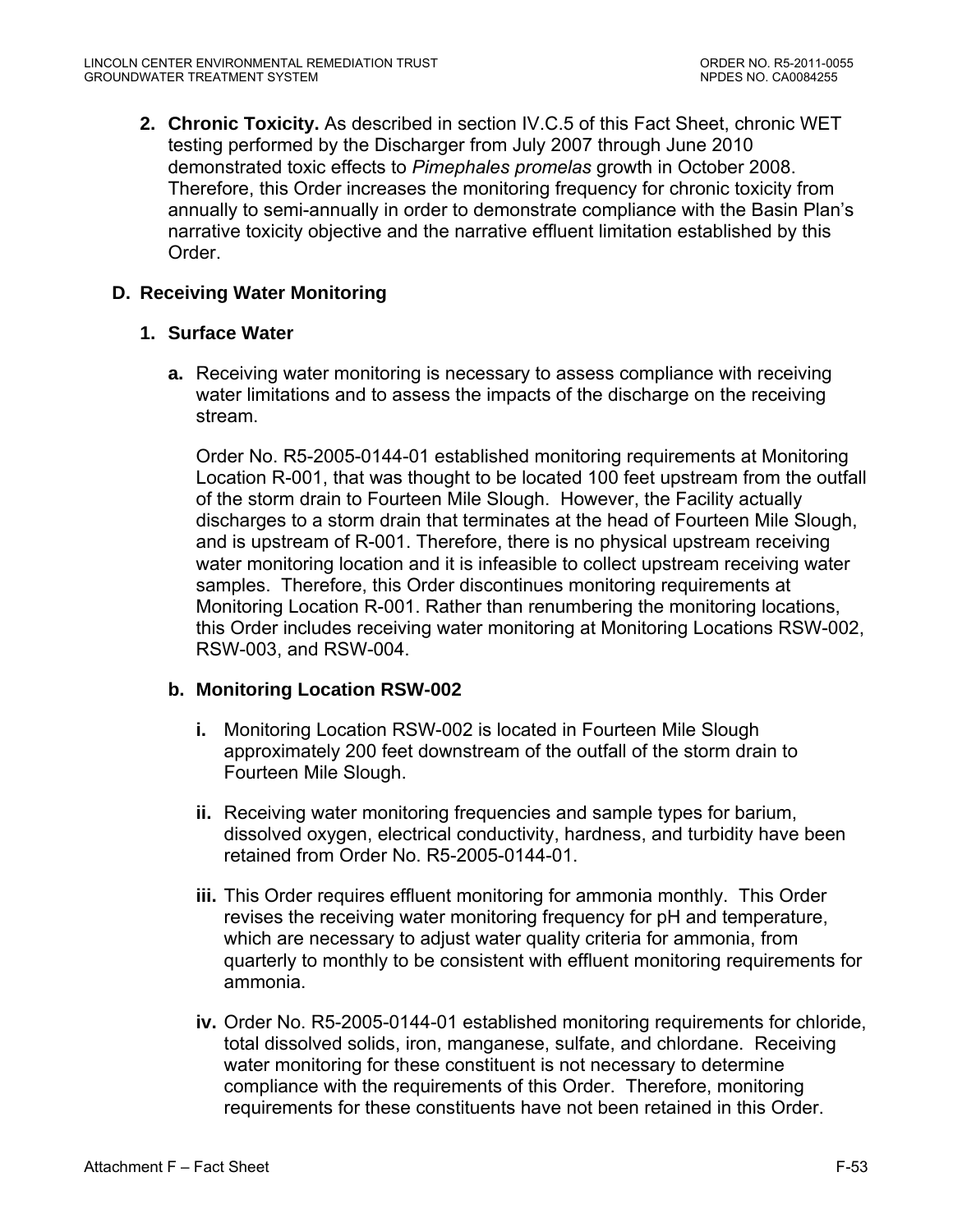## **c. Monitoring Location RSW-003**

- **i.** Order No. R5-2005-0144-01 established Monitoring Location RSW-003, located approximately 5,500 feet downstream of the outfall of the storm drain to Fourteen Mile Slough at the Feather River Drive Bridge, in order to verify the results of the Discharger's mixing zone/dilution study for arsenic and barium. Monitoring Location RSW-003 is located approximately 600 feet downstream of the I-5 overpass at the Feather River Drive Bridge due to access and safety concerns at the I-5 overpass.
- **ii.** Receiving water monitoring frequencies and sample types for flow, tide stage, pH, arsenic, barium, electrical conductivity, and temperature have been retained from Order No. R5-2005-0144-01.

#### **d. Monitoring Location RSW-004**

- **i.** Order No. R5-2005-0144-01 established Monitoring Location RSW-004, located approximately 6.4 miles downstream of the outfall of the storm drain to Fourteen Mile Slough at Juggler's Island (i.e., the confluence of the San Joaquin River and Fourteen Mile Slough), in order to verify the results of the Discharger's mixing zone/dilution study for arsenic and barium. Because Fourteen Mile Slough is tidally influenced, Monitoring Location RSW-004 is expected to provide a more representative location for ambient background receiving water sampling to verify the appropriateness of the mixing zones/dilution credits for arsenic and barium.
- **ii.** Receiving water monitoring frequencies and sample types for pH, arsenic, barium, electrical conductivity, and temperature have been retained from Order No. R5-2005-0144-01.
- **iii.** The Discharger's dilution/mixing zone study for arsenic and barium indicated that the San Joaquin River at Juggler's Island (i.e., the confluence of Fourteen Mile Slough and the San Joaquin River), where the tidally influenced waters originate for Fourteen Mile Slough, is a more representative location for ambient background receiving water sampling. Therefore, consistent with the effluent monitoring requirements, quarterly monitoring during the third or fourth year of the permit term for priority pollutants at RSW-004 is required to collect the necessary data to determine reasonable potential as required in section 1.2 of the SIP. The hardness (as  $CaCO<sub>3</sub>$ ) of the receiving water shall also be monitored concurrently with the priority pollutants, as well as pH, to ensure the water quality criteria/objectives are correctly adjusted for the receiving water when determining reasonable potential as specified in section 1.3 of the SIP. See Attachment I for more detailed requirements related to performing priority pollutant monitoring.

#### **2. Groundwater – Not Applicable**

## **E. Other Monitoring Requirements – Not Applicable**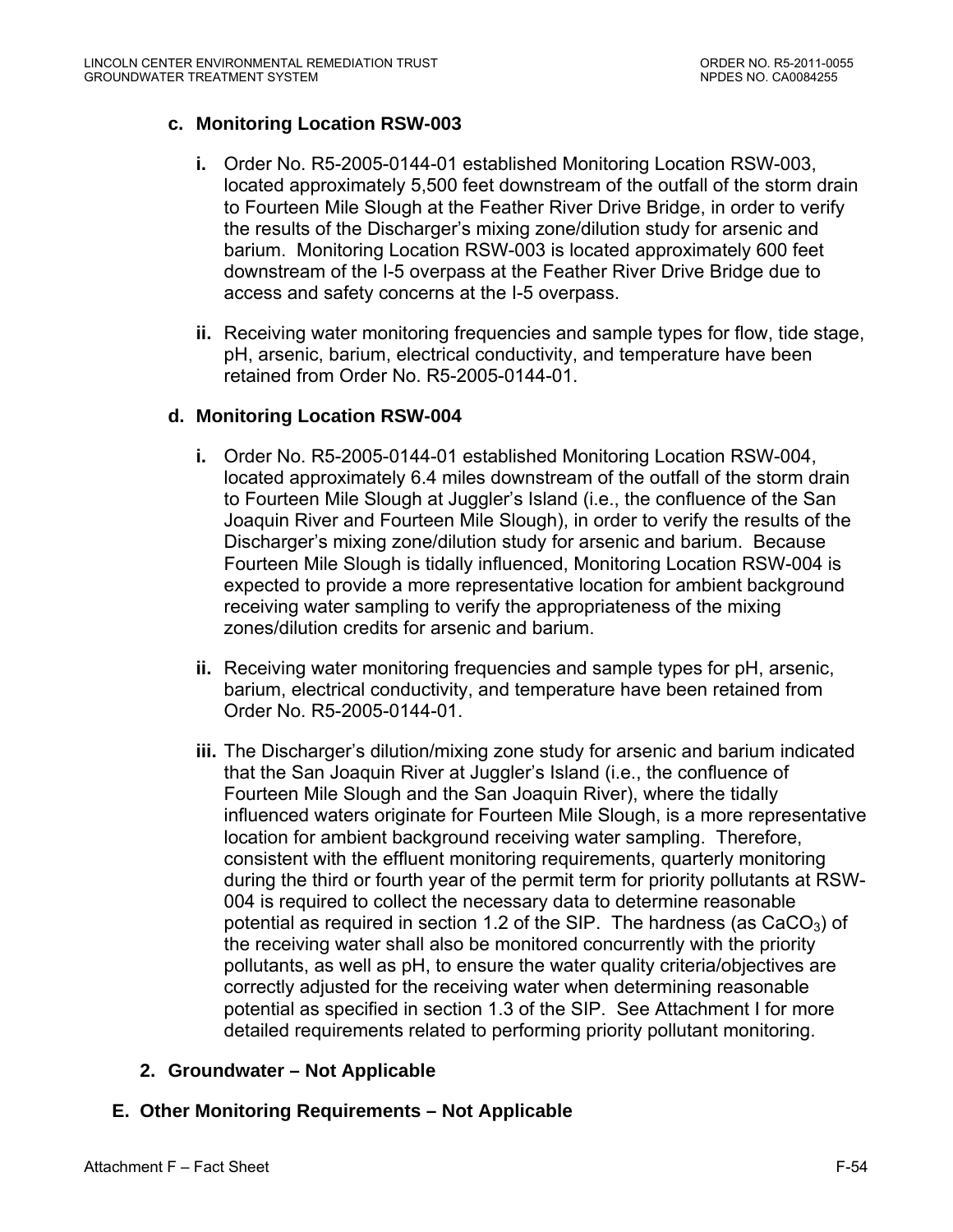# **VII. RATIONALE FOR PROVISIONS**

#### **A. Standard Provisions**

Standard Provisions, which apply to all NPDES permits in accordance with 40 CFR 122.41, and additional conditions applicable to specified categories of permits in accordance with 40 CFR 122.42, are provided in Attachment D. The discharger must comply with all standard provisions and with those additional conditions that are applicable under 40 CFR 122.42.

40 CFR 122.41(a)(1) and (b) through (n) establish conditions that apply to all Stateissued NPDES permits. These conditions must be incorporated into the permits either expressly or by reference. If incorporated by reference, a specific citation to the regulations must be included in the Order. 40 CFR 123.25(a)(12) allows the state to omit or modify conditions to impose more stringent requirements. In accordance with 40 CFR 123.25, this Order omits federal conditions that address enforcement authority specified in 40 CFR 122.41(j)(5) and  $(k)(2)$  because the enforcement authority under the CWC is more stringent. In lieu of these conditions, this Order incorporates by reference CWC section 13387(e).

#### **B. Special Provisions**

#### **1. Reopener Provisions**

- **a. Mercury.** This provision allows the Regional Water Board to reopen this Order in the event mercury is found to be causing toxicity based on acute or chronic toxicity test results, or if the TMDL for the Sacramento-San Joaquin Delta is approved. In addition, this Order may be reopened if the Regional Water Board determines that a mercury offset program is feasible for dischargers subject to NPDES permits.
- **b. Whole Effluent Toxicity.** This Order requires the Discharger to investigate the causes of, and identify corrective actions to reduce or eliminate effluent toxicity through a TRE. This Order may be reopened to include a numeric chronic toxicity limitation, a new acute toxicity limitation, and/or a limitation for a specific toxicant identified in the TRE. Additionally, if a numeric chronic toxicity water quality objective is adopted by the State Water Board, this Order may be reopened to include a numeric chronic toxicity limitation based on that objective.
- **c. Water Effects Ratio (WER) and Metal Translators.** A default WER of 1.0 has been used in this Order for calculating criteria for applicable priority and nonpriority pollutant inorganic constituents. In addition, default dissolved-to-total metal translators have been used to convert water quality objectives from dissolved to total recoverable when developing effluent limitations for arsenic, chromium VI, and lead. If the Discharger performs studies to determine sitespecific WERs and/or site-specific dissolved-to-total metal translators, this Order may be reopened to modify the effluent limitations for the applicable inorganic constituents.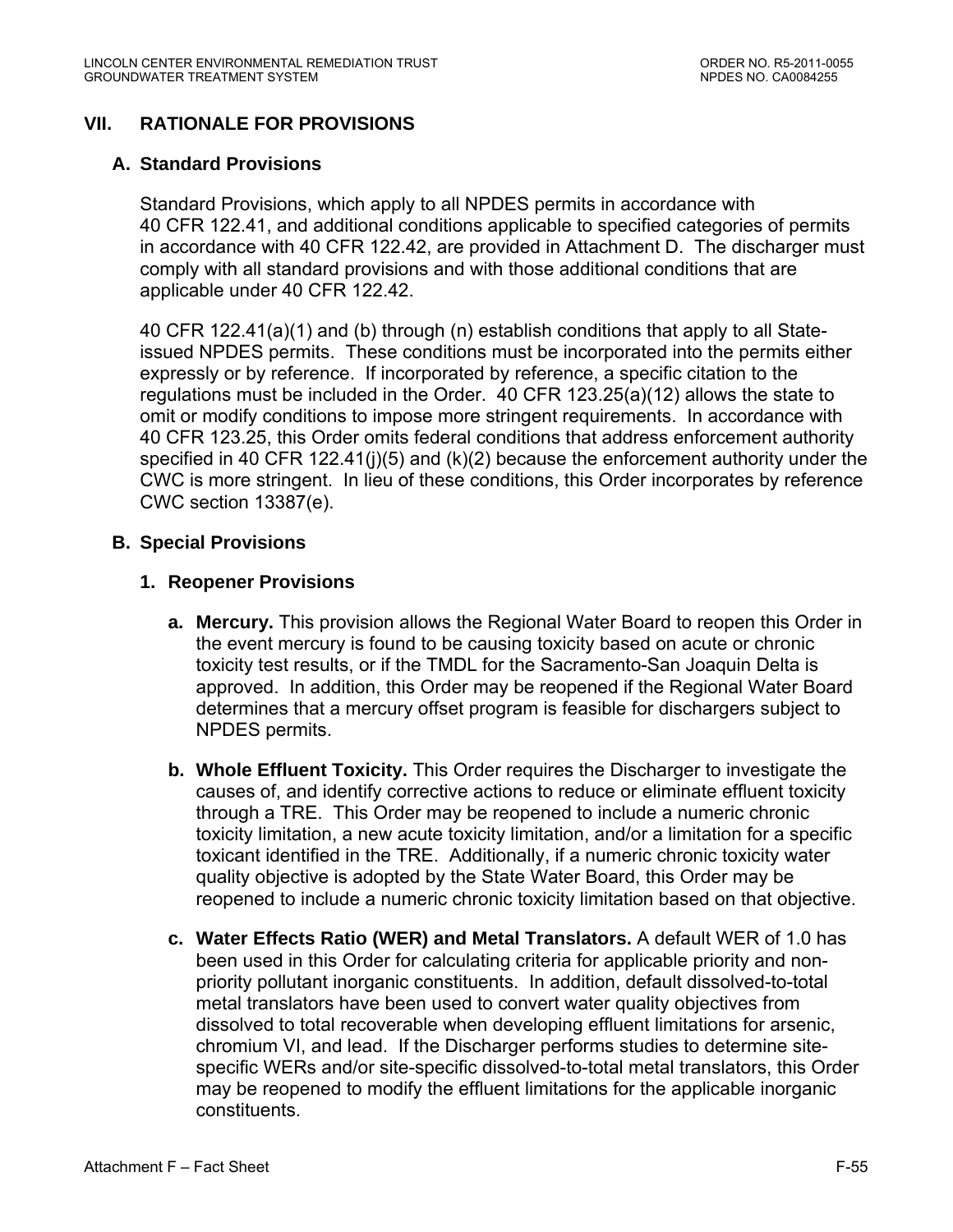**d. Performance-based Effluent Limitations for Arsenic and Barium.** The groundwater treatment system currently comprises 21 A-Zone and 10 B-Zone groundwater extraction wells. In summer 2008, samples were taken at the treatment system influent for the A-Zone and B-Zone aquifers separately by selectively running the extraction wells. The sampling plan implemented ran each zone exclusively for an extended period of time to flush the conveyance line and achieve an overall equilibrium of the metals in each zone prior to sampling. The sampling was performed to determine relative contributions of arsenic and barium. The sampling found an arsenic concentration of 6.8 µg/L in the A-Zone wells and 21 ug/L in the B-Zone wells. The sampling found a barium concentration of 270 µg/L in the A-Zone wells and 410 µg/L in the B-Zone wells. These results indicate that the B-Zone wells contribute significantly more arsenic and barium than the A-Zone wells. Therefore, if the A-Zone wells are not pumped, effluent levels of arsenic and barium would be much higher than they have been historically. There is potential for a greater fraction of the discharge to be derived from B-Zone wells in the future because the A-Zone wells foul more often than the B-Zone wells and the need for pumping in the A-Zone wells may decrease as the size of the plume decreases. Therefore, the calculation of the performance-based effluent limitations for arsenic and barium may need to be reevaluated in the future, depending on the groundwater pumping schemes or relevant changes in either precipitation patterns or groundwater elevations. If the Discharger submits a report describing changes in the concentration of arsenic or barium in groundwater influent to the treatment system that are expected or encountered due to naturally occurring processes (e.g., significant changes in precipitation patterns, increases or decreases in groundwater elevations, or changes in the distribution of VOCs requiring adjustment of pumping rates or installation of additional extraction wells), this Order may be reopened to modify the performance-based effluent limitations for arsenic and/or barium.

# **2. Special Studies and Additional Monitoring Requirements**

**a. Chronic Whole Effluent Toxicity Requirements.** The Basin Plan contains a narrative toxicity objective that states, "All waters shall be maintained free of toxic substances in concentrations that produce detrimental physiological responses in human, plant, animal, or aquatic life." (Basin Plan at page III-8.00.) Based on whole effluent chronic toxicity testing performed by the Discharger from July 2007 through June 2010, the discharge has reasonable potential to cause or contribute to an in-stream excursion above of the Basin Plan's narrative toxicity objective.

This provision requires the Discharger to develop a TRE Workplan in accordance with USEPA guidance. In addition, the provision provides a numeric toxicity monitoring trigger and requirements for accelerated monitoring, as well as, requirements for TRE initiation if a pattern of toxicity has been demonstrated.

**Monitoring Trigger.** A numeric toxicity monitoring trigger of **> 1** TUc (where TUc = 100/NOEC) is applied in the provision, because this Order does not allow any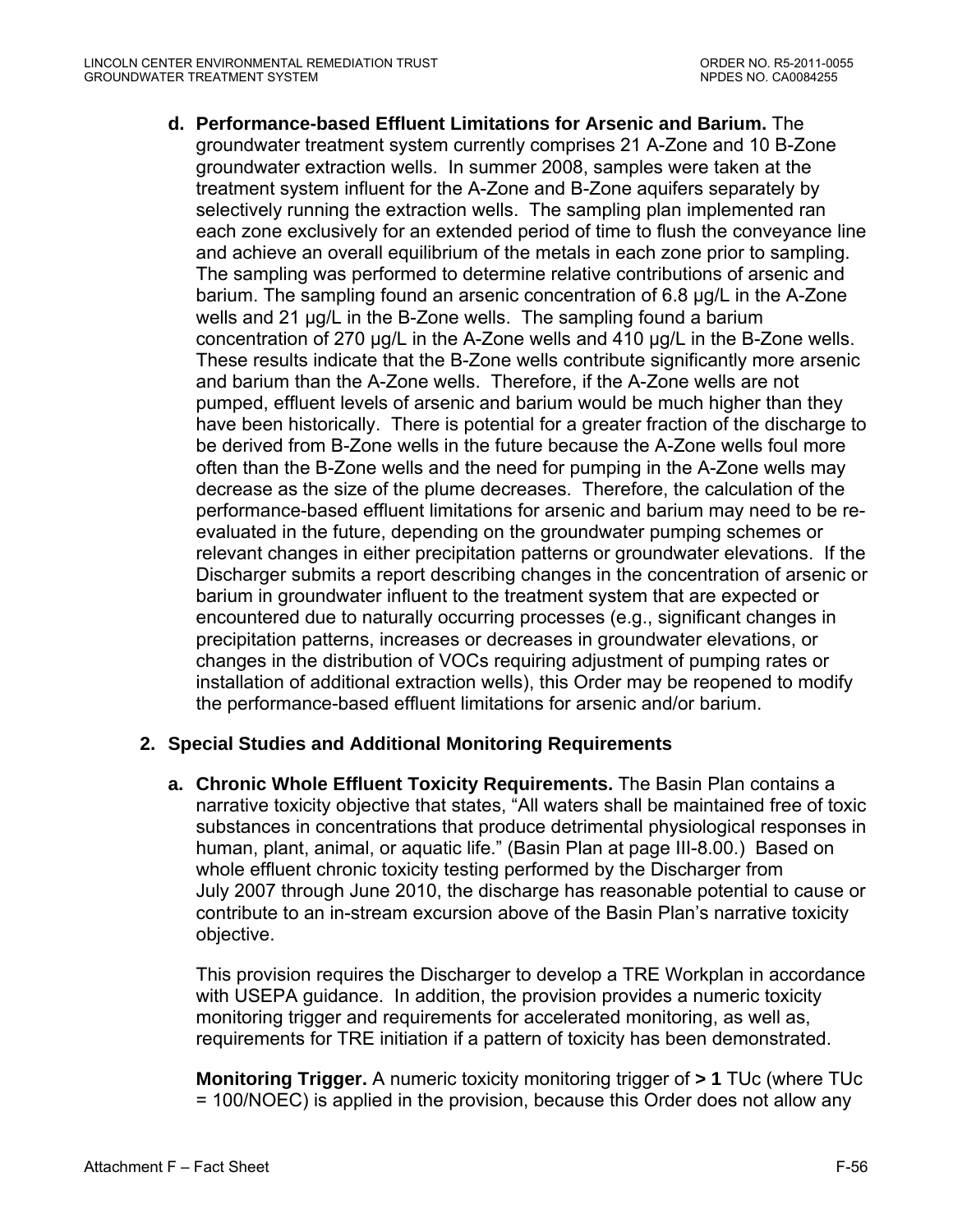dilution for the chronic condition. Therefore, a TRE is triggered when the effluent exhibits a pattern of toxicity at 100% effluent.

**Accelerated Monitoring.** The provision requires accelerated WET testing when a regular WET test result exceeds the monitoring trigger. The purpose of accelerated monitoring is to determine, in an expedient manner, whether toxicity is repeatedly or periodically present before requiring the implementation of a TRE.

The provision requires accelerated monitoring consisting of four chronic toxicity tests in a six-week period (i.e., one test every two weeks) using the species that exhibited toxicity. Due to possible seasonality of the toxicity, the accelerated monitoring should be performed in a timely manner, preferably taking no more than 2 to 3 months to complete. Guidance regarding accelerated monitoring and TRE initiation is provided in the *Technical Support Document for Water Qualitybased Toxics Control,* EPA/505/2-90-001, March 1991 (TSD). The TSD at page 118 states, "*EPA recommends if toxicity is repeatedly or periodically present at levels above effluent limits more than 20 percent of the time, a TRE should be required.*" Therefore, four accelerated monitoring tests are required in this provision. If no toxicity is demonstrated in the four accelerated tests, then it demonstrates that toxicity is not present at levels above the monitoring trigger more than 20 percent of the time (only 1 of 5 tests are toxic, including the initial test). However, notwithstanding the accelerated monitoring results, if there is adequate evidence of a pattern of effluent toxicity (i.e. toxicity present exceeding the monitoring trigger more than 20 percent of the time), the Executive Officer may require that the Discharger initiate a TRE.

See the WET Accelerated Monitoring Flow Chart (Figure F-1), below, for further clarification of the accelerated monitoring requirements and for the decision points for determining the need for TRE initiation.

**TRE Guidance.** The Discharger is required to prepare a TRE Workplan in accordance with USEPA guidance. Numerous guidance documents are available, as identified below:

- Toxicity Reduction Evaluation Guidance for Municipal Wastewater Treatment Plants, EPA/833-B-99/002, August 1999.
- Generalized Methodology for Conducting Industrial Toxicity Reduction Evaluations (TREs), EPA/600/2-88/070, April 1989.
- Methods for Aquatic Toxicity Identification Evaluations: Phase I Toxicity Characterization Procedures, Second Edition, EPA 600/6-91/003, February 1991.
- Toxicity Identification Evaluation: Characterization of Chronically Toxic Effluents, Phase I, EPA/600/6-91/005F, May 1992.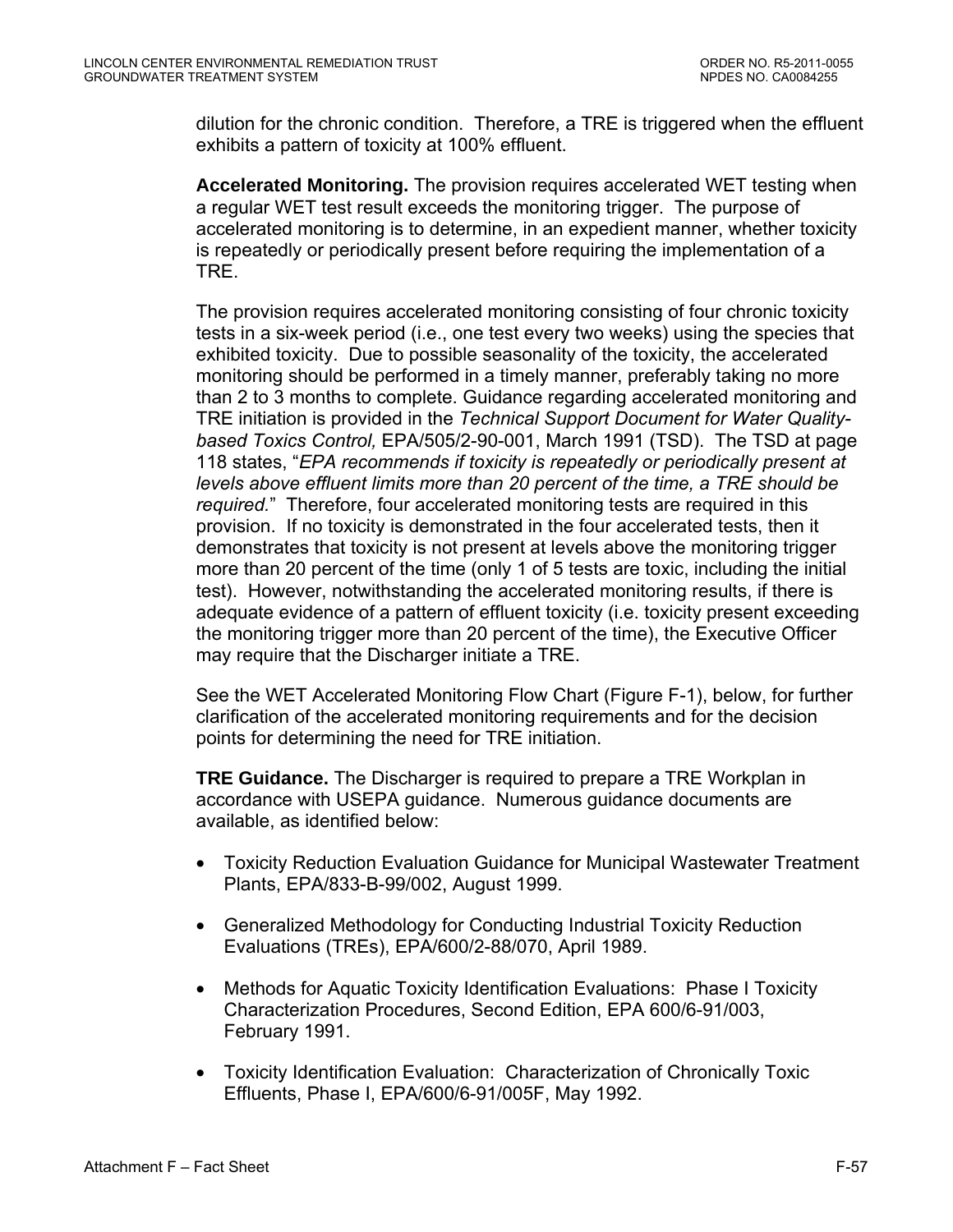- Methods for Aquatic Toxicity Identification Evaluations: Phase II Toxicity Identification Procedures for Samples Exhibiting Acute and Chronic Toxicity, Second Edition, EPA/600/R-92/080, September 1993.
- Methods for Aquatic Toxicity Identification Evaluations: Phase III Toxicity Confirmation Procedures for Samples Exhibiting Acute and Chronic Toxicity, Second Edition, EPA 600/R-92/081, September 1993.
- Methods for Measuring the Acute Toxicity of Effluents and Receiving Waters to Freshwater and Marine Organisms, Fifth Edition, EPA-821-R-02-012, October 2002.
- Short-term Methods for Estimating the Chronic Toxicity of Effluents and Receiving Waters to Freshwater Organisms, Fourth Edition, EPA-821-R-02- 013, October 2002.
- Technical Support Document for Water Quality-based Toxics Control, EPA/505/2-90-001, March 1991.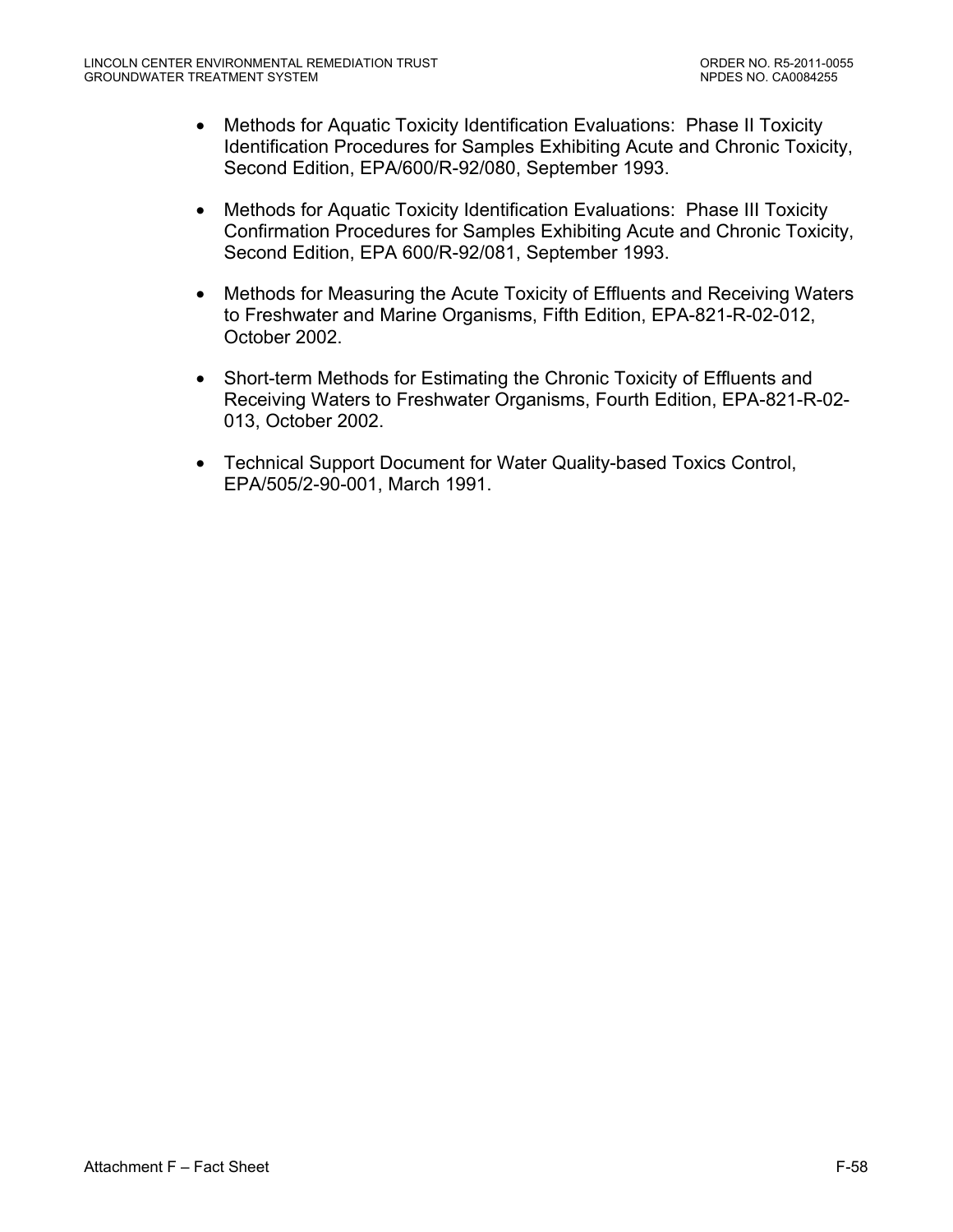

**Figure F-1 WET Accelerated Monitoring Flow Chart**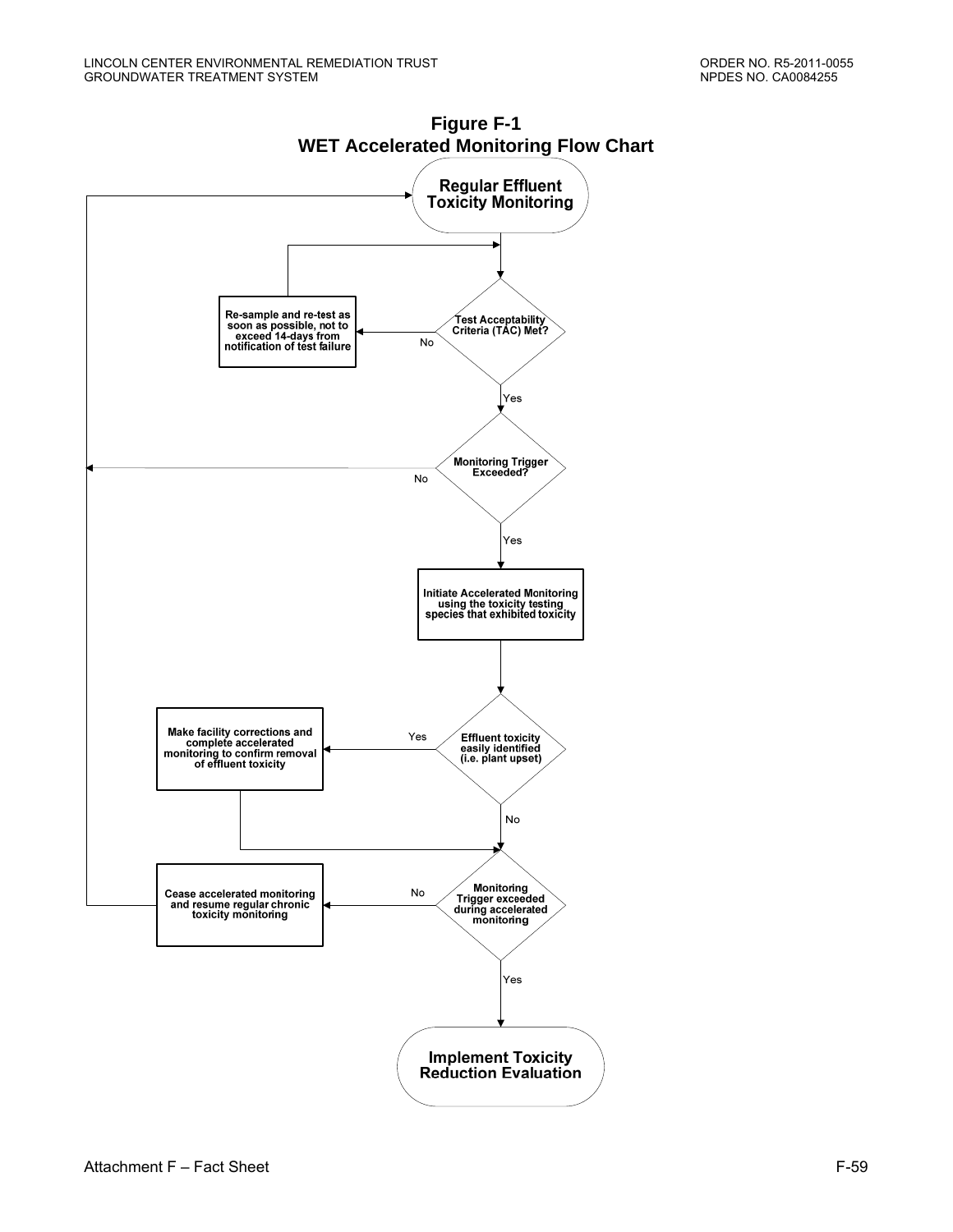# **3. Best Management Practices and Pollution Prevention**

- **a. Salinity Evaluation and Minimization Plan.** An Evaluation and Minimization Plan for salinity is required in this Order to ensure adequate measures are developed and implemented by the Discharger to reduce the discharge of salinity to Fourteen Mile Slough.
- **4. Construction, Operation, and Maintenance Specifications Not Applicable**
- **5. Special Provisions for Municipal Facilities (POTWs Only) Not Applicable**
- **6. Other Special Provisions Not Applicable**
- **7. Compliance Schedules Not Applicable**

# **VIII. PUBLIC PARTICIPATION**

The Regional Water Board is considering the issuance of WDRs that will serve as an NPDES permit for the Facility. As a step in the WDR adoption process, the Regional Water Board staff has developed tentative WDRs. The Regional Water Board encourages public participation in the WDR adoption process.

# **A. Notification of Interested Parties**

The Regional Water Board has notified the Discharger and interested agencies and persons of its intent to prescribe waste discharge requirements for the discharge and has provided them with an opportunity to submit their written comments and recommendations.

# **B. Written Comments**

The staff determinations are tentative. Interested persons are invited to submit written comments concerning these tentative WDRs. Comments must be submitted either in person or by mail to the Executive Office at the Regional Water Board at the address above on the cover page of this Order.

To be fully responded to by staff and considered by the Regional Water Board, written comments must be received at the Regional Water Board offices by 5:00 p.m. on **24 June 2011**.

# **C. Public Hearing**

The Regional Water Board will hold a public hearing on the tentative WDRs during its regular Board meeting on the following date and time and at the following location: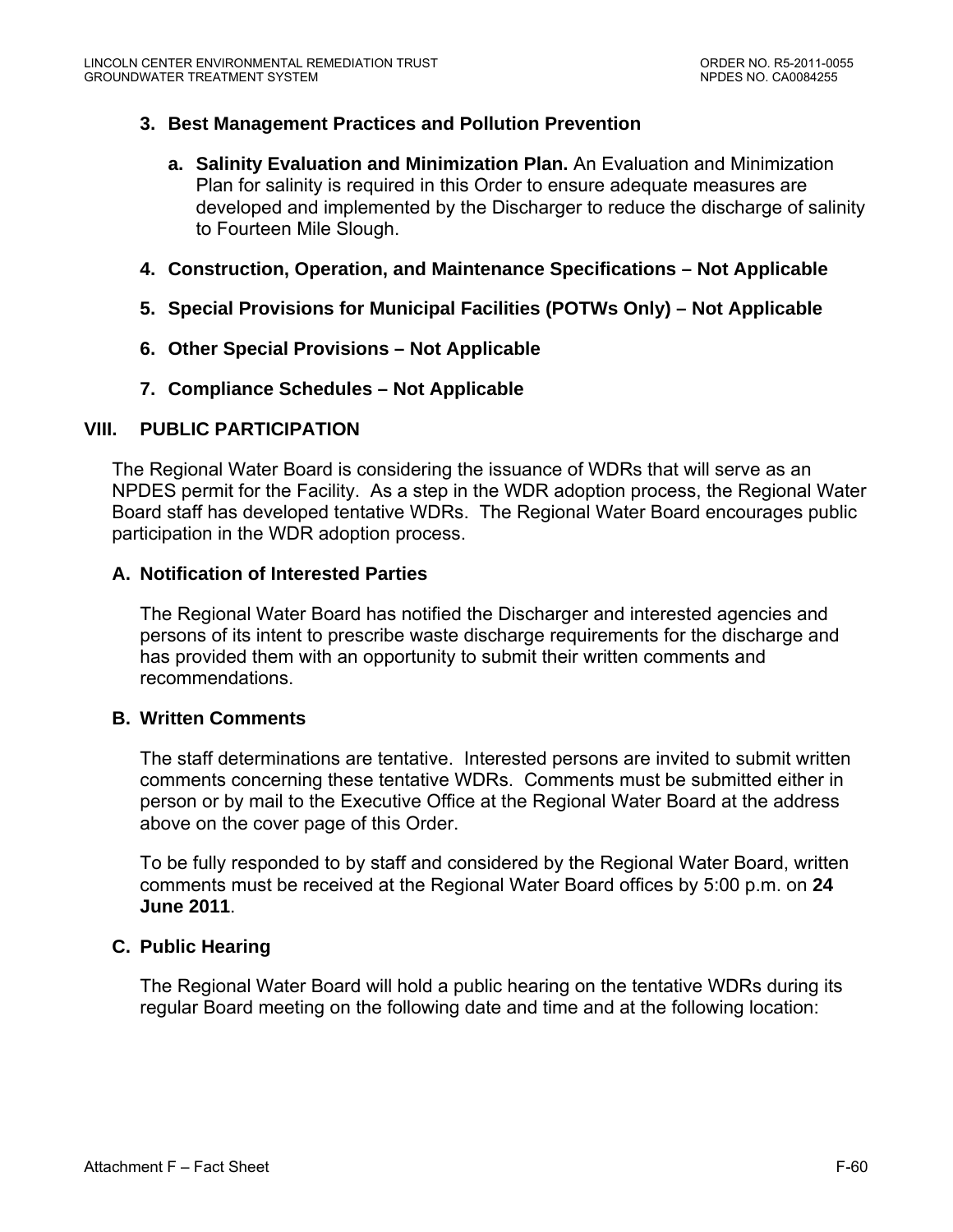Date: 3/4/5 August 2011 Time: 8:30 a.m. Location: Regional Water Quality Control Board, Central Valley Region 11020 Sun Center Dr., Suite #200 Rancho Cordova, CA 95670

Interested persons are invited to attend. At the public hearing, the Regional Water Board will hear testimony, if any, pertinent to the discharge, WDRs, and permit. Oral testimony will be heard; however, for accuracy of the record, important testimony should be in writing.

Please be aware that dates and venues may change. Our Web address is www.waterboards.ca.gov/centralvalley where you can access the current agenda for changes in dates and locations.

# **D. Waste Discharge Requirements Petitions**

Any aggrieved person may petition the State Water Board to review the decision of the Regional Water Board regarding the final WDRs. The petition must be submitted within 30 days of the Regional Water Board's action to the following address:

State Water Resources Control Board Office of Chief Counsel P.O. Box 100, 1001 I Street Sacramento, CA 95812-0100

# **E. Information and Copying**

The Report of Waste Discharge, related documents, tentative effluent limitations and special provisions, comments received, and other information are on file and may be inspected at the address above at any time between 8:30 a.m. and 4:45 p.m., Monday through Friday. Copying of documents may be arranged through the Regional Water Board by calling (916) 464-3291.

# **F. Register of Interested Persons**

Any person interested in being placed on the mailing list for information regarding the WDRs and NPDES permit should contact the Regional Water Board, reference this Facility, and provide a name, address, and phone number.

# **G. Additional Information**

Requests for additional information or questions regarding this order should be directed to Josh Palmer at (916) 464-4674.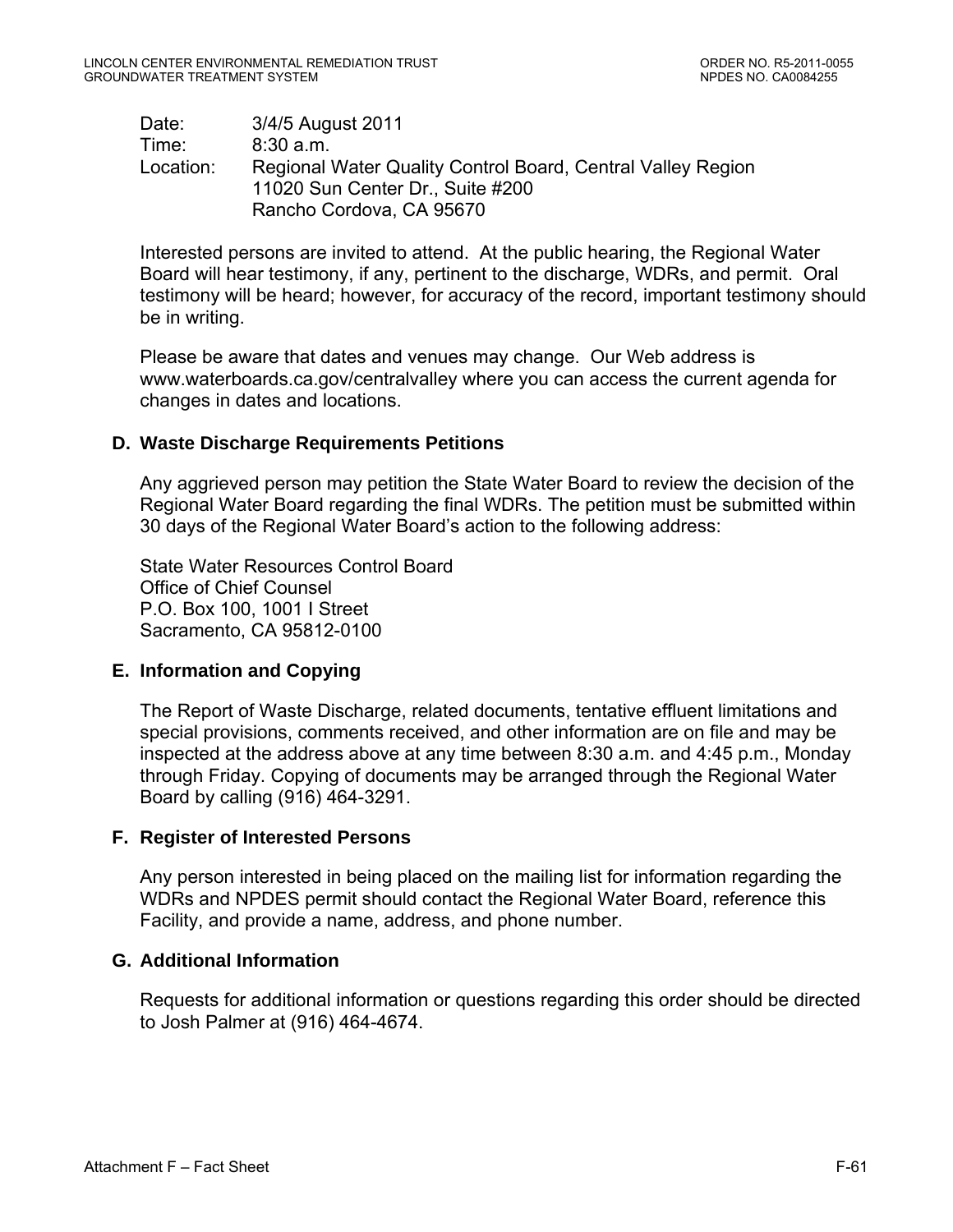### **ATTACHMENT G – SUMMARY OF REASONABLE POTENTIAL ANALYSIS**

| <b>Constituent</b>                       | <b>Units</b> | <b>MEC</b>       | B               | $\mathbf{C}$     | <b>CMC</b>               | <b>CCC</b>                          | <b>Water &amp; Org</b>              | Org. Only                             | <b>Basin Plan</b>                             | <b>MCL</b>      | <b>Reasonable</b><br><b>Potential</b> |
|------------------------------------------|--------------|------------------|-----------------|------------------|--------------------------|-------------------------------------|-------------------------------------|---------------------------------------|-----------------------------------------------|-----------------|---------------------------------------|
| Ammonia, Nitrogen,<br>Total (as N)       | mg/L         | 1.1              | <b>NA</b>       | 0.57             | 2.14 <sup>1</sup>        | $0.57^2$                            | $\overline{\phantom{a}}$            |                                       |                                               |                 | Yes                                   |
| Arsenic, Total<br>Recoverable            | µg/L         | 14               | $2.5^{3}$       | 10               | 340                      | 150                                 | $\overline{\phantom{a}}$            | $-$                                   | 10 <sup>4</sup>                               | 10              | Yes                                   |
| Barium, Total<br>Recoverable             | µg/L         | 310              | 48 <sup>3</sup> | 100              | $\overline{a}$           | $\overline{\phantom{a}}$            | $\hspace{0.05cm}$                   | $-$                                   | 100 <sup>4</sup>                              | 1,000           | Yes                                   |
| Benzene                                  | µg/L         | < 0.058          | <b>NA</b>       | 1.0              | $\overline{\phantom{a}}$ | $\overline{\phantom{a}}$            | 1.2                                 | 71                                    | $\mathord{\hspace{1pt}\text{--}\hspace{1pt}}$ | 1.0             | No <sup>5</sup>                       |
| Chromium, Total                          | µg/L         | $\overline{3.2}$ | <b>NA</b>       | 50               | $\overline{\phantom{a}}$ | $\overline{\phantom{a}}$            | $\overline{\phantom{a}}$            | $--$                                  | $\overline{\phantom{a}}$                      | $\overline{50}$ | <b>No</b>                             |
| Chromium (VI), Total<br>Recoverable      | µg/L         | 16               | <b>NA</b>       | 11               | 16                       | 11                                  | --                                  | $-\!$                                 | $\hspace{0.05cm}$ $\hspace{0.05cm}$           | 50              | Yes                                   |
| Chloride                                 | mg/L         | 56               | <b>NA</b>       | $106^{6}$        | $--$                     | $\overline{\phantom{a}}$            | $\overline{\phantom{a}}$            | $\overline{\phantom{a}}$              | $\overline{\phantom{a}}$                      | 250             | <b>No</b>                             |
| Chloroform                               | µg/L         | 0.43             | <b>NA</b>       | 80 <sup>7</sup>  | $\overline{\phantom{a}}$ | $\overline{\phantom{a}}$            | $-\!$ $\!-$                         | $\hspace{0.05cm}$ – $\hspace{0.05cm}$ | -−                                            | 80 <sup>7</sup> | <b>No</b>                             |
| cis-1,2-<br>Dichloroethylene             | µg/L         | 0.8              | <b>NA</b>       | 6.0              | $\overline{\phantom{a}}$ | $\overline{\phantom{a}}$            | $\overline{a}$                      | $\overline{\phantom{a}}$              | $\overline{\phantom{a}}$                      | 6.0             | No <sup>5</sup>                       |
| Copper, Total<br>Recoverable             | µg/L         | 6.9              | <b>NA</b>       | 10               | 41                       | 25                                  | 1,300                               | $\overline{\phantom{a}}$              | 10 <sup>4</sup>                               | 1,000           | <b>No</b>                             |
| 1,2-Dichloroethane                       | µg/L         | 50.041           | <b>NA</b>       | 0.38             | $\overline{\phantom{a}}$ | $\overline{\phantom{a}}$            | 0.38                                | 99                                    | $\overline{\phantom{a}}$                      | 0.5             | No <sup>5</sup>                       |
| 1.1-Dichloroethylene                     | µg/L         | 50.074           | <b>NA</b>       | 0.057            | $\overline{a}$           | $-$                                 | 0.057                               | $\overline{3.2}$                      | $-$                                           | 6               | No <sup>5</sup>                       |
| <b>Electrical Conductivity</b><br>@ 25°C | umhos/cm     | 910              | <b>NA</b>       | 700 <sup>6</sup> | $\overline{\phantom{a}}$ | $\overline{\phantom{a}}$            | $\hspace{0.05cm}$ $\hspace{0.05cm}$ | $\overline{\phantom{m}}$              | $\hspace{0.05cm}$                             | 900             | Yes                                   |
| Ethylbenzene                             | µg/L         | < 0.04           | <b>NA</b>       | 300              | $\overline{\phantom{a}}$ | $\overline{\phantom{a}}$            | 3,100                               | 29,000                                | $\overline{\phantom{a}}$                      | 300             | No <sup>5</sup>                       |
| Iron, Total<br>Recoverable               | µg/L         | 260              | <b>NA</b>       | 300              | $\overline{\phantom{a}}$ | $\overline{\phantom{a}}$            | $\overline{\phantom{m}}$            | $\overline{\phantom{a}}$              | 300 <sup>4</sup>                              | 300             | No                                    |
| Iron, Dissolved                          | µg/L         | 190              | <b>NA</b>       | 300              | $\overline{a}$           | $\overline{\phantom{a}}$            | $\overline{\phantom{a}}$            | $--$                                  | $300^{4}$                                     | $\mathbf{u}$    | No                                    |
| Lead, Total<br>Recoverable               | µg/L         | 1.5              | <b>NA</b>       | 13               | 345                      | 13                                  | $\overline{\phantom{a}}$            | $\overline{\phantom{m}}$              | --                                            | 15              | Yes <sup>5</sup>                      |
| Manganese, Total<br>Recoverable          | µg/L         | 1.8              | <b>NA</b>       | 50               | $\overline{\phantom{a}}$ | $\overline{\phantom{a}}$            | $\overline{a}$                      | $\overline{\phantom{a}}$              | $50^4$                                        | 50              | <b>No</b>                             |
| Manganese, Dissolved                     | µg/L         | 5.8              | <b>NA</b>       | 50               | $-$                      | $\overline{\phantom{a}}$            | $\overline{a}$                      | $-$                                   | 50 <sup>4</sup>                               | $\sim$          | <b>No</b>                             |
| Mercury, Total<br>Recoverable            | µg/L         | 0.0011           | <b>NA</b>       | 0.05             | $\overline{\phantom{a}}$ | $\equiv$ $\equiv$                   | 0.050                               | 0.051                                 | $\overline{\phantom{a}}$                      | 2.0             | Yes <sup>8</sup>                      |
| <b>Methyl Chloride</b>                   | µg/L         | 0.78             | <b>NA</b>       | $\overline{a}$   | $\frac{1}{2}$            | $\overline{a}$                      | $-$                                 | $\sim$                                | $-$                                           | $\overline{a}$  | <b>No</b>                             |
| Methylene Chloride                       | µg/L         | 0.4              | <b>NA</b>       | 4.7              | $\overline{\phantom{a}}$ | $\overline{\phantom{a}}$            | 4.7                                 | 1,600                                 | $\overline{\phantom{a}}$                      | 5.0             | <b>No</b>                             |
| <b>Methyl Tertiary Butyl</b><br>Ether    | µg/L         | < 0.54           | <b>NA</b>       | 5                | $\overline{\phantom{a}}$ | $\hspace{0.05cm}$ $\hspace{0.05cm}$ | $\overline{\phantom{a}}$            |                                       | --                                            | 5.0             | No <sup>5</sup>                       |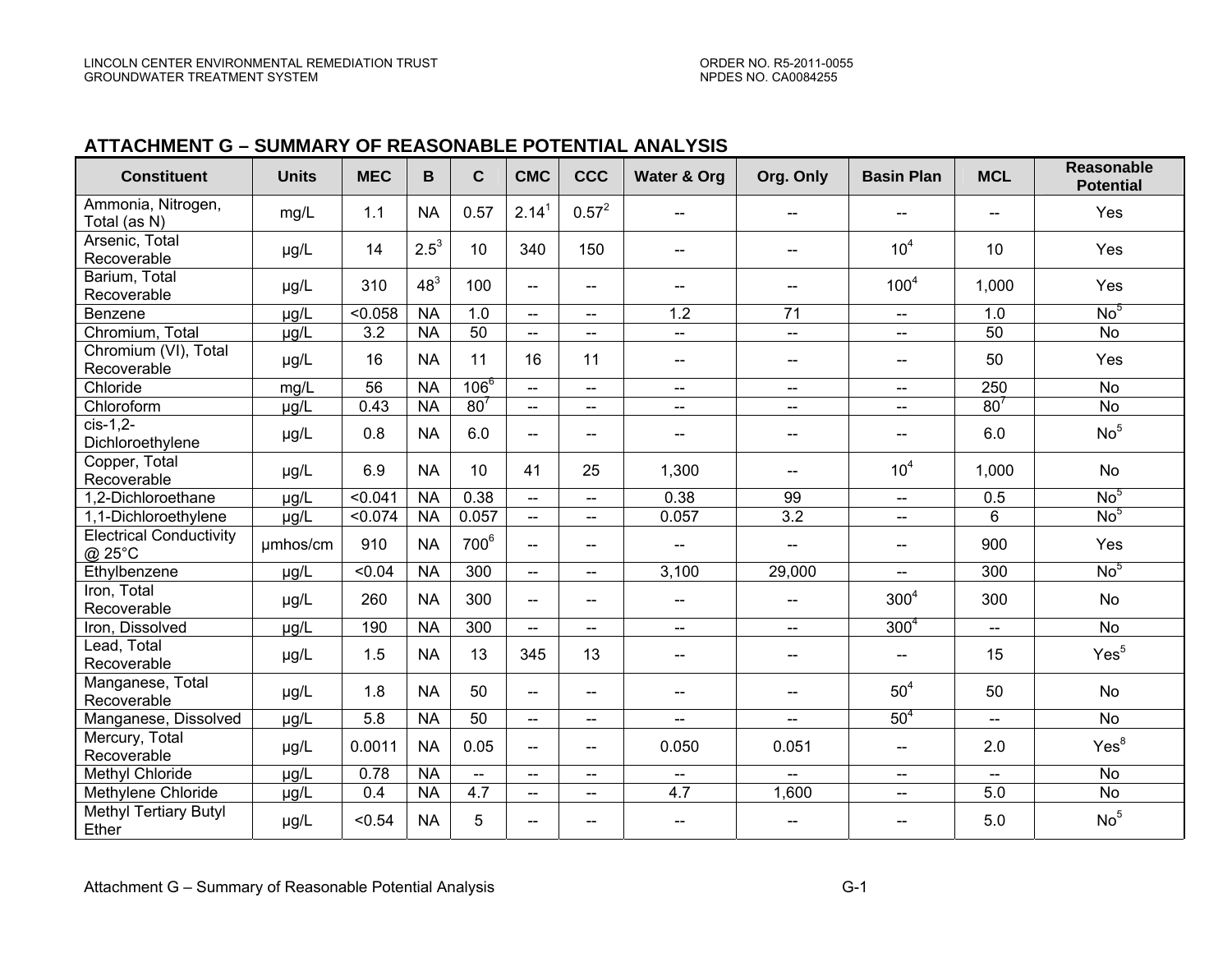#### LINCOLN CENTER ENVIRONMENTAL REMEDIATION TRUST ORDER NO. R5-2011-0055 GROUNDWATER TREATMENT SYSTEM NEWSLET AND THE SERIES OF THE SERIES OF THE SERIES NO. CA0084255

| <b>Constituent</b>                                                | <b>Units</b> | <b>MEC</b> | B         | C.         | <b>CMC</b>                            | <b>CCC</b>                            | Water & Org              | Org. Only                | <b>Basin Plan</b>        | <b>MCL</b> | <b>Reasonable</b><br><b>Potential</b> |
|-------------------------------------------------------------------|--------------|------------|-----------|------------|---------------------------------------|---------------------------------------|--------------------------|--------------------------|--------------------------|------------|---------------------------------------|
| Phosphorus                                                        | µg/L         | 4,500      | <b>NA</b> | --         | $\hspace{0.05cm}$ – $\hspace{0.05cm}$ | $\overline{\phantom{a}}$              | $- -$                    | $\hspace{0.05cm}$        | $- -$                    | --         | No.                                   |
| Selenium, Total<br>Recoverable                                    | µg/L         | 1.4        | <b>NA</b> | 5.0        | 20                                    | 5.0                                   | $- -$                    | --                       |                          | 20         | <b>No</b>                             |
| Sulfate                                                           | mg/L         | 92         | <b>NA</b> | 250        | $\hspace{0.05cm}$                     | $\hspace{0.05cm}$ – $\hspace{0.05cm}$ | $\hspace{0.05cm}$        | $\overline{\phantom{m}}$ | $\qquad \qquad \cdots$   | 250        | No                                    |
| Tetrachloroethylene                                               | µg/L         | 0.53       | <b>NA</b> | 0.8        | $\sim$ $\sim$                         | $\hspace{0.05cm}$                     | 0.8                      | 8.85                     | $\qquad \qquad \cdots$   | 5.0        | No <sup>5</sup>                       |
| Toluene                                                           | µg/L         | < 0.017    | <b>NA</b> | 150        | $\sim$                                | $\hspace{0.05cm}$                     | 6,800                    | 200,000                  | $\qquad \qquad \cdots$   | 150        | No <sup>5</sup>                       |
| <b>Total Dissolved Solids</b>                                     | mg/L         | 640        | <b>NA</b> | $450^6$    | $\overline{\phantom{m}}$              | $\hspace{0.05cm}$                     | $\overline{\phantom{a}}$ | $\overline{\phantom{m}}$ | $- -$                    | 500        | $\mathsf{Yes}^9$                      |
| <b>Total Petroleum</b><br><b>Hydrocarbons</b><br>(Gasoline Range) | µg/L         | ~10        | <b>NA</b> | $100^{10}$ | --                                    | --                                    | --                       | --                       |                          |            | No <sup>5</sup>                       |
| Trichloroethylene                                                 | µg/L         | < 0.041    | <b>NA</b> | 2.7        | $\overline{\phantom{m}}$              | $\hspace{0.05cm}$ – $\hspace{0.05cm}$ | 2.7                      | 81                       | $\qquad \qquad \cdots$   | 5.0        | No <sup>5</sup>                       |
| Xylene                                                            | $\mu$ g/L    | < 0.04     | <b>NA</b> | ,750       | $- -$                                 | $\overline{\phantom{a}}$              | $\hspace{0.5cm}$         | $- -$                    | $\overline{\phantom{m}}$ | ,750       | No <sup>5</sup>                       |
| Zinc, Total<br>Recoverable                                        | µg/L         | 31         | <b>NA</b> | 102        | 313                                   | 313                                   | $\hspace{0.05cm}$        | $- -$                    | $102^{4}$                | 5,000      | No                                    |

General Note: All inorganic concentrations are given as a total recoverable. MEC = Maximum Effluent Concentration

B = Maximum Receiving Water Concentration or lowest detection level, if nondetect

C = Criterion used for Reasonable Potential Analysis

CMC = Criterion Maximum Concentration (CTR or NTR)

CCC = Criterion Continuous Concentration (CTR or NTR)

Water & Org = Human Health Criterion for Consumption of Water & Organisms (CTR or NTR)

Org. Only = Human Health Criterion for Consumption of Organisms Only (CTR or NTR)

Basin Plan = Numeric Site-specific Basin Plan Water Quality Objective

MCL = Drinking Water Standards Maximum Contaminant Level

NA = Not Available

ND = Non-detect

#### Footnotes:

- (1) USEPA National Recommended Ambient Water Quality Criteria, Freshwater Aquatic Life Protection, 1-hour Average.
- (2) USEPA National Recommended Ambient Water Quality Criteria, Freshwater Aquatic Life Protection, 30-day Average.
- (3) Background sampling for arsenic and barium collected at Juggler's Island.
- (4) Water quality objectives for metals in Table III-1 of the Basin Plan are expressed in dissolved form. For priority pollutant metals with translators specified in the CTR, the translators specified in the CTR have been used to determine applicable total recoverable objectives. For the remaining metals, a translator of 1 is assumed in the absence of a specific translator.
- (5) Pollutant identified as a constituent of concern in influent groundwater. See section IV.C.3 of the Fact Sheet (Attachment F).
- (6) Water Quality for Agriculture.
- (7) The Sacramento-San Joaquin Delta is listed on the 2006 303(d) list as impaired for mercury. Therefore, this Order establishes a final, annual average mass loading limitation for mercury and retains effluent limitations based on the CTR criterion for protection of human health from Order No. R5-2005-0144-01.
- (8) Represents the Primary MCL for total trihalomethanes, which includes chloroform.
- (9) Electrical conductivity is an indicator parameter for salinity, including total dissolved solids. Establishing effluent limitations for electrical conductivity is expected to effectively limit the constituents that contribute to salinity, including total dissolved solids. Therefore, effluent limitations for total dissolved solids are not established in this Order.
- (10) Taste and odor threshold.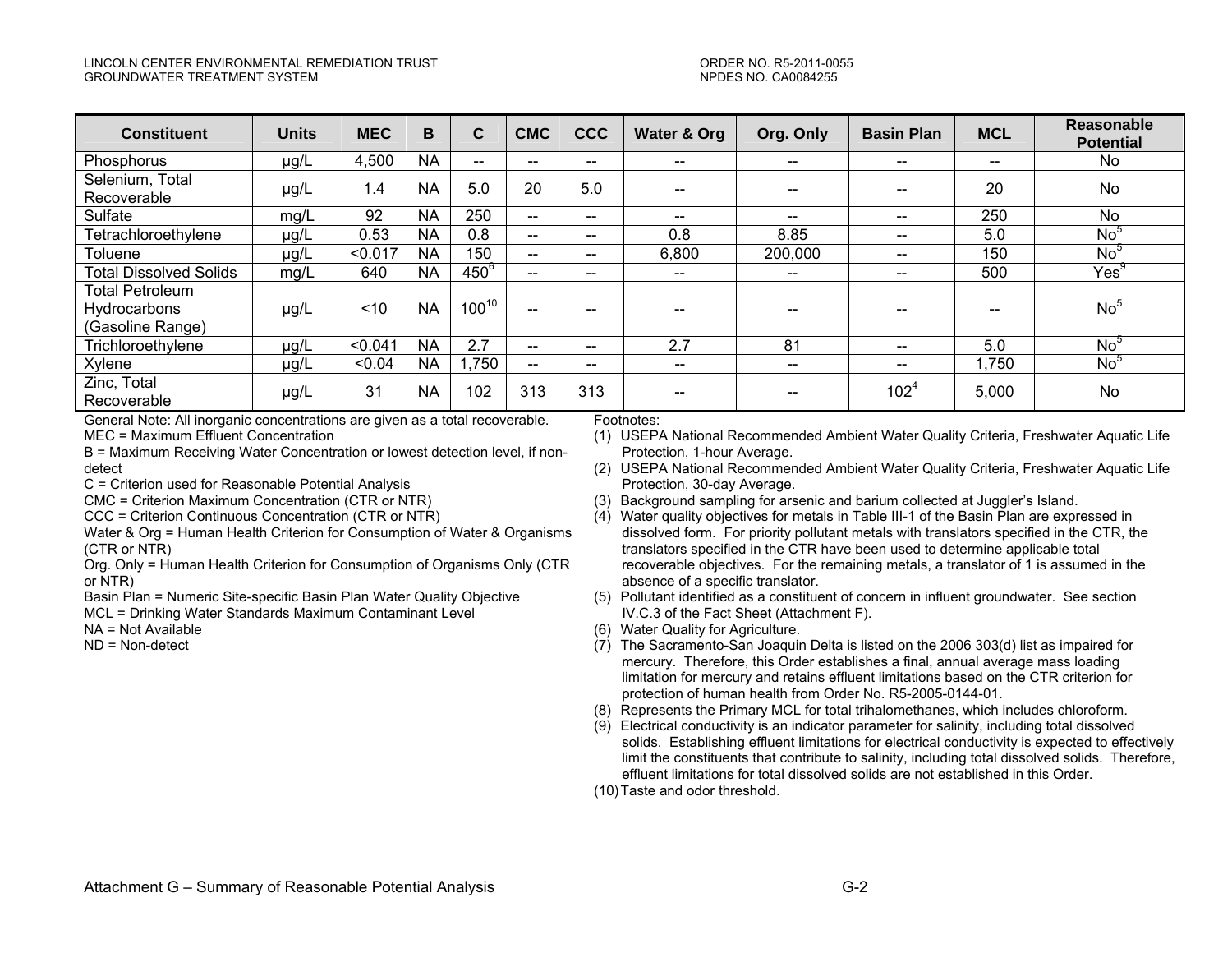### **ATTACHMENT H – CALCULATION OF WQBELS**

| <b>Most Stringent</b><br><b>Criteria</b> |              |       |                          |                          | HH Calculations <sup>1</sup>              |                                               |                                       |                                       | <b>Aquatic Life Calculations<sup>1</sup></b> |                          |                          |                                           |                                     |                                       |                                                     |            |                                  | <b>Final Effluent</b><br>Limitations  |                              |                       |
|------------------------------------------|--------------|-------|--------------------------|--------------------------|-------------------------------------------|-----------------------------------------------|---------------------------------------|---------------------------------------|----------------------------------------------|--------------------------|--------------------------|-------------------------------------------|-------------------------------------|---------------------------------------|-----------------------------------------------------|------------|----------------------------------|---------------------------------------|------------------------------|-----------------------|
| <b>Parameter</b>                         | <b>Units</b> | 퐆     | CMC                      | ccc                      | ECA <sub>HH</sub> =<br>AMEL <sub>HH</sub> | AMEL/MMDEL<br><b>Multiplier</b> <sub>HH</sub> | <b>MDEL<sub>HH</sub></b>              | $A_{acute}$<br>ပ္မ                    | <b>Multipliera</b><br>ECA                    | LTA <sub>acute</sub>     | ECA <sub>chronic</sub>   | ic<br>통<br>ECA<br>Multiplier <sub>c</sub> | LTA <sub>chronic</sub>              | Ě<br>owest                            | <b>Multiplier</b> <sub>95</sub><br><b>AMEL</b>      | ₹<br>AMEL, | MDEL<br>Multiplier <sub>99</sub> | <b>MDELAL</b>                         | <b>Lowest</b><br><b>AMEL</b> | Lowest<br><b>MDEL</b> |
| Ammonia<br>Nitrogen, Total<br>(as N)     | mg/L         | $- -$ | 2.14                     | 0.57                     | $\hspace{0.05cm}$ – $\hspace{0.05cm}$     | $-$                                           | $\hspace{0.05cm}$ – $\hspace{0.05cm}$ | 2.14                                  | 0.14                                         | 0.30                     | 0.57                     | 0.55                                      | 0.31                                | 0.30                                  | 2.40                                                | 0.72       | 6.93                             | 2.1                                   | 0.72                         | 2.1                   |
| Arsenic, Total<br>Recoverable            | µg/L         | 10    | 340                      | 150                      | 33 <sup>2</sup>                           | .25                                           | 41                                    | 340                                   | 0.71                                         | 241                      | 150                      | 0.84                                      | 126                                 | 126                                   | 1.13                                                | 142        | 1.41                             | 177                                   | 33 <sup>3</sup>              | 41 <sup>3</sup>       |
| Barium, Total<br>Recoverable             | $\mu g/L$    | 100   | $- -$                    | $\overline{\phantom{a}}$ | $532^{4}$                                 | 1.08                                          | 573                                   | $\overline{\phantom{a}}$              | $\hspace{0.05cm}$ – $\hspace{0.05cm}$        | $\overline{\phantom{a}}$ | $\overline{\phantom{a}}$ | $\qquad \qquad -$                         | $\hspace{0.05cm}$ $\hspace{0.05cm}$ | $\hspace{0.05cm}$ – $\hspace{0.05cm}$ | $\hspace{0.05cm}$ – $\hspace{0.05cm}$               | $-$        | $\overline{\phantom{a}}$         | $\hspace{0.05cm}$ – $\hspace{0.05cm}$ | $532^{3}$                    | $573^{3}$             |
| Chromium VI,<br><b>Total Recoverable</b> | µg/L         | 50    | 16                       | 11                       | 50                                        | 2.09                                          | 105                                   | 16                                    | 0.30                                         | 4.8                      | 11                       | 0.50                                      | 5.7                                 | 4.8                                   | 1.61                                                | 7.8        | 3.37                             | 16                                    | 7.8                          | 16                    |
| $1,2-$<br>Dichloroethane                 | µg/L         | 0.38  | $\overline{\phantom{a}}$ | $\overline{\phantom{a}}$ | 0.38                                      | 2.01                                          | 0.76                                  | $\overline{\phantom{a}}$              | $\hspace{0.05cm}$ $\hspace{0.05cm}$          | $\overline{\phantom{a}}$ | $\overline{\phantom{a}}$ | ——                                        | $\qquad \qquad -$                   | $\hspace{0.05cm} \ldots$              | $\hspace{0.05cm}$                                   | $-$        | $\overline{a}$                   | $\hspace{0.05cm}$ – $\hspace{0.05cm}$ | 0.38                         | $0.76^{5}$            |
| Lead, Total<br>Recoverable               | µg/L         | 15    | 345                      | 13                       | 15                                        | 2.01                                          | 30                                    | 345                                   | 0.32                                         | 111                      | 13                       | 0.53                                      | 7.1                                 | 7.1                                   | 1.55                                                | 11         | 3.11                             | 22                                    | 11                           | 22                    |
| Mercury, Total<br>Recoverable            | µg/L         | 0.050 | $- -$                    | $\overline{\phantom{a}}$ | 0.050                                     | 2.01                                          | 0.10                                  | $\hspace{0.05cm}$ – $\hspace{0.05cm}$ | $\hspace{0.05cm}$ – $\hspace{0.05cm}$        | $-$                      | --                       | $- -$                                     | $- -$                               | $\hspace{0.05cm}$ – $\hspace{0.05cm}$ | $\hspace{0.05cm} -\hspace{0.05cm} -\hspace{0.05cm}$ | $-$        | $-$                              | $\hspace{0.05cm}$ – $\hspace{0.05cm}$ | 0.050                        | 0.10                  |

<sup>1</sup> As described in section IV.C.2.d of the Fact Sheet (Attachment F), calculation of effluent limitations for the protection of human health and aquatic life are determined without the allowance of dilution credits, excep

ECA determined using a dilution credit of 3.0 and a maximum background concentration of 2.5 µg/L.<br>
Final performance-based effluent limitations established, as discussed in section IV.C.3.c of the Fact Sheet (Attachment F)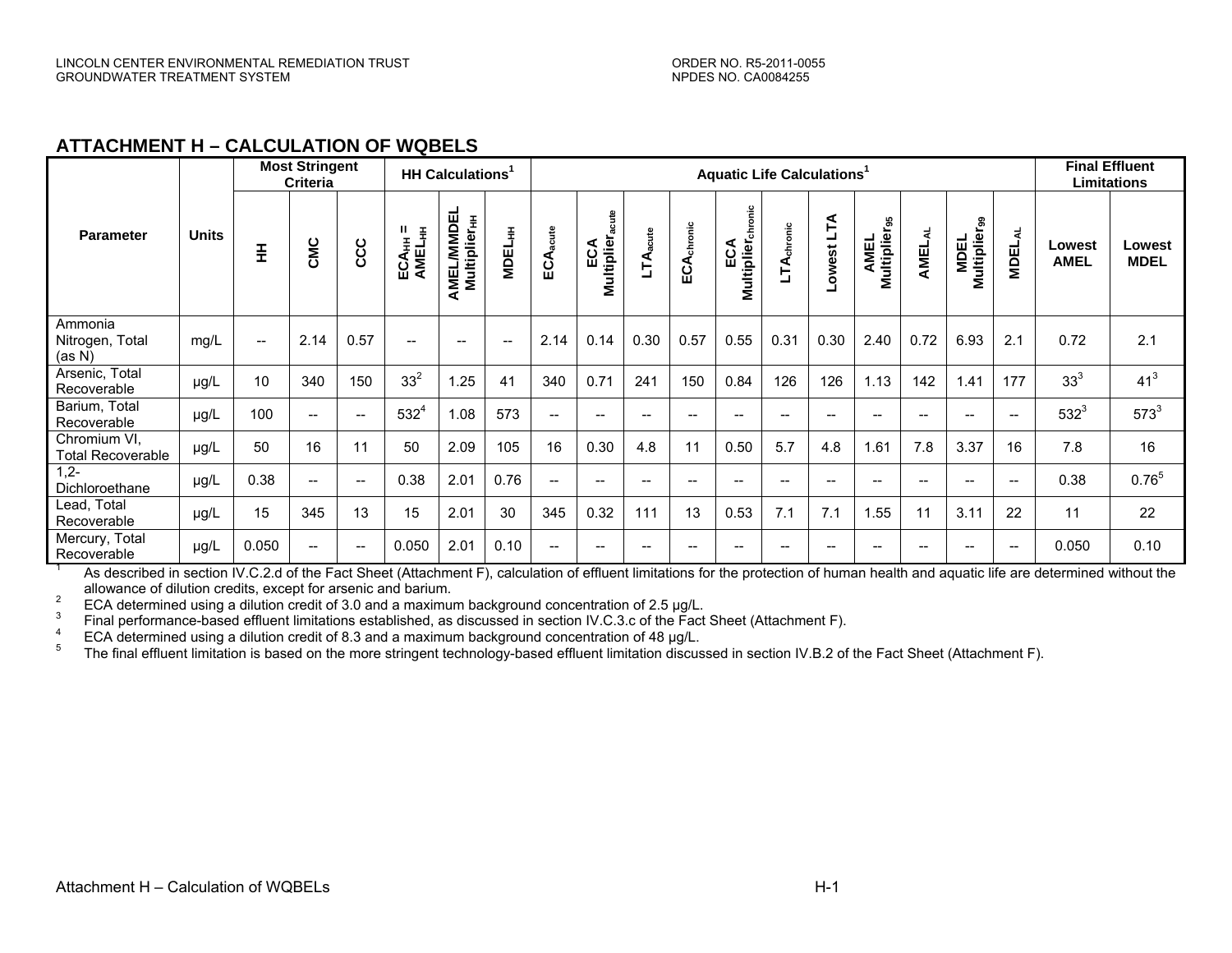# **ATTACHMENT I – EFFLUENT AND RECEIVING WATER CHARACTERIZATION STUDY**

- **I. Background.** Sections 2.4.1 through 2.4.4 of the SIP provide minimum standards for analyses and reporting. (Copies of the SIP may be obtained from the State Water Resources Control Board, or downloaded from [http://www.waterboards.ca.gov/iswp/index.html\)](http://www.waterboards.ca.gov/iswp/index.html). To implement the SIP, effluent and receiving water data are needed for all priority pollutants. Effluent and receiving water pH and hardness are required to evaluate the toxicity of certain priority pollutants (such as heavy metals) where the toxicity of the constituents varies with pH and/or hardness. Section 3 of the SIP prescribes mandatory monitoring of dioxin congeners. In addition to specific requirements of the SIP, the Regional Water Board is requiring the following monitoring:
	- **A. Drinking water constituents**. Constituents for which drinking water Maximum Contaminant Levels (MCLs) have been prescribed in the California Code of Regulation are included in the *Water Quality Control Plan, Fourth Edition, for the Sacramento and San Joaquin River Basins* (Basin Plan). The Basin Plan defines virtually all surface waters within the Central Valley Region as having existing or potential beneficial uses for municipal and domestic supply. The Basin Plan further requires that, at a minimum, water designated for use as domestic or municipal supply shall not contain concentrations of chemical constituents in excess of the MCLs contained in the California Code of Regulations.
	- **B. Effluent and receiving water temperature.** This is both a concern for application of certain temperature-sensitive constituents, such as fluoride, and for compliance with the Basin Plan's thermal discharge requirements.
	- **C. Effluent and receiving water hardness and pH.** These are necessary because several of the CTR constituents are hardness and pH dependent.

# **II. Monitoring Requirements.**

- **A. Quarterly Monitoring**. Quarterly priority pollutant samples shall be collected from the effluent and receiving water (Monitoring Locations EFF-001 and RSW-004) and analyzed for the constituents listed in Table I-1. Quarterly monitoring shall be conducted for 1 year (four consecutive samples, evenly distributed throughout the year) and the results of such monitoring be submitted to the Regional Water Board, during the third or fourth year of the permit term. Each individual monitoring event shall provide representative sample results for the effluent and receiving water.
- **B. Concurrent Sampling.** Effluent and receiving water sampling shall be performed at approximately the same time, on the same date.
- **C. Sample type.** All effluent samples shall be taken as 24-hour flow proportioned composite samples. All receiving water samples shall be taken as grab samples.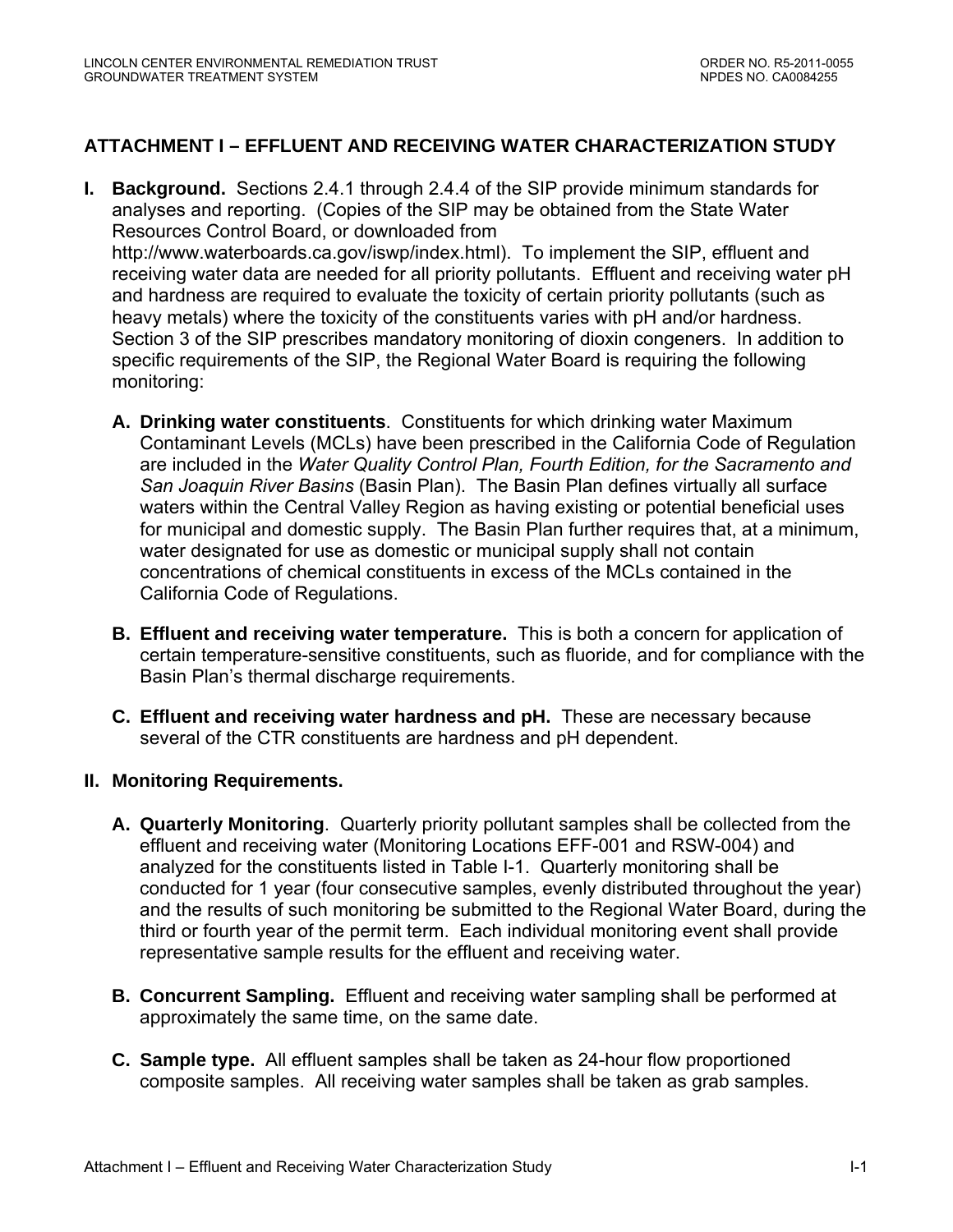# **Table I-1. Priority Pollutants**

|                 |                                       |                             | <b>Controlling Water Quality Criterion for</b><br><b>Surface Waters</b> | <b>Criterion</b>                                                |                                        |                                         |
|-----------------|---------------------------------------|-----------------------------|-------------------------------------------------------------------------|-----------------------------------------------------------------|----------------------------------------|-----------------------------------------|
| <b>CTR</b><br># | <b>Constituent</b>                    | <b>CAS</b><br><b>Number</b> | <b>Basis</b>                                                            | <b>Criterion</b><br>Concentration<br>ug/L or noted <sup>1</sup> | Quantitation<br>Limit<br>ug/L or noted | <b>Suggested Test</b><br><b>Methods</b> |
|                 | <b>VOLATILE ORGANICS</b>              |                             |                                                                         |                                                                 |                                        |                                         |
| 28              | 1,1-Dichloroethane                    | 75343                       | <b>Primary MCL</b>                                                      | 5                                                               | 0.5                                    | <b>EPA 8260B</b>                        |
| 30              | 1,1-Dichloroethene                    | 75354                       | <b>National Toxics Rule</b>                                             | 0.057                                                           | 0.5                                    | <b>EPA 8260B</b>                        |
| 41              | 1,1,1-Trichloroethane                 | 71556                       | <b>Primary MCL</b>                                                      | 200                                                             | 0.5                                    | <b>EPA 8260B</b>                        |
| 42              | 1,1,2-Trichloroethane                 | 79005                       | <b>National Toxics Rule</b>                                             | 0.6                                                             | 0.5                                    | <b>EPA 8260B</b>                        |
| 37              | 1,1,2,2-Tetrachloroethane             | 79345                       | <b>National Toxics Rule</b>                                             | 0.17                                                            | 0.5                                    | <b>EPA 8260B</b>                        |
| 75              | 1,2-Dichlorobenzene                   | 95501                       | Taste & Odor                                                            | 10                                                              | 0.5                                    | <b>EPA 8260B</b>                        |
| 29              | 1,2-Dichloroethane                    | 107062                      | <b>National Toxics Rule</b>                                             | 0.38                                                            | 0.5                                    | <b>EPA 8260B</b>                        |
|                 | cis-1,2-Dichloroethene                | 156592                      | <b>Primary MCL</b>                                                      | 6                                                               | 0.5                                    | <b>EPA 8260B</b>                        |
| 31              | 1,2-Dichloropropane                   | 78875                       | Calif. Toxics Rule                                                      | 0.52                                                            | 0.5                                    | <b>EPA 8260B</b>                        |
| 101             | 1,2,4-Trichlorobenzene                | 120821                      | <b>Public Health Goal</b>                                               | 5                                                               | 0.5                                    | <b>EPA 8260B</b>                        |
| 76              | 1,3-Dichlorobenzene                   | 541731                      | Taste & Odor                                                            | 10                                                              | 0.5                                    | <b>EPA 8260B</b>                        |
| 32              | 1,3-Dichloropropene                   | 542756                      | <b>Primary MCL</b>                                                      | 0.5                                                             | 0.5                                    | <b>EPA 8260B</b>                        |
| 77              | 1,4-Dichlorobenzene                   | 106467                      | <b>Primary MCL</b>                                                      | 5                                                               | 0.5                                    | <b>EPA 8260B</b>                        |
| 17              | Acrolein                              | 107028                      | <b>Aquatic Toxicity</b>                                                 | 21                                                              | $\overline{2}$                         | <b>EPA 8260B</b>                        |
| 18              | Acrylonitrile                         | 107131                      | <b>National Toxics Rule</b>                                             | 0.059                                                           | $\overline{2}$                         | <b>EPA 8260B</b>                        |
| 19              | Benzene                               | 71432                       | <b>Primary MCL</b>                                                      | 1                                                               | 0.5                                    | <b>EPA 8260B</b>                        |
| 20              | Bromoform                             | 75252                       | Calif. Toxics Rule                                                      | 4.3                                                             | 0.5                                    | <b>EPA 8260B</b>                        |
| 34              | Bromomethane                          | 74839                       | Calif. Toxics Rule                                                      | 48                                                              | 1                                      | <b>EPA 8260B</b>                        |
| 21              | Carbon tetrachloride                  | 56235                       | <b>National Toxics Rule</b>                                             | 0.25                                                            | 0.5                                    | <b>EPA 8260B</b>                        |
| 22              | Chlorobenzene (mono<br>chlorobenzene) | 108907                      | Taste & Odor                                                            | 50                                                              | 0.5                                    | <b>EPA 8260B</b>                        |
| 24              | Chloroethane                          | 75003                       | Taste & Odor                                                            | 16                                                              | 0.5                                    | <b>EPA 8260B</b>                        |
| 25              | 2- Chloroethyl vinyl ether            | 110758                      | <b>Aquatic Toxicity</b>                                                 | 122(3)                                                          | 1                                      | <b>EPA 8260B</b>                        |
| 26              | Chloroform                            | 67663                       | <b>OEHHA Cancer Risk</b>                                                | 1.1                                                             | 0.5                                    | <b>EPA 8260B</b>                        |
| 35              | Chloromethane                         | 74873                       | <b>USEPA Health Advisory</b>                                            | $\ensuremath{\mathsf{3}}$                                       | 0.5                                    | <b>EPA 8260B</b>                        |
| 23              | Dibromochloromethane                  | 124481                      | Calif. Toxics Rule                                                      | 0.41                                                            | 0.5                                    | <b>EPA 8260B</b>                        |
| 27              | Dichlorobromomethane                  | 75274                       | Calif. Toxics Rule                                                      | 0.56                                                            | 0.5                                    | <b>EPA 8260B</b>                        |
| 36              | Dichloromethane                       | 75092                       | Calif. Toxics Rule                                                      | 4.7                                                             | 0.5                                    | <b>EPA 8260B</b>                        |
| 33              | Ethylbenzene                          | 100414                      | Taste & Odor                                                            | 29                                                              | 0.5                                    | <b>EPA 8260B</b>                        |
| 88              | Hexachlorobenzene                     | 118741                      | Calif. Toxics Rule                                                      | 0.00075                                                         | 1                                      | <b>EPA 8260B</b>                        |
| 89              | Hexachlorobutadiene                   | 87683                       | <b>National Toxics Rule</b>                                             | 0.44                                                            | 1                                      | <b>EPA 8260B</b>                        |
| 91              | Hexachloroethane                      | 67721                       | <b>National Toxics Rule</b>                                             | 1.9                                                             | 1                                      | <b>EPA 8260B</b>                        |
| 94              | Naphthalene                           | 91203                       | USEPA IRIS                                                              | 14                                                              | 10                                     | EPA 8260B                               |
| 38              | Tetrachloroethene                     | 127184                      | <b>National Toxics Rule</b>                                             | 0.8                                                             | 0.5                                    | <b>EPA 8260B</b>                        |
| 39              | Toluene                               | 108883                      | Taste & Odor                                                            | 42                                                              | 0.5                                    | EPA 8260B                               |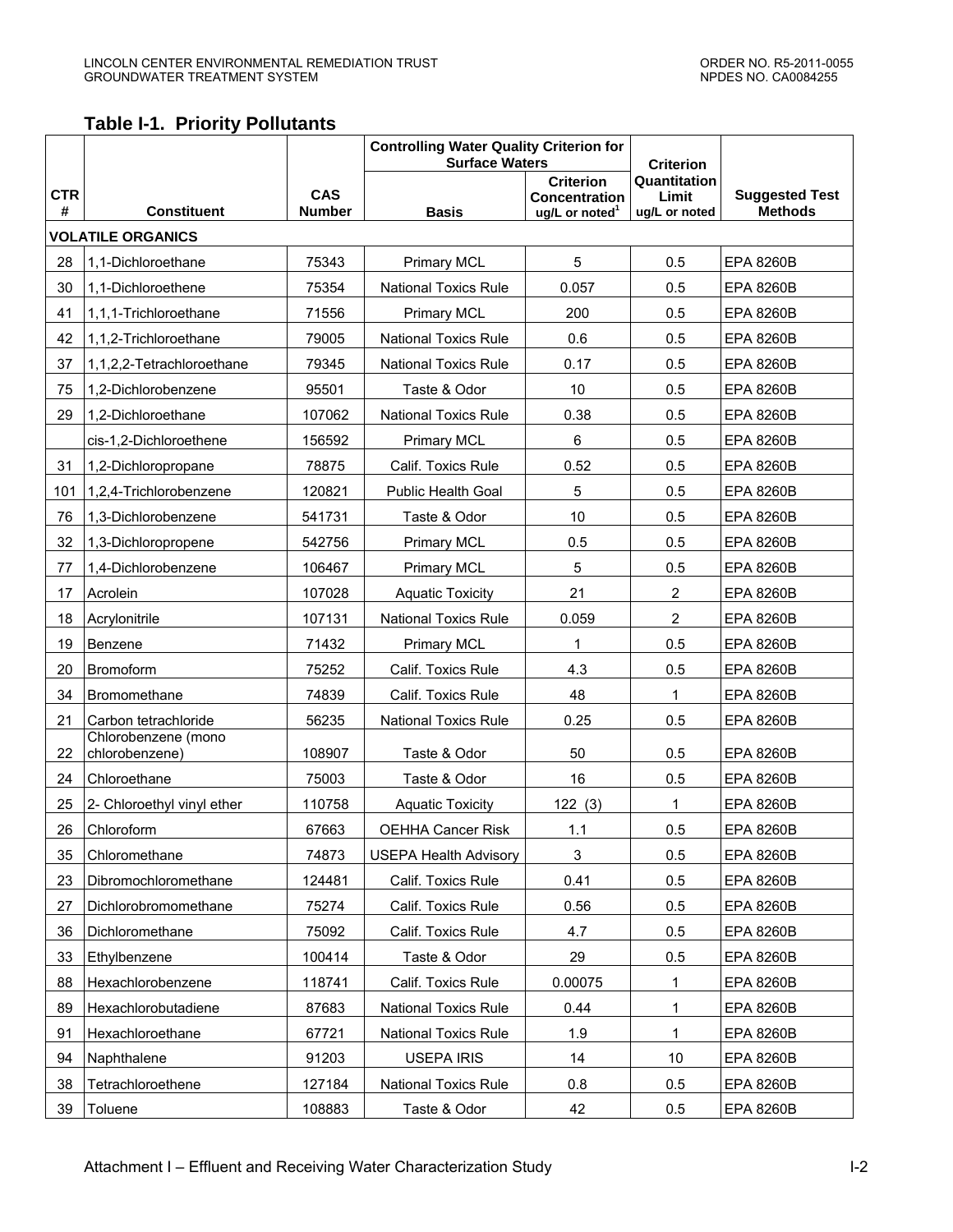|                 |                                           |                             | <b>Controlling Water Quality Criterion for</b><br><b>Surface Waters</b> |                                                                        | <b>Criterion</b>                       |                                         |
|-----------------|-------------------------------------------|-----------------------------|-------------------------------------------------------------------------|------------------------------------------------------------------------|----------------------------------------|-----------------------------------------|
| <b>CTR</b><br># | <b>Constituent</b>                        | <b>CAS</b><br><b>Number</b> | <b>Basis</b>                                                            | <b>Criterion</b><br><b>Concentration</b><br>ug/L or noted <sup>1</sup> | Quantitation<br>Limit<br>ug/L or noted | <b>Suggested Test</b><br><b>Methods</b> |
| 40              | trans-1,2-Dichloroethylene                | 156605                      | <b>Primary MCL</b>                                                      | 10                                                                     | 0.5                                    | <b>EPA 8260B</b>                        |
| 43              | Trichloroethene                           | 79016                       | <b>National Toxics Rule</b>                                             | 2.7                                                                    | 0.5                                    | <b>EPA 8260B</b>                        |
| 44              | Vinyl chloride                            | 75014                       | <b>Primary MCL</b>                                                      | 0.5                                                                    | 0.5                                    | <b>EPA 8260B</b>                        |
|                 | Methyl-tert-butyl ether (MTBE)            | 1634044                     | Secondary MCL                                                           | 5                                                                      | 0.5                                    | <b>EPA 8260B</b>                        |
|                 | Trichlorofluoromethane                    | 75694                       | <b>Primary MCL</b>                                                      | 150                                                                    | 5                                      | <b>EPA 8260B</b>                        |
|                 | 1,1,2-Trichloro-1,2,2-<br>Trifluoroethane | 76131                       | <b>Primary MCL</b>                                                      | 1200                                                                   | 10                                     | <b>EPA 8260B</b>                        |
|                 | Styrene                                   | 100425                      | Taste & Odor                                                            | 11                                                                     | 0.5                                    | <b>EPA 8260B</b>                        |
|                 | Xylenes                                   | 1330207                     | Taste & Odor                                                            | 17                                                                     | 0.5                                    | <b>EPA 8260B</b>                        |
|                 | <b>SEMI-VOLATILE ORGANICS</b>             |                             |                                                                         |                                                                        |                                        |                                         |
| 60              | 1,2-Benzanthracene                        | 56553                       | Calif. Toxics Rule                                                      | 0.0044                                                                 | 5                                      | <b>EPA 8270C</b>                        |
| 85              | 1,2-Diphenylhydrazine                     | 122667                      | <b>National Toxics Rule</b>                                             | 0.04                                                                   | $\mathbf 1$                            | <b>EPA 8270C</b>                        |
| 45              | 2-Chlorophenol                            | 95578                       | Taste and Odor                                                          | 0.1                                                                    | $\overline{2}$                         | <b>EPA 8270C</b>                        |
| 46              | 2,4-Dichlorophenol                        | 120832                      | Taste and Odor                                                          | 0.3                                                                    | 1                                      | <b>EPA 8270C</b>                        |
| 47              | 2,4-Dimethylphenol                        | 105679                      | Calif. Toxics Rule                                                      | 540                                                                    | $\boldsymbol{2}$                       | <b>EPA 8270C</b>                        |
| 49              | 2,4-Dinitrophenol                         | 51285                       | <b>National Toxics Rule</b>                                             | 70                                                                     | 5                                      | <b>EPA 8270C</b>                        |
| 82              | 2,4-Dinitrotoluene                        | 121142                      | <b>National Toxics Rule</b>                                             | 0.11                                                                   | 5                                      | <b>EPA 8270C</b>                        |
| 55              | 2,4,6-Trichlorophenol                     | 88062                       | Taste and Odor                                                          | $\overline{2}$                                                         | 10                                     | <b>EPA 8270C</b>                        |
| 83              | 2,6-Dinitrotoluene                        | 606202                      | <b>USEPA IRIS</b>                                                       | 0.05                                                                   | 5                                      | <b>EPA 8270C</b>                        |
| 50              | 2-Nitrophenol                             | 25154557                    | <b>Aquatic Toxicity</b>                                                 | 150(5)                                                                 | 10                                     | <b>EPA 8270C</b>                        |
| 71              | 2-Chloronaphthalene                       | 91587                       | <b>Aquatic Toxicity</b>                                                 | 1600(6)                                                                | 10                                     | <b>EPA 8270C</b>                        |
| 78              | 3,3'-Dichlorobenzidine                    | 91941                       | <b>National Toxics Rule</b>                                             | 0.04                                                                   | 5                                      | <b>EPA 8270C</b>                        |
| 62              | 3,4-Benzofluoranthene                     | 205992                      | Calif. Toxics Rule                                                      | 0.0044                                                                 | 10                                     | <b>EPA 8270C</b>                        |
| 52              | 4-Chloro-3-methylphenol                   | 59507                       | <b>Aquatic Toxicity</b>                                                 | 30                                                                     | 5                                      | <b>EPA 8270C</b>                        |
| 48              | 4,6-Dinitro-2-methylphenol                | 534521                      | <b>National Toxics Rule</b>                                             | 13.4                                                                   | 10                                     | <b>EPA 8270C</b>                        |
| 51              | 4-Nitrophenol                             | 100027                      | <b>USEPA Health Advisory</b>                                            | 60                                                                     | 5                                      | <b>EPA 8270C</b>                        |
| 69              | 4-Bromophenyl phenyl ether                | 101553                      | <b>Aquatic Toxicity</b>                                                 | 122                                                                    | 10                                     | <b>EPA 8270C</b>                        |
| 72              | 4-Chlorophenyl phenyl ether               | 7005723                     | <b>Aquatic Toxicity</b>                                                 | 122(3)                                                                 | 5                                      | <b>EPA 8270C</b>                        |
| 56              | Acenaphthene                              | 83329                       | Taste and Odor                                                          | 20                                                                     | $\mathbf{1}$                           | <b>EPA 8270C</b>                        |
| 57              | Acenaphthylene                            | 208968                      | No Criteria Available                                                   |                                                                        | 10                                     | <b>EPA 8270C</b>                        |
| 58              | Anthracene                                | 120127                      | Calif. Toxics Rule                                                      | 9,600                                                                  | 10                                     | <b>EPA 8270C</b>                        |
| 59              | Benzidine                                 | 92875                       | <b>National Toxics Rule</b>                                             | 0.00012                                                                | 5                                      | <b>EPA 8270C</b>                        |
| 61              | Benzo(a)pyrene (3,4-<br>Benzopyrene)      | 50328                       | Calif. Toxics Rule                                                      | 0.0044                                                                 | 0.1                                    | <b>EPA 8270C</b>                        |
| 63              | Benzo(g,h,i)perylene                      | 191242                      | No Criteria Available                                                   |                                                                        | 5                                      | <b>EPA 8270C</b>                        |
| 64              | Benzo(k)fluoranthene                      | 207089                      | Calif. Toxics Rule                                                      | 0.0044                                                                 | $\overline{2}$                         | <b>EPA 8270C</b>                        |
| 65              | Bis(2-chloroethoxy) methane               | 111911                      | No Criteria Available                                                   |                                                                        | 5                                      | <b>EPA 8270C</b>                        |
| 66              | Bis(2-chloroethyl) ether                  | 111444                      | <b>National Toxics Rule</b>                                             | 0.031                                                                  | 1                                      | <b>EPA 8270C</b>                        |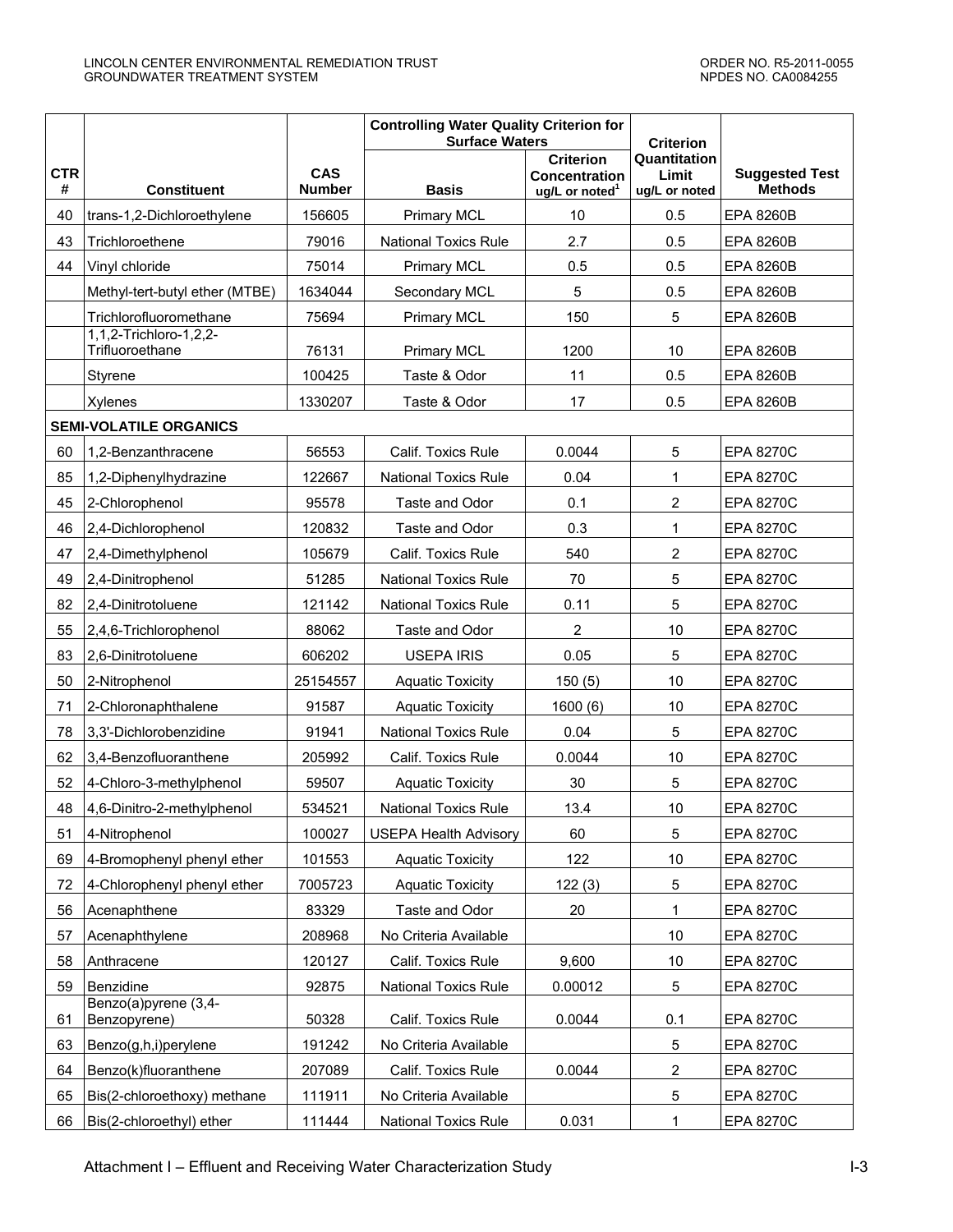|                 |                              |                             | <b>Controlling Water Quality Criterion for</b><br><b>Surface Waters</b> |                                                                        | <b>Criterion</b>                       |                                         |
|-----------------|------------------------------|-----------------------------|-------------------------------------------------------------------------|------------------------------------------------------------------------|----------------------------------------|-----------------------------------------|
| <b>CTR</b><br># | <b>Constituent</b>           | <b>CAS</b><br><b>Number</b> | <b>Basis</b>                                                            | <b>Criterion</b><br><b>Concentration</b><br>ug/L or noted <sup>1</sup> | Quantitation<br>Limit<br>ug/L or noted | <b>Suggested Test</b><br><b>Methods</b> |
| 67              | Bis(2-chloroisopropyl) ether | 39638329                    | <b>Aquatic Toxicity</b>                                                 | 122(3)                                                                 | 10                                     | <b>EPA 8270C</b>                        |
| 68              | Bis(2-ethylhexyl) phthalate  | 117817                      | <b>National Toxics Rule</b>                                             | 1.8                                                                    | 3                                      | <b>EPA 8270C</b>                        |
| 70              | Butyl benzyl phthalate       | 85687                       | <b>Aquatic Toxicity</b>                                                 | 3(7)                                                                   | 10                                     | <b>EPA 8270C</b>                        |
| 73              | Chrysene                     | 218019                      | Calif. Toxics Rule                                                      | 0.0044                                                                 | 5                                      | <b>EPA 8270C</b>                        |
| 81              | Di-n-butylphthalate          | 84742                       | <b>Aquatic Toxicity</b>                                                 | 3(7)                                                                   | 10                                     | <b>EPA 8270C</b>                        |
| 84              | Di-n-octylphthalate          | 117840                      | <b>Aquatic Toxicity</b>                                                 | 3(7)                                                                   | 10                                     | <b>EPA 8270C</b>                        |
| 74              | Dibenzo(a,h)-anthracene      | 53703                       | Calif. Toxics Rule                                                      | 0.0044                                                                 | 0.1                                    | <b>EPA 8270C</b>                        |
| 79              | Diethyl phthalate            | 84662                       | <b>Aquatic Toxicity</b>                                                 | 3(7)                                                                   | 2                                      | <b>EPA 8270C</b>                        |
| 80              | Dimethyl phthalate           | 131113                      | <b>Aquatic Toxicity</b>                                                 | 3(7)                                                                   | $\overline{2}$                         | <b>EPA 8270C</b>                        |
| 86              | Fluoranthene                 | 206440                      | Calif. Toxics Rule                                                      | 300                                                                    | 10                                     | <b>EPA 8270C</b>                        |
| 87              | Fluorene                     | 86737                       | Calif. Toxics Rule                                                      | 1300                                                                   | 10                                     | <b>EPA 8270C</b>                        |
| 90              | Hexachlorocyclopentadiene    | 77474                       | Taste and Odor                                                          | 1                                                                      | 1                                      | <b>EPA 8270C</b>                        |
| 92              | Indeno(1,2,3-c,d)pyrene      | 193395                      | Calif. Toxics Rule                                                      | 0.0044                                                                 | 0.05                                   | <b>EPA 8270C</b>                        |
| 93              | Isophorone                   | 78591                       | <b>National Toxics Rule</b>                                             | 8.4                                                                    | 1                                      | <b>EPA 8270C</b>                        |
| 98              | N-Nitrosodiphenylamine       | 86306                       | <b>National Toxics Rule</b>                                             | 5                                                                      | 1                                      | <b>EPA 8270C</b>                        |
| 96              | N-Nitrosodimethylamine       | 62759                       | <b>National Toxics Rule</b>                                             | 0.00069                                                                | 5                                      | <b>EPA 8270C</b>                        |
| 97              | N-Nitrosodi-n-propylamine    | 621647                      | Calif. Toxics Rule                                                      | 0.005                                                                  | 5                                      | <b>EPA 8270C</b>                        |
| 95              | Nitrobenzene                 | 98953                       | <b>National Toxics Rule</b>                                             | 17                                                                     | 10                                     | <b>EPA 8270C</b>                        |
| 53              | Pentachlorophenol            | 87865                       | Calif. Toxics Rule                                                      | 0.28                                                                   | 0.2                                    | <b>EPA 8270C</b>                        |
| 99              | Phenanthrene                 | 85018                       | No Criteria Available                                                   |                                                                        | 5                                      | <b>EPA 8270C</b>                        |
| 54              | Phenol                       | 108952                      | Taste and Odor                                                          | 5                                                                      | 1                                      | <b>EPA 8270C</b>                        |
|                 | 100   Pyrene                 | 129000                      | Calif. Toxics Rule                                                      | 960                                                                    | 10                                     | <b>EPA 8270C</b>                        |
|                 | <b>INORGANICS</b>            |                             |                                                                         |                                                                        |                                        |                                         |
|                 | Aluminum                     | 7429905                     | <b>Ambient Water Quality</b>                                            | 87                                                                     | 50                                     | EPA 6020/200.8                          |
| 1               | Antimony                     | 7440360                     | <b>Primary MCL</b>                                                      | 6                                                                      | 5                                      | EPA 6020/200.8                          |
| $\overline{c}$  | Arsenic                      | 7440382                     | <b>Ambient Water Quality</b>                                            | 0.018                                                                  | 0.01                                   | EPA 1632                                |
| 15              | Asbestos                     | 1332214                     | National Toxics Rule/<br><b>Primary MCL</b>                             | 7 MFL                                                                  | $0.2$ MFL<br>$>10$ um                  | EPA/600/R-<br>93/116(PCM)               |
|                 | Barium                       | 7440393                     | Basin Plan Objective                                                    | 100                                                                    | 100                                    | EPA 6020/200.8                          |
| 3               | Beryllium                    | 7440417                     | <b>Primary MCL</b>                                                      | 4                                                                      | 1                                      | EPA 6020/200.8                          |
| 4               | Cadmium                      | 7440439                     | Public Health Goal                                                      | 0.07                                                                   | 0.25                                   | EPA 1638/200.8                          |
| 5a              | Chromium (total)             | 7440473                     | <b>Primary MCL</b>                                                      | 50                                                                     | $\overline{c}$                         | EPA 6020/200.8                          |
| 5b              | Chromium (VI)                | 18540299                    | Public Health Goal                                                      | 0.2                                                                    | 0.5                                    | EPA 7199/1636                           |
| 6               | Copper                       | 7440508                     | <b>National Toxics Rule</b>                                             | 4.1(2)                                                                 | 0.5                                    | EPA 6020/200.8                          |
| 14              | Cyanide                      | 57125                       | <b>National Toxics Rule</b>                                             | 5.2                                                                    | 5                                      | EPA 9012A                               |
|                 | Fluoride                     | 7782414                     | Public Health Goal                                                      | 1000                                                                   | 0.1                                    | EPA 300                                 |
|                 | Iron                         | 7439896                     | Secondary MCL                                                           | 300                                                                    | 100                                    | EPA 6020/200.8                          |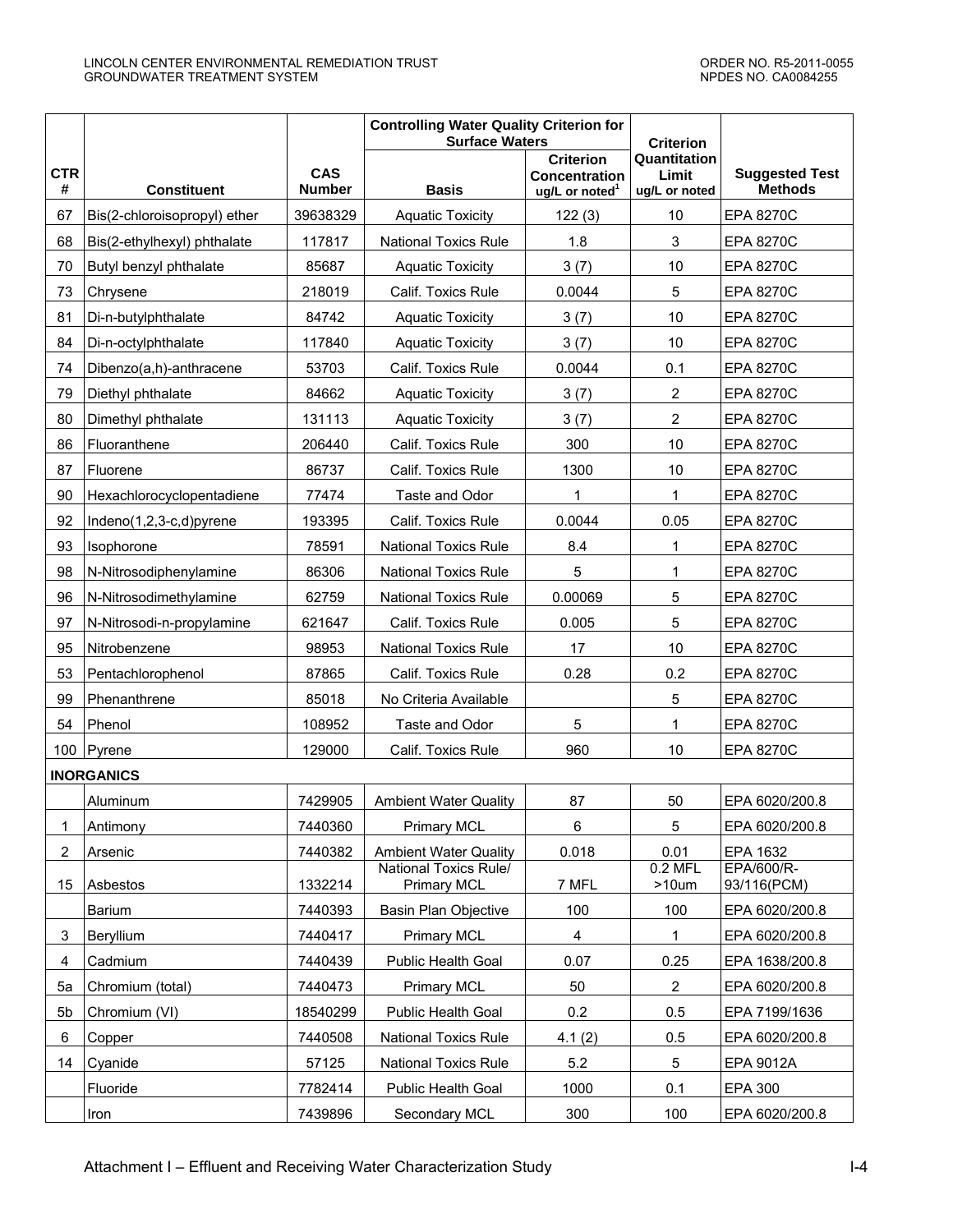|                 |                                           |                             | <b>Controlling Water Quality Criterion for</b><br><b>Surface Waters</b> | <b>Criterion</b>                                                       |                                        |                                         |
|-----------------|-------------------------------------------|-----------------------------|-------------------------------------------------------------------------|------------------------------------------------------------------------|----------------------------------------|-----------------------------------------|
| <b>CTR</b><br># | <b>Constituent</b>                        | <b>CAS</b><br><b>Number</b> | <b>Basis</b>                                                            | <b>Criterion</b><br><b>Concentration</b><br>ug/L or noted <sup>1</sup> | Quantitation<br>Limit<br>ug/L or noted | <b>Suggested Test</b><br><b>Methods</b> |
| 7               | Lead                                      | 7439921                     | <b>Calif. Toxics Rule</b>                                               | 0.92(2)                                                                | 0.5                                    | EPA 1638                                |
| 8               | Mercury                                   | 7439976                     | <b>TMDL Development</b>                                                 |                                                                        | 0.0002(11)                             | EPA 1669/1631                           |
|                 | Manganese                                 | 7439965                     | Secondary MCL/ Basin<br>Plan Objective                                  | 50                                                                     | 20                                     | EPA 6020/200.8                          |
| 9               | Nickel                                    | 7440020                     | Calif. Toxics Rule                                                      | 24(2)                                                                  | 5                                      | EPA 6020/200.8                          |
| 10              | Selenium                                  | 7782492                     | Calif. Toxics Rule                                                      | 5(8)                                                                   | 5                                      | EPA 6020/200.8                          |
| 11              | Silver                                    | 7440224                     | Calif. Toxics Rule                                                      | 0.71(2)                                                                | 1                                      | EPA 6020/200.8                          |
| 12              | Thallium                                  | 7440280                     | <b>National Toxics Rule</b>                                             | 1.7                                                                    | 1                                      | EPA 6020/200.8                          |
|                 | Tributyltin                               | 688733                      | <b>Ambient Water Quality</b>                                            | 0.063                                                                  | 0.002                                  | EV-024/025                              |
| 13              | Zinc                                      | 7440666                     | Calif. Toxics Rule/ Basin<br>Plan Objective                             | 54/16(2)                                                               | 10                                     | EPA 6020/200.8                          |
|                 | <b>PESTICIDES - PCBs</b>                  |                             |                                                                         |                                                                        |                                        |                                         |
| 110             | $4,4'$ -DDD                               | 72548                       | Calif. Toxics Rule                                                      | 0.00083                                                                | 0.02                                   | EPA 8081A                               |
| 109             | 4,4'-DDE                                  | 72559                       | Calif. Toxics Rule                                                      | 0.00059                                                                | 0.01                                   | EPA 8081A                               |
| 108             | $4,4'$ -DDT                               | 50293                       | Calif. Toxics Rule                                                      | 0.00059                                                                | 0.01                                   | EPA 8081A                               |
| 112             | alpha-Endosulfan                          | 959988                      | <b>National Toxics Rule</b>                                             | 0.056(9)                                                               | 0.02                                   | EPA 8081A                               |
| 103             | alpha-Hexachlorocyclohexane<br>(BHC)      | 319846                      | Calif. Toxics Rule                                                      | 0.0039                                                                 | 0.01                                   | EPA 8081A                               |
|                 | Alachlor                                  | 15972608                    | <b>Primary MCL</b>                                                      | $\overline{2}$                                                         | 1                                      | EPA 8081A                               |
| 102             | Aldrin                                    | 309002                      | Calif. Toxics Rule                                                      | 0.00013                                                                | 0.005                                  | EPA 8081A                               |
| 113             | beta-Endosulfan                           | 33213659                    | Calif. Toxics Rule                                                      | 0.056(9)                                                               | 0.01                                   | EPA 8081A                               |
| 104             | beta-Hexachlorocyclohexane                | 319857                      | Calif. Toxics Rule                                                      | 0.014                                                                  | 0.005                                  | EPA 8081A                               |
| 107             | Chlordane                                 | 57749                       | Calif. Toxics Rule                                                      | 0.00057                                                                | 0.1                                    | EPA 8081A                               |
| 106             | delta-Hexachlorocyclohexane               | 319868                      | No Criteria Available                                                   |                                                                        | 0.005                                  | EPA 8081A                               |
| 111             | Dieldrin                                  | 60571                       | Calif. Toxics Rule                                                      | 0.00014                                                                | 0.01                                   | EPA 8081A                               |
| 114             | Endosulfan sulfate                        | 1031078                     | <b>Ambient Water Quality</b>                                            | 0.056                                                                  | 0.05                                   | EPA 8081A                               |
| 115             | Endrin                                    | 72208                       | Calif. Toxics Rule                                                      | 0.036                                                                  | 0.01                                   | EPA 8081A                               |
| 116             | Endrin Aldehyde                           | 7421934                     | Calif. Toxics Rule                                                      | 0.76                                                                   | 0.01                                   | EPA 8081A                               |
| 117             | Heptachlor                                | 76448                       | Calif. Toxics Rule                                                      | 0.00021                                                                | 0.01                                   | EPA 8081A                               |
| 118             | Heptachlor Epoxide                        | 1024573                     | Calif. Toxics Rule                                                      | 0.0001                                                                 | 0.01                                   | EPA 8081A                               |
| 105             | Lindane (gamma-<br>Hexachlorocyclohexane) | 58899                       | Calif. Toxics Rule                                                      | 0.019                                                                  | 0.019                                  | EPA 8081A                               |
| 119             | PCB-1016                                  | 12674112                    | Calif. Toxics Rule                                                      | 0.00017(10)                                                            | 0.5                                    | EPA 8082                                |
| 120             | PCB-1221                                  | 11104282                    | Calif. Toxics Rule                                                      | 0.00017(10)                                                            | 0.5                                    | EPA 8082                                |
| 121             | PCB-1232                                  | 11141165                    | Calif. Toxics Rule                                                      | 0.00017(10)                                                            | 0.5                                    | EPA 8082                                |
| 122             | PCB-1242                                  | 53469219                    | Calif. Toxics Rule                                                      | 0.00017(10)                                                            | 0.5                                    | EPA 8082                                |
| 123             | PCB-1248                                  | 12672296                    | Calif. Toxics Rule                                                      | 0.00017(10)                                                            | 0.5                                    | EPA 8082                                |
| 124             | PCB-1254                                  | 11097691                    | Calif. Toxics Rule                                                      | 0.00017(10)                                                            | 0.5                                    | EPA 8082                                |
| 125             | PCB-1260                                  | 11096825                    | Calif. Toxics Rule                                                      | 0.00017(10)                                                            | 0.5                                    | EPA 8082                                |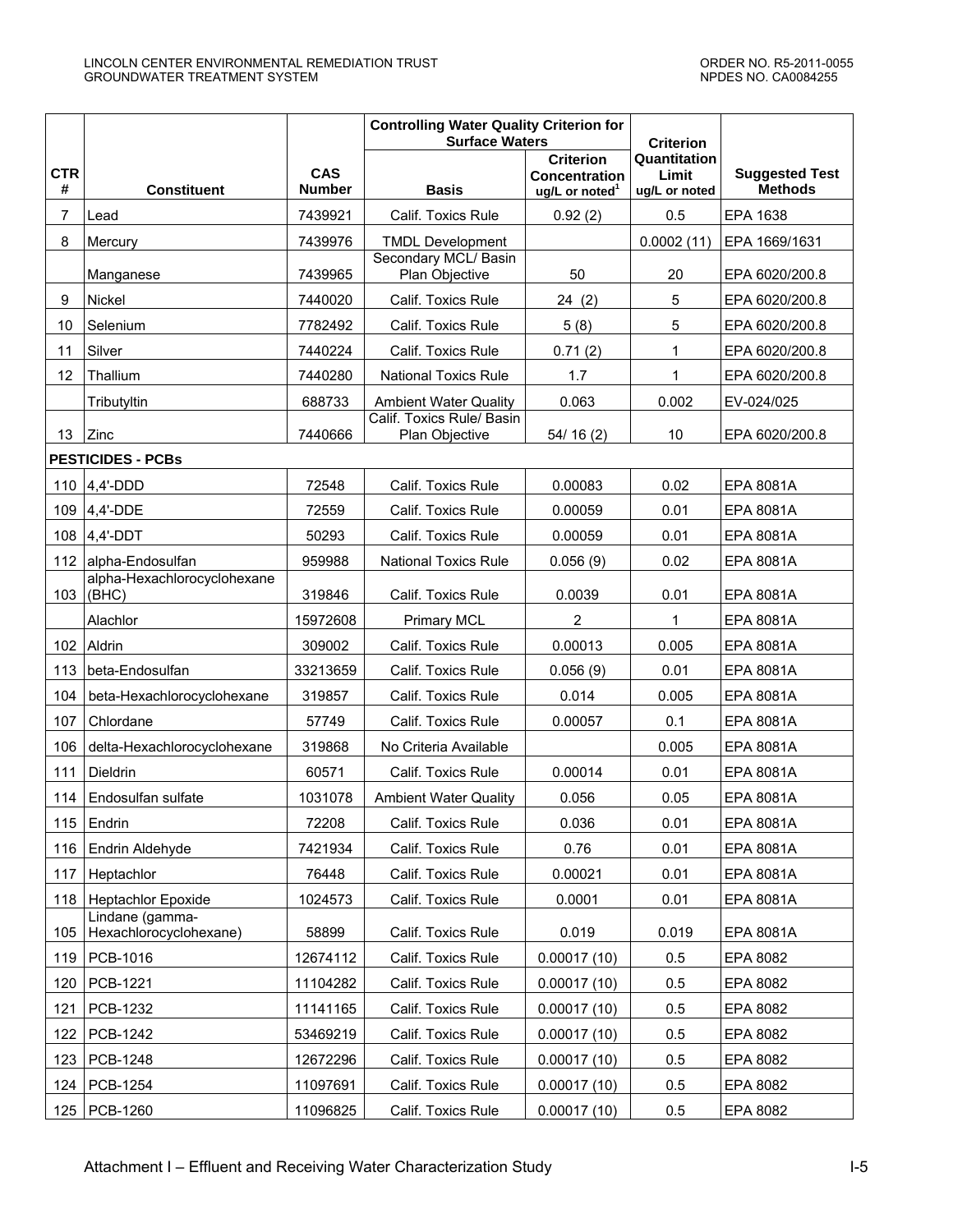|                 |                                       |                             | <b>Controlling Water Quality Criterion for</b><br><b>Surface Waters</b> | <b>Criterion</b>                                                       |                                        |                                         |
|-----------------|---------------------------------------|-----------------------------|-------------------------------------------------------------------------|------------------------------------------------------------------------|----------------------------------------|-----------------------------------------|
| <b>CTR</b><br># | <b>Constituent</b>                    | <b>CAS</b><br><b>Number</b> | <b>Basis</b>                                                            | <b>Criterion</b><br><b>Concentration</b><br>ug/L or noted <sup>1</sup> | Quantitation<br>Limit<br>ug/L or noted | <b>Suggested Test</b><br><b>Methods</b> |
| 126             | Toxaphene                             | 8001352                     | Calif. Toxics Rule                                                      | 0.0002                                                                 | 0.5                                    | EPA 8081A                               |
|                 | Atrazine                              | 1912249                     | Public Health Goal                                                      | 0.15                                                                   | $\mathbf{1}$                           | <b>EPA 8141A</b>                        |
|                 | Bentazon                              | 25057890                    | <b>Primary MCL</b>                                                      | 18                                                                     | $\overline{2}$                         | <b>EPA 643/</b><br>515.2                |
|                 | Carbofuran                            | 1563662                     | CDFG Hazard Assess.                                                     | 0.5                                                                    | 5                                      | EPA 8318                                |
|                 | $2,4-D$                               | 94757                       | <b>Primary MCL</b>                                                      | 70                                                                     | 10                                     | <b>EPA 8151A</b>                        |
|                 | Dalapon                               | 75990                       | <b>Ambient Water Quality</b>                                            | 110                                                                    | 10                                     | <b>EPA 8151A</b>                        |
|                 | 1,2-Dibromo-3-chloropropane<br>(DBCP) | 96128                       | <b>Public Health Goal</b>                                               | 0.0017                                                                 | 0.01                                   | <b>EPA 8260B</b>                        |
|                 | Di(2-ethylhexyl)adipate               | 103231                      | <b>USEPA IRIS</b>                                                       | 30                                                                     | $\sqrt{5}$                             | <b>EPA 8270C</b>                        |
|                 | Dinoseb                               | 88857                       | <b>Primary MCL</b>                                                      | $\overline{7}$                                                         | $\overline{2}$                         | <b>EPA 8151A</b>                        |
|                 | Diquat                                | 85007                       | <b>Ambient Water Quality</b>                                            | 0.5                                                                    | 4                                      | EPA 8340/<br>549.1/HPLC                 |
|                 | Endothal                              | 145733                      | <b>Primary MCL</b>                                                      | 100                                                                    | 45                                     | EPA 548.1                               |
|                 | Ethylene Dibromide                    | 106934                      | <b>OEHHA Cancer Risk</b>                                                | 0.0097                                                                 | 0.02                                   | EPA 8260B/504                           |
|                 | Glyphosate                            | 1071836                     | <b>Primary MCL</b>                                                      | 700                                                                    | 25                                     | HPLC/EPA 547                            |
|                 | Methoxychlor                          | 72435                       | <b>Public Health Goal</b>                                               | 30                                                                     | 10                                     | EPA 8081A                               |
|                 | Molinate (Ordram)                     | 2212671                     | CDFG Hazard Assess.                                                     | 13                                                                     | $\overline{2}$                         | EPA 634                                 |
|                 | Oxamyl                                | 23135220                    | Public Health Goal                                                      | 50                                                                     | 20                                     | EPA 8318/632                            |
|                 | Picloram                              | 1918021                     | <b>Primary MCL</b>                                                      | 500                                                                    | 1                                      | <b>EPA 8151A</b>                        |
|                 | Simazine (Princep)                    | 122349                      | <b>USEPA IRIS</b>                                                       | 3.4                                                                    | 1                                      | EPA 8141A                               |
|                 | Thiobencarb                           | 28249776                    | Basin Plan Objective/<br>Secondary MCL                                  | 1                                                                      | 1                                      | HPLC/EPA 639                            |
| 16              | 2,3,7,8-TCDD (Dioxin)                 | 1746016                     | Calif. Toxics Rule                                                      | 1.30E-08                                                               | 5.00E-06                               | EPA 8290<br>(HRGC) MS                   |
|                 | $2,4,5$ -TP (Silvex)                  | 93765                       | <b>Ambient Water Quality</b>                                            | 10                                                                     | $\mathbf{1}$                           | <b>EPA 8151A</b>                        |
|                 | Diazinon                              | 333415                      | CDFG Hazard Assess.                                                     | 0.05                                                                   | 0.25                                   | EPA 8141A/GCMS                          |
|                 | Chlorpyrifos                          | 2921882                     | CDFG Hazard Assess.                                                     | 0.014                                                                  | 1                                      | EPA 8141A/GCMS                          |
|                 | <b>OTHER CONSTITUENTS</b>             |                             |                                                                         |                                                                        |                                        |                                         |
|                 | Ammonia (as N)                        | 7664417                     | <b>Ambient Water Quality</b>                                            | 1500(4)                                                                |                                        | EPA 350.1                               |
|                 | Chloride                              | 16887006                    | <b>Agricultural Use</b>                                                 | 106,000                                                                |                                        | EPA 300.0                               |
|                 | Flow                                  |                             |                                                                         | 1 CFS                                                                  |                                        |                                         |
|                 | Hardness (as CaCO <sub>3</sub> )      |                             |                                                                         | 5000                                                                   |                                        | EPA 130.2                               |
|                 | Foaming Agents (MBAS)                 |                             | Secondary MCL                                                           | 500                                                                    |                                        | <b>SM5540C</b>                          |
|                 | Nitrate (as N)                        | 14797558                    | <b>Primary MCL</b>                                                      | 10,000                                                                 | 2,000                                  | EPA 300.0                               |
|                 | Nitrite (as N)                        | 14797650                    | <b>Primary MCL</b>                                                      | 1000                                                                   | 400                                    | EPA 300.0                               |
|                 | рH                                    |                             | Basin Plan Objective                                                    | $6.5 - 8.5$                                                            | 0.1                                    | EPA 150.1                               |
|                 | Phosphorus, Total (as P)              | 7723140                     | <b>USEPA IRIS</b>                                                       | 0.14                                                                   |                                        | EPA 365.3                               |
|                 | Specific conductance (EC)             |                             | <b>Agricultural Use</b>                                                 | 700 umhos/cm                                                           |                                        | EPA 120.1                               |
|                 | Sulfate                               |                             | Secondary MCL                                                           | 250,000                                                                | 500                                    | EPA 300.0                               |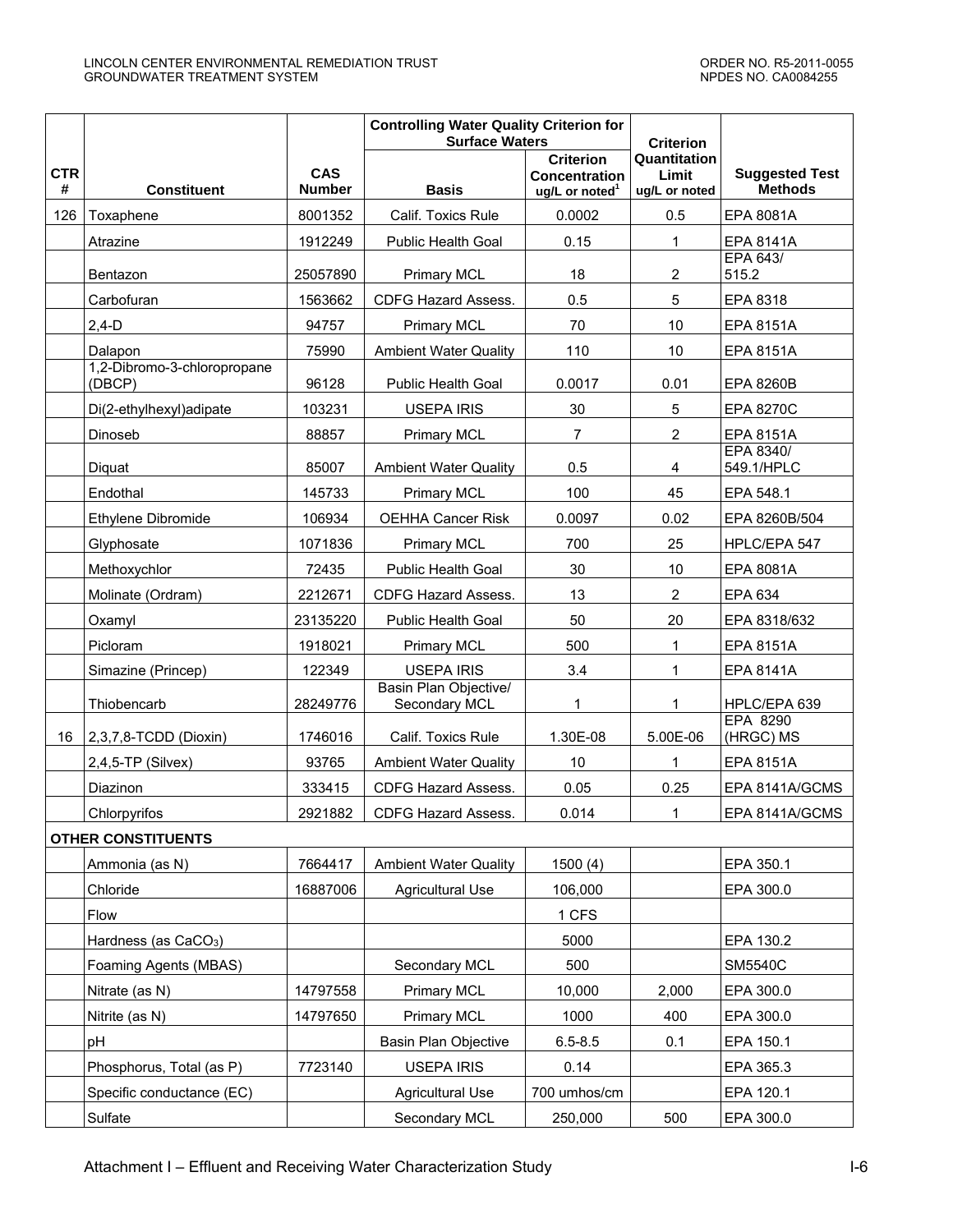|                 |                                    |                             | <b>Controlling Water Quality Criterion for</b><br><b>Surface Waters</b> |                                                                          | <b>Criterion</b>                       |                                         |
|-----------------|------------------------------------|-----------------------------|-------------------------------------------------------------------------|--------------------------------------------------------------------------|----------------------------------------|-----------------------------------------|
| <b>CTR</b><br># | <b>Constituent</b>                 | <b>CAS</b><br><b>Number</b> | <b>Basis</b>                                                            | <b>Criterion</b><br><b>Concentration</b><br>$uq/L$ or noted <sup>1</sup> | Quantitation<br>Limit<br>ug/L or noted | <b>Suggested Test</b><br><b>Methods</b> |
|                 | Sulfide (as S)                     |                             | Taste and Odor                                                          | 0.029                                                                    |                                        | EPA 376.2                               |
|                 | Sulfite (as $SO_3$ )               |                             | No Criteria Available                                                   |                                                                          |                                        | SM4500-SO3                              |
|                 | Temperature                        |                             | Basin Plan Objective                                                    | $^{\circ}$ F                                                             |                                        |                                         |
|                 | <b>Total Disolved Solids (TDS)</b> |                             | <b>Agricultural Use</b>                                                 | 450,000                                                                  |                                        | EPA 160.1                               |

#### FOOTNOTES:

(1) - The Criterion Concentrations serve only as a point of reference for the selection of the appropriate analytical method. They do not indicate a regulatory decision that the cited concentration is either necessary or sufficient for full protection of beneficial uses. Available technology may require that effluent limits be set lower than these values.

(2) - Freshwater aquatic life criteria for metals are expressed as a function of total hardness (mg/L) in the water body. Values displayed correspond to a total hardness of 40 mg/L.

(3) - For haloethers

(4) - Freshwater aquatic life criteria for ammonia are expressed as a function of pH and temperature of the water body. Values displayed correspond to pH 8.0 and temperature of 22°C.

- (5) For nitrophenols.
- (6) For chlorinated naphthalenes.
- (7) For phthalate esters.
- (8) Basin Plan objective = 2 ug/L for Salt Slough and specific constructed channels in the Grassland watershed.
- (9) Criteria for sum of alpha- and beta- forms.
- (10) Criteria for sum of all PCBs.
- (11) Mercury monitoring shall utilize "ultra-clean" sampling and analytical methods. These methods include: Method 1669: Sampling Ambient Water for Trace Metals at USEPA Water Quality Criteria Levels, USEPA; and Method 1631: Mercury in Water by Oxidation, Purge and Trap, and Cold Vapor Atomic Fluoresence, USEPA

### **III. Additional Study Requirements**

- **A. Laboratory Requirements.** The laboratory analyzing the monitoring samples shall be certified by the Department of Health Services in accordance with the provisions of Water Code 13176 and must include quality assurance/quality control data with their reports (ELAP certified). In the event a certified laboratory is not available to the Discharger, analyses performed by a noncertified laboratory will be accepted provided the laboratory institutes a Quality Assurance-Quality Control Program. A manual containing the steps followed in this program must be kept in the laboratory and must be available for inspection by Regional Water Board staff. The Quality Assurance-Quality Control Program must conform to USEPA guidelines or to procedures approved by the Regional Water Board.
- **B. Criterion Quantitation Limit (CQL).** The criterion quantitation limits will be equal to or lower than the minimum levels (MLs) in Appendix 4 of the SIP or the detection limits for purposes of reporting (DLRs) below the controlling water quality criterion concentrations summarized in Table I-1 of this Order. In cases where the controlling water quality criteria concentrations are below the detection limits of all approved analytical methods,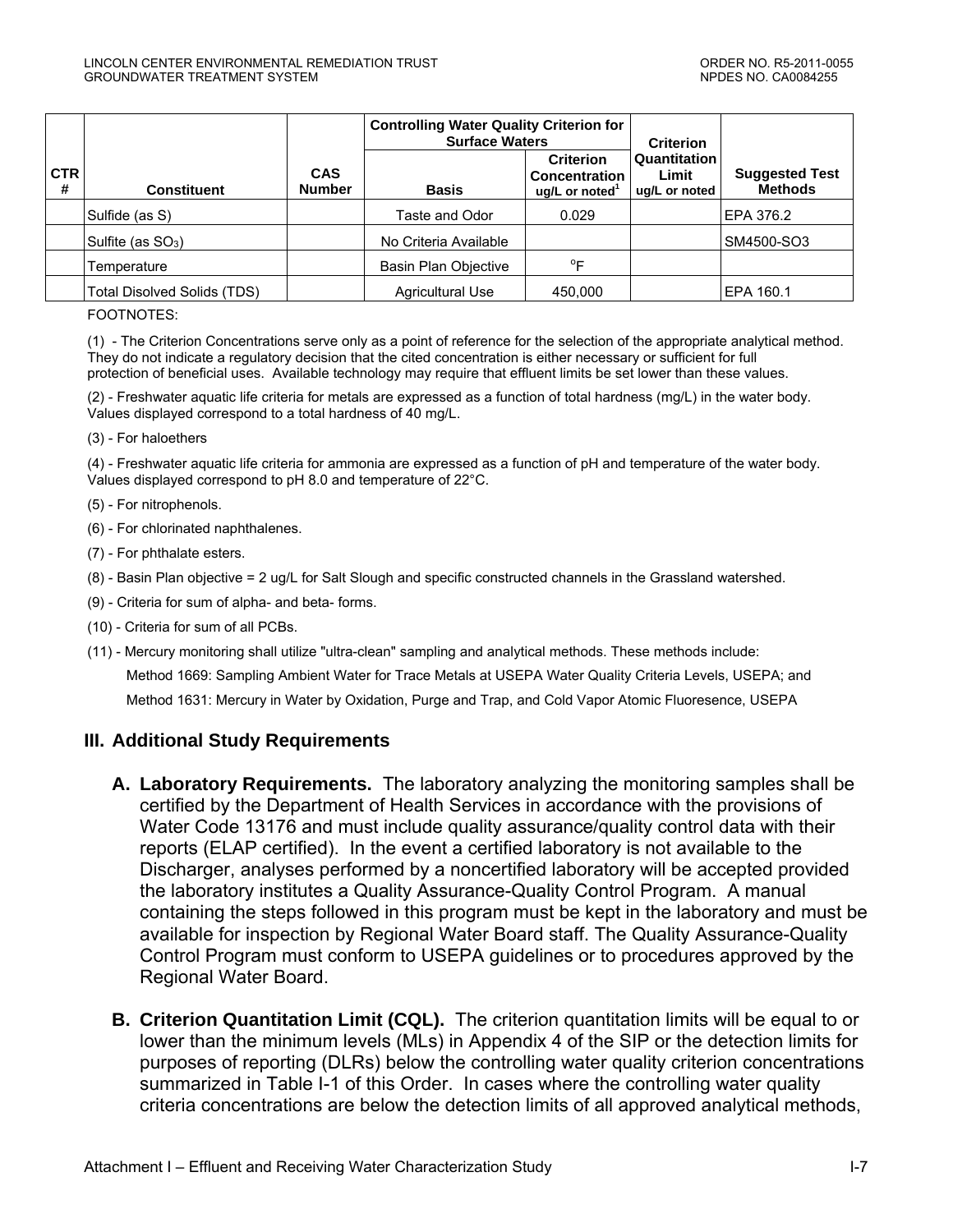the best available procedure will be utilized that meets the lowest of the MLs and DLR. Table I-1 contains suggested analytical procedures. The Discharger is not required to use these specific procedures as long as the procedure selected achieves the desired minimum detection level.

- **C. Method Detection Limit (MDL**). The method detection limit for the laboratory shall be determined by the procedure found in 40 CFR Part 136, Appendix B (revised as of May 14, 1999).
- **D. Reporting Limit (RL).** The reporting limit for the laboratory. This is the lowest quantifiable concentration that the laboratory can determine. Ideally, the RL should be equal to or lower than the CQL to meet the purposes of this monitoring.
- **E. Reporting Protocols.** The results of analytical determinations for the presence of chemical constituents in a sample shall use the following reporting protocols:
	- 1. Sample results greater than or equal to the reported RL shall be reported as measured by the laboratory (i.e., the measured chemical concentration in the sample).
	- 2. Sample results less than the reported RL, but greater than or equal to the laboratory's MDL, shall be reported as "Detected, but Not Quantified," or DNQ. The estimated chemical concentration of the sample shall also be reported.
	- 3. For the purposes of data collection, the laboratory shall write the estimated chemical concentration next to DNQ as well as the words "Estimated Concentration" (may shortened to "Est. Conc.). The laboratory, if such information is available, may include numerical estimates of the data quantity for the reported result. Numerical estimates of data quality may be percent accuracy (+ or – a percentage of the reported value), numerical ranges (low and high), or any other means considered appropriate by the laboratory.
	- 4. Sample results that are less than the laboratory's MDL shall be reported as "Not Detected" or ND.
- **F. Data Format.** The monitoring report shall contain the following information for each pollutant:
	- 1. The name of the constituent.
	- 2. Sampling location.
	- 3. The date the sample was collected.
	- 4. The time the sample was collected.
	- 5. The date the sample was analyzed. For organic analyses, the extraction data will also be indicated to assure that hold times are not exceeded for prepared samples.